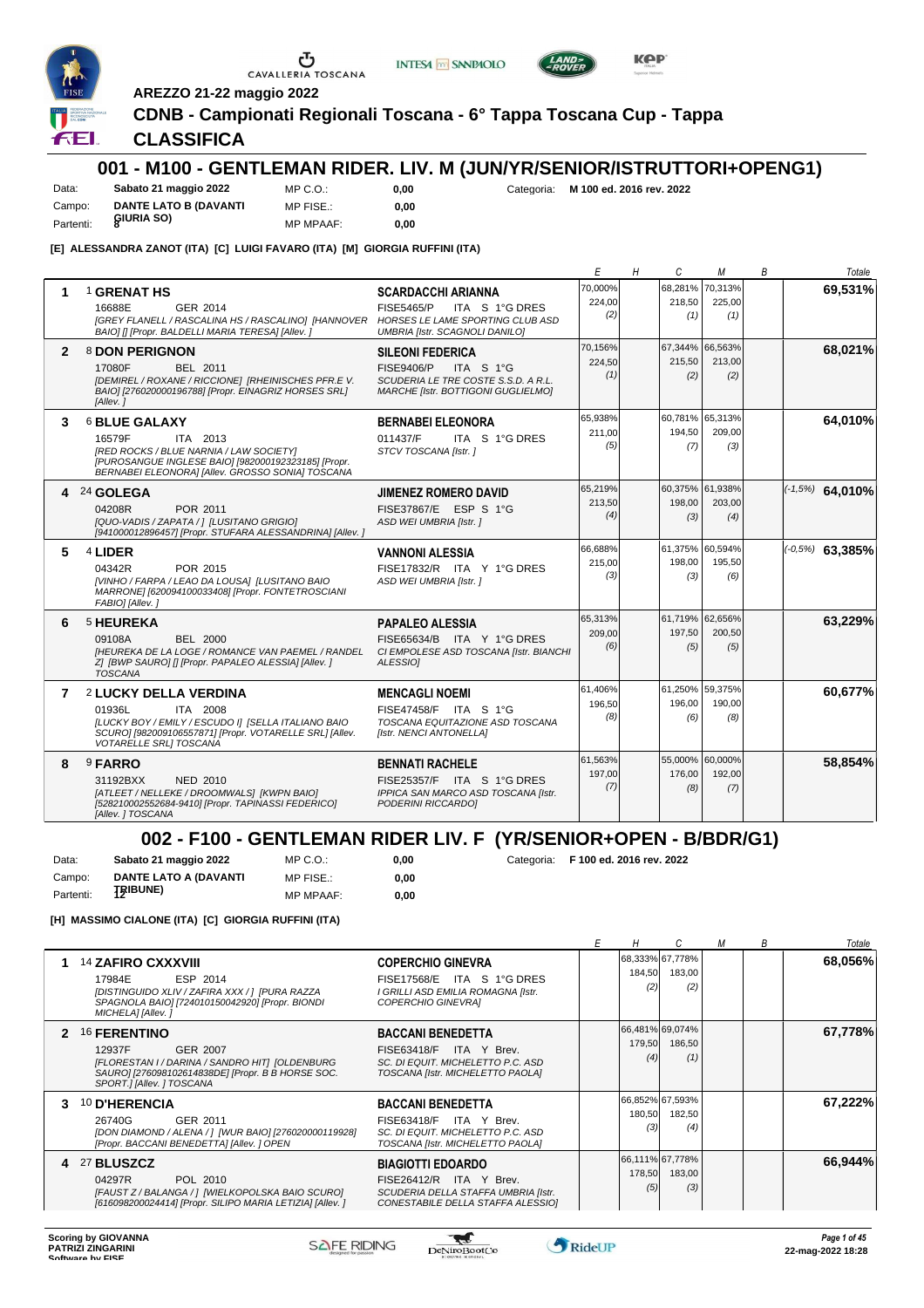

**AREZZO 21-22 maggio 2022**

#### **CDNB - Campionati Regionali Toscana - 6° Tappa Toscana Cup - Tappa**

**INTESA** M SANPAOLO

#### **CLASSIFICA**

#### **002 - F100 - GENTLEMAN RIDER LIV. F (YR/SENIOR+OPEN - B/BDR/G1)**

Data: **Sabato 21 maggio 2022** Campo: **DANTE LATO A (DAVANTI TRIBUNE)** Partenti: **<sup>12</sup>**

 $MP C. O.$ MP FISE.: MP MPAAF: **0,00**

**0,00**

**0,00** Categoria: **F 100 ed. 2016 rev. 2022**

**[H] MASSIMO CIALONE (ITA) [C] GIORGIA RUFFINI (ITA)**

|    |                                                                                                                                                                                 |                                                                                                                           | Е | Н              | C                                 | м | В | Totale            |
|----|---------------------------------------------------------------------------------------------------------------------------------------------------------------------------------|---------------------------------------------------------------------------------------------------------------------------|---|----------------|-----------------------------------|---|---|-------------------|
| 5  | <b>18 CHAPOU</b><br>18219F<br><b>NED 2007</b><br>[DREAMCATCHER / VUDENA / HAVIDOFF] [KWPN BAIO<br>SCURO] [528210000877925] [Propr. EINAGRIZ HORSES SRL]<br>[Allev. ] TOSCANA    | <b>FRANCUCCI MATTEO</b><br>017103/G<br>ITA S Brev.<br>TERRE BRUNE E.C. ASD TOSCANA [Istr.<br><b>FURLINI WILLIAMI</b>      |   | 177.50<br>(6)  | 65,741% 66,852%<br>180.50<br>(5)  |   |   | 66.296%           |
|    | 6 13 MISS KISS DOC BAR<br>11673F<br>ITA 2004<br>[-/-/] [SCONOSCIUTA BAIO] [] [Propr. TERRENI RICCARDO]<br>[Allev. ] TOSCANA                                                     | <b>TERRENI GIORGIA</b><br>FISE16901/F ITA S 1°G DRES<br>CI EMPOLESE ASD TOSCANA [Istr. BIANCHI<br>ALESSIO1                |   | 184,50<br>(1)  | 68,333% 61,481%<br>166,00<br>(7)  |   |   | 64,907%           |
|    | 7 15 CINDERELLA<br><b>NED 2007</b><br>16565F<br>[-/-/] [SCONOSCIUTA BAIO] [528210002123048] [Propr. GAI<br>SILVIA] [Allev. ] TOSCANA                                            | <b>GAI SILVIA</b><br>FISE11046/F ITA S Brev.<br>LA CASINA ASD TOSCANA [Istr. LAZZURRI<br><b>ALESSANDROI</b>               |   | 172,50<br>(7)  | 63,889% 63,333%<br>171,00<br>(6)  |   |   | 63,611%           |
|    | 8 20 CHUCKNORRIS<br>18505F<br>GER 2006<br>[CARANO / LOUSHA / LADOS] [WESTFALEN GRIGIO]<br>[380271006108456] [Propr. GUIDUCCI RACHELE] [Allev. ]<br><b>TOSCANA</b>               | <b>GUIDUCCI RACHELE</b><br>009038/F<br>ITA S Brev.<br>IPPICA SAN MARCO ASD TOSCANA [Istr.<br><b>BENNATI RACHELEI</b>      |   | 169.00<br>(8)  | 62,593% 61,481%<br>166.00<br>(7)  |   |   | 62,037%           |
|    | 9 <sup>11</sup> CONLAND<br>12545F<br>GER 2005<br>[CONTENDER / POINTE 1 / LANDJUNG] [HOLSTEINER<br>MORELLO] [000011048004353] [Propr. ASD SCUDERIA<br>PERLINI] [Allev. ] TOSCANA | <b>MARIANI SUSAN ELKE</b><br>FISE65532/F ITA S Brev. DRES<br>LA BAITA TOSCANA [Istr. FRATI ANGELA]                        |   | 168,50<br>(9)  | 62,407% 60,370%<br>163.00<br>(9)  |   |   | 61,389%           |
|    | 10 22 LUAR DA CRUZ<br>POR 2015<br>04281R<br>[ZAMBAIONE / NORDICA / DITAL] [LUSITANO ISABELLA]<br>[620094100044963] [Propr. FONTETROSCIANI ERNESTO]<br>[Allev.]                  | <b>FONTETROSCIANI FABIO</b><br>FISE8309/R<br>ITA S Brev.<br>ASD WEI UMBRIA [Istr. ]                                       |   | 163,50<br>(10) | 60,056% 59,500%<br>162.00<br>(10) |   |   | $(-0.5%)$ 60,278% |
| 11 | 17 NEPAL DF<br>04380R<br>ESP 2016<br>[CURIOSO 4 / ILATINA / ] [PURA RAZZA SPAGNOLA<br>MORELLO] [724015160324153] [Propr. BIONDI BRUNO] [Allev. ]                                | DA COL NICOLO'<br>FISE11520/P ITA S Brev.<br>ASD WEI UMBRIA [Istr. ]                                                      |   | 156,00<br>(11) | 57,778% 56,852%<br>153,50<br>(11) |   |   | 57,315%           |
|    | 12 21 FLAMENCO R II<br>ESP 2014<br>054051<br>[FLAMENCO C / ZARA XXIII / IMPETUOSO V] [ANDALUSO<br>GRIGIO POMELLATO] [724010150046043] [Propr. MORGESE<br>GABRIELLA] [Allev.]    | <b>MORGESE GABRIELLA</b><br>FISE23741/I ITA S Brev. DRES<br>L'OASI DEL CAVALLO ASD PUGLIA [Istr.<br>NAPOLETANO FRANCESCOI |   | 138,00<br>(12) | 50,611% 48,389%<br>132,00<br>(12) |   |   | $(-0.5%)$ 50,000% |

#### **003 - M100 - FUTURE (J. CAVALLI + OPEN G1)**

Data: **Sabato 21 maggio 2022** Campo: **DANTE LATO B (DAVANTI GIURIA SO)** Partenti: **<sup>1</sup>** MP C.O.: MP FISE.: MP MPAAF: **0,00 0,00 0,00** Categoria: **M 100 ed. 2016 rev. 2022**

**[E] ALESSANDRA ZANOT (ITA) [C] LUIGI FAVARO (ITA) [M] GIORGIA RUFFINI (ITA)**

|                                                        |                                                                                                                                                                                                                              |                                                                                                                           |                   |  |                                  |               |  | Totale  |  |  |
|--------------------------------------------------------|------------------------------------------------------------------------------------------------------------------------------------------------------------------------------------------------------------------------------|---------------------------------------------------------------------------------------------------------------------------|-------------------|--|----------------------------------|---------------|--|---------|--|--|
|                                                        | 23 BRITNAY<br>03737C<br>2009<br>ITA.<br>[SUNNY BOY / SPLENDID MOON / MANOLITO (II)] [SELLA<br>ITALIANO BAIO] [982000123225916] [Propr. CASTANO<br>ARIANNA] [Allev. CHALET DEI PLATANI DI TEDOLDI BATTISTA]<br><b>TOSCANA</b> | <b>CASTANO ARIANNA</b><br>FISE52520/F ITA<br>J 1°G DRES<br>TERRE BRUNE E.C. ASD TOSCANA [Istr.<br><b>FURLINI WILLIAMI</b> | 68,594%<br>219.50 |  | 64,063% 65,313%<br>205.00<br>(1) | 209.00<br>(1) |  | 65.990% |  |  |
| 004 - F100 - ESPERTI (J. CAVALLI/PONY + OPEN B/BDR/G1) |                                                                                                                                                                                                                              |                                                                                                                           |                   |  |                                  |               |  |         |  |  |

### **004 - F100 - ESPERTI (J. CAVALLI/PONY + OPEN B/BDR/G1)**

Data: **Sabato 21 maggio 2022** Campo: **DANTE LATO A (DAVANTI** MP C.O.: MP FISE.: MP MPAAF: **0,00**

**0,00**

**0,00** Categoria: **F 100 ed. 2016 rev. 2022**

**TRIBUNE)** Partenti: **<sup>3</sup>**

**[H] MASSIMO CIALONE (ITA) [C] GIORGIA RUFFINI (ITA)**

|                                                                                                                                                                                                                                                                            |               |                                  |  | Totale  |
|----------------------------------------------------------------------------------------------------------------------------------------------------------------------------------------------------------------------------------------------------------------------------|---------------|----------------------------------|--|---------|
| 25 GVR O<br><b>ULIVI GINEVRA</b><br>18429F<br><b>ITA</b><br>FISE35689/F<br>NED 2011<br>Brev.<br>IL PODERE DELL'OLMO ASD TOSCANA [Istr.<br>[ZJENGIS KHAN / CULAIKA / JAZZ] [KWPN BAIO]<br>[528210002557433] [Propr. ULIVI ANDREA] [Allev. ] TOSCANA<br><b>CINI LORENZO1</b> | 181,00<br>(1) | 67,037% 68,704%<br>185.50<br>(1) |  | 67,870% |

 $\mathcal{L}$ 



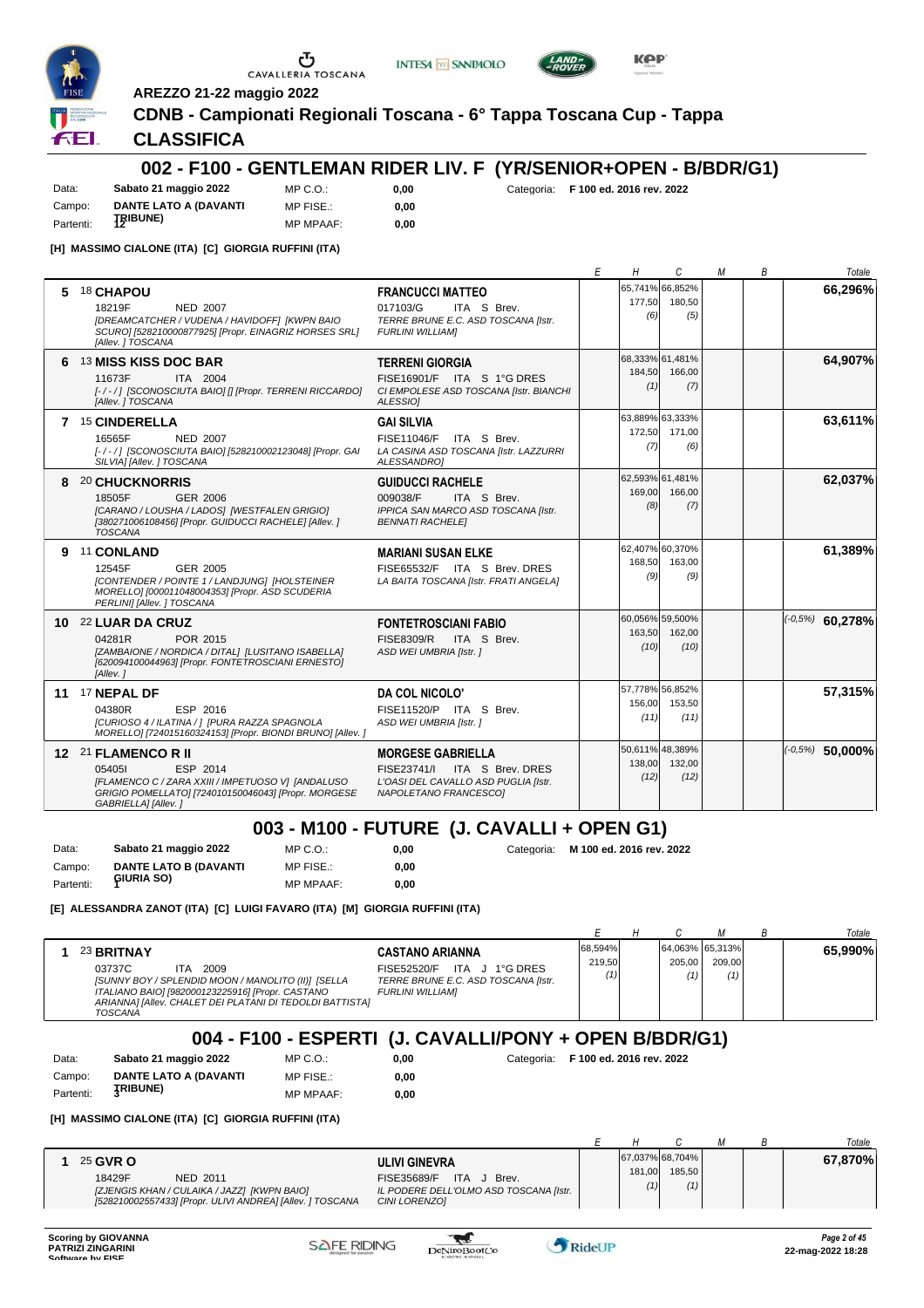





FEI.

### **AREZZO 21-22 maggio 2022 CDNB - Campionati Regionali Toscana - 6° Tappa Toscana Cup - Tappa**

U

### **CLASSIFICA**

#### **004 - F100 - ESPERTI (J. CAVALLI/PONY + OPEN B/BDR/G1)**

Data: **Sabato 21 maggio 2022** Campo: **DANTE LATO A (DAVANTI** Partenti: **3RIBUNE**) MP C.O.: MP FISE.:

MP MPAAF: **0,00 0,00**

**0,00** Categoria: **F 100 ed. 2016 rev. 2022**

**[H] MASSIMO CIALONE (ITA) [C] GIORGIA RUFFINI (ITA)**

|                                                                                                                                                                               |                                                                                                                                    |               |                                  |  | Totale  |
|-------------------------------------------------------------------------------------------------------------------------------------------------------------------------------|------------------------------------------------------------------------------------------------------------------------------------|---------------|----------------------------------|--|---------|
| 2 26 IMPACIENTE RN<br>ESP 2010<br>03751R<br>[GIGANTE III / BETICA XXI / ] [PURA RAZZA SPAGNOLA<br>GRIGIO] [941000011893437] [Propr. GORIETTI LUCIO] [Allev. ]                 | <b>GORIETTI CHIARA</b><br>FISE17277/R ITA J Brev. DRES<br>SCUDERIA DELLA STAFFA UMBRIA [Istr.<br>CONESTABILE DELLA STAFFA ALESSIOI | 175.00<br>(2) | 64,815% 64,074%<br>173.00<br>(3) |  | 64,444% |
| 3 19 FOR VANITAS DC<br>09865F<br>GER 2005<br>[FOR PLEASURE / VANITAS D.C. / VOLTAIRE] [HANNOVER<br>SAURO] [941000012754268] [Propr. ARCHIBUSACCI CHIARA]<br>[Allev. ] TOSCANA | ROMANELLI MADDALENA<br>FISE51667/F<br>ITA J Brev.<br>CI EMPOLESE ASD TOSCANA [Istr. BIANCHI<br>ALESSIO]                            | 172.50<br>(3) | 63,889% 64,815%<br>175.00<br>(2) |  | 64,352% |

## **005 - E300 Q - EMERGENTI (J. CAVALLI/PONY YR/SENIOR + OPEN B/BDR)**

 $0,00$ **0,00**

| Data:     | Sabato 21 maggio 2022        | MP C. O.         |
|-----------|------------------------------|------------------|
| Campo:    | <b>DANTE LATO A (DAVANTI</b> | MP FISE.:        |
| Partenti: | <b>ȚRIBUNE)</b>              | <b>MP MPAAF:</b> |

**0,00** Categoria: **E 300 ed. 2008 rev. 2022**

**[H] LAURA ROMANELLI (ITA) [C] MASSIMO CIALONE (ITA)**

|     |                                                                                                                                                                                                                                                            |                                                                                                                               | E | Н                                | C                                | М | В | Totale  |
|-----|------------------------------------------------------------------------------------------------------------------------------------------------------------------------------------------------------------------------------------------------------------|-------------------------------------------------------------------------------------------------------------------------------|---|----------------------------------|----------------------------------|---|---|---------|
|     | 28 TERBEK NERO<br><b>BEL 2011 Pony</b><br>16811F<br><b>[CAPPELL'S CHALLENGER / TERBEK ARIANNE / TIREVE</b><br>TYWYSOG DU] [WELSH MORELLO] [967000009117017]<br>[Propr. PASQUALI DANIELE] [Allev. ] TOSCANA                                                 | <b>PASQUALI JULIE</b><br>FISE41283/F ITA J Brev.<br>SCUOLA DI EQUITAZIONE LA QUERCE SSD<br>A RL TOSCANA [Istr. CINI LORENZO]  |   | 169,00<br>(1)                    | 70,417% 69,583%<br>167.00<br>(1) |   |   | 70,000% |
| 2   | 32 HIGHLIGHT<br>18273F<br>NED 2012<br>[JOHNSON / BIJOU / GRIBALDI] [KWPN BAIO]<br>[528210002745013] [Propr. BARNI CARLOTTA] [Allev. ]<br><b>TOSCANA</b>                                                                                                    | <b>VALERIANI MARTINA</b><br>FISE58261/F ITA C Brev. DRES<br>IL PODERE DELL'OLMO ASD TOSCANA [Istr.<br>CINI LORENZOI           |   | 66,875% 65,625%<br>160,50<br>(2) | 157,50<br>(2)                    |   |   | 66,250% |
| 3   | <b>34 FURST RUBINO DEI CASTELLANI</b><br>ITA 2013<br>15691E<br>[FURST HEINRUCH / ROBY DEI CASTELLANI / RUBINSTEIN]<br>[SELLA ITALIANO BAIO] [982000192786136] [Propr. DI<br>GIANTOMASSO ALESSANDRA] [Allev. AZIENDA AGRICOLA<br>CORRADINI ALESSIO] TOSCANA | DI PRIMA RAFFAELLA<br>FISE69146/F ITA S Brev.<br>A.S.D. CLUB IPPICO IL POGGIO TOSCANA<br>[Istr. PAOLI ELEONORA]               |   | 156,50<br>(3)                    | 65,208% 64,375%<br>154,50<br>(3) |   |   | 64,792% |
|     | 4 30 KANTJE'S BLUE BOY<br><b>NED 2006 Pony</b><br>30662BXX<br>[MIKEL / KANTJE'S WOOKIE / MARITS MISTIQUE] [NEW<br>FOREST BAIO SCURO] [528210000820065] [Propr. CHEN<br>MAOTAO] [Allev. ] TOSCANA                                                           | <b>CHEN SOFIA</b><br>FISE54376/F CHN C Brev. DRES<br>SCUOLA DI EQUITAZIONE LA QUERCE SSD<br>A RL TOSCANA [Istr. CINI LORENZO] |   | 63,542% 63,958%<br>152,50<br>(4) | 153,50<br>(4)                    |   |   | 63,750% |
| 5   | 33 NEQUE JDA<br>ESP 2015<br>48521B<br>[ELCOM II / INOSINA / ] [PURA RAZZA SPAGNOLA MORELLO<br>ORDINARIO] [724080880086041] [Propr.<br>SOC.AGR.POSSIONCELLA PERFORMANCE HORSES S.S.1<br>[Allev. SOC.AGR.POSSIONCELLA PERFORMANCE HORSES<br>S.S.I TOSCANA    | <b>UBALDI FANNY</b><br>FISE10962/E ITA S Brev.<br>A.I. DOMA CLASSICA TOSCANA [Istr. KNABE<br><b>ANITA INGEBORGI</b>           |   | 152,00<br>(5)                    | 63,333% 58,958%<br>141,50<br>(5) |   |   | 61,146% |
| 6   | 29 BODY GUARD DI FONTEABETI<br>17139F<br>ITA 2012<br>[FIDERTANZ / SANDRA / SIR DONNERHALL I] [HANNOVER<br>SAURO] [276020000179081] [Propr. FEDI FRANCESCA] [Allev.<br>AZ. AGR. ANTONELLI LUISA] TOSCANA                                                    | <b>FEDI FRANCESCA</b><br>FISE53298/F ITA Y Brev. DRES<br>C.I.I NOCCIOLI TOSCANA [Istr. PARRONCHI<br><b>VAHLBERG MARCIA1</b>   |   | 57,500% 53,333%<br>138,00<br>(6) | 128,00<br>(6)                    |   |   | 55,417% |
| NP. | 31 TURRA LADY<br>16403F<br>IRL 2010<br>[-/-/] [IRISH HORSE MORELLO] [372140316827560] [Propr.<br>MILETO ALESSANDRA] [Allev. ] TOSCANA                                                                                                                      | <b>MILETO ALESSANDRA</b><br>FISE56090/F ITA S Brev. DRES<br>LA BAITA TOSCANA [Istr. FRATI ANGELA]                             |   | $0.000\%$<br>0,00<br>(0)         | 0.000%<br>0,00<br>(0)            |   |   | N.P.    |

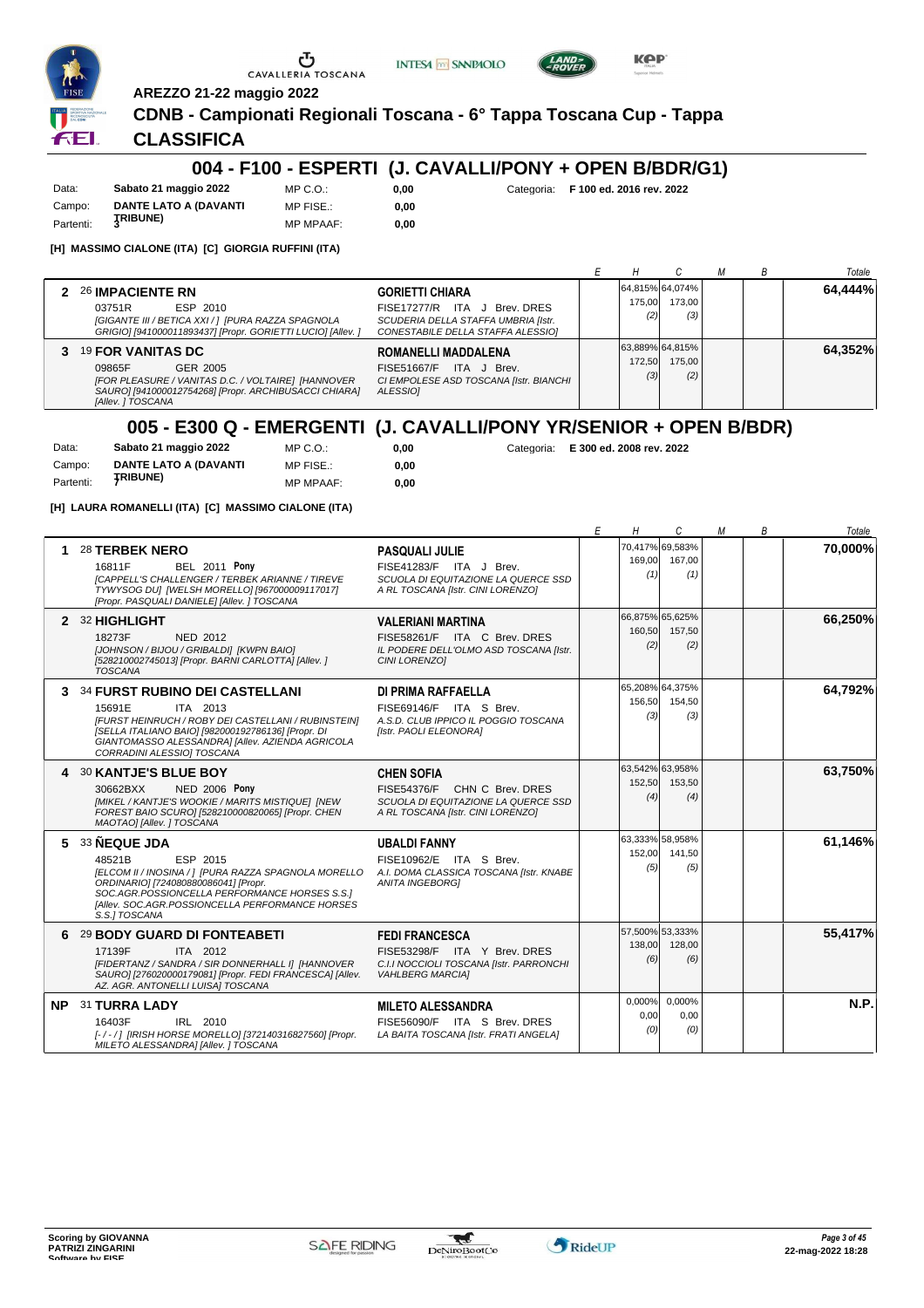





**INTESA M** SANPAOLO

#### **CLASSIFICA**

#### **006 - E200 Q - ESORDIENTI (J. CAVALLI/PONY YR SENIOR + OPEN B/BDR)**

Data: **Sabato 21 maggio 2022** Campo: **DANTE LATO A (DAVANTI TRIBUNE)** Partenti: **<sup>7</sup>**

MP C.O.: MP FISE.:

MP MPAAF: **0,00 0,00**

**0,00** Categoria: **E 200 ed. 2006 rev. 2022**

**KPP** 

**[H] LAURA ROMANELLI (ITA) [C] MASSIMO CIALONE (ITA)**

|             |                                                                                                                                                                                                                                |                                                                                                                                | F | Н             | C                                | М | B | Totale              |
|-------------|--------------------------------------------------------------------------------------------------------------------------------------------------------------------------------------------------------------------------------|--------------------------------------------------------------------------------------------------------------------------------|---|---------------|----------------------------------|---|---|---------------------|
| $\mathbf 1$ | 37L<br>NED 2016<br>18567F<br><b>ISON DE NIRO / REAL MAGIC / ROH MAGIC   [KWPN</b><br>MORELLO] [528210004407495] [Propr. GEA S.S.A.] [Allev. ]<br><b>TOSCANA</b>                                                                | <b>CALVELLI CELESTE</b><br>FISE44562/F ITA S Brev.<br>TOSCANA EQUITAZIONE ASD TOSCANA<br>[Istr. NENCI ANTONELLA]               |   | 147,00<br>(1) | 70,000% 69,524%<br>146,00<br>(1) |   |   | 69,762%             |
|             | 2 38 MY LOVE<br>ITA 2009<br>03649R<br>[INGIEGNIOSU / DONNA ARGENTINA / DONATELLI] [SELLA<br>ITALIANO BAIO] [982009106219919] [Propr. ZIARELLI<br>RICCARDO] [Allev. KNABE ANITA INGEBORG] TOSCANA                               | <b>CAPONETTI MATILDE</b><br>FISE76221/G ITA C Brev. DRES<br>A.I. DOMA CLASSICA TOSCANA [Istr. KNABE<br><b>ANITA INGEBORG1</b>  |   | 139,00<br>(2) | 66,190% 65,952%<br>138,50<br>(2) |   |   | 66,071%             |
|             | 3 35 DERVICHE DE TAILLEVENT<br>FRA 2009<br>46035B<br>ILORD CHIN / ANKARA DE TAILLEVENT / DOLLAR DE LA<br>PIERRE] [SELLA BELGA SAURO] [981100002298928] [Propr.<br>PICCIOLI IRENE] [Allev. ] TOSCANA                            | <b>PICCIOLI IRENE</b><br>FISE64400/F ITA C Brev.<br>SCUOLA DI EQUITAZIONE LA QUERCE SSD<br>A RL TOSCANA [Istr. CINI LORENZO]   |   | 137,50<br>(3) | 65,476% 63,333%<br>133.00<br>(3) |   |   | 64,405%             |
|             | 4 39 CANNONBALL<br>ITA 2012<br>18520F<br>[KING CHARLEMAGNE / QUEEN DUCK / ORPEN]<br>[PUROSANGUE INGLESE BAIO] [941000012127965] [Propr.<br>SCUOLA CANTERO ASDI [Allev. SC ANDY CAPP SRL]<br><b>TOSCANA</b>                     | <b>CANTERO DANIEL ANTONIO</b><br>009658/F<br>ARG S 1°G<br>CI BELLAVISTA ASD TOSCANA [Istr.<br><b>MARIANO GIAN DOMENICOI</b>    |   | 130,50<br>(5) | 62,143% 63,333%<br>133,00<br>(4) |   |   | 62,738%             |
|             | 5 40 AGAPANTO AFRICANO<br>13825F<br>ITA 2010<br>[GRAF NOIR / CAPELVENERE / OBI II] [SELLA ITALIANO<br>GRIGIO] [982000123231166] [Propr. CARBONE OTTAVIO] [Allev. A RL TOSCANA [Istr. CINI LORENZO]<br>CARBONE OTTAVIOI TOSCANA | <b>CHEN SALLY</b><br>FISE58047/F CHN Y Brev.<br>SCUOLA DI EQUITAZIONE LA QUERCE SSD                                            |   | 136,00<br>(4) | 64,262% 59,738%<br>126.50<br>(6) |   |   | $( -0.5\%)$ 62,000% |
|             | 6 120 SECCO MEINE SCHÖNE<br>GER 2015<br>17462F<br>[STOLZENBERG / DODO / DON JUAN] [HANNOVER BAIO] []<br>[Propr. CIPRIANI GRAZIANO] [Allev. ] TOSCANA                                                                           | <b>CIPRIANI BENEDETTA</b><br>FISE34702/F ITA J Brev.<br>C.I.SENESE TOSCANA [Istr. GINANNESCHI<br>LORENZO1                      |   | 128,00<br>(6) | 60,952% 60,714%<br>127,50<br>(5) |   |   | 60,833%             |
|             | 7 36 NUBE 2<br><b>GER 2000 Pony</b><br>11867F<br>[DOUGLAS / KAR NAVAJA / ] [BAYERISCHES WARMBLUT<br>GRIGIO] [380271001024451] [Propr. SANTINELLI SILVIA]<br>[Allev. ] TOSCANA                                                  | <b>SANTINELLI SILVIA</b><br>FISE54642/F ITA S Brev. DRES<br>C.I.I NOCCIOLI TOSCANA [Istr. PARRONCHI<br><b>VAHLBERG MARCIAI</b> |   | 114,50<br>(7) | 54,524% 54,524%<br>114,50<br>(7) |   |   | 54,524%             |

## **007 - E80 Q (20X40) - RIDER LUDICO (J/YR/SENIOR PAT.A + OPEN)**

Data: **Sabato 21 maggio 2022** Campo: **DANTE LATO A (DAVANTI TRIBUNE)** Partenti: **<sup>6</sup>** MP C.O.: MP FISE.: MP MPAAF: **0,00**

**0,00** Categoria: **E 80 ed. 2006 rev. 2022**

**0,00**

**[C] CLAUDIA ACCORRONI (ITA) LAURA ROMANELLI (ITA)**

|    |                                                                                                                                                                                |                                                                                                                         |  |                         | М | В | Totale  |
|----|--------------------------------------------------------------------------------------------------------------------------------------------------------------------------------|-------------------------------------------------------------------------------------------------------------------------|--|-------------------------|---|---|---------|
|    | 43 RAY CB<br>17146P<br>GER 2010<br>[ROSENGOLD / DALINA / DE NIRO] [OLDENBURG BAIO]<br>[276020000025504] [Propr. SILEONI FEDERICA] [Allev. ]<br>TOSCANA                         | <b>BARONTI ELETTRA</b><br>ITA S A LUDI<br>006909/F<br>TERRE BRUNE E.C. ASD TOSCANA [Istr.<br><b>FURLINI WILLIAMI</b>    |  | 89,000%<br>35,60<br>(1) |   |   | 89,000% |
|    | 44 LUCKY ONE<br>GER 2010<br>15631F<br>[LORD SINCLAIR I / RIMINIS QUEEN / RIMINI] [OLDENBURG<br>BAIO] [276020000022030] [Propr. SEPE EINAUDI GEA] [Allev. ]<br><b>TOSCANA</b>   | DI SCALA SARA<br>FISE18346/R ITA J ALUDI<br>TERRE BRUNE E.C. ASD TOSCANA [Istr.<br><b>FURLINI WILLIAMI</b>              |  | 89,000%<br>35,60<br>(1) |   |   | 89,000% |
| 3. | 42 FERJOLIE<br>26112BXX<br>ITA 2006<br>[CANDIDAT / P-FANTASTIC / LORENTIN I] [SELLA ITALIANO<br>BAIO] [977200004253320] [Propr. ROSI LUCA] [Allev.<br>FERRARIO FRANCO] TOSCANA | PIEROZZI ALESSIA<br>FISE33539/F ITA Y A LUDI<br>A.S.D. CLUB IPPICO IL POGGIO TOSCANA<br>[Istr. PAOLI ELEONORA]          |  | 81,750%<br>32,70<br>(3) |   |   | 81,750% |
|    | 4 46 ZULU<br>ESP 2004<br>13004F<br>[/ /] [ESPANOLA GRIGIO] [724098100665507] [Propr. AMAN<br>MICHAELA] [Allev. ] TOSCANA                                                       | <b>LOMBARDI MARTINA</b><br>FISE24862/F ITA S A LUDI<br>EQUESTRIAN CLUB FIRENZE SSD A RL<br>TOSCANA [Istr. BARONI KATIA] |  | 78,000%<br>31,20<br>(4) |   |   | 78,000% |

 $\mathcal{L}$ 

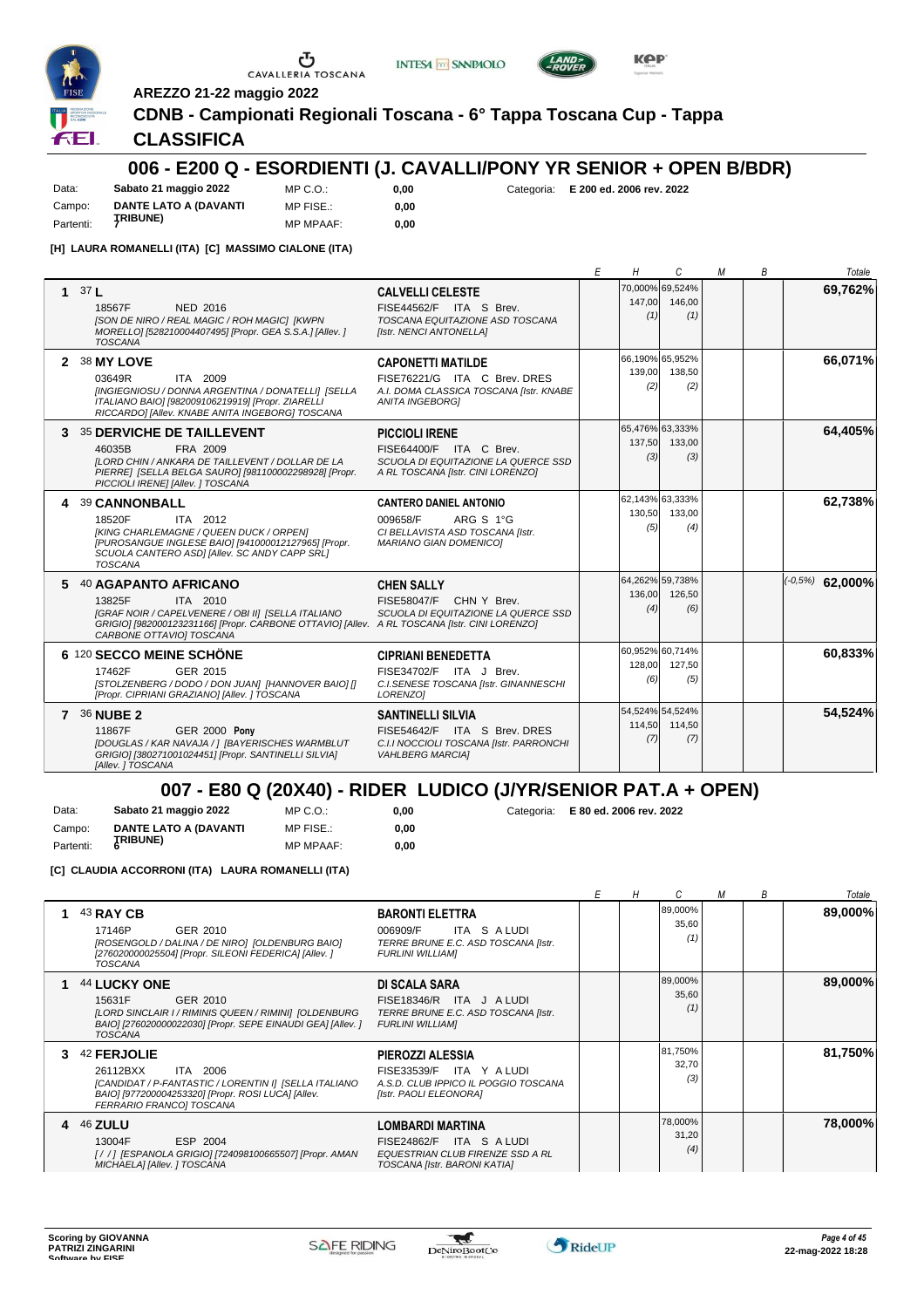





**AREZZO 21-22 maggio 2022**

#### **CDNB - Campionati Regionali Toscana - 6° Tappa Toscana Cup - Tappa**

#### **CLASSIFICA**

#### **007 - E80 Q (20X40) - RIDER LUDICO (J/YR/SENIOR PAT.A + OPEN)**

Data: **Sabato 21 maggio 2022** Campo: **DANTE LATO A (DAVANTI TRIBUNE)** Partenti: **<sup>6</sup>**  $MP C. O.$  $MP$  FISE  $\cdot$ MP MPAAF: **0,00**

**0,00**

**0,00** Categoria: **E 80 ed. 2006 rev. 2022**

**[C] CLAUDIA ACCORRONI (ITA) LAURA ROMANELLI (ITA)**

|                                                                                                                                                                                                              |                                                                                                                                    |  |                         |  | Totale  |
|--------------------------------------------------------------------------------------------------------------------------------------------------------------------------------------------------------------|------------------------------------------------------------------------------------------------------------------------------------|--|-------------------------|--|---------|
| <b>45 VANGELIS BORNISSOIS</b><br>5.<br>15088E<br>FRA 2009<br>[L'ARC DE TRIOMPHE / GULIA DU BOISCHAUT / PERSAN II]<br>[SELLA FRANCESE BAIO] [250259600414948] [Propr. C.I.<br>PODERE TORRE] [Allev. ] TOSCANA | <b>MASTRANGELO BARBARA</b><br>FISE37869/F ITA J A LUDI<br>SC. DI EQUIT. MICHELETTO P.C. ASD<br>TOSCANA [Istr. MICHELETTO PAOLA]    |  | 77,750%<br>31.10<br>(5) |  | 77,750% |
| 41 COBRA ART<br>6.<br>IRL 2008<br>18521F<br>[STATUE OF LIBERTY / ORPEN'S BABY / ORPEN]<br>[PUROSANGUE INGLESE BAIO] [985101045097622] [Propr.<br>BERNARDINI ERIKA] [Allev. ] TOSCANA                         | <b>BERNARDINI ERIKA</b><br>ITA S A LUDI<br><b>FISE73837/F</b><br>CI BELLAVISTA ASD TOSCANA [Istr.<br><b>MARIANO GIAN DOMENICO1</b> |  | 74.250%<br>29.70<br>(6) |  | 74,250% |

## **008 - E60 Q (20X40) -PROMESSE - (J. CAVALLI/PONY + OPEN PAT. A)**

| Data:     | Sabato 21 maggio 2022        | MP C. O.         | 0.00 |
|-----------|------------------------------|------------------|------|
| Campo:    | <b>DANTE LATO A (DAVANTI</b> | MP FISE.:        | 0.00 |
| Partenti: | <b>TRIBUNE)</b>              | <b>MP MPAAF:</b> | 0.00 |

**[C] CLAUDIA ACCORRONI (ITA) MASSIMO CIALONE (ITA)**

**0,00** Categoria: **E 60 ed. 2006 rev. 2022**

*E H C M B Totale* **1** 51 **JUPITER DE LUCIA** ESP 2016 **FIORONI ALESSANDRA** *[RUMBOSO XXXVII / INGLESA V / ] [PURA RAZZA SPAGNOLA* 04415R FISE59093/F ITA <sup>C</sup> A LUDI *(1) BAIO] [] [Propr. FIORONI ALESSANDRA] [Allev. ] SCUDERIA DELLA STAFFA UMBRIA [Istr. CONESTABILE DELLA STAFFA ALESSIO]* 90,750% 36,30 **90,750% 2** 59 **CASTUFO** POR 2007 **SPITA MADDALENA** *[SALTIMBANCO / LARANJA / DITAL] [LUSITANO MORELLO] [93800000387929] [Propr. PILEGGI BARBARA] [Allev. ] SCUDERIA DELLA STAFFA UMBRIA [Istr. CONESTABILE DELLA STAFFA ALESSIO]* 08702D FISE28190/R ITA <sup>C</sup> A LUDI *(2)* 86,250% 34,50 **86,250% 3** 53 **CHIODO** ITA 2013 **Pony PAOLI BIANCA** *[- / - / -] [PONY SAURO] [380271004016114] [Propr. PAOLI* 18199F FISE67744/F ITA <sup>G</sup> A LUDI *(3) ALESSANDRO] [Allev. COCCO LAURA] TOSCANA SCUOLA DI EQUITAZIONE LA QUERCE SSD A RL TOSCANA [Istr. ANGELETTI CRISTINA]* 83,500% 33,40 **83,500% 4** 55 **KITTY** NED 2000 **Pony LAI MARGHERITA** *[\*\*\*\*\*\*\* / \*\*\*\*\*\*\* / ] [KWPN PEZZATO BAIO] [528210000535998] [Propr. DEL VICARIO GIUSEPPE] [Allev. ] TOSCANA PICCHIO RANCH ASD TOSCANA [Istr. MENCHETTI CLIZIA]* 07464F FISE77571/F ITA <sup>C</sup> A LUDI *(4)* 78,750% 31,50 **78,750% 5** 58 **LAURUS NOBILIS** ITA 2011 **ERMINI VALENTINA** *[CORINTO VMC / FIORDIMAGGIO / GRAF NOIR] [SELLA ITALIANO SAURO] [941000012125600] [Propr. CARBONE OTTAVIO] [Allev. CARBONE OTTAVIO] TOSCANA SCUOLA DI EQUITAZIONE LA QUERCE SSD A RL TOSCANA [Istr. ANGELETTI CRISTINA]* 14162F FISE71941/F ITA <sup>J</sup> A LUDI *(5)* 77,250% 30,90 **77,250% 6** 48 **DAZZLING STAR** IRL 2011 **TARCHI LORENZA** *[DAZZLING BLAZE / CONDIOS STAR / CONDIOS] [IRISH HORSE BAIO] [] [Propr. TARCHI LORENZA] [Allev. ] TOSCANA SCUOLA DI EQUITAZIONE LA QUERCE SSD A RL TOSCANA [Istr. ANGELETTI CRISTINA]* 18689F FISE74587/F ITA <sup>C</sup> A LUDI *(6)* 72,000% 28,80 **72,000% 7** 47 **LAURUS NOBILIS** ITA 2011 **DE NATALE RUFAEL** *[CORINTO VMC / FIORDIMAGGIO / GRAF NOIR] [SELLA* 14162F FISE76968/F ITA <sup>J</sup> A LUDI *(7) ITALIANO SAURO] [941000012125600] [Propr. CARBONE OTTAVIO] [Allev. CARBONE OTTAVIO] TOSCANA SCUOLA DI EQUITAZIONE LA QUERCE SSD A RL TOSCANA [Istr. ANGELETTI CRISTINA]* 71,750% 28,70 **71,750% 8** 56 **RAMBO** ITA 1999 **Pony DRAGONI SARA** *[- / - / ] [INDIGENA BAIO] [] [Propr. ASSOCIAZIONE* 04879F/ST FISE69096/F ITA <sup>G</sup> A LUDI *(8) DILETTANTISTICA IPPICA SAN MARCO] [Allev. ] TOSCANA IPPICA SAN MARCO ASD TOSCANA [Istr. PODERINI RICCARDO]* 71,500% 28,60 **71,500% 9** 57 **CASTUFO** POR 2007 **CIRELLI PARVATI** *[SALTIMBANCO / LARANJA / DITAL] [LUSITANO MORELLO] [93800000387929] [Propr. PILEGGI BARBARA] [Allev. ] SCUDERIA DELLA STAFFA UMBRIA [Istr. CONESTABILE DELLA STAFFA ALESSIO]* 08702D FISE23301/R ITA <sup>C</sup> A LUDI *(9)* 66,250% 26,50 **66,250% 10** 52 **RAMBO** ITA 1999 **Pony GIUNTINI GIULIA** *[- / - / ] [INDIGENA BAIO] [] [Propr. ASSOCIAZIONE DILETTANTISTICA IPPICA SAN MARCO] [Allev. ] TOSCANA IPPICA SAN MARCO ASD TOSCANA [Istr. PODERINI RICCARDO]* 04879F/ST FISE68781/F ITA <sup>G</sup> A LUDI *(10)* 65,250% 26,10 **65,250%**

\*

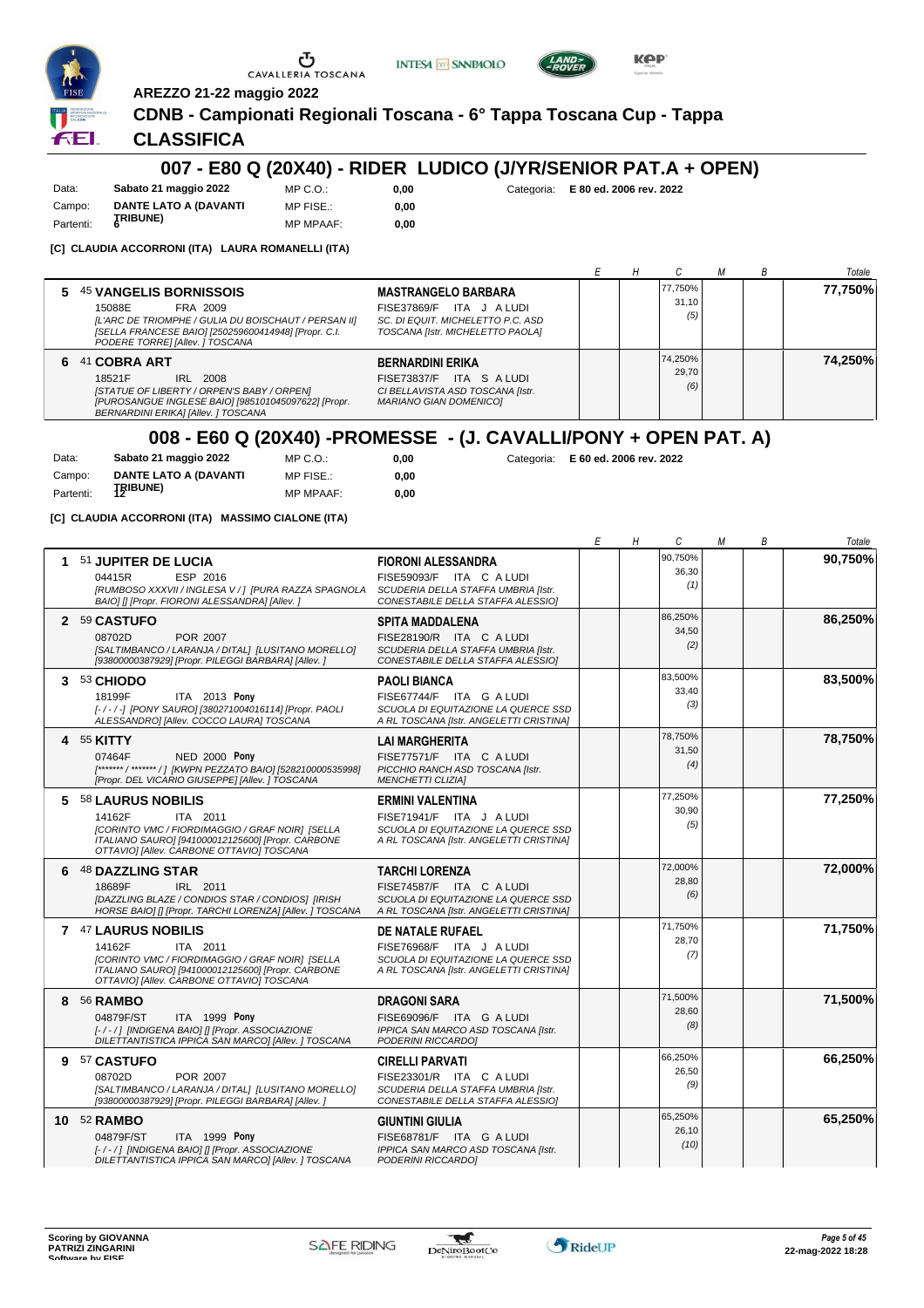





**AREZZO 21-22 maggio 2022**

#### **CDNB - Campionati Regionali Toscana - 6° Tappa Toscana Cup - Tappa**

## **CLASSIFICA**

### **008 - E60 Q (20X40) -PROMESSE - (J. CAVALLI/PONY + OPEN PAT. A)**

Data: **Sabato 21 maggio 2022** Campo: **DANTE LATO A (DAVANTI** Partenti: **12IBUNE**) MP C.O.: MP FISE.: MP MPAAF: **0,00**

**0,00**

**0,00** Categoria: **E 60 ed. 2006 rev. 2022**

**[C] CLAUDIA ACCORRONI (ITA) MASSIMO CIALONE (ITA)**

|    |                                                                                                                                                                                                                                   |                                                                                    |  |                          |  | Totale  |
|----|-----------------------------------------------------------------------------------------------------------------------------------------------------------------------------------------------------------------------------------|------------------------------------------------------------------------------------|--|--------------------------|--|---------|
| 11 | 50 BALLYGALDA BAILEY<br><b>IRL 2008 Pony</b><br>20879A<br>FISE71485/F<br>[MOORES CLOVER / BALLYGALDA ABBA / RED HOUSE<br>ALESSANDRO1<br>CONDOR1 [IRISH PONY BAIO] [372141405105351] [Propr.<br>FAGHERAZZI SARA] [Allev. ] TOSCANA | <b>GUAZZELLI EMMA MARIA</b><br>ITA CALUDI<br>LA CASINA ASD TOSCANA [Istr. LAZZURRI |  | 64.500%<br>25.80<br>(11) |  | 64.500% |
| 12 | 49 CAHERINA CHAP<br><b>GERVASONI SOFIA</b><br><b>IRL 2011 Pony</b><br>16997P<br>FISE65333/F<br>[SCONOSCIUTO / SCONOSCIUTA / ] [PONY SAURO]<br>[372414005552724] [Propr. MYTHORSES SRL] [Allev.]<br>ALESSANDRO]<br><b>TOSCANA</b>  | ITA G A LUDI<br>LA CASINA ASD TOSCANA [Istr. LAZZURRI                              |  | 62,750%<br>25.10<br>(12) |  | 62.750% |

## **010 - ID20 (20X40) -PULCINI (J. CAVALLI/PONY + OPEN PAT. A)**

| Data:     | Sabato 21 maggio 2022 | MP C. O.         | 0.00 |
|-----------|-----------------------|------------------|------|
| Campo:    | DANTE LATO A (DAVANTI | MP FISE.:        | 0.00 |
| Partenti: | <b>TRIBUNE)</b>       | <b>MP MPAAF:</b> | 0.00 |

**0,00** Categoria: **Ripresa ID 20 ed. 2012 rev. 2022**

**[C] MASSIMO CIALONE (ITA)**

|   |                                                                                                                                                                                                                               |                                                                                                                                       | Ε | Η | С                       | М | В | Totale              |
|---|-------------------------------------------------------------------------------------------------------------------------------------------------------------------------------------------------------------------------------|---------------------------------------------------------------------------------------------------------------------------------------|---|---|-------------------------|---|---|---------------------|
| 1 | 79 GUGLIELMO L.M.<br>18392F<br>ITA 2010<br>[-/-/-] [SCONOSCIUTA BAIO] [941000012754817] [Propr.<br>TENUTA DI COLLESORBO SOC. AGR. S.S.] [Allev. SUTERA<br>SARDO LAURA] TOSCANA                                                | <b>GENTILI GAIA</b><br>FISE76781/F ITA G A LUDI<br>A.I. DOMA CLASSICA TOSCANA [Istr. KNABE<br><b>ANITA INGEBORGI</b>                  |   |   | 91,000%<br>36,40<br>(1) |   |   | 91,000%             |
|   | 2 74 ASIA<br>ITA 2003<br>18390F<br>[-/-/-] [SCONOSCIUTA MORELLO] [941000011092283] [Propr. A.I. DOMA CLASSICA TOSCANA [Istr. KNABE<br>TENUTA DI COLLESORBO SOC. AGR. S.S.1 [Allev. GENTILI<br><b>MATTEOI TOSCANA</b>          | <b>TONINI MARTA</b><br>FISE78060/F ITA C A LUDI<br><b>ANITA INGEBORG1</b>                                                             |   |   | 86,750%<br>34,70<br>(2) |   |   | 86,750%             |
|   | 3 76 PIOPPO<br>08929F<br><b>SCN 2003 Pony</b><br>[/ /] [SCONOSCIUTA PEZZATO BAIO] [] [Propr. C.I. I<br>NOCCIOLI] [Allev. ] TOSCANA                                                                                            | <b>AGIO MARIA</b><br>FISE66759/F ITA G A LUDI<br>C.I.I NOCCIOLI TOSCANA [Istr. PARRONCHI<br><b>VAHLBERG MARCIA]</b>                   |   |   | 86,250%<br>34,50<br>(3) |   |   | 86,250%             |
|   | 4 62 ELEONORA<br>18622F<br><b>NED 2010 Pony</b><br>[-/-/-] [PONY PALOMINO] [528210002588017] [Propr.<br>SCUOLA EQUITAZIONE LA QUERCE S.S.D. A R.L.1 [Allev. ]<br><b>TOSCANA</b>                                               | <b>LA GRECA TOMMASO</b><br>FISE70403/F ITA G A LUDI<br>SCUOLA DI EQUITAZIONE LA QUERCE SSD<br>A RL TOSCANA [Istr. ANGELETTI CRISTINA] |   |   | 81,250%<br>32,50<br>(4) |   |   | 81,250%             |
| 5 | 66 CALIFFO<br>18637F<br>ITA 2004 Pony<br>[RIGHEL / GIADA / DAINO] [BARDIGIANA MORELLO]<br>[982001145471705] [Propr. SCUOLA EQUITAZIONE LA<br>QUERCE S.S.D. A R.L.] [Allev. BROGLIA ANTONIO] TOSCANA                           | <b>TARCHI VITTORIA</b><br>FISE77062/F ITA G A LUDI<br>SCUOLA DI EQUITAZIONE LA QUERCE SSD<br>A RL TOSCANA [Istr. ANGELETTI CRISTINA]  |   |   | 80,500%<br>32,40<br>(5) |   |   | $( -0.5\%)$ 80,500% |
|   | 6 65 ROSA<br>18014F<br><b>ITA 2010 Pony</b><br>[-/-/-] [PONY PEZZATO TOBIANO] [941000013212925] [Propr. SCUOLA DI EQUITAZIONE LA QUERCE SSD<br>SCUOLA EQUITAZIONE LA QUERCE S.S.D. A R.L.] [Allev.<br>TAVERNARI RINO] TOSCANA | <b>BALLI LIVIA</b><br>FISE74057/F ITA G A LUDI<br>A RL TOSCANA [Istr. ANGELETTI CRISTINA]                                             |   |   | 79,750%<br>32,10<br>(6) |   |   | $(-0.5%)$ 80,250%   |
|   | 7 73 GUGLIELMO L.M.<br>18392F<br>ITA 2010<br>[-/-/-] [SCONOSCIUTA BAIO] [941000012754817] [Propr.<br>TENUTA DI COLLESORBO SOC. AGR. S.S.] [Allev. SUTERA<br>SARDO LAURA] TOSCANA                                              | PIERANGIOLI MARGHERITA<br>FISE78061/F ITA C A LUDI<br>A.I. DOMA CLASSICA TOSCANA [Istr. KNABE<br><b>ANITA INGEBORGI</b>               |   |   | 79.750%<br>31,90<br>(7) |   |   | 79,750%             |
| 8 | 61 VAMPIRE DE SOULAC<br>FRA 2009 Pony<br>18201F<br>[KIFKIF DE SOULAC / INTIME DE SOULAC / EPONA GALA]<br>[BAIO] [250259500018091] [Propr. SCUOLA EQUITAZIONE LA<br>QUERCE S.S.D. A R.L.] [Allev. ] TOSCANA                    | <b>BELLI LUDOVICA</b><br>FISE76786/F ITA G A LUDI<br>SCUOLA DI EQUITAZIONE LA QUERCE SSD<br>A RL TOSCANA [Istr. ANGELETTI CRISTINA]   |   |   | 77,000%<br>30,80<br>(8) |   |   | 77,000%             |
|   | 9 70 CARAMELLA<br>05549F<br>SCN 1997 Pony<br>[-/-/] [PONY GRIGIO] [] [Propr. GELSO SANTINA] [Allev. ]<br><b>TOSCANA</b>                                                                                                       | <b>TESTI REBECCA</b><br>FISE75302/F ITA G A LUDI<br>IPPICA SAN MARCO ASD TOSCANA [Istr.<br>PODERINI RICCARDO]                         |   |   | 75,250%<br>30,10<br>(9) |   |   | 75,250%             |



 $\mathcal{L}$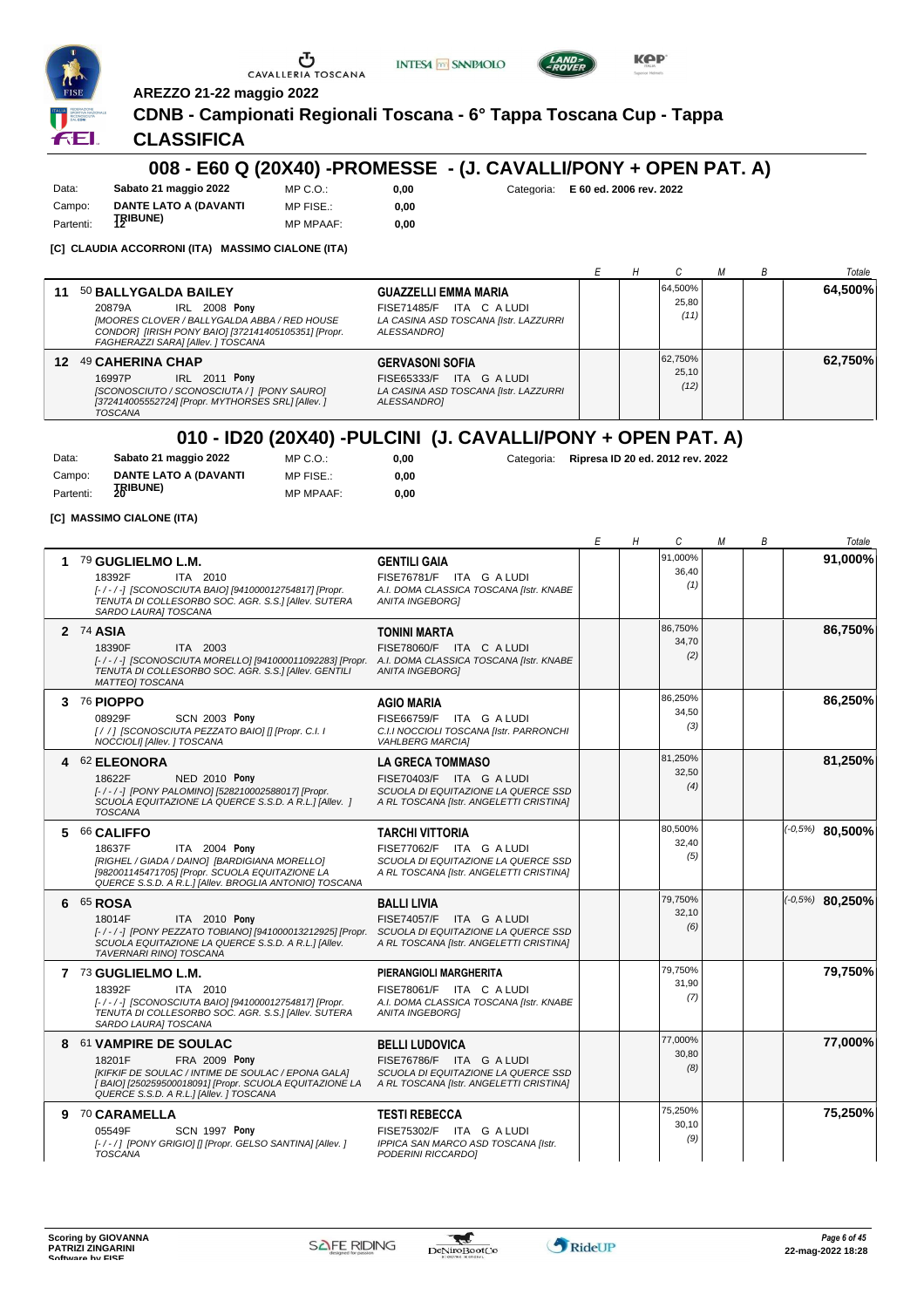





**AREZZO 21-22 maggio 2022**

**CDNB - Campionati Regionali Toscana - 6° Tappa Toscana Cup - Tappa**

## **CLASSIFICA**

#### **010 - ID20 (20X40) -PULCINI (J. CAVALLI/PONY + OPEN PAT. A) 0,00** Categoria: **Ripresa ID 20 ed. 2012 rev. 2022**

Data: **Sabato 21 maggio 2022** Campo: **DANTE LATO A (DAVANTI** Partenti: **IRIBUNE**)

MP C.O.: MP FISE.: MP MPAAF: **0,00**

**0,00**

**[C] MASSIMO CIALONE (ITA)**

|   |                                                                                                                                                                                                                                                       |                                                                                                                                      | Ε | Η | С                        | М | В | Totale            |
|---|-------------------------------------------------------------------------------------------------------------------------------------------------------------------------------------------------------------------------------------------------------|--------------------------------------------------------------------------------------------------------------------------------------|---|---|--------------------------|---|---|-------------------|
| 9 | <b>78 DOMINICK</b><br>18586F<br>ITA 2014 Pony<br>[-/-/-] [SCONOSCIUTA SAURO] [380271006074730] [Propr.<br>A.S.D. PICCHIO RANCH] [Allev. LO RILLO LINDA FORTUNATA]<br><b>TOSCANA</b>                                                                   | <b>MACALUSO CAMILLA</b><br>FISE58258/F ITA G A LUDI<br>PICCHIO RANCH ASD TOSCANA [Istr.<br><b>MENCHETTI CLIZIA]</b>                  |   |   | 75,250%<br>30,10<br>(9)  |   |   | 75,250%           |
|   | 11 72 ROSA<br>18014F<br><b>ITA</b> 2010 <b>Pony</b><br>[-/-/-] [PONY PEZZATO TOBIANO] [941000013212925] [Propr.<br>SCUOLA EQUITAZIONE LA QUERCE S.S.D. A R.L.] [Allev.<br>TAVERNARI RINO] TOSCANA                                                     | <b>PAOLI MATILDE</b><br>FISE74555/F ITA G A LUDI<br>SCUOLA DI EQUITAZIONE LA QUERCE SSD<br>A RL TOSCANA [Istr. ANGELETTI CRISTINA]   |   |   | 72,750%<br>29,10<br>(11) |   |   | 72,750%           |
|   | 12 75 ELEONORA<br>18622F<br>NED 2010 Pony<br>[-/-/-] [PONY PALOMINO] [528210002588017] [Propr.<br>SCUOLA EQUITAZIONE LA QUERCE S.S.D. A R.L.] [Allev. ]<br><b>TOSCANA</b>                                                                             | <b>LIN KAREN</b><br>FISE76863/F ITA G A LUDI<br>SCUOLA DI EQUITAZIONE LA QUERCE SSD<br>A RL TOSCANA [Istr. ANGELETTI CRISTINA]       |   |   | 72,250%<br>28.90<br>(12) |   |   | 72,250%           |
|   | 13 67 ROSA<br>18014F<br>ITA 2010 Pony<br>[-/-/-] [PONY PEZZATO TOBIANO] [941000013212925] [Propr.<br>SCUOLA EQUITAZIONE LA QUERCE S.S.D. A R.L.1 [Allev.<br>TAVERNARI RINOJ TOSCANA                                                                   | <b>ZANASI VITTORIA</b><br>FISE74059/F ITA G A LUDI<br>SCUOLA DI EQUITAZIONE LA QUERCE SSD<br>A RL TOSCANA [Istr. ANGELETTI CRISTINA] |   |   | 68,750%<br>27,70<br>(13) |   |   | $(-0.5%)$ 68,750% |
|   | 14 60 FRAGANCE DE DURANDALE<br>18623F<br>FRA 2015 Pony<br>[TIMO GSM / ANOUCKLY / ULTIMATELY LUCKY] [PONY<br>SAURO] [250259600543826] [Propr. SCUOLA EQUITAZIONE LA A RL TOSCANA [Istr. ANGELETTI CRISTINA]<br>QUERCE S.S.D. A R.L.] [Allev. ] TOSCANA | <b>XIA MYA</b><br>FISE59390/F CHN C A LUDI<br>SCUOLA DI EQUITAZIONE LA QUERCE SSD                                                    |   |   | 68,250%<br>27,30<br>(14) |   |   | 68,250%           |
|   | 15 64 LUDVIC<br>18621F<br>ITA 2013 Pony<br>[-/-/-] [PONY SAURO] [380271006013702] [Propr. SCUOLA<br>EQUITAZIONE LA QUERCE S.S.D. A R.L.] [Allev. RICCETTI<br>LUCIANO SILVANO] TOSCANA                                                                 | <b>CARRARO EMMA</b><br>FISE71255/F ITA G A LUDI<br>SCUOLA DI EQUITAZIONE LA QUERCE SSD<br>A RL TOSCANA [Istr. ANGELETTI CRISTINA]    |   |   | 66,500%<br>26,60<br>(15) |   |   | 66,500%           |
|   | 16 77 LUDVIC<br>18621F<br>ITA 2013 Pony<br>[-/-/-] [PONY SAURO] [380271006013702] [Propr. SCUOLA<br>EQUITAZIONE LA QUERCE S.S.D. A R.L.] [Allev. RICCETTI<br>LUCIANO SILVANO] TOSCANA                                                                 | <b>MELANI SAMUELE</b><br>FISE72153/F ITA G A LUDI<br>SCUOLA DI EQUITAZIONE LA QUERCE SSD<br>A RL TOSCANA [Istr. ANGELETTI CRISTINA]  |   |   | 64,000%<br>25,80<br>(16) |   |   | $(-0.5%)$ 64,000% |
|   | 17 68 VAMPIRE DE SOULAC<br>18201F<br>FRA 2009 Pony<br>[KIFKIF DE SOULAC / INTIME DE SOULAC / EPONA GALA]<br>[BAIO] [250259500018091] [Propr. SCUOLA EQUITAZIONE LA<br>QUERCE S.S.D. A R.L.] [Allev. ] TOSCANA                                         | <b>XIA MIRANDA</b><br>FISE59391/F CHN G A LUDI<br>SCUOLA DI EQUITAZIONE LA QUERCE SSD<br>A RL TOSCANA [Istr. ANGELETTI CRISTINA]     |   |   | 62,500%<br>25,20<br>(17) |   |   | $(-0.5%)$ 62,500% |
|   | 18 71 VANILLA<br>18624F<br>ITA 2008 Pony<br>[-/-/-] [PONY BAIO] [941000011642665] [Propr. SCUOLA<br>EQUITAZIONE LA QUERCE S.S.D. A R.L.] [Allev. SALVADORI<br><b>EMANUELA] TOSCANA</b>                                                                | <b>GROSSO REBECCA</b><br>FISE74058/F ITA G A LUDI<br>SCUOLA DI EQUITAZIONE LA QUERCE SSD<br>A RL TOSCANA [Istr. ANGELETTI CRISTINA]  |   |   | 62,000%<br>24,80<br>(18) |   |   | 62,000%           |
|   | 19 69 FRAGANCE DE DURANDALE<br>FRA 2015 Pony<br>18623F<br>[TIMO GSM / ANOUCKLY / ULTIMATELY LUCKY] [PONY<br>SAURO] [250259600543826] [Propr. SCUOLA EQUITAZIONE LA A RL TOSCANA [Istr. ANGELETTI CRISTINA]<br>QUERCE S.S.D. A R.L.] [Allev. ] TOSCANA | NICCOLAI CECILIA<br>FISE55052/F ITA C A LUDI<br>SCUOLA DI EQUITAZIONE LA QUERCE SSD                                                  |   |   | 60,750%<br>24,50<br>(19) |   |   | $(-0.5%)$ 60,750% |
|   | NP 63 VANILLA<br>ITA 2008 Pony<br>18624F<br>[-/-/-] [PONY BAIO] [941000011642665] [Propr. SCUOLA<br>EQUITAZIONE LA QUERCE S.S.D. A R.L.] [Allev. SALVADORI<br>EMANUELA] TOSCANA                                                                       | <b>HUANG EMMA</b><br>FISE74638/F CHN G A LUDI<br>SCUOLA DI EQUITAZIONE LA QUERCE SSD<br>A RL TOSCANA [Istr. ANGELETTI CRISTINA]      |   |   | 0,000%<br>0,00<br>(0)    |   |   | N.P.              |

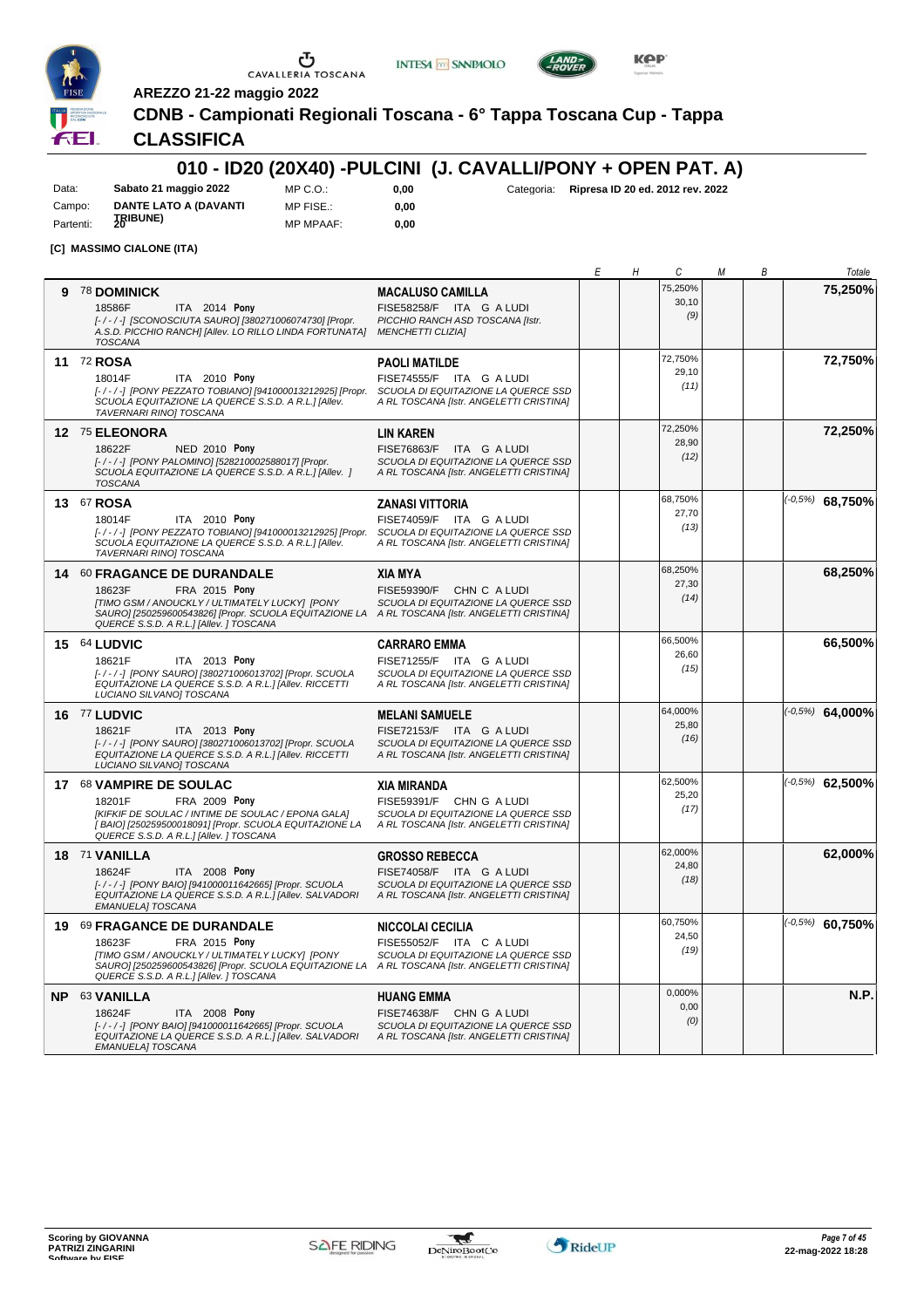

# $\begin{array}{c}\n\bullet \\
\bullet \\
\bullet \\
\bullet \\
\bullet\n\end{array}$  CAVALLERIA TOSCANA

**AREZZO 21-22 maggio 2022**

**CDNB - Campionati Regionali Toscana - 6° Tappa Toscana Cup - Tappa**

**INTESA** M SANPAOLO

# **CLASSIFICA**

## **015 - PRIX ST. GEORGES**

| Data:     | Sabato 21 maggio 2022        | MP C. O.         | 0.00 | Categoria: D 2 Prix St. Georges ed. 2009 rev. 2022 |
|-----------|------------------------------|------------------|------|----------------------------------------------------|
| Campo:    | <b>DANTE LATO B (DAVANTI</b> | MP FISE.:        | 0.00 |                                                    |
| Partenti: | GIURIA SO)                   | <b>MP MPAAF:</b> | 0.00 |                                                    |

**[E] LAURA ROMANELLI (ITA) [C] GIORGIA RUFFINI (ITA) [M] ALESSANDRA ZANOT (ITA)**

|    |                                                                                                                                                                                                                  |                                                                                                                                                      |                          |                                  |               | B | Totale  |
|----|------------------------------------------------------------------------------------------------------------------------------------------------------------------------------------------------------------------|------------------------------------------------------------------------------------------------------------------------------------------------------|--------------------------|----------------------------------|---------------|---|---------|
|    | 80 FIRST CHOICE B<br>GER 2011<br>29817BXX<br>[FIDERTANZ / REVERIE / RUBILOH] [RHEINISCHES PFR.E V.<br>BAIO SCURO] [276020000198288] [Propr. PERRONI<br>ELEONORA] [Allev. ] TOSCANA                               | ALFONSO POMARES VICTOR<br>FISE22697/R ESP S 2°G DRES<br>AREZZOEQUESTRIANCENTRE SSD ARL<br>TOSCANA [Istr. ROTUNNO CARLO]                              | 70,000%<br>238,00<br>(2) | 69,265% 70,441%<br>235,50<br>(1) | 239,50<br>(1) |   | 69,902% |
| 2  | <b>82 DARKO DI FONTE ABETI</b><br><b>ITA 2014</b><br>03637R<br>[CHARMEUR / SARA / SIR DONNERHALL I] [HANNOVER<br>SAURO] [276020000367320] [Propr. AZ. AGR. ANTONELLI<br>LUISA] [Allev. AZ. AGR. ANTONELLI LUISA] | <b>GABRIEL DE NOGUEIRA FREIRE LEANDRO</b><br>FISE27284/R POR S 1°G DRES<br>HORSES LE LAME SPORTING CLUB ASD<br>UMBRIA [Istr. GOETZKE ASJA KATHARINA] | 71,324%<br>242,50<br>(1) | 68,676% 67,941%<br>233,50<br>(2) | 231,00<br>(2) |   | 69,314% |
| З. | 81 CLAUDIA DI FONTE ABETI<br>03351R<br><b>ITA 2013</b><br>[APACHE / DIOR / DONNERHALL] [HANNOVER SAURO]<br>[276024000305095] [Propr. AZ. AGR. ANTONELLI LUISA]<br>[Allev.]                                       | <b>RAMOS ALELUIA NELSON</b><br>FISE110763/K ITA S 1°G<br>HORSES LE LAME SPORTING CLUB ASD<br>UMBRIA [Istr. GOETZKE ASJA KATHARINA]                   | 66,618%<br>226,50<br>(3) | 66,618% 67,206%<br>226,50<br>(3) | 228,50<br>(3) |   | 66,814% |
|    | 4 84 PAOLO 63<br>GER 2005<br>12450F<br>[PONTIFEX / DINARA / DINARD L] [WESTFALEN BAIO]<br>[380271006101347] [Propr. MICHELETTO PAOLA] [Allev. ]<br><b>TOSCANA</b>                                                | <b>VICIANI VALENTINA</b><br>FISE38930/F ITA Y 1°G DRES<br>SC. DI EQUIT. MICHELETTO P.C. ASD<br>TOSCANA [Istr. MICHELETTO PAOLA]                      | 64,559%<br>219,50<br>(4) | 65,000% 65,294%<br>221,00<br>(4) | 222,00<br>(4) |   | 64,951% |

#### **016 - D1**

| Data:     | Sabato 21 maggio 2022        | MP C.O.:         | 0.00 | Categoria: D 1 ed. 2016 rev. 2017 |
|-----------|------------------------------|------------------|------|-----------------------------------|
| Campo:    | <b>DANTE LATO B (DAVANTI</b> | MP FISE.:        | 0.00 |                                   |
| Partenti: | GIURIA SO)                   | <b>MP MPAAF:</b> | 0.00 |                                   |

**[E] LAURA ROMANELLI (ITA) [C] GIORGIA RUFFINI (ITA) [M] ALESSANDRA ZANOT (ITA)**

|     |                                                                                                                                                                                  |                                                                                                                            | E                        | H<br>C                   | м                                | В | Totale  |
|-----|----------------------------------------------------------------------------------------------------------------------------------------------------------------------------------|----------------------------------------------------------------------------------------------------------------------------|--------------------------|--------------------------|----------------------------------|---|---------|
|     | 88 HORUS<br>POR 2012<br>15705F<br>[JALISCO / BRAWA / WEMBLEY] [LUSITANO SAURO]<br>[900182000176375] [Propr. MEATTINI STEFANO] [Allev. ]<br><b>TOSCANA</b>                        | <b>MEATTINI SERENA</b><br>FISE19539/R ITA J 1°G DRES<br>A.I. DOMA CLASSICA TOSCANA [Istr. KNABE<br><b>ANITA INGEBORGI</b>  | 66,324%<br>225,50<br>(1) | 67,647%<br>230.00<br>(1) | 66,324%<br>225.50<br>(1)         |   | 66,765% |
|     | 2 90 BABYLON<br>14371F<br>GER 2009<br>[BENETTON DREAM / RICOLA MQ / ROHDIAMANT]<br>[HANNOVER BAIO] [380271061002539] [Propr. BERNARDI<br>ISABELLA] [Allev. ] TOSCANA             | <b>FIORE NANCY</b><br>FISE19067/F ITA S 1°G DRES<br>DEL DRAGO ASD TOSCANA [Istr. ZORZI<br>GIAMPIETRO]                      | 65,294%<br>222.00<br>(2) | 219.00<br>(2)            | 64,412% 65,882%<br>224.00<br>(2) |   | 65,196% |
| 3   | 85 CUSHY JUMPER<br>GER 2003<br>15224G<br>[CONTENDRO / DAKARINA / DAKAR] [HANNOVER BAIO] []<br>[Propr. NOGHRAH KAR MINA] [Allev. ]                                                | <b>SHAHABADI SORAYA</b><br>FISE32297/G ITA S 1°G DRES<br>ASD LE SCUD. DI RIANO LAZIO [Istr. DUTTO<br><b>REBECCA1</b>       | 63,382%<br>215,50<br>(4) | 215.00<br>(4)            | 63,235% 64,706%<br>220,00<br>(3) |   | 63,774% |
|     | 4 87 DER DIETER FS<br>16179F<br>GER 2009<br>[DE CHIRICO / L-KOKETT / DONNERHALL] [HOLSTEINER<br>BAIO SCURO] [380271006031691] [Propr. FUNAIOLI<br>ALESSANDRAI [Allev. ] TOSCANA  | <b>BUCCI BIANCA</b><br>FISE14947/F ITA S 1°G DRES<br>SC. DI EQUIT. MICHELETTO P.C. ASD<br>TOSCANA [Istr. MICHELETTO PAOLA] | 63,971%<br>217,50<br>(3) | 210,50<br>(5)            | 61,912% 63,971%<br>217,50<br>(4) |   | 63,284% |
| 4   | 89 HOJGAARDENS SPENCER<br>17613F<br><b>DEN 2011</b><br>[STEVIE WONDER / A-MALE / AKINOS] [DANKS BAIO]<br>[208210000368431] [Propr. LEINER DANIELLE] [Allev. ]<br><b>TOSCANA</b>  | LEINER DANIELLE<br>FISE60567/F USA S 1°G DRES<br>AREZZOEQUESTRIANCENTRE SSD ARL<br>TOSCANA [Istr. ROTUNNO CARLO]           | 62.941%<br>214,00<br>(5) | 218.00<br>(3)            | 64,118% 62,794%<br>213,50<br>(5) |   | 63,284% |
|     | 6 91 CORINA<br>12835F<br>ITA 2009<br>[CORGRAF / RELAXINA / PORTRAIT GALLERY] [SELLA<br>ITALIANO BAIO] [982009106708485] [Propr. GELSO SANTINA]<br>[Allev. GELSO SANTINA] TOSCANA | <b>BENNATI RACHELE</b><br>FISE25357/F ITA S 1°G DRES<br>IPPICA SAN MARCO ASD TOSCANA [Istr.<br>PODERINI RICCARDO]          | 60,147%<br>204,50<br>(6) | 204,50<br>(6)            | 60,147% 62,647%<br>213,00<br>(6) |   | 60.980% |
| FC. | 86 TEMPORANEA 21298<br>PRO21298<br>GER 2008<br>[//] [1] [Propr. AMAN MICHAELA] [Allev. ]                                                                                         | AMAN MICHAELA ANNA<br>FISE60049/F SWE S 1°G DRES<br>EQUESTRIAN CLUB FIRENZE SSD A RL<br>TOSCANA [Istr. BARONI KATIA]       | 68,676%<br>233,50<br>(0) | 233.50<br>(0)            | 68,676% 67,794%<br>230,50<br>(0) |   | 68,382% |



 $\mathcal{L}$ 

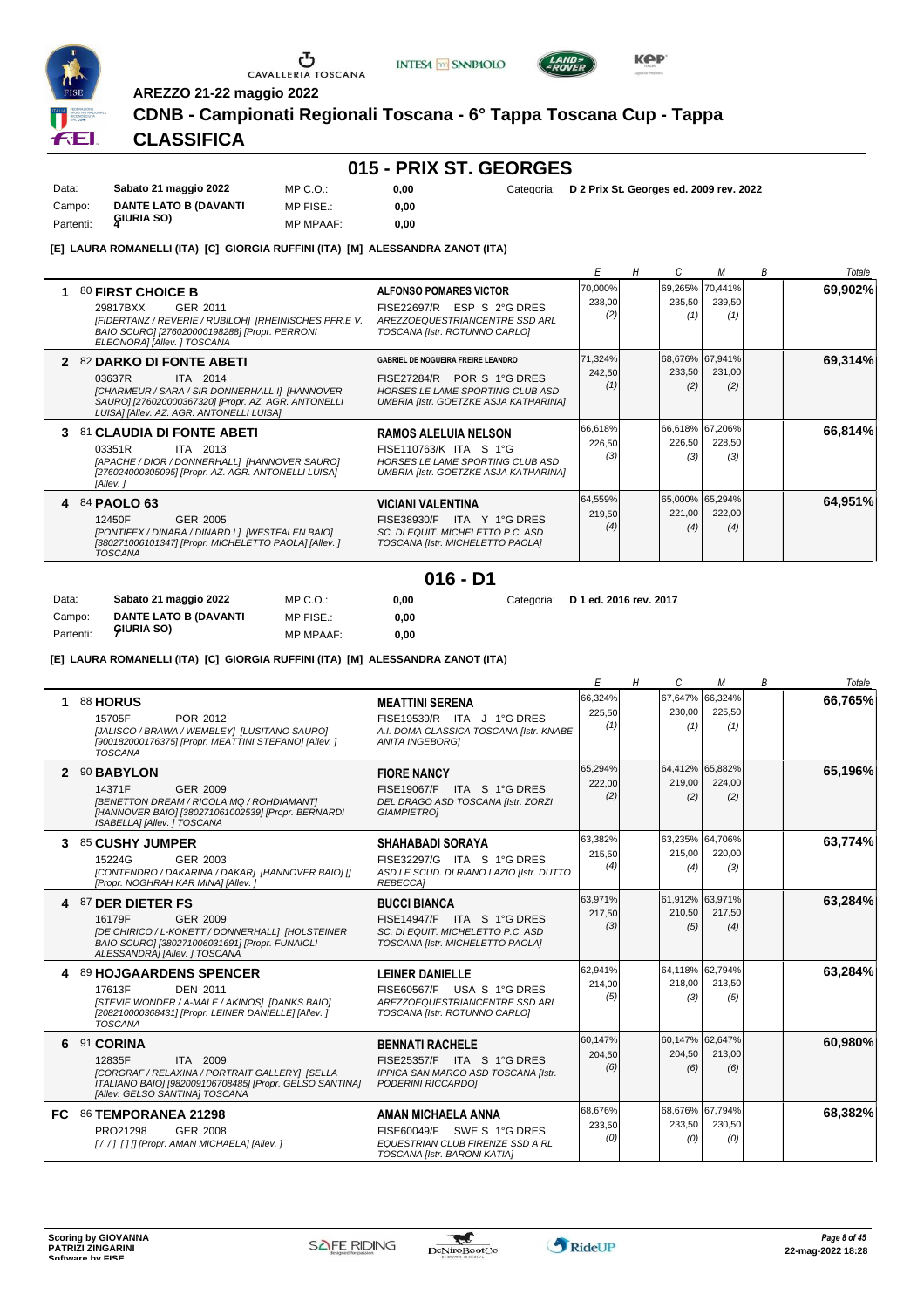





**AREZZO 21-22 maggio 2022**

**CDNB - Campionati Regionali Toscana - 6° Tappa Toscana Cup - Tappa**

## **CLASSIFICA**

#### **019 - INDIVIDUAL TEST JUNIOR**

| Data:     | Sabato 21 maggio 2022        | MP C. O.         | 0.00 | Categoria: | M F.E.I. Individual Competition Test Juniores ed. 2009 rev. |
|-----------|------------------------------|------------------|------|------------|-------------------------------------------------------------|
| Campo:    | <b>DANTE LATO B (DAVANTI</b> | MP FISE.:        | 0.00 |            | 2022                                                        |
| Partenti: | GIURIA SO)                   | <b>MP MPAAF:</b> | 0.00 |            |                                                             |

#### **[E] ALESSANDRA ZANOT (ITA) [C] LUIGI FAVARO (ITA) [M] GIORGIA RUFFINI (ITA)**

|                                                                                                                                                                                    |                                                                                                                   |                   |                                  |               | Totale  |
|------------------------------------------------------------------------------------------------------------------------------------------------------------------------------------|-------------------------------------------------------------------------------------------------------------------|-------------------|----------------------------------|---------------|---------|
| 92 EDIPO EL BAYO<br>12510E<br>ESP 2007<br>[ALBINO EL BAYO / FAVORITA CLXV / SOLITARIO VII] [PURA<br>RAZZA SPAGNOLA GRIGIO] [981098100668208] [Propr. DE<br>LUCA CRISTINA] [Allev.] | <b>GRILLI FRANCESCA</b><br>FISE32943/E ITA J 1°G DRES<br>I GRILLI ASD EMILIA ROMAGNA [Istr.<br>COPERCHIO GINEVRAI | 67,500%<br>229,50 | 66,029% 63,824%<br>224.50<br>(1) | 217.00<br>(1) | 65,784% |

#### **023 - F200**

| Data:     | Sabato 21 maggio 2022        | MP C. O.         | 0.00 |
|-----------|------------------------------|------------------|------|
| Campo:    | <b>DANTE LATO A (DAVANTI</b> | MP FISE.:        | 0.00 |
| Partenti: | <b><i>JRIBUNE</i></b>        | <b>MP MPAAF:</b> | 0.00 |

**0,00** Categoria: **F 200 ed. 2016 rev. 2022**

**[H] MASSIMO CIALONE (ITA) [C] GIORGIA RUFFINI (ITA)**

|                                                                                                                                                                                                                                                         |                                                                                                                           |               |                                  |  | Totale  |
|---------------------------------------------------------------------------------------------------------------------------------------------------------------------------------------------------------------------------------------------------------|---------------------------------------------------------------------------------------------------------------------------|---------------|----------------------------------|--|---------|
| 33 NEQUE JDA<br>ESP 2015<br>48521B<br>[ELCOM II / INOSINA / ] [PURA RAZZA SPAGNOLA MORELLO<br>ORDINARIO] [724080880086041] [Propr.<br>SOC.AGR.POSSIONCELLA PERFORMANCE HORSES S.S.1<br>[Allev. SOC.AGR.POSSIONCELLA PERFORMANCE HORSES<br>S.S.I TOSCANA | <b>UBALDI FANNY</b><br>FISE10962/E ITA S Brev.<br>A.I. DOMA CLASSICA TOSCANA [Istr. KNABE]<br><b>ANITA INGEBORGI</b>      | 184.50<br>(1) | 59,516% 59,355%<br>184.00<br>(1) |  | 59,435% |
| 2 94 DON SANDRO<br>ESP 2010<br>18617F<br>[ULTRA HIT S / DORNROESCHEN / DON FREDERICO]<br>[ESPANOLA MORELLO] [724120002100984] [Propr. DESSOLINI<br>AMBRAI [Allev. ] TOSCANA                                                                             | <b>DESSOLINI AMBRA</b><br>FISE15268/F ITA S Brev.<br>ASD SCUOLA EQUITAZIONE LA FENICE<br>TOSCANA [Istr. PORCINAI LETIZIA] | 147.50<br>(2) | 47.581% 46.935%<br>145.50<br>(2) |  | 47,258% |

#### **027 - CIRCUITO MIPAAF FEI GIOVANI CAVALLI DI 4 ANNI**

| Data:     | Sabato 21 maggio 2022        | MP C. O.         | 0.00 |
|-----------|------------------------------|------------------|------|
| Campo:    | <b>DANTE LATO B (DAVANTI</b> | MP FISE.:        | 0.00 |
| Partenti: | GIURIA SO)                   | <b>MP MPAAF:</b> | 0,00 |

**0,00** Categoria: **F.E.I. Giovani Cavalli 4 anni ed. 2005 rev. 2022**

#### MP MPAAF: **0,00 [C] LUIGI FAVARO (ITA) LAURA ROMANELLI (ITA) ALESSANDRA ZANOT (ITA)**

|                                                                                                                                                                                                                           |                                                                                                                                            | E | H | C                      | M | В | Totale  |
|---------------------------------------------------------------------------------------------------------------------------------------------------------------------------------------------------------------------------|--------------------------------------------------------------------------------------------------------------------------------------------|---|---|------------------------|---|---|---------|
| 1 102 LORD MILTON<br>ITA 2018<br>31061G<br><b>ICOLBERT GTI / LAST LADY / LAST ONE  [SELLA ITALIANO</b><br>GRIGIO] [380271000032070] [Propr. C.I. MADI' ASD] [Allev. C.I.<br><b>MADI' ASDI</b>                             | DE STROBEL ARIANNA<br>007181/G<br>ITA S 1°G<br>ASD IPPASIA LAZIO [Istr. DE STROBEL<br>ARIANNA]                                             |   |   | 72.000%<br>7.20<br>(1) |   |   | 72,000% |
| 2 103 USIL<br>ITA 2018<br>31146G<br>[UTAH VAN ERPEKOM D'15 / FUMETTA / ] [SELLA ITALIANO<br>PEZZATO BAIO] [380271000033294] [Propr. SIMONCINI<br>STEFANOI [Allev. ASD ETRURIA CAVALLI]                                    | <b>SIMONCINI FRANCESCA</b><br>002702/G<br>ITA S 1°G<br>GRAND PRIX ASD LAZIO [Istr. COATA<br><b>STEFANOI</b>                                |   |   | 67,200%<br>6,72<br>(2) |   |   | 67,200% |
| 3 118 M.IMBROGLIO DI VALLEBONA<br>04423R<br>ITA 2018<br>IM.POLLUCE DI CASTELPORZIANO / M.ZABIRA DI<br>CORTEVECCHIA / 1 [MAREMMANO BAIO SCURO] [] [Propr.<br><b>KRAVCHENKO ARTURI [Allev.]</b>                             | <b>JIMENEZ ROMERO DAVID</b><br>FISE37867/E ESP S 1°G<br>ASD WEI UMBRIA [Istr. ]                                                            |   |   | 62,200%<br>6,22<br>(3) |   |   | 62,200% |
| 4 104 M.IROSO<br>ITA 2018<br>30536G<br><b>IM.POLLUCE DI CASTELPORZIANO / M.CIVETTA DEL</b><br>TALOZZO / M.LASCO] [MAREMMANO BAIO]<br>[380271006063051] [Propr. CIRC. IPPICO SUGHERETA SAN<br>VITO] [Allev. TRAFELI MARCO] | <b>BRANCALEONE ANTONIO</b><br>FISE11091/G ITA S 1°G DRES<br>C.I. SUGHERETA SAN VITO ASD LAZIO [Istr.<br><b>BALDASSARRI STEFANOI</b>        |   |   | 59,000%<br>5,90<br>(4) |   |   | 59,000% |
| FC 105 GAIA<br>ITA 2018<br>18555F<br>[-/-/-] [SCONOSCIUTA GRIGIO] [380271004023587] [Propr.<br>CLUB IPPICO IL POGGIO ASDI [Allev. SIMONCINI<br>ANTONELLOI TOSCANA                                                         | <b>PAOLI ELEONORA</b><br>ITA S 1°G DRES<br>006312/F<br>A.S.D. CLUB IPPICO IL POGGIO TOSCANA<br>[Istr. PAOLI ELEONORA]                      |   |   | 79.200%<br>7.92<br>(0) |   |   | 79,200% |
| FC 107 HURRICAN DI FONTEABETI<br>04421R<br>ITA 2018<br>[HOMETOWN / CHIMERA DI FONTABETI / ] [RHEINISCHES<br>PFR.E V. BAIO SCUROI [] [Propr. SOC. AGR. ALLEVAMENTO<br>FONTEABETI) [Allev. ANTONELLI LUISA AZ. AGRICOLA]    | <b>ARGNANI VALENTINA</b><br>FISE16237/E ITA S 1°G DRES<br>HORSES LE LAME SPORTING CLUB ASD<br><b>UMBRIA [Istr. GOETZKE ASJA KATHARINA]</b> |   |   | 81,600%<br>8,16<br>(0) |   |   | 81,600% |

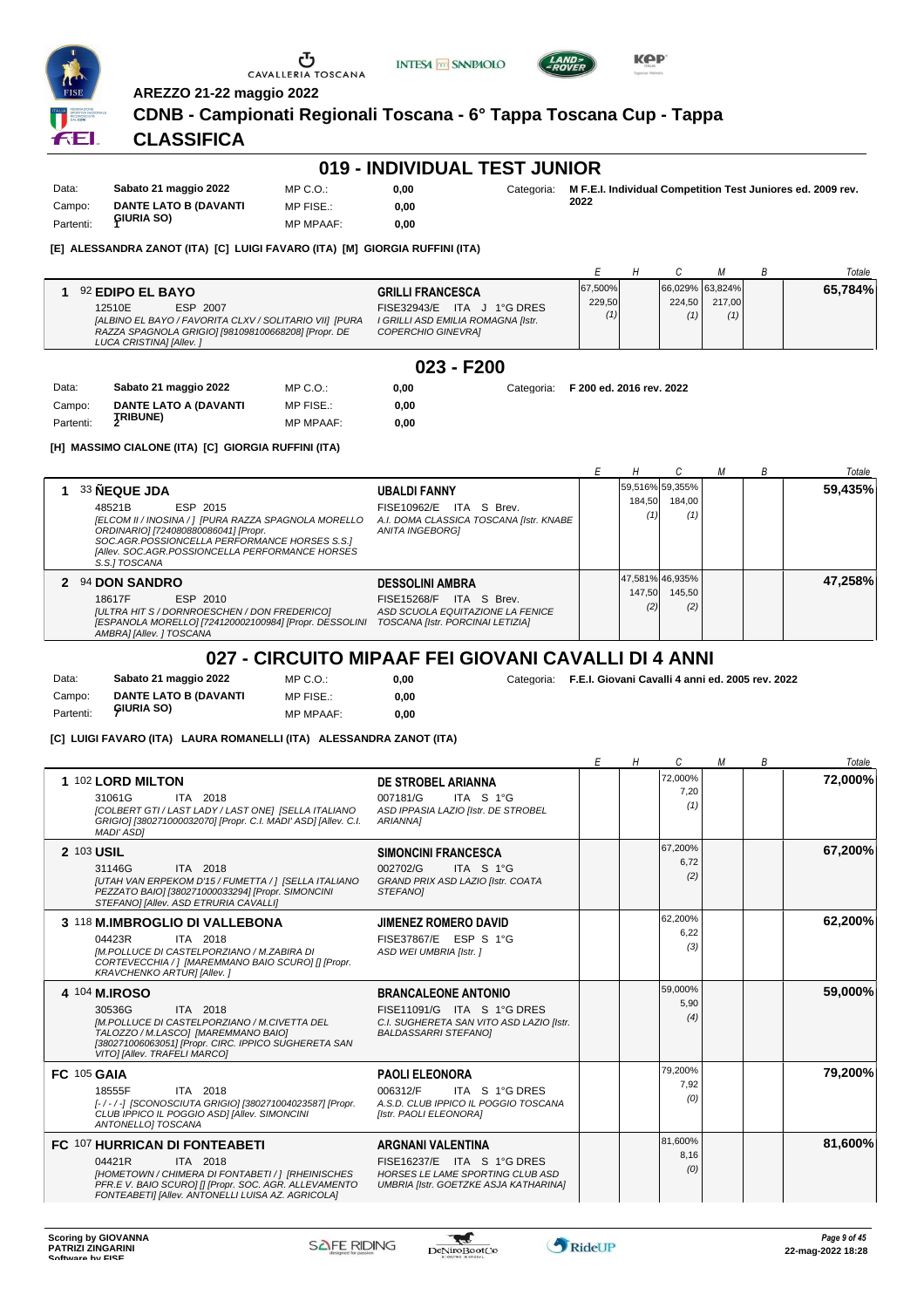





FFI.

# **AREZZO 21-22 maggio 2022 CDNB - Campionati Regionali Toscana - 6° Tappa Toscana Cup - Tappa**

**0,00**

0,00 **0,00**

## **CLASSIFICA**

### **027 - CIRCUITO MIPAAF FEI GIOVANI CAVALLI DI 4 ANNI**

Data: **Sabato 21 maggio 2022** Campo: **DANTE LATO B (DAVANTI GIURIA SO)** Partenti: **<sup>7</sup>**  $MP C. O.$ MP FISE.: MP MPAAF: **0,00**

**0,00** Categoria: **F.E.I. Giovani Cavalli 4 anni ed. 2005 rev. 2022**

#### **[C] LUIGI FAVARO (ITA) LAURA ROMANELLI (ITA) ALESSANDRA ZANOT (ITA)**

|                                                                  |                                                                                                                |                                                                                                                                    |  |                        |  | Totale  |
|------------------------------------------------------------------|----------------------------------------------------------------------------------------------------------------|------------------------------------------------------------------------------------------------------------------------------------|--|------------------------|--|---------|
| FC 106 HUBERTUS DI FONTEABETI<br>04289R<br>FONTEABETI] [Allev. ] | GER 2018<br>[FLORISCOUNT / FUNKENMARIE / ] [HANNOVER SAURO]<br>[276020000670395] [Propr. SOC. AGR. ALLEVAMENTO | <b>RAMOS ALELUIA NELSON</b><br>FISE110763/K ITA S 1°G<br>HORSES LE LAME SPORTING CLUB ASD<br>UMBRIA [Istr. GOETZKE ASJA KATHARINA] |  | 82,000%<br>8,20<br>(0) |  | 82.000% |

## **028 - CIRCUITO MIPAAF CAVALLI DI 5 ANNI F.E.L. PRELIMINARY GIOVANI CAVALLI 5 ANNI**

| Data:     | Sabato 21 maggio 2022        | MP C. O.         |
|-----------|------------------------------|------------------|
| Campo:    | <b>DANTE LATO B (DAVANTI</b> | MP FISE.:        |
| Partenti: | GIURIA SO)                   | <b>MP MPAAF:</b> |

**0,00** Categoria: **F.E.I. Preliminare Giovani Cavalli 5 anni ed. 2004 rev. 2022**

**[C] LUIGI FAVARO (ITA) LAURA ROMANELLI (ITA) ALESSANDRA ZANOT (ITA)**

|                                                                                                                                                                                                                         |                                                                                                                                                 | Е | Н | C                      | М | В | Totale  |
|-------------------------------------------------------------------------------------------------------------------------------------------------------------------------------------------------------------------------|-------------------------------------------------------------------------------------------------------------------------------------------------|---|---|------------------------|---|---|---------|
| 1 112 SIGLAVY UBERTA<br>30513G<br>ITA 2017<br>[SIGLAVY LISA / UBERTA / 1 [LIPIZZANO GRIGIO]<br>[380271006032758] [Propr. CONSIGLIO RICERCA E<br>SPERIMENTAZIONE IN AGRICOLTURA] [Allev.]                                | <b>SALVATI DIEGO</b><br>FISE16822/G ITA S 1°G DRES<br>HORSE JUMPING ASD LAZIO [Istr.<br>CHICARELLA ALESSIOI                                     |   |   | 73,000%<br>7,30<br>(1) |   |   | 73,000% |
| 2 121 M.GASTONE DELLA TURCHINA<br>04424R<br>ITA 2017<br>IM. VANDALO DEGLI SCALCHI / M.UGOLA DI<br>CASTELPORZIANO / 1 [MAREMMANO MORELLO] [] [Propr.<br><b>GERMONI DOMENICOI [Allev. ]</b>                               | <b>JIMENEZ ROMERO DAVID</b><br>FISE37867/E ESP S 1°G<br>ASD WEI UMBRIA [Istr. ]                                                                 |   |   | 65,200%<br>6,52<br>(2) |   |   | 65,200% |
| FC 109 GRACE DI FONTEABETI<br>04081R<br>ITA 2017<br>[FRANKLIN / REBECCA / ROYAL CLASSIC] [HANNOVER<br>BAIO] [276020000589860] [Propr. GOETZKE ASJA KATHARINA]<br>[Allev. ANTONELLI LUISA AZ. AGRICOLA]                  | <b>GOETZKE ASJA KATHARINA</b><br>FISE13341/R GER S 1°G DRES<br>HORSES LE LAME SPORTING CLUB ASD<br><b>UMBRIA [Istr. GOETZKE ASJA KATHARINA]</b> |   |   | 81,800%<br>8,18<br>(0) |   |   | 81,800% |
| FC 111 GOLIA DI FONTEABETI<br>04078R<br>ITA 2017<br>[ZACK / ROMEA DEL CASTEGNO / ROHDIAMANT]<br>[HANNOVER BAIO] [276020000589853] [Propr. SOC. AGR.<br>ALLEVAMENTO FONTEABETI] [Allev. ANTONELLI LUISA AZ.<br>AGRICOLA] | <b>GABRIEL DE NOGUEIRA FREIRE</b><br>FISE27284/R POR S 1°G DRES<br>HORSES LE LAME SPORTING CLUB ASD<br>UMBRIA [Istr. GOETZKE ASJA KATHARINA]    |   |   | 82,800%<br>8,28<br>(0) |   |   | 82,800% |
| FC 108 GRANDIOSO DI FONTEABETI<br>04286R<br>ITA 2017<br>[ZACK / FLITTERGOLD / ] [HANNOVER SAURO]<br>[276020000589789] [Propr. SOC. AGR. ALLEVAMENTO<br>FONTEABETI] [Allev.]                                             | <b>GABRIEL DE NOGUEIRA FREIRE</b><br>FISE27284/R POR S 1°G DRES<br>HORSES LE LAME SPORTING CLUB ASD<br>UMBRIA [Istr. GOETZKE ASJA KATHARINA]    |   |   | 83,800%<br>8,38<br>(0) |   |   | 83,800% |
| NP 110 BRICCANTI<br>30538G<br>ITA 2017<br>[SCONOSCIUTO / SCONOSCIUTA / ] [ANGLO ARABO SARDO<br>BAIO] [380271006124898] [Propr. CIRC. IPPICO SUGHERETA<br>SAN VITOI [Allev.]                                             | <b>BRANCALEONE ANTONIO</b><br>FISE11091/G ITA S 1°G DRES<br>C.I. SUGHERETA SAN VITO ASD LAZIO [Istr.<br><b>BALDASSARRI STEFANOI</b>             |   |   | 0,000%<br>0.00<br>(0)  |   |   | N.P.    |

# **029 - CIRCUITO MIPAAF CAVALLI DI 6 ANNI F.E.L. PRELIMINARY GIOVANI CAVALLI 6 ANNI**

**0,00**

Data: **Sabato 21 maggio 2022** Campo: **DANTE LATO B (DAVANTI GIURIA SO)** Partenti: **<sup>2</sup>** MP C.O.: MP FISE.: MP MPAAF: **0,00**

**0,00** Categoria: **F.E.I. Preliminary Giovani Cavalli 6 anni ed. 2004 rev. 2022**

**[C] LUIGI FAVARO (ITA) LAURA ROMANELLI (ITA) ALESSANDRA ZANOT (ITA)**

|                                                                                                                                                                                                                              |                                                                                                                                           |  |                        |  | Totale  |
|------------------------------------------------------------------------------------------------------------------------------------------------------------------------------------------------------------------------------|-------------------------------------------------------------------------------------------------------------------------------------------|--|------------------------|--|---------|
| <b>FC 119 FIABA DI FONTEABETI</b><br>03909R<br>ITA 2016<br>[FRANKLIN / ROSIANNE / ] [HANNOVER BAIO] [] [Propr. SOC.<br>AGR. ALLEVAMENTO FONTEABETI) [Allev. SOC. AGR.<br>ALLEVAMENTO FONTEABETII                             | ARGNANI VALENTINA<br>FISE16237/E ITA S 1°G DRES<br>HORSES LE LAME SPORTING CLUB ASD<br>UMBRIA [Istr. GOETZKE ASJA KATHARINA]              |  | 73,800%<br>7,38<br>(0) |  | 73,800% |
| <b>FC 114 FORTUNA DI FONTEABETI</b><br>ITA 2016<br>03911R<br>[APACHE / C REINENKA DI FONTEABETI / 1 [HANNOVER]<br>BAIO] [276020000549149] [Propr. SOC. AGR. ALLEVAMENTO<br>FONTEABETI] [Allev. ANTONELLI LUISA AZ. AGRICOLA] | <b>RAMOS ALELUIA NELSON</b><br>FISE110763/K ITA S 1°G<br>HORSES LE LAME SPORTING CLUB ASD<br><b>UMBRIA [Istr. GOETZKE ASJA KATHARINA]</b> |  | 84.000%<br>8,40<br>(0) |  | 84.000% |

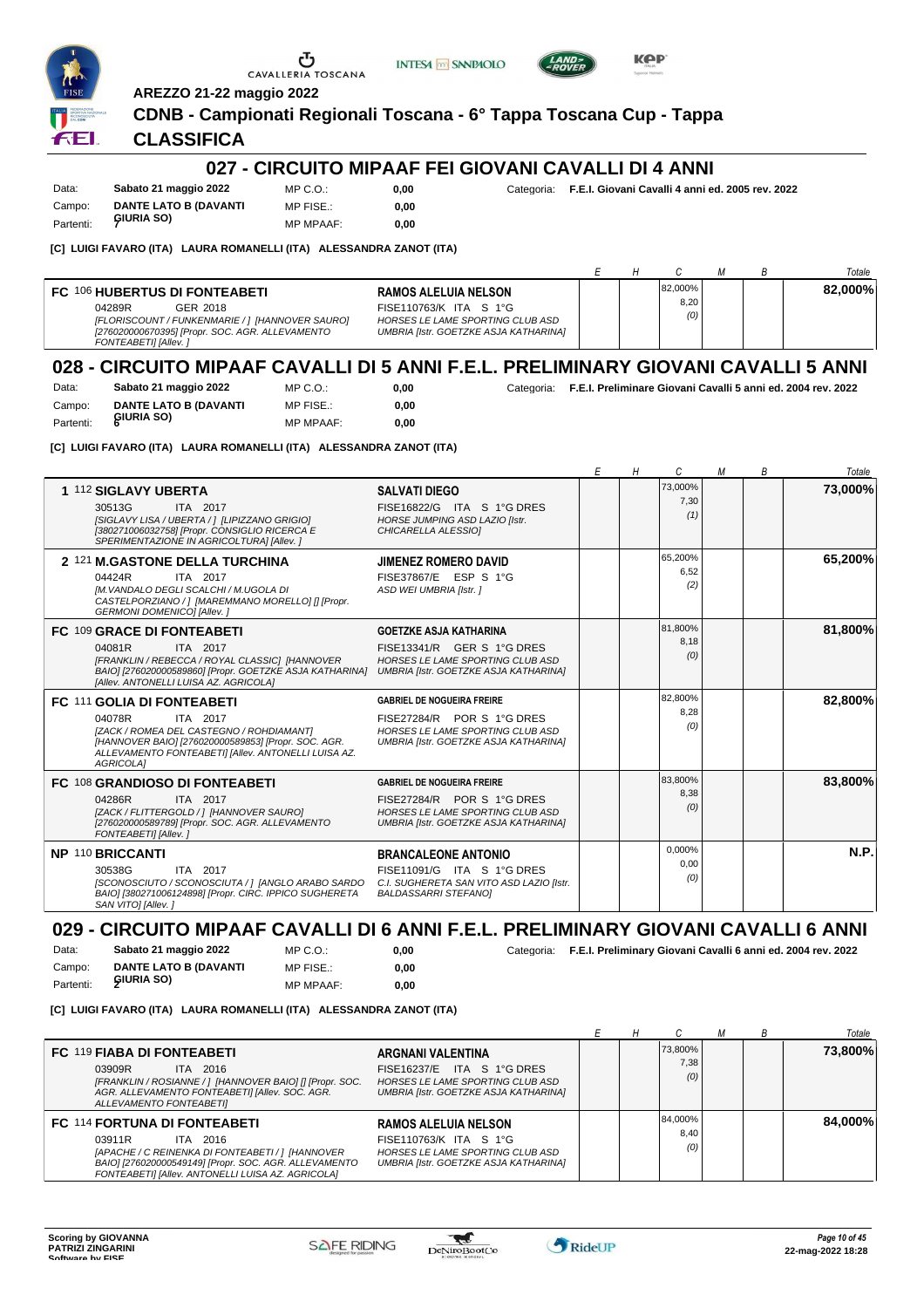

#### **7** 15 **CINDERELLA** NED 2007 **GAI SILVIA** *[- / - / ] [SCONOSCIUTA BAIO] [528210002123048] [Propr. GAI SILVIA] [Allev. ] TOSCANA LA CASINA ASD TOSCANA [Istr. LAZZURRI ALESSANDRO]* 16565F FISE11046/F ITA <sup>S</sup> Brev. *(10)* 57,759% 63,448% 167,50 *(7)* 184,00 *(6)* 65,517% 190,00 **8** 11 **CONLAND** GER 2005 **MARIANI SUSAN ELKE** *[CONTENDER / POINTE 1 / LANDJUNG] [HOLSTEINER* 12545F FISE65532/F ITA <sup>S</sup> Brev. DRES *(9) MORELLO] [000011048004353] [Propr. ASD SCUDERIA PERLINI] [Allev. ] TOSCANA LA BAITA TOSCANA [Istr. FRATI ANGELA]* 57,931% 61,897% 168,00 *(8)* 179,50 *(9)* 62,931% 182,50



-gaf

**62,241%**

**60,920%**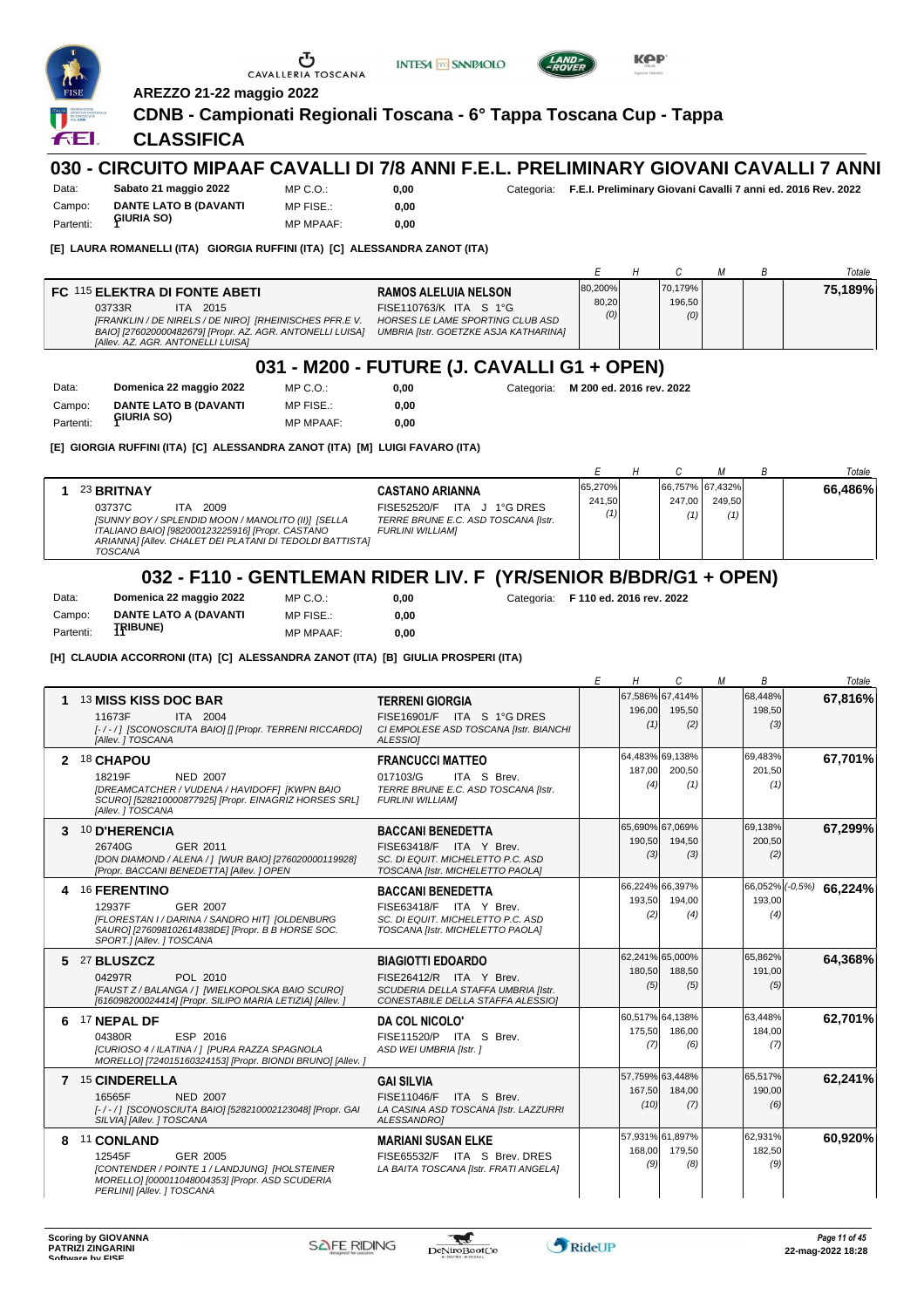





**AREZZO 21-22 maggio 2022**

#### **CDNB - Campionati Regionali Toscana - 6° Tappa Toscana Cup - Tappa**

**0,00**

**0,00**

#### **CLASSIFICA**

# **032 - F110 - GENTLEMAN RIDER LIV. F (YR/SENIOR B/BDR/G1 + OPEN)**

Data: **Domenica 22 maggio 2022** Campo: **DANTE LATO A (DAVANTI** Partenti: **TRIBUNE**)

MP C.O.: MP FISE.: MP MPAAF: **0,00**

**0,00** Categoria: **F 110 ed. 2016 rev. 2022**

**[H] CLAUDIA ACCORRONI (ITA) [C] ALESSANDRA ZANOT (ITA) [B] GIULIA PROSPERI (ITA)**

|    |                                                                                                                                                                            |                                                                                                                              | н              |                                   | м | В                         | Totale  |
|----|----------------------------------------------------------------------------------------------------------------------------------------------------------------------------|------------------------------------------------------------------------------------------------------------------------------|----------------|-----------------------------------|---|---------------------------|---------|
| g  | 22 LUAR DA CRUZ<br>POR 2015<br>04281R<br>[ZAMBAIONE / NORDICA / DITAL] [LUSITANO ISABELLA]<br>[620094100044963] [Propr. FONTETROSCIANI ERNESTO]<br>[Allev.]                | <b>FONTETROSCIANI FABIO</b><br>ITA S Brev.<br>FISE8309/R<br>ASD WEI UMBRIA [Istr. ]                                          | 169,00<br>(8)  | 58,276% 59,483%<br>172,50<br>(10) |   | 63.448%<br>184,00<br>(7)  | 60,402% |
| 10 | <b>20 CHUCKNORRIS</b><br>18505F<br>GER 2006<br>[CARANO / LOUSHA / LADOS] [WESTFALEN GRIGIO]<br>[380271006108456] [Propr. GUIDUCCI RACHELE] [Allev. ]<br>TOSCANA            | <b>GUIDUCCI RACHELE</b><br>ITA S Brev.<br>009038/F<br>IPPICA SAN MARCO ASD TOSCANA [Istr.<br><b>BENNATI RACHELEI</b>         | 176.00<br>(6)  | 60,690% 60,345%<br>175,00<br>(9)  |   | 59,138%<br>171,50<br>(10) | 60,057% |
| 11 | 21 FLAMENCO R II<br>ESP 2014<br>054051<br>[FLAMENCO C / ZARA XXIII / IMPETUOSO V] [ANDALUSO<br>GRIGIO POMELLATO] [724010150046043] [Propr. MORGESE<br>GABRIELLA] [Allev. ] | <b>MORGESE GABRIELLA</b><br>ITA S Brev, DRES<br>FISE23741/L<br>L'OASI DEL CAVALLO ASD PUGLIA [Istr.<br>NAPOLETANO FRANCESCOI | 165,00<br>(11) | 56,897% 57,931%<br>168,00<br>(11) |   | 58,793%<br>170,50<br>(11) | 57,874% |

#### **033 - M200 - GENTLEMAN RIDER LIV. M (YR/SENIOR/ISTRUTTORI G1 + OPEN)**

Data: **Domenica 22 maggio 2022** Campo: **DANTE LATO B (DAVANTI** Partenti: **8IURIA SO** MP C.O.:

MP FISE.: MP MPAAF: **0,00**

**0,00** Categoria: **M 200 ed. 2016 rev. 2022**

**[E] GIORGIA RUFFINI (ITA) [C] ALESSANDRA ZANOT (ITA) [M] LUIGI FAVARO (ITA)**

|              |                                                                                                                                                                                                                |                                                                                                                                               | E                        | H | C                                | M                                | B | Totale              |
|--------------|----------------------------------------------------------------------------------------------------------------------------------------------------------------------------------------------------------------|-----------------------------------------------------------------------------------------------------------------------------------------------|--------------------------|---|----------------------------------|----------------------------------|---|---------------------|
| 1            | <sup>1</sup> GRENAT HS<br><b>GER 2014</b><br>16688E<br><b>IGREY FLANELL / RASCALINA HS / RASCALINO] [HANNOVER</b><br>BAIO] [] [Propr. BALDELLI MARIA TERESA] [Allev. ]                                         | <b>SCARDACCHI ARIANNA</b><br><b>FISE5465/P</b><br>ITA S 1°G DRES<br>HORSES LE LAME SPORTING CLUB ASD<br>UMBRIA [Istr. SCAGNOLI DANILO]        | 68,649%<br>254,00<br>(1) |   | 264,00<br>(1)                    | 71.351% 67.027%<br>248.00<br>(1) |   | 69.009%             |
| $\mathbf{2}$ | 8 DON PERIGNON<br>17080F<br>BEL 2011<br>[DEMIREL / ROXANE / RICCIONE] [RHEINISCHES PFR.E V.<br>BAIO] [276020000196788] [Propr. EINAGRIZ HORSES SRL]<br>[Allev. 1                                               | <b>SILEONI FEDERICA</b><br><b>FISE9406/P</b><br>ITA S 1°G<br>SCUDERIA LE TRE COSTE S.S.D. A R.L.<br><b>MARCHE [Istr. BOTTIGONI GUGLIELMO]</b> | 65,932%<br>249,50<br>(2) |   | 67,419% 64,986%<br>255,00<br>(2) | 246.00<br>(2)                    |   | $( -1.5\%)$ 66,113% |
| 3            | <b>6 BLUE GALAXY</b><br>16579F<br><b>ITA 2013</b><br><b>IRED ROCKS / BLUE NARNIA / LAW SOCIETY!</b><br>[PUROSANGUE INGLESE BAIO] [982000192323185] [Propr.<br>BERNABEI ELEONORA] [Allev. GROSSO SONIA] TOSCANA | <b>BERNABEI ELEONORA</b><br>011437/F<br>ITA S 1°G DRES<br>STCV TOSCANA [Istr.]                                                                | 64,595%<br>239,00<br>(3) |   | 64,595% 61,892%<br>239,00<br>(4) | 229,00<br>(3)                    |   | 63,694%             |
| 4            | 4 LIDER<br>POR 2015<br>04342R<br>[VINHO / FARPA / LEAO DA LOUSA] [LUSITANO BAIO<br>MARRONE] [620094100033408] [Propr. FONTETROSCIANI<br>FABIO] [Allev.]                                                        | <b>VANNONI ALESSIA</b><br>FISE17832/R ITA Y 1°G DRES<br>ASD WEI UMBRIA [Istr. ]                                                               | 62.568%<br>231,50<br>(4) |   | 245,00<br>(3)                    | 66.216% 61.486%<br>227,50<br>(4) |   | 63,423%             |
| 5            | <b>2 LUCKY DELLA VERDINA</b><br>01936L<br>ITA 2008<br>[LUCKY BOY / EMILY / ESCUDO I] [SELLA ITALIANO BAIO<br>SCURO] [982009106557871] [Propr. VOTARELLE SRL] [Allev.<br>VOTARELLE SRLI TOSCANA                 | <b>MENCAGLI NOEMI</b><br>FISE47458/F ITA S 1°G<br>TOSCANA EQUITAZIONE ASD TOSCANA<br>[Istr. NENCI ANTONELLA]                                  | 61,486%<br>227,50<br>(5) |   | 61,622% 59,324%<br>228.00<br>(6) | 219.50<br>(6)                    |   | 60,811%             |
| 6            | 24 GOLEGA<br>04208R<br>POR 2011<br>[QUO-VADIS / ZAPATA /   [LUSITANO GRIGIO]<br>[941000012896457] [Propr. STUFARA ALESSANDRINA] [Allev. ]                                                                      | <b>JIMENEZ ROMERO DAVID</b><br>FISE37867/E ESP S 1°G<br>ASD WEI UMBRIA [Istr. ]                                                               | 58,770%<br>223,00<br>(7) |   | 62,419% 59,851%<br>236,50<br>(5) | 227,00<br>(5)                    |   | $(-1,5%)$ 60,347%   |
| 7            | <b>5 HEUREKA</b><br>BEL 2000<br>09108A<br><b>IHEUREKA DE LA LOGE / ROMANCE VAN PAEMEL / RANDEL</b><br>Z] [BWP SAURO] [] [Propr. PAPALEO ALESSIA] [Allev. ]<br><b>TOSCANA</b>                                   | <b>PAPALEO ALESSIA</b><br>FISE65634/B ITA Y 1°G DRES<br>CI EMPOLESE ASD TOSCANA [Istr. BIANCHI<br>ALESSIOI                                    | 60,405%<br>223,50<br>(6) |   | 61,081% 58,649%<br>226,00<br>(7) | 217.00<br>(7)                    |   | 60,045%             |
| 8            | 9 FARRO<br>31192BXX<br><b>NED 2010</b><br>[ATLEET / NELLEKE / DROOMWALS] [KWPN BAIO]<br>[528210002552684-9410] [Propr. TAPINASSI FEDERICO]<br>[Allev. ] TOSCANA                                                | <b>BENNATI RACHELE</b><br>FISE25357/F ITA S 1°G DRES<br>IPPICA SAN MARCO ASD TOSCANA [Istr.<br>PODERINI RICCARDOI                             | 57,838%<br>214,00<br>(8) |   | 57,973% 54,324%<br>214,50<br>(8) | 201,00<br>(8)                    |   | 56,712%             |

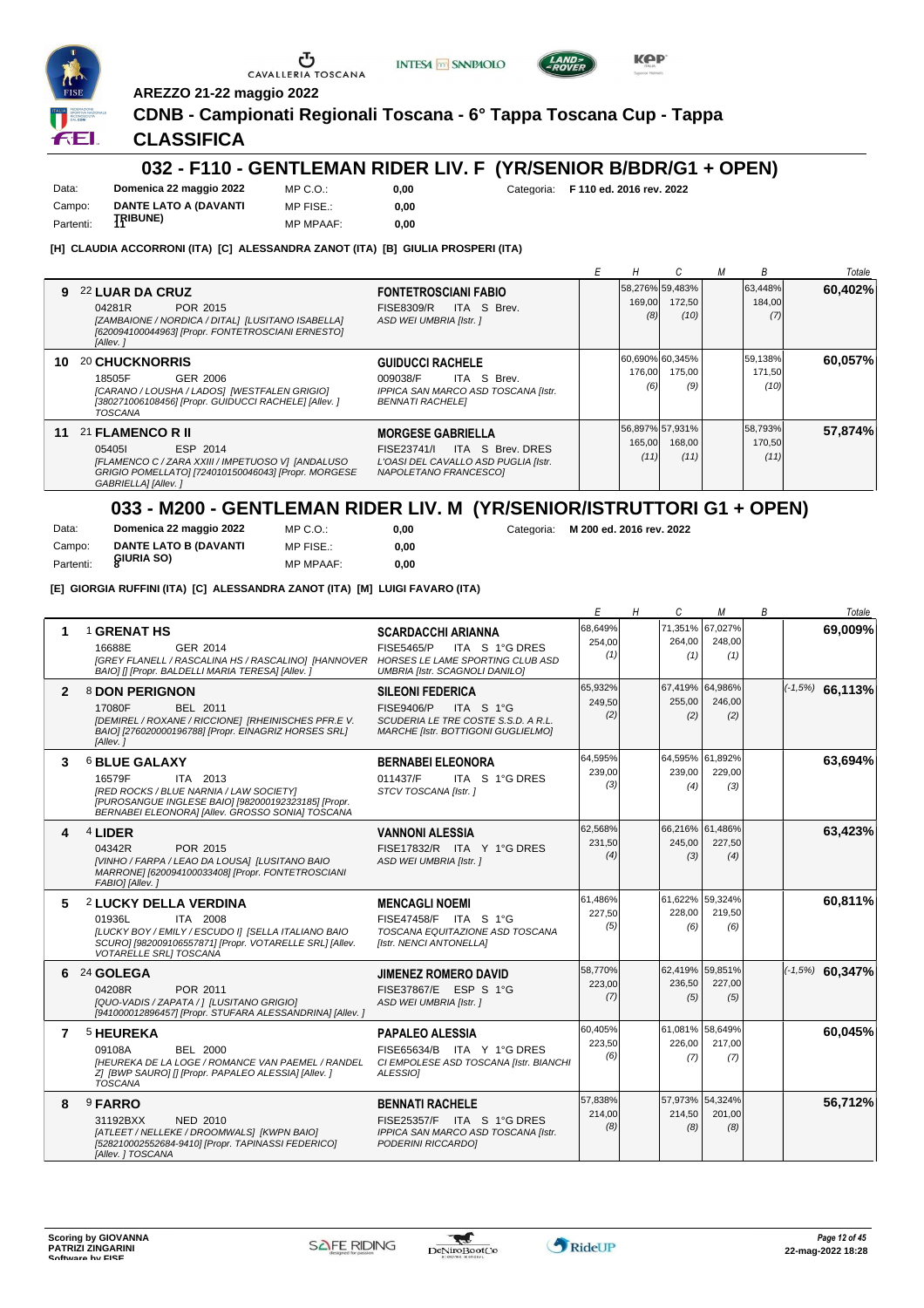

**AREZZO 21-22 maggio 2022**

### **CDNB - Campionati Regionali Toscana - 6° Tappa Toscana Cup - Tappa**

**INTESA m** SANPAOLO

**0,00**

#### **CLASSIFICA**

#### **034 - F110 - ESPERTI (J. CAVALLI/PONY + OPEN B/BDR/G1)**

Data: **Domenica 22 maggio 2022** Campo: **DANTE LATO A (DAVANTI TRIBUNE)** Partenti: **<sup>3</sup>** MP C.O.: MP FISE.: MP MPAAF: **0,00**

**0,00** Categoria: **F 110 ed. 2016 rev. 2022**

**KPP** 

**[H] CLAUDIA ACCORRONI (ITA) [C] ALESSANDRA ZANOT (ITA) [B] GIULIA PROSPERI (ITA)**

|                                                                                                                                                                                    |                                                                                                                                    |               |                                  | B                        | Totale  |
|------------------------------------------------------------------------------------------------------------------------------------------------------------------------------------|------------------------------------------------------------------------------------------------------------------------------------|---------------|----------------------------------|--------------------------|---------|
| <b>26 IMPACIENTE RN</b><br>ESP 2010<br>03751R<br>[GIGANTE III / BETICA XXI / ] [PURA RAZZA SPAGNOLA<br>GRIGIO] [941000011893437] [Propr. GORIETTI LUCIO] [Allev. ]                 | <b>GORIETTI CHIARA</b><br>FISE17277/R ITA J Brev. DRES<br>SCUDERIA DELLA STAFFA UMBRIA [Istr.<br>CONESTABILE DELLA STAFFA ALESSIOI | 194,50<br>(2) | 67,069% 67,069%<br>194,50<br>(1) | 65,172%<br>189,00        | 66,437% |
| 2 25 GVR O<br>18429F<br>NED 2011<br>[ZJENGIS KHAN / CULAIKA / JAZZ] [KWPN BAIO]<br>[528210002557433] [Propr. ULIVI ANDREA] [Allev. ] TOSCANA                                       | <b>ULIVI GINEVRA</b><br>ITA J Brev.<br>FISE35689/F<br>IL PODERE DELL'OLMO ASD TOSCANA [Istr.<br>CINI LORENZOI                      | 194,50<br>(1) | 67,069% 66,207%<br>192,00<br>(2) | 63,103%<br>183,00<br>(2, | 65,460% |
| <b>19 FOR VANITAS DC</b><br>GER 2005<br>09865F<br>[FOR PLEASURE / VANITAS D.C. / VOLTAIRE] [HANNOVER<br>SAURO] [941000012754268] [Propr. ARCHIBUSACCI CHIARA]<br>[Allev. ] TOSCANA | <b>ROMANELLI MADDALENA</b><br>ITA J Brev.<br>FISE51667/F<br>CI EMPOLESE ASD TOSCANA [Istr. BIANCHI<br>ALESSIO]                     | 176,00<br>(3) | 60,690% 63,103%<br>183,00<br>(3) | 58,621%<br>170,00<br>(3) | 60,805% |

#### **035 - E320 Q - EMERGENTI (J. CAVALLI/PONY YR/SENIOR + OPEN B/BDR)**

MP MPAAF: **0,00 0,00**

| Data:     | Domenica 22 maggio 2022 | $MP C. Q$ .:     |
|-----------|-------------------------|------------------|
| Campo:    | DANTE LATO A (DAVANTI   | MP FISE.:        |
| Partenti: | <b>JRIBUNE)</b>         | <b>MP MPAAF:</b> |

**0,00** Categoria: **E 320 ed. 2016 rev. 2022**

**[H] CLAUDIA ACCORRONI (ITA) [C] MASSIMO CIALONE (ITA)**

|   |                                                                                                                                                                                                                                                           |                                                                                                                               | Е | Н                                | C                                | М | В | Totale  |
|---|-----------------------------------------------------------------------------------------------------------------------------------------------------------------------------------------------------------------------------------------------------------|-------------------------------------------------------------------------------------------------------------------------------|---|----------------------------------|----------------------------------|---|---|---------|
| 1 | 29 BODY GUARD DI FONTEABETI<br>17139F<br>ITA 2012<br>[FIDERTANZ / SANDRA / SIR DONNERHALL I] [HANNOVER<br>SAURO] [276020000179081] [Propr. FEDI FRANCESCA] [Allev.<br>AZ. AGR. ANTONELLI LUISA] TOSCANA                                                   | <b>FEDI FRANCESCA</b><br>FISE53298/F ITA Y Brev. DRES<br>C.I.I NOCCIOLI TOSCANA [Istr. PARRONCHI<br><b>VAHLBERG MARCIA1</b>   |   | 173,50<br>(1)                    | 72.292% 67.708%<br>162,50<br>(1) |   |   | 70,000% |
|   | 2 28 TERBEK NERO<br><b>BEL 2011 Pony</b><br>16811F<br><b>ICAPPELL'S CHALLENGER / TERBEK ARIANNE / TIREVE</b><br>TYWYSOG DU] [WELSH MORELLO] [967000009117017]<br>[Propr. PASQUALI DANIELE] [Allev. ] TOSCANA                                              | <b>PASQUALI JULIE</b><br>FISE41283/F ITA J Brev.<br>SCUOLA DI EQUITAZIONE LA QUERCE SSD<br>A RL TOSCANA [Istr. CINI LORENZO]  |   | 66.875% 66.667%<br>160,50<br>(2) | 160.00<br>(2)                    |   |   | 66,771% |
|   | 3 33 NEQUE JDA<br>ESP 2015<br>48521B<br>IELCOM II / INOSINA / 1 IPURA RAZZA SPAGNOLA MORELLO<br>ORDINARIO] [724080880086041] [Propr.<br>SOC.AGR.POSSIONCELLA PERFORMANCE HORSES S.S.1<br>[Allev. SOC.AGR.POSSIONCELLA PERFORMANCE HORSES<br>S.S.I TOSCANA | <b>UBALDI FANNY</b><br>FISE10962/E ITA S Brev.<br>A.I. DOMA CLASSICA TOSCANA Ilstr. KNABE<br><b>ANITA INGEBORG1</b>           |   | 65,833% 65,417%<br>158,00<br>(4) | 157,00<br>(3)                    |   |   | 65,625% |
|   | 4 34 FURST RUBINO DEI CASTELLANI<br>15691E<br>ITA 2013<br>[FURST HEINRUCH / ROBY DEI CASTELLANI / RUBINSTEIN]<br>[SELLA ITALIANO BAIO] [982000192786136] [Propr. DI<br>GIANTOMASSO ALESSANDRA] [Allev. AZIENDA AGRICOLA<br>CORRADINI ALESSIO] TOSCANA     | DI PRIMA RAFFAELLA<br>FISE69146/F ITA S Brev.<br>A.S.D. CLUB IPPICO IL POGGIO TOSCANA<br>[Istr. PAOLI ELEONORA]               |   | 66,250% 62,708%<br>159,00<br>(3) | 150,50<br>(5)                    |   |   | 64,479% |
| 5 | <b>30 KANTJE'S BLUE BOY</b><br><b>NED 2006 Pony</b><br>30662BXX<br>[MIKEL / KANTJE'S WOOKIE / MARITS MISTIQUE] [NEW<br>FOREST BAIO SCURO] [528210000820065] [Propr. CHEN<br>MAOTAO] [Allev. ] TOSCANA                                                     | <b>CHEN SOFIA</b><br>FISE54376/F CHN C Brev. DRES<br>SCUOLA DI EQUITAZIONE LA QUERCE SSD<br>A RL TOSCANA [Istr. CINI LORENZO] |   | 65,000% 63,333%<br>156.00<br>(5) | 152,00<br>(4)                    |   |   | 64,167% |
| 6 | 32 HIGHLIGHT<br>18273F<br><b>NED 2012</b><br>[JOHNSON / BIJOU / GRIBALDI] [KWPN BAIO]<br>[528210002745013] [Propr. BARNI CARLOTTA] [Allev. ]<br><b>TOSCANA</b>                                                                                            | <b>VALERIANI MARTINA</b><br>FISE58261/F ITA C Brev. DRES<br>IL PODERE DELL'OLMO ASD TOSCANA [Istr.<br>CINI LORENZOI           |   | 62,917% 59,167%<br>151,00<br>(6) | 142,00<br>(6)                    |   |   | 61,042% |
|   | 7 116 ORIENTE<br>12184F<br>ITA 2007<br>[/ /] [SCONOSCIUTA BAIO] [941000011136679] [Propr.<br>MARCUCCI ELEONORA] [Allev. ] TOSCANA                                                                                                                         | <b>MARCUCCI ELEONORA</b><br>FISE10318/F ITA S Brev. DRES<br>C.I. BENEFIZIO ASD TOSCANA [Istr. BOTTINI<br>NICOLETTA]           |   | 60,208% 56,875%<br>144,50<br>(7) | 136,50<br>(7)                    |   |   | 58,542% |
|   | NP 31 TURRA LADY<br>16403F<br>IRL 2010<br>[-/-/] [IRISH HORSE MORELLO] [372140316827560] [Propr.<br>MILETO ALESSANDRA] [Allev.] TOSCANA                                                                                                                   | <b>MILETO ALESSANDRA</b><br>FISE56090/F ITA S Brev. DRES<br>LA BAITA TOSCANA [Istr. FRATI ANGELA]                             |   | 0,000%<br>0,00<br>(0)            | 0,000%<br>0,00<br>(0)            |   |   | N.P.    |

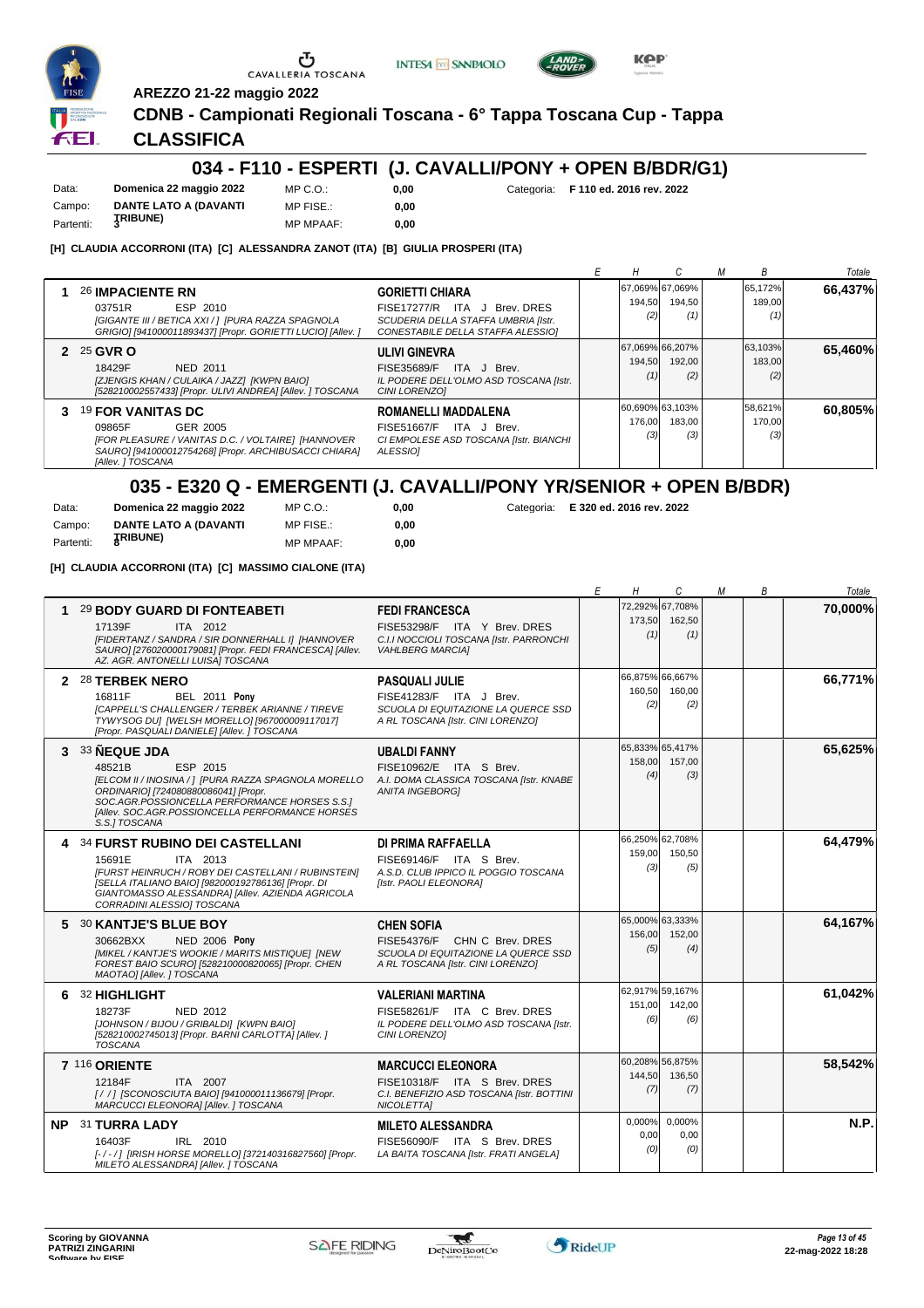

**AREZZO 21-22 maggio 2022**



**INTESA M** SANPAOLO

**0,00**

### **CLASSIFICA**

#### **036 - E210 Q - ESORDIENTI (J. CAVALLI/PONY YR SENIOR + OPEN B/BDR)**

Data: **Domenica 22 maggio 2022** Campo: **DANTE LATO A (DAVANTI TRIBUNE)** Partenti: **<sup>7</sup>** MP C.O.: MP FISE.: MP MPAAF: **0,00**

**0,00** Categoria: **E 210 ed. 2016 rev. 2022**

**KPP** 

**[H] CLAUDIA ACCORRONI (ITA) [C] MASSIMO CIALONE (ITA)**

|         |                                                                                                                                                                                                                                     |                                                                                                                               | Ε | Η             | C                                | М | B | Totale            |
|---------|-------------------------------------------------------------------------------------------------------------------------------------------------------------------------------------------------------------------------------------|-------------------------------------------------------------------------------------------------------------------------------|---|---------------|----------------------------------|---|---|-------------------|
|         | <b>40 AGAPANTO AFRICANO</b><br>ITA 2010<br>13825F<br>[GRAF NOIR / CAPELVENERE / OBI II] [SELLA ITALIANO<br>GRIGIO] [982000123231166] [Propr. CARBONE OTTAVIO] [Allev. A RL TOSCANA [Istr. CINI LORENZO]<br>CARBONE OTTAVIOI TOSCANA | <b>CHEN SALLY</b><br>FISE58047/F CHN Y Brev.<br>SCUOLA DI EQUITAZIONE LA QUERCE SSD                                           |   | 157,00<br>(1) | 70,864% 66,773%<br>148,00<br>(1) |   |   | $(-0.5%)$ 69,318% |
|         | 2 39 CANNONBALL<br>18520F<br>ITA 2012<br>[KING CHARLEMAGNE / QUEEN DUCK / ORPEN]<br>[PUROSANGUE INGLESE BAIO] [941000012127965] [Propr.<br>SCUOLA CANTERO ASDI [Allev. SC ANDY CAPP SRL]<br><b>TOSCANA</b>                          | <b>CANTERO DANIEL ANTONIO</b><br>ARG S 1°G<br>009658/F<br>CI BELLAVISTA ASD TOSCANA [Istr.<br><b>MARIANO GIAN DOMENICOI</b>   |   | 152,00<br>(2) | 69,091% 65,909%<br>145.00<br>(2) |   |   | 67,500%           |
|         | 3 38 MY LOVE<br>ITA 2009<br>03649R<br>[INGIEGNIOSU / DONNA ARGENTINA / DONATELLI] [SELLA<br>ITALIANO BAIO] [982009106219919] [Propr. ZIARELLI<br>RICCARDO] [Allev. KNABE ANITA INGEBORG] TOSCANA                                    | <b>CAPONETTI MATILDE</b><br>FISE76221/G ITA C Brev. DRES<br>A.I. DOMA CLASSICA TOSCANA [Istr. KNABE<br><b>ANITA INGEBORG1</b> |   | 146,50<br>(3) | 66,591% 64,318%<br>141,50<br>(3) |   |   | 65,455%           |
|         | <b>35 DERVICHE DE TAILLEVENT</b><br>FRA 2009<br>46035B<br>[LORD CHIN / ANKARA DE TAILLEVENT / DOLLAR DE LA<br>PIERRE] [SELLA BELGA SAURO] [981100002298928] [Propr.<br>PICCIOLI IRENE] [Allev. ] TOSCANA                            | <b>PICCIOLI IRENE</b><br>FISE64400/F ITA C Brev.<br>SCUOLA DI EQUITAZIONE LA QUERCE SSD<br>A RL TOSCANA [Istr. CINI LORENZO]  |   | 144,50<br>(4) | 65,682% 63,636%<br>140,00<br>(4) |   |   | 64,659%           |
| 5 $37L$ | 18567F<br>NED 2016<br>[SON DE NIRO / REAL MAGIC / ROH MAGIC] [KWPN<br>MORELLO] [528210004407495] [Propr. GEA S.S.A.] [Allev. ]<br><b>TOSCANA</b>                                                                                    | <b>CALVELLI CELESTE</b><br>FISE44562/F ITA S Brev.<br>TOSCANA EQUITAZIONE ASD TOSCANA<br>[Istr. NENCI ANTONELLA]              |   | 132,50<br>(5) | 60,227% 54,773%<br>120,50<br>(5) |   |   | 57,500%           |
|         | 6 117 AKROBATA<br>22831G<br>GER 2003<br>[AKTION J / CAMPARI / ] [BAYERISCHES WARMBLUT BAIO]<br>[939000010213491] [Propr. BECARELLI VIOLA] [Allev. ]<br><b>TOSCANA</b>                                                               | <b>BECARELLI VIOLA</b><br>FISE42869/F ITA S Brev. DRES<br>SCUDERIA PACCIANI SSD A RL TOSCANA<br>[Istr. PACCIANI SIMONE]       |   | 121,50<br>(6) | 55,227% 53,636%<br>118,00<br>(6) |   |   | 54,432%           |
|         | 7 120 SECCO MEINE SCHÖNE<br>GER 2015<br>17462F<br>[STOLZENBERG / DODO / DON JUAN] [HANNOVER BAIO] []<br>[Propr. CIPRIANI GRAZIANO] [Allev. ] TOSCANA                                                                                | <b>CIPRIANI BENEDETTA</b><br>FISE34702/F ITA J Brev.<br>C.I.SENESE TOSCANA [Istr. GINANNESCHI<br>LORENZO]                     |   | 116,50<br>(7) | 52,455% 47,909%<br>106,50<br>(7) |   |   | $(-0.5%)$ 50,682% |

#### **037 - E100 Q (20X40) - RIDER LUDICO (J/YR/SENIOR PAT.A + OPEN)**

**0,00**

Data: **Domenica 22 maggio 2022** Campo: **DANTE LATO A (DAVANTI** MP C.O.: **0,00** Categoria: **E 100 ed. 2006 rev. 2022**

**TRIBUNE)** Partenti: **<sup>6</sup>** MP FISE.: MP MPAAF: **0,00**

**[C] MASSIMO CIALONE (ITA) GIULIA PROSPERI (ITA)**

|    |                                                                                                                                                                                                   |                                                                                                                                |  |                         | M | В | Totale  |
|----|---------------------------------------------------------------------------------------------------------------------------------------------------------------------------------------------------|--------------------------------------------------------------------------------------------------------------------------------|--|-------------------------|---|---|---------|
|    | 43 RAY CB<br>17146P<br>GER 2010<br>[ROSENGOLD / DALINA / DE NIRO] [OLDENBURG BAIO]<br>[276020000025504] [Propr. SILEONI FEDERICA] [Allev. ]<br><b>TOSCANA</b>                                     | <b>BARONTI ELETTRA</b><br>ITA S A LUDI<br>006909/F<br>TERRE BRUNE E.C. ASD TOSCANA [Istr.<br><b>FURLINI WILLIAMI</b>           |  | 90,250%<br>36,10<br>(1) |   |   | 90,250% |
| 2  | <b>44 LUCKY ONE</b><br>15631F<br>GER 2010<br>[LORD SINCLAIR I / RIMINIS QUEEN / RIMINI] [OLDENBURG<br>BAIO] [276020000022030] [Propr. SEPE EINAUDI GEA] [Allev. ]<br><b>TOSCANA</b>               | DI SCALA SARA<br>FISE18346/R ITA J ALUDI<br>TERRE BRUNE E.C. ASD TOSCANA [Istr.<br><b>FURLINI WILLIAMI</b>                     |  | 88,500%<br>35,40<br>(2) |   |   | 88,500% |
| З. | 42 FERJOLIE<br>26112BXX<br>ITA 2006<br>[CANDIDAT / P-FANTASTIC / LORENTIN I] [SELLA ITALIANO<br>BAIO] [977200004253320] [Propr. ROSI LUCA] [Allev.<br>FERRARIO FRANCOI TOSCANA                    | PIEROZZI ALESSIA<br>FISE33539/F ITA Y A LUDI<br>A.S.D. CLUB IPPICO IL POGGIO TOSCANA<br>[Istr. PAOLI ELEONORA]                 |  | 84,500%<br>33,80<br>(3) |   |   | 84,500% |
|    | 4 45 VANGELIS BORNISSOIS<br>15088E<br>FRA 2009<br>[L'ARC DE TRIOMPHE / GULIA DU BOISCHAUT / PERSAN II]<br>[SELLA FRANCESE BAIO] [250259600414948] [Propr. C.I.<br>PODERE TORRE] [Allev. ] TOSCANA | <b>MASTRANGELO BARBARA</b><br>FISE37869/F ITA J ALUDI<br>SC. DI EQUIT. MICHELETTO P.C. ASD<br>TOSCANA [Istr. MICHELETTO PAOLA] |  | 76,250%<br>30,50<br>(4) |   |   | 76,250% |

 $\mathcal{L}$ 

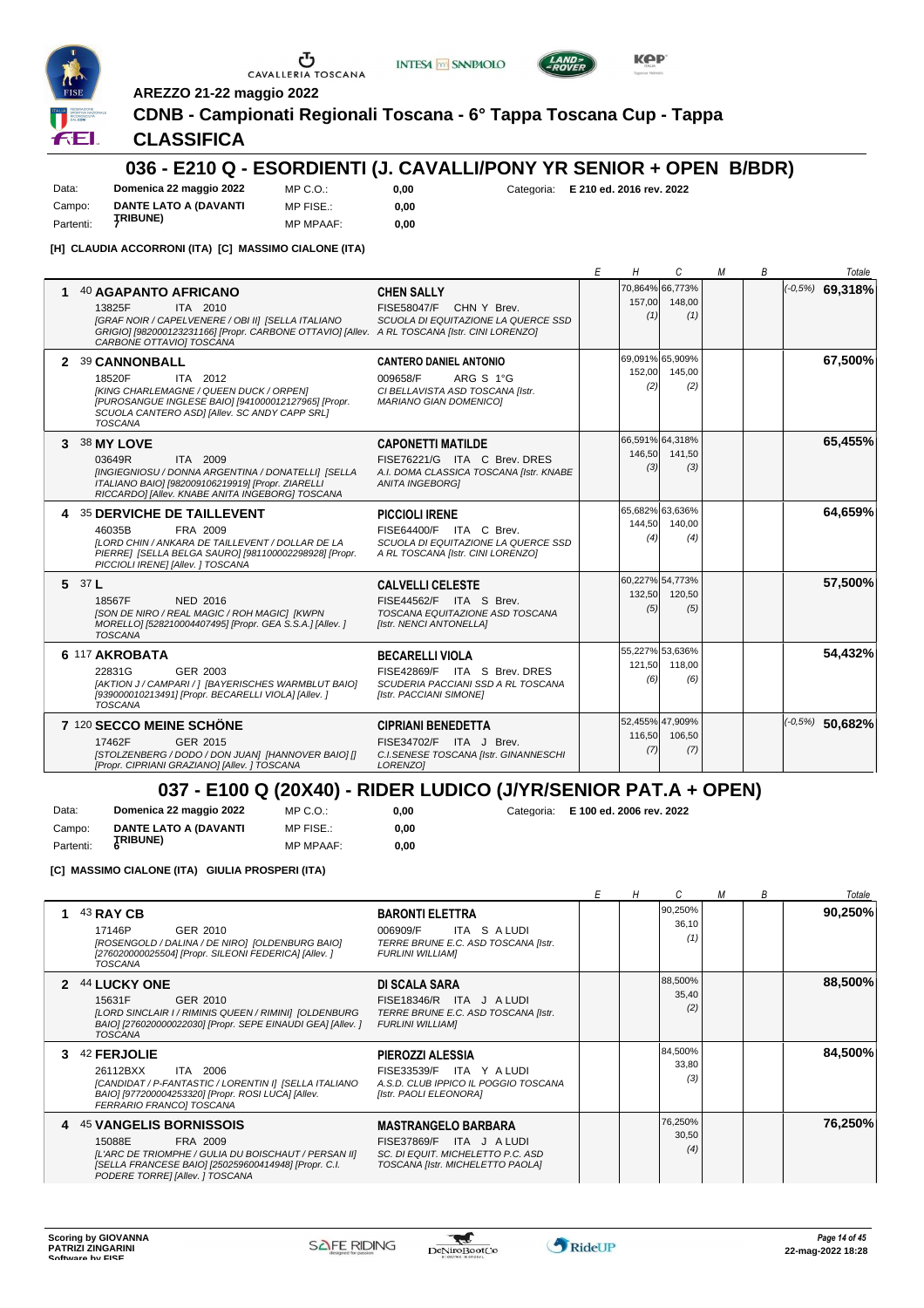





**INTESA** M SANPAOLO

#### **CLASSIFICA**

#### **037 - E100 Q (20X40) - RIDER LUDICO (J/YR/SENIOR PAT.A + OPEN)**

Data: **Domenica 22 maggio 2022** Campo: **DANTE LATO A (DAVANTI TRIBUNE)** Partenti: **<sup>6</sup>**

MP C.O.: MP FISE.: MP MPAAF: **0,00**

**0,00**

**0,00** Categoria: **E 100 ed. 2006 rev. 2022**

**KPP** 

**[C] MASSIMO CIALONE (ITA) GIULIA PROSPERI (ITA)**

|                                                                                                                                                                                                                                                                                                              |  |                         |  | Totale  |
|--------------------------------------------------------------------------------------------------------------------------------------------------------------------------------------------------------------------------------------------------------------------------------------------------------------|--|-------------------------|--|---------|
| 5 46 ZULU<br><b>LOMBARDI MARTINA</b><br>FISE24862/F ITA S A LUDI<br>13004F<br>ESP 2004<br>[/ / ] [ESPANOLA GRIGIO] [724098100665507] [Propr. AMAN<br>EQUESTRIAN CLUB FIRENZE SSD A RL<br>MICHAELA] [Allev. ] TOSCANA<br>TOSCANA [Istr. BARONI KATIA]                                                         |  | 75.250%<br>30.10<br>(5) |  | 75,250% |
| 6 41 COBRA ART<br><b>BERNARDINI ERIKA</b><br>FISE73837/F ITA S A LUDI<br>18521F<br>IRL 2008<br>[STATUE OF LIBERTY / ORPEN'S BABY / ORPEN]<br>CI BELLAVISTA ASD TOSCANA [Istr.<br>[PUROSANGUE INGLESE BAIO] [985101045097622] [Propr.<br><b>MARIANO GIAN DOMENICO]</b><br>BERNARDINI ERIKA] [Allev. ] TOSCANA |  | 68,750%<br>27.50<br>(6) |  | 68,750% |

## **038 - E80 Q (20X40) -PROMESSE (J. CAVALLI/PONY + OPEN PAT. A)**

| Data:     | Domenica 22 maggio 2022      | MP C. O.         | 0.00 |
|-----------|------------------------------|------------------|------|
| Campo:    | <b>DANTE LATO A (DAVANTI</b> | MP FISE.:        | 0.00 |
| Partenti: | <b>TRIBUNE)</b>              | <b>MP MPAAF:</b> | 0.00 |

**0,00** Categoria: **E 80 ed. 2006 rev. 2022**

**[C] CLAUDIA ACCORRONI (ITA)**

|    |                                                                                                                                                                                                        |                                                                                                                                       | Ε | Η | C                        | М | В | Totale             |
|----|--------------------------------------------------------------------------------------------------------------------------------------------------------------------------------------------------------|---------------------------------------------------------------------------------------------------------------------------------------|---|---|--------------------------|---|---|--------------------|
| 1. | 51 JUPITER DE LUCIA<br>ESP 2016<br>04415R<br>[RUMBOSO XXXVII / INGLESA V / ] [PURA RAZZA SPAGNOLA<br>BAIO] [] [Propr. FIORONI ALESSANDRA] [Allev. ]                                                    | <b>FIORONI ALESSANDRA</b><br>FISE59093/F ITA C A LUDI<br>SCUDERIA DELLA STAFFA UMBRIA [Istr.<br>CONESTABILE DELLA STAFFA ALESSIOI     |   |   | 89,250%<br>35,70<br>(1)  |   |   | 89,250%            |
|    | 2 59 CASTUFO<br>POR 2007<br>08702D<br>[SALTIMBANCO / LARANJA / DITAL] [LUSITANO MORELLO]<br>[93800000387929] [Propr. PILEGGI BARBARA] [Allev. ]                                                        | <b>SPITA MADDALENA</b><br>FISE28190/R ITA C A LUDI<br>SCUDERIA DELLA STAFFA UMBRIA [Istr.<br>CONESTABILE DELLA STAFFA ALESSIOI        |   |   | 77,750%<br>31,10<br>(2)  |   |   | 77,750%            |
| 3  | 52 RAMBO<br>ITA 1999 Pony<br>04879F/ST<br>[-/-/] [INDIGENA BAIO] [] [Propr. ASSOCIAZIONE<br>DILETTANTISTICA IPPICA SAN MARCO] [Allev. ] TOSCANA                                                        | <b>GIUNTINI GIULIA</b><br>FISE68781/F ITA G A LUDI<br>IPPICA SAN MARCO ASD TOSCANA [Istr.<br>PODERINI RICCARDO]                       |   |   | 77,250%<br>30,90<br>(3)  |   |   | 77,250%            |
|    | 4 55 KITTY<br>07464F<br><b>NED 2000 Pony</b><br>[******* / ******* / ] [KWPN PEZZATO BAIO] [528210000535998]<br>[Propr. DEL VICARIO GIUSEPPE] [Allev. ] TOSCANA                                        | <b>LAI MARGHERITA</b><br>FISE77571/F ITA C A LUDI<br>PICCHIO RANCH ASD TOSCANA [Istr.<br><b>MENCHETTI CLIZIA]</b>                     |   |   | 77,000%<br>30,80<br>(4)  |   |   | 77,000%            |
| 5  | <b>48 DAZZLING STAR</b><br>IRL 2011<br>18689F<br>[DAZZLING BLAZE / CONDIOS STAR / CONDIOS] [IRISH<br>HORSE BAIO] [] [Propr. TARCHI LORENZA] [Allev. ] TOSCANA                                          | <b>TARCHI LORENZA</b><br>FISE74587/F ITA C A LUDI<br>SCUOLA DI EQUITAZIONE LA QUERCE SSD<br>A RL TOSCANA [Istr. ANGELETTI CRISTINA]   |   |   | 75,250%<br>30,10<br>(5)  |   |   | 75,250%            |
|    | 6 58 LAURUS NOBILIS<br>14162F<br>ITA 2011<br>[CORINTO VMC / FIORDIMAGGIO / GRAF NOIR] [SELLA<br>ITALIANO SAURO] [941000012125600] [Propr. CARBONE<br>OTTAVIO] [Allev. CARBONE OTTAVIO] TOSCANA         | <b>ERMINI VALENTINA</b><br>FISE71941/F ITA J A LUDI<br>SCUOLA DI EQUITAZIONE LA QUERCE SSD<br>A RL TOSCANA [Istr. ANGELETTI CRISTINA] |   |   | 74,250%<br>29,70<br>(6)  |   |   | 74,250%            |
|    | 7 47 LAURUS NOBILIS<br>14162F<br>ITA 2011<br>[CORINTO VMC / FIORDIMAGGIO / GRAF NOIR] [SELLA<br>ITALIANO SAURO] [941000012125600] [Propr. CARBONE<br>OTTAVIOI [Allev. CARBONE OTTAVIO] TOSCANA         | <b>DE NATALE RUFAEL</b><br>FISE76968/F ITA J A LUDI<br>SCUOLA DI EQUITAZIONE LA QUERCE SSD<br>A RL TOSCANA [Istr. ANGELETTI CRISTINA] |   |   | 73,750%<br>29,70<br>(7)  |   |   | $(10.5\%)$ 73,750% |
| 8  | 53 CHIODO<br>18199F<br>ITA 2013 Pony<br>[-/-/-] [PONY SAURO] [380271004016114] [Propr. PAOLI<br>ALESSANDRO] [Allev. COCCO LAURA] TOSCANA                                                               | <b>PAOLI BIANCA</b><br>FISE67744/F ITA G A LUDI<br>SCUOLA DI EQUITAZIONE LA QUERCE SSD<br>A RL TOSCANA [Istr. ANGELETTI CRISTINA]     |   |   | 69,750%<br>27,90<br>(8)  |   |   | 69,750%            |
|    | 8 57 CASTUFO<br>POR 2007<br>08702D<br>[SALTIMBANCO / LARANJA / DITAL] [LUSITANO MORELLO]<br>[93800000387929] [Propr. PILEGGI BARBARA] [Allev.]                                                         | <b>CIRELLI PARVATI</b><br>FISE23301/R ITA C A LUDI<br>SCUDERIA DELLA STAFFA UMBRIA [Istr.<br>CONESTABILE DELLA STAFFA ALESSIOI        |   |   | 69,750%<br>27,90<br>(8)  |   |   | 69,750%            |
|    | 10 50 BALLYGALDA BAILEY<br>20879A<br>IRL 2008 Pony<br><b>IMOORES CLOVER / BALLYGALDA ABBA / RED HOUSE</b><br>CONDOR] [IRISH PONY BAIO] [372141405105351] [Propr.<br>FAGHERAZZI SARA] [Allev. ] TOSCANA | <b>GUAZZELLI EMMA MARIA</b><br>FISE71485/F ITA C A LUDI<br>LA CASINA ASD TOSCANA [Istr. LAZZURRI<br>ALESSANDROI                       |   |   | 69,500%<br>27,80<br>(10) |   |   | 69,500%            |

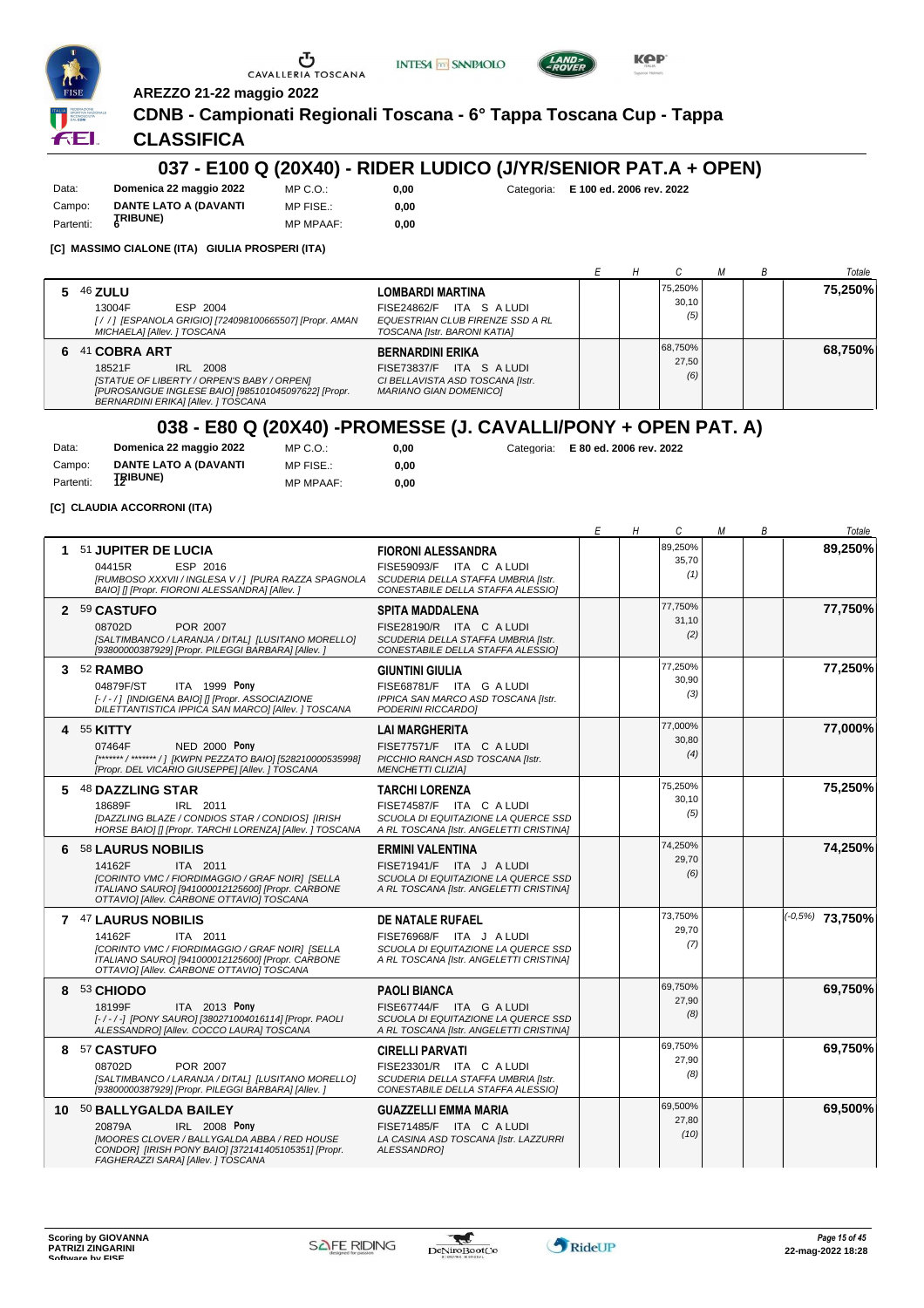





**AREZZO 21-22 maggio 2022**

## **CDNB - Campionati Regionali Toscana - 6° Tappa Toscana Cup - Tappa**

#### **CLASSIFICA**

#### **038 - E80 Q (20X40) -PROMESSE (J. CAVALLI/PONY + OPEN PAT. A)**

Data: **Domenica 22 maggio 2022** Campo: **DANTE LATO A (DAVANTI** Partenti: **12IBUNE**)

MP C.O.: MP FISE.: MP MPAAF: **0,00 0,00**

**0,00** Categoria: **E 80 ed. 2006 rev. 2022**

**[C] CLAUDIA ACCORRONI (ITA)**

|                 |                                                                                                                                                                                                                                                                                               |  |                          |  | Totale  |
|-----------------|-----------------------------------------------------------------------------------------------------------------------------------------------------------------------------------------------------------------------------------------------------------------------------------------------|--|--------------------------|--|---------|
| 11              | 49 CAHERINA CHAP<br><b>GERVASONI SOFIA</b><br><b>IRL 2011 Pony</b><br>ITA<br>G A LUDI<br>16997P<br>FISE65333/F<br>[SCONOSCIUTO / SCONOSCIUTA / ] [PONY SAURO]<br>LA CASINA ASD TOSCANA [Istr. LAZZURRI<br>[372414005552724] [Propr. MYTHORSES SRL] [Allev. ]<br>ALESSANDRO]<br><b>TOSCANA</b> |  | 69.250%<br>27,70<br>(11) |  | 69,250% |
| $12 \ \mathrm{$ | <b>56 RAMBO</b><br><b>DRAGONI SARA</b><br><b>ITA 1999 Pony</b><br>04879F/ST<br>ITA G A LUDI<br>FISE69096/F<br>IPPICA SAN MARCO ASD TOSCANA [Istr.<br>[-/-/] [INDIGENA BAIO] [] [Propr. ASSOCIAZIONE<br>DILETTANTISTICA IPPICA SAN MARCOI [Allev. ] TOSCANA<br>PODERINI RICCARDO]              |  | 68,250%<br>27,30<br>(12) |  | 68.250% |

#### **039 - ID30 (20X40) PULCINI - (J. CAVALLI/PONY + OPEN PAT. A)**

 $0,00$ **0,00**

| Data:     | Domenica 22 maggio 2022      | MP C. O.         |
|-----------|------------------------------|------------------|
| Campo:    | <b>DANTE LATO A (DAVANTI</b> | MP FISE.:        |
| Partenti: | <b>JRIBUNE)</b>              | <b>MP MPAAF:</b> |

**0,00** Categoria: **Ripresa ID 30 ed. 2012 rev. 2022**

**[C] MASSIMO CIALONE (ITA) GIULIA PROSPERI (ITA)**

|   |                                                                                                                                                                                                                                                    |                                                                                                                                       | Ε | Η | C                       | М | В | Totale            |
|---|----------------------------------------------------------------------------------------------------------------------------------------------------------------------------------------------------------------------------------------------------|---------------------------------------------------------------------------------------------------------------------------------------|---|---|-------------------------|---|---|-------------------|
| 1 | 78 DOMINICK<br>ITA 2014 Pony<br>18586F<br>[-/-/-] [SCONOSCIUTA SAURO] [380271006074730] [Propr.<br>A.S.D. PICCHIO RANCH] [Allev. LO RILLO LINDA FORTUNATA]<br><b>TOSCANA</b>                                                                       | <b>MACALUSO CAMILLA</b><br>FISE58258/F ITA G A LUDI<br>PICCHIO RANCH ASD TOSCANA [Istr.<br><b>MENCHETTI CLIZIA]</b>                   |   |   | 88.000%<br>35,20<br>(1) |   |   | 88,000%           |
|   | 2 62 ELEONORA<br>18622F<br>NED 2010 Pony<br>[-/-/-] [PONY PALOMINO] [528210002588017] [Propr.<br>SCUOLA EQUITAZIONE LA QUERCE S.S.D. A R.L.] [Allev. ]<br><b>TOSCANA</b>                                                                           | <b>LA GRECA TOMMASO</b><br>FISE70403/F ITA G A LUDI<br>SCUOLA DI EQUITAZIONE LA QUERCE SSD<br>A RL TOSCANA [Istr. ANGELETTI CRISTINA] |   |   | 83,500%<br>33,40<br>(2) |   |   | 83,500%           |
| 3 | 66 CALIFFO<br>ITA 2004 Pony<br>18637F<br>[RIGHEL / GIADA / DAINO] [BARDIGIANA MORELLO]<br>[982001145471705] [Propr. SCUOLA EQUITAZIONE LA<br>QUERCE S.S.D. A R.L.] [Allev. BROGLIA ANTONIO] TOSCANA                                                | <b>TARCHI VITTORIA</b><br>FISE77062/F ITA G A LUDI<br>SCUOLA DI EQUITAZIONE LA QUERCE SSD<br>A RL TOSCANA [Istr. ANGELETTI CRISTINA]  |   |   | 83,000%<br>33,20<br>(3) |   |   | 83,000%           |
| 4 | <b>76 PIOPPO</b><br>08929F<br><b>SCN 2003 Pony</b><br>[/ /] [SCONOSCIUTA PEZZATO BAIO] [] [Propr. C.I. I<br>NOCCIOLI] [Allev. ] TOSCANA                                                                                                            | <b>AGIO MARIA</b><br>FISE66759/F ITA G A LUDI<br>C.I.I NOCCIOLI TOSCANA [Istr. PARRONCHI<br><b>VAHLBERG MARCIAI</b>                   |   |   | 81,500%<br>32,60<br>(4) |   |   | 81,500%           |
|   | 5 73 GUGLIELMO L.M.<br>ITA 2010<br>18392F<br>[-/-/-] [SCONOSCIUTA BAIO] [941000012754817] [Propr.<br>TENUTA DI COLLESORBO SOC. AGR. S.S.1 [Allev. SUTERA<br>SARDO LAURA] TOSCANA                                                                   | PIERANGIOLI MARGHERITA<br>FISE78061/F ITA C A LUDI<br>A.I. DOMA CLASSICA TOSCANA [Istr. KNABE<br><b>ANITA INGEBORG1</b>               |   |   | 80,250%<br>32,10<br>(5) |   |   | 80,250%           |
|   | 5 74 ASIA<br>18390F<br>ITA 2003<br>[-/-/-] [SCONOSCIUTA MORELLO] [941000011092283] [Propr. A.I. DOMA CLASSICA TOSCANA [Istr. KNABE<br>TENUTA DI COLLESORBO SOC. AGR. S.S.I JAIlev. GENTILI<br><b>MATTEOI TOSCANA</b>                               | <b>TONINI MARTA</b><br>FISE78060/F ITA C A LUDI<br><b>ANITA INGEBORGI</b>                                                             |   |   | 80,250%<br>32,30<br>(5) |   |   | $(-0.5%)$ 80,250% |
|   | 5 79 GUGLIELMO L.M.<br>ITA 2010<br>18392F<br>[-/-/-] [SCONOSCIUTA BAIO] [941000012754817] [Propr.<br>TENUTA DI COLLESORBO SOC. AGR. S.S.] [Allev. SUTERA<br>SARDO LAURA] TOSCANA                                                                   | <b>GENTILI GAIA</b><br>FISE76781/F ITA G A LUDI<br>A.I. DOMA CLASSICA TOSCANA [Istr. KNABE<br><b>ANITA INGEBORG1</b>                  |   |   | 80.250%<br>32,10<br>(5) |   |   | 80,250%           |
| 8 | 69 FRAGANCE DE DURANDALE<br>FRA 2015 Pony<br>18623F<br>[TIMO GSM / ANOUCKLY / ULTIMATELY LUCKY] [PONY<br>SAURO] [250259600543826] [Propr. SCUOLA EQUITAZIONE LA A RL TOSCANA [Istr. ANGELETTI CRISTINA]<br>QUERCE S.S.D. A R.L.] [Allev. ] TOSCANA | <b>NICCOLAI CECILIA</b><br>FISE55052/F ITA C A LUDI<br>SCUOLA DI EQUITAZIONE LA QUERCE SSD                                            |   |   | 73,250%<br>29,30<br>(8) |   |   | 73,250%           |
| 9 | 67 ROSA<br>18014F<br>ITA 2010 Pony<br>[-/-/-] [PONY PEZZATO TOBIANO] [941000013212925] [Propr. SCUOLA DI EQUITAZIONE LA QUERCE SSD<br>SCUOLA EQUITAZIONE LA QUERCE S.S.D. A R.L.] [Allev.<br>TAVERNARI RINO] TOSCANA                               | <b>ZANASI VITTORIA</b><br>FISE74059/F ITA G A LUDI<br>A RL TOSCANA [Istr. ANGELETTI CRISTINA]                                         |   |   | 73,000%<br>29,20<br>(9) |   |   | 73,000%           |

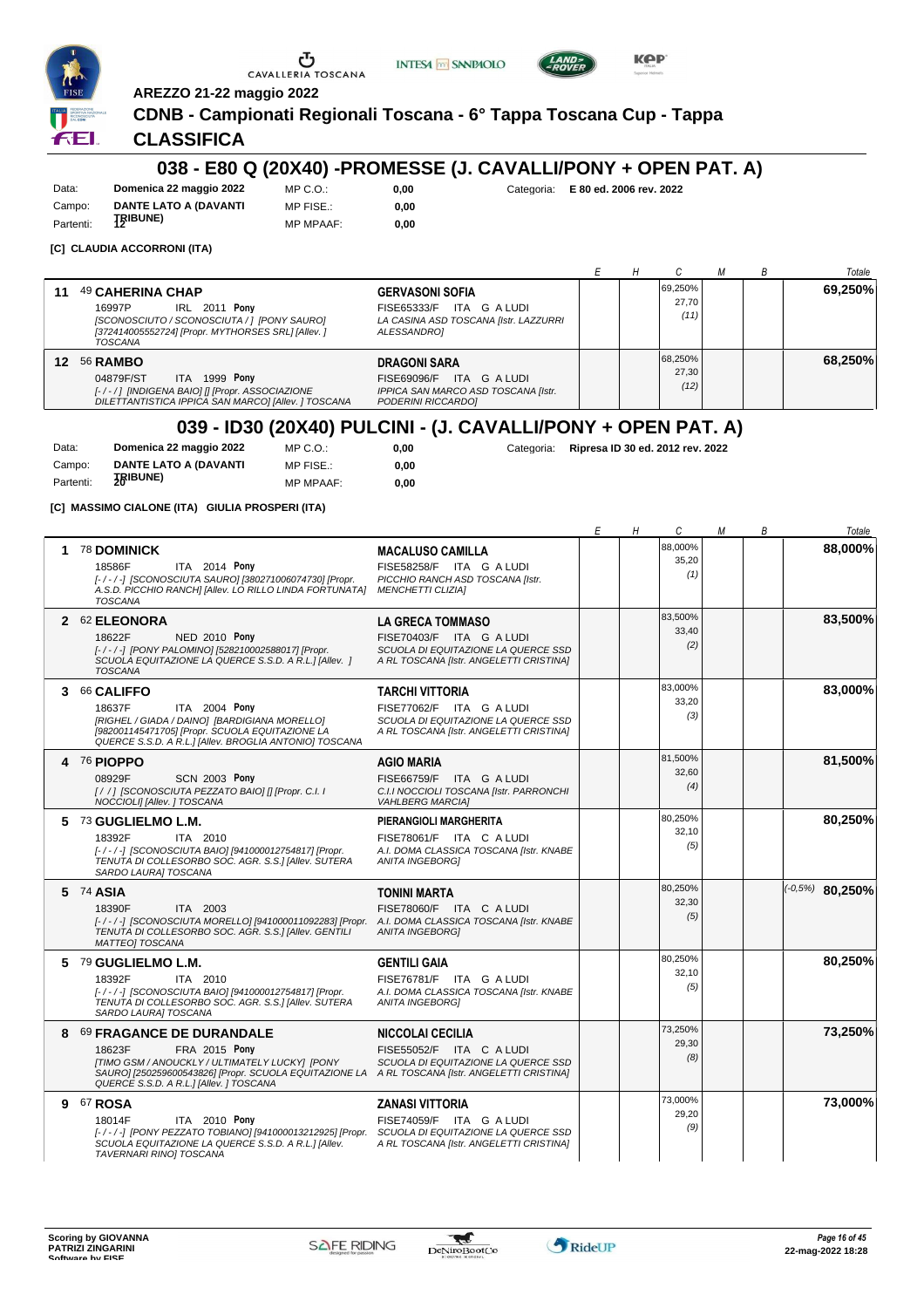

 $\sigma$  cavalleria toscana





**INTESA** M SANPAOLO

## **CLASSIFICA**

## **039 - ID30 (20X40) PULCINI - (J. CAVALLI/PONY + OPEN PAT. A)**

Data: **Domenica 22 maggio 2022** Campo: **DANTE LATO A (DAVANTI** Partenti: **20IBUNE**) MP C.O.: MP FISE.:

MP MPAAF: **0,00 0,00**

**0,00** Categoria: **Ripresa ID 30 ed. 2012 rev. 2022**

**KPP** 

**[C] MASSIMO CIALONE (ITA) GIULIA PROSPERI (ITA)**

|                                                                                                                                                                                                                                                       |                                                                                                                                     | Е | Η | С                        | М | В | Totale             |
|-------------------------------------------------------------------------------------------------------------------------------------------------------------------------------------------------------------------------------------------------------|-------------------------------------------------------------------------------------------------------------------------------------|---|---|--------------------------|---|---|--------------------|
| 9 77 LUDVIC<br>18621F<br>ITA 2013 Pony<br>[-/-/-] [PONY SAURO] [380271006013702] [Propr. SCUOLA<br>EQUITAZIONE LA QUERCE S.S.D. A R.L.] [Allev. RICCETTI<br>LUCIANO SILVANO] TOSCANA                                                                  | <b>MELANI SAMUELE</b><br>FISE72153/F ITA G A LUDI<br>SCUOLA DI EQUITAZIONE LA QUERCE SSD<br>A RL TOSCANA [Istr. ANGELETTI CRISTINA] |   |   | 73,000%<br>29,20<br>(9)  |   |   | 73,000%            |
| 11 68 VAMPIRE DE SOULAC<br>18201F<br><b>FRA 2009 Pony</b><br>[KIFKIF DE SOULAC / INTIME DE SOULAC / EPONA GALA]<br>[BAIO] [250259500018091] [Propr. SCUOLA EQUITAZIONE LA<br>QUERCE S.S.D. A R.L.] [Allev. ] TOSCANA                                  | <b>XIA MIRANDA</b><br>FISE59391/F CHN G A LUDI<br>SCUOLA DI EQUITAZIONE LA QUERCE SSD<br>A RL TOSCANA [Istr. ANGELETTI CRISTINA]    |   |   | 71,500%<br>28,60<br>(11) |   |   | 71,500%            |
| 12 70 CARAMELLA<br>05549F<br>SCN 1997 Pony<br>[-/-/] [PONY GRIGIO] [] [Propr. GELSO SANTINA] [Allev. ]<br><b>TOSCANA</b>                                                                                                                              | <b>TESTI REBECCA</b><br>FISE75302/F ITA G A LUDI<br>IPPICA SAN MARCO ASD TOSCANA [Istr.<br>PODERINI RICCARDO]                       |   |   | 68,750%<br>27,50<br>(12) |   |   | 68,750%            |
| 13 72 ROSA<br>18014F<br>ITA 2010 Pony<br>[-/-/-] [PONY PEZZATO TOBIANO] [941000013212925] [Propr. SCUOLA DI EQUITAZIONE LA QUERCE SSD<br>SCUOLA EQUITAZIONE LA QUERCE S.S.D. A R.L.] [Allev.<br>TAVERNARI RINOJ TOSCANA                               | <b>PAOLI MATILDE</b><br>FISE74555/F ITA G A LUDI<br>A RL TOSCANA [Istr. ANGELETTI CRISTINA]                                         |   |   | 67,250%<br>26,90<br>(13) |   |   | 67,250%            |
| 14 60 FRAGANCE DE DURANDALE<br>18623F<br>FRA 2015 Pony<br>[TIMO GSM / ANOUCKLY / ULTIMATELY LUCKY] [PONY<br>SAURO] [250259600543826] [Propr. SCUOLA EQUITAZIONE LA A RL TOSCANA [Istr. ANGELETTI CRISTINA]<br>QUERCE S.S.D. A R.L.] [Allev. ] TOSCANA | <b>XIA MYA</b><br>FISE59390/F CHN C A LUDI<br>SCUOLA DI EQUITAZIONE LA QUERCE SSD                                                   |   |   | 66,250%<br>26.50<br>(14) |   |   | 66,250%            |
| 15 65 ROSA<br>18014F<br><b>ITA 2010 Pony</b><br>[-/-/-] [PONY PEZZATO TOBIANO] [941000013212925] [Propr. SCUOLA DI EQUITAZIONE LA QUERCE SSD<br>SCUOLA EQUITAZIONE LA QUERCE S.S.D. A R.L.] [Allev.<br>TAVERNARI RINO] TOSCANA                        | <b>BALLI LIVIA</b><br>FISE74057/F ITA G A LUDI<br>A RL TOSCANA [Istr. ANGELETTI CRISTINA]                                           |   |   | 64,750%<br>25,90<br>(15) |   |   | 64,750%            |
| 16 64 LUDVIC<br>18621F<br>ITA 2013 Pony<br>[-/-/-] [PONY SAURO] [380271006013702] [Propr. SCUOLA<br>EQUITAZIONE LA QUERCE S.S.D. A R.L.] [Allev. RICCETTI<br>LUCIANO SILVANO] TOSCANA                                                                 | <b>CARRARO EMMA</b><br>FISE71255/F ITA G A LUDI<br>SCUOLA DI EQUITAZIONE LA QUERCE SSD<br>A RL TOSCANA [Istr. ANGELETTI CRISTINA]   |   |   | 64,000%<br>25,60<br>(16) |   |   | 64,000%            |
| 17 61 VAMPIRE DE SOULAC<br>FRA 2009 Pony<br>18201F<br>[KIFKIF DE SOULAC / INTIME DE SOULAC / EPONA GALA]<br>[BAIO] [250259500018091] [Propr. SCUOLA EQUITAZIONE LA<br>QUERCE S.S.D. A R.L.] [Allev. ] TOSCANA                                         | <b>BELLI LUDOVICA</b><br>FISE76786/F ITA G A LUDI<br>SCUOLA DI EQUITAZIONE LA QUERCE SSD<br>A RL TOSCANA [Istr. ANGELETTI CRISTINA] |   |   | 63,250%<br>25,30<br>(17) |   |   | 63,250%            |
| 18 71 VANILLA<br>18624F<br><b>ITA</b> 2008 Pony<br>[-/-/-] [PONY BAIO] [941000011642665] [Propr. SCUOLA<br>EQUITAZIONE LA QUERCE S.S.D. A R.L.] [Allev. SALVADORI<br>EMANUELA] TOSCANA                                                                | <b>GROSSO REBECCA</b><br>FISE74058/F ITA G A LUDI<br>SCUOLA DI EQUITAZIONE LA QUERCE SSD<br>A RL TOSCANA [Istr. ANGELETTI CRISTINA] |   |   | 60.250%<br>24,10<br>(18) |   |   | 60,250%            |
| 19 75 ELEONORA<br>18622F<br><b>NED 2010 Pony</b><br>[-/-/-] [PONY PALOMINO] [528210002588017] [Propr.<br>SCUOLA EQUITAZIONE LA QUERCE S.S.D. A R.L.] [Allev. ]<br><b>TOSCANA</b>                                                                      | <b>LIN KAREN</b><br>FISE76863/F ITA G A LUDI<br>SCUOLA DI EQUITAZIONE LA QUERCE SSD<br>A RL TOSCANA [Istr. ANGELETTI CRISTINA]      |   |   | 55,750%<br>22,90<br>(19) |   |   | $(-1,5\%)$ 55,750% |
| NP 63 VANILLA<br>18624F<br>ITA 2008 Pony<br>[-/-/-] [PONY BAIO] [941000011642665] [Propr. SCUOLA<br>EQUITAZIONE LA QUERCE S.S.D. A R.L.] [Allev. SALVADORI<br>EMANUELA] TOSCANA                                                                       | <b>HUANG EMMA</b><br>FISE74638/F CHN G A LUDI<br>SCUOLA DI EQUITAZIONE LA QUERCE SSD<br>A RL TOSCANA [Istr. ANGELETTI CRISTINA]     |   |   | 0,000%<br>0,00<br>(0)    |   |   | N.P.               |

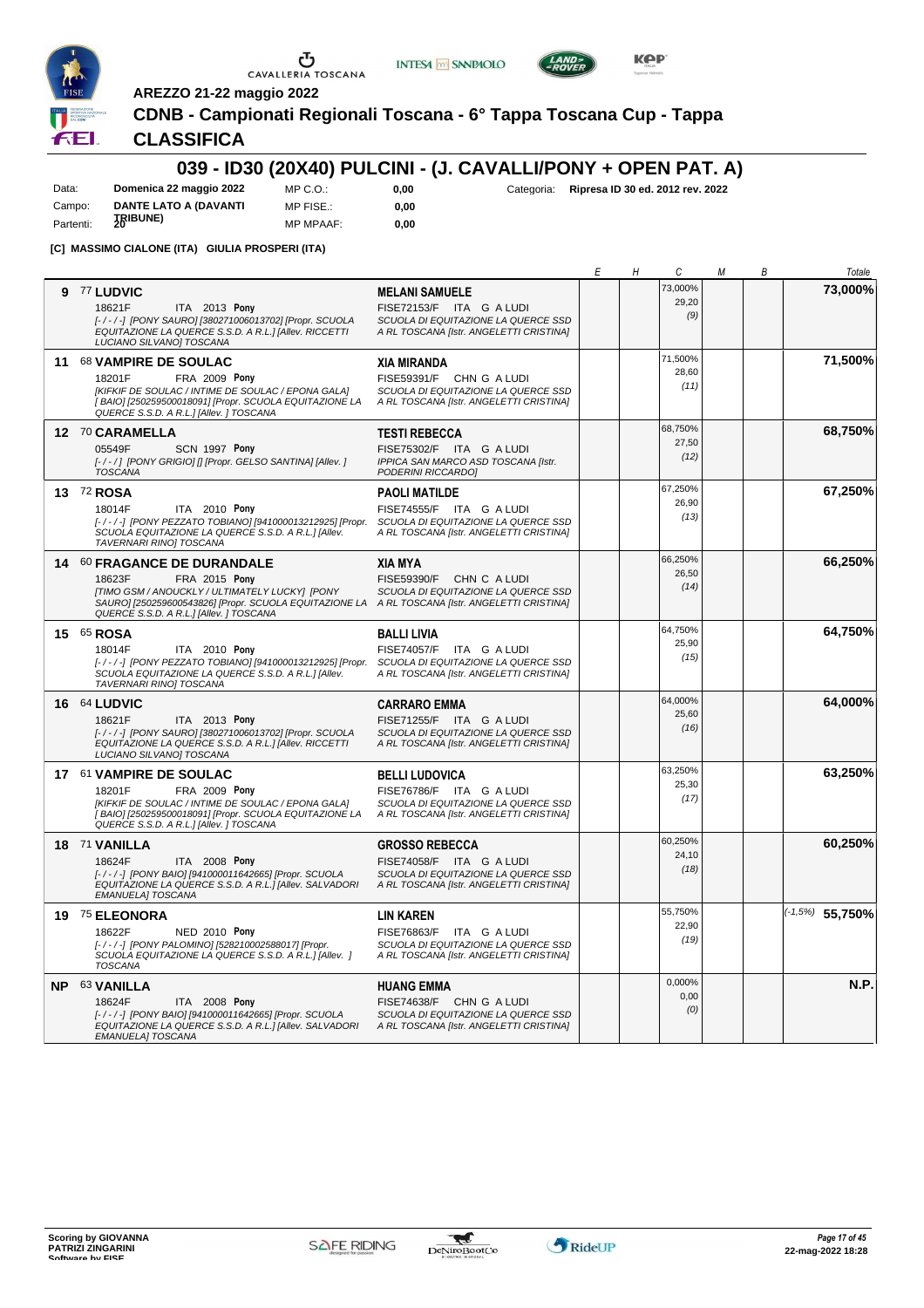

**AREZZO 21-22 maggio 2022**

**CDNB - Campionati Regionali Toscana - 6° Tappa Toscana Cup - Tappa**

**INTESA** M SANPAOLO

## **CLASSIFICA**

#### **043 - INTERMEDIAIRE I**

| Data:     | Domenica 22 maggio 2022      | MP C. O.         | 0.00 | Categoria: D 3 F.E.I. Intermediaire I ed. 2009 rev. 2022 |
|-----------|------------------------------|------------------|------|----------------------------------------------------------|
| Campo:    | <b>DANTE LATO B (DAVANTI</b> | MP FISE.:        | 0.00 |                                                          |
| Partenti: | GIURIA SO)                   | <b>MP MPAAF:</b> | 0.00 |                                                          |

#### **[E] LAURA ROMANELLI (ITA) [C] GIORGIA RUFFINI (ITA) [M] ALESSANDRA ZANOT (ITA)**

|                                                                                                                                                                                                    |                                                                                                                                                        |                          |                                    |               | B | Totale  |
|----------------------------------------------------------------------------------------------------------------------------------------------------------------------------------------------------|--------------------------------------------------------------------------------------------------------------------------------------------------------|--------------------------|------------------------------------|---------------|---|---------|
| 82 DARKO DI FONTE ABETI<br>03637R<br>ITA 2014<br>[CHARMEUR / SARA / SIR DONNERHALL I] [HANNOVER<br>SAURO] [276020000367320] [Propr. AZ. AGR. ANTONELLI<br>LUISA] [Allev. AZ. AGR. ANTONELLI LUISA] | <b>GABRIEL DE NOGUEIRA FREIRE</b><br>POR S 1°G DRES<br><b>FISE27284/R</b><br>HORSES LE LAME SPORTING CLUB ASD<br>UMBRIA [Istr. GOETZKE ASJA KATHARINA] | 70,441%<br>239.50        | 71.912% 70.206%  <br>244.50<br>(1) | 238.70<br>(1) |   | 70.853% |
| 2 81 CLAUDIA DI FONTE ABETI<br>03351R<br>ITA 2013<br>[APACHE / DIOR / DONNERHALL] [HANNOVER SAURO]<br>[276024000305095] [Propr. AZ. AGR. ANTONELLI LUISA]<br>[Allev.]                              | <b>RAMOS ALELUIA NELSON</b><br>FISE110763/K ITA S 1°G<br>HORSES LE LAME SPORTING CLUB ASD<br>UMBRIA [Istr. GOETZKE ASJA KATHARINA]                     | 66,765%<br>227.00<br>(2) | 67,794% 69,118%<br>230.50<br>(2)   | 235.00<br>(2) |   | 67.892% |

## **044 - PRIX ST. GEORGES**

| Data:     | Domenica 22 maggio 2022      | MP C. O.         | 0.00 | Categoria: D 2 Prix St. Georges ed. 2009 rev. 2022 |
|-----------|------------------------------|------------------|------|----------------------------------------------------|
| Campo:    | <b>DANTE LATO B (DAVANTI</b> | MP FISE.:        | 0.00 |                                                    |
| Partenti: | GIURIA SO)                   | <b>MP MPAAF:</b> | 0.00 |                                                    |

**[E] LAURA ROMANELLI (ITA) [C] GIORGIA RUFFINI (ITA) [M] ALESSANDRA ZANOT (ITA)**

|           |                                                                                                                                                                                    |                                                                                                                                   |                          |                       |                                  | В | Totale      |
|-----------|------------------------------------------------------------------------------------------------------------------------------------------------------------------------------------|-----------------------------------------------------------------------------------------------------------------------------------|--------------------------|-----------------------|----------------------------------|---|-------------|
|           | 84 PAOLO 63<br>GER 2005<br>12450F<br>[PONTIFEX / DINARA / DINARD L] [WESTFALEN BAIO]<br>[380271006101347] [Propr. MICHELETTO PAOLA] [Allev.]<br>TOSCANA                            | <b>VICIANI VALENTINA</b><br>FISE38930/F ITA Y 1°G DRES<br>SC. DI EQUIT. MICHELETTO P.C. ASD<br>TOSCANA [Istr. MICHELETTO PAOLA]   | 62,353%<br>212,00<br>(2) | 220,00<br>(2)         | 64,706% 69,265%<br>235,50<br>(1) |   | 65,441%     |
| 2         | 89 HOJGAARDENS SPENCER<br>17613F<br><b>DEN 2011</b><br>[STEVIE WONDER / A-MALE / AKINOS] [DANKS BAIO]<br>[208210000368431] [Propr. LEINER DANIELLE] [Allev. ]<br><b>TOSCANA</b>    | <b>LEINER DANIELLE</b><br>USA S 1°G DRES<br><b>FISE60567/F</b><br>AREZZOEQUESTRIANCENTRE SSD ARL<br>TOSCANA [Istr. ROTUNNO CARLO] | 62,500%<br>212,50<br>(1) | 231,50<br>(1)         | 68,088% 62,059%<br>211,00<br>(3) |   | 64,216%     |
| З.        | 85 CUSHY JUMPER<br>15224G<br>GER 2003<br>[CONTENDRO / DAKARINA / DAKAR] [HANNOVER BAIO] []<br>[Propr. NOGHRAH KAR MINA] [Allev. ]                                                  | <b>SHAHABADI SORAYA</b><br>FISE32297/G<br>ITA S 1°G DRES<br>ASD LE SCUD. DI RIANO LAZIO [Istr. DUTTO<br><b>REBECCAI</b>           | 60,147%<br>204,50<br>(3) | 203,00<br>(3)         | 59,706% 65,000%<br>221,00<br>(2) |   | 61,618%     |
| <b>NP</b> | 80 FIRST CHOICE B<br>29817BXX<br>GER 2011<br>[FIDERTANZ / REVERIE / RUBILOH] [RHEINISCHES PFR.E V.<br>BAIO SCURO] [276020000198288] [Propr. PERRONI<br>ELEONORA] [Allev. ] TOSCANA | <b>ALFONSO POMARES VICTOR</b><br>FISE22697/R ESP S 2°G DRES<br>AREZZOEQUESTRIANCENTRE SSD ARL<br>TOSCANA [Istr. ROTUNNO CARLO]    | 0,000%<br>0,00<br>(0)    | 0,000%<br>0,00<br>(0) | 0,000%<br>0,00<br>(0)            |   | <b>N.P.</b> |

**045 - D1**

**0,00** Categoria: **D 1 ed. 2016 rev. 2017**

**[E] LAURA ROMANELLI (ITA) [C] GIORGIA RUFFINI (ITA) [M] ALESSANDRA ZANOT (ITA)**

MP C.O.: MP FISE.:

MP MPAAF: **0,00**

**0,00**

Data: **Domenica 22 maggio 2022** Campo: **DANTE LATO B (DAVANTI**

**GIURIA SO)** Partenti: **<sup>5</sup>**

|   |                                                                                                                                                                                       |                                                                                                                                      |                          | н |               |                                  | В | Totale        |
|---|---------------------------------------------------------------------------------------------------------------------------------------------------------------------------------------|--------------------------------------------------------------------------------------------------------------------------------------|--------------------------|---|---------------|----------------------------------|---|---------------|
|   | 90 BABYLON<br>14371F<br>GER 2009<br>[BENETTON DREAM / RICOLA MQ / ROHDIAMANT]<br>[HANNOVER BAIO] [380271061002539] [Propr. BERNARDI<br>ISABELLA] [Allev. ] TOSCANA                    | <b>FIORE NANCY</b><br>ITA S 1°G DRES<br><b>FISE19067/F</b><br>DEL DRAGO ASD TOSCANA [Istr. ZORZI<br><b>GIAMPIETRO1</b>               | 66,324%<br>225,50<br>(2) |   | 224,50<br>(2) | 66,029% 67,500%<br>229,50<br>(1) |   | 66,618%       |
| 2 | <b>88 HORUS</b><br>15705F<br>POR 2012<br>[JALISCO / BRAWA / WEMBLEY] [LUSITANO SAURO]<br>[900182000176375] [Propr. MEATTINI STEFANO] [Allev.]<br><b>TOSCANA</b>                       | <b>MEATTINI SERENA</b><br>FISE19539/R ITA J 1°G DRES<br>A.I. DOMA CLASSICA TOSCANA [Istr. KNABE<br><b>ANITA INGEBORGI</b>            | 64,706%<br>220,00<br>(3) |   | 228,50<br>(1) | 67,206% 66,324%<br>225,50<br>(2) |   | 66,079%       |
|   | 87 DER DIETER FS<br>16179F<br>GER 2009<br>[DE CHIRICO / L-KOKETT / DONNERHALL] [HOLSTEINER<br>BAIO SCURO] [380271006031691] [Propr. FUNAIOLI<br>ALESSANDRAI [Allev. ] TOSCANA         | <b>BUCCI BIANCA</b><br><b>FISE14947/F</b><br>ITA S 1°G DRES<br>SC. DI EQUIT. MICHELETTO P.C. ASD<br>TOSCANA [Istr. MICHELETTO PAOLA] | 67,353%<br>229,00<br>(1) |   | 210,00<br>(3) | 61,765% 61,912%<br>210,50<br>(3) |   | 63,676%       |
| 4 | 91 CORINA<br>12835F<br><b>ITA 2009</b><br>[CORGRAF / RELAXINA / PORTRAIT GALLERY] [SELLA<br>ITALIANO BAIO] [982009106708485] [Propr. GELSO SANTINA]<br>[Allev. GELSO SANTINA] TOSCANA | <b>BENNATI RACHELE</b><br><b>FISE25357/F</b><br>ITA S 1°G DRES<br>IPPICA SAN MARCO ASD TOSCANA [Istr.<br>PODERINI RICCARDO]          | 55,588%<br>189,00<br>(4) |   | 208,00<br>(4) | 61,176% 60,147%<br>204,50<br>(4) |   | 58,971%       |
|   | <b>Scoring by GIOVANNA</b><br>SAFE RIDING                                                                                                                                             |                                                                                                                                      | <b>A</b> DIJJIID         |   |               |                                  |   | Page 18 of 45 |

**PATRIZI ZINGARINI SOFTWARE DESCRIPTION CONSUMING PROPERTY CONSUMING PROPERTY AND CONSUMING PROPERTY PROPERTY PROPERTY PROPERTY AND SUPPORTY PROPERTY PROPERTY PROPERTY PROPERTY PROPERTY PROPERTY PROPERTY PROPERTY PROPERTY PROPERTY PROPERTY** 



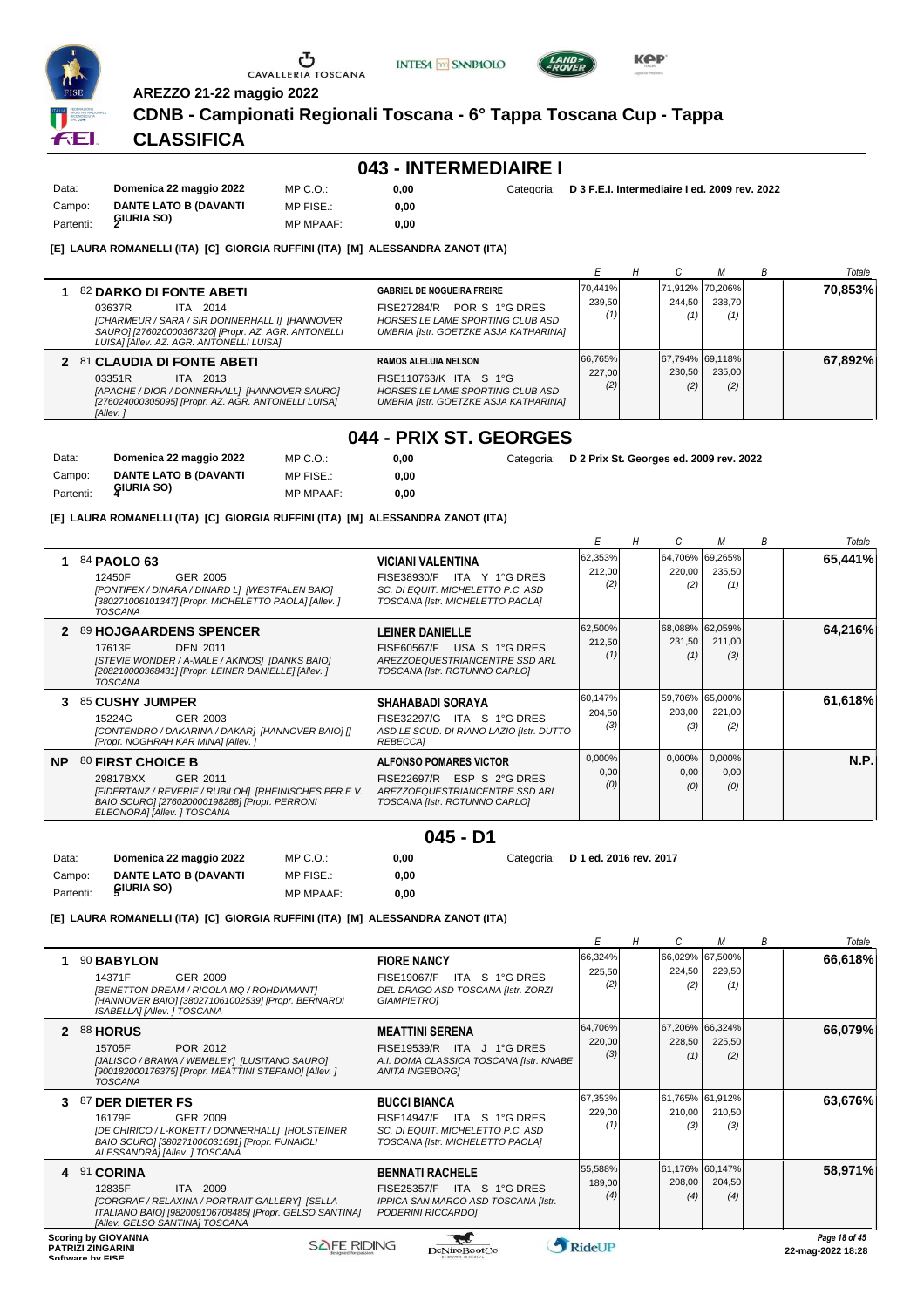

**AREZZO 21-22 maggio 2022**

### **CDNB - Campionati Regionali Toscana - 6° Tappa Toscana Cup - Tappa**

**INTESA M** SANPAOLO

## **CLASSIFICA**

| Data:     | Domenica 22 maggio 2022 | MP C.O.:         | 0.00 | Categoria: | D 1 ed. 2016 rev. 2017 |
|-----------|-------------------------|------------------|------|------------|------------------------|
| Campo:    | DANTE LATO B (DAVANTI   | MP FISE.:        | 0.00 |            |                        |
| Partenti: | GIURIA SO)              | <b>MP MPAAF:</b> | 0.00 |            |                        |

#### **[E] LAURA ROMANELLI (ITA) [C] GIORGIA RUFFINI (ITA) [M] ALESSANDRA ZANOT (ITA)**

|                                                                                                                                                                                                                                     |                          |                                    |               | Totale  |
|-------------------------------------------------------------------------------------------------------------------------------------------------------------------------------------------------------------------------------------|--------------------------|------------------------------------|---------------|---------|
| FC.<br><b>86 TEMPORANEA 21298</b><br>AMAN MICHAELA ANNA<br>SWE S 1°G DRES<br>GER 2008<br>PRO21298<br>FISE60049/F<br>EQUESTRIAN CLUB FIRENZE SSD A RL<br>[//] [] [] [Propr. AMAN MICHAELA] [Allev. ]<br>TOSCANA [Istr. BARONI KATIA] | 68,676%<br>233,50<br>(0) | [70,441% 68,676%]<br>239,50<br>(0) | 233,50<br>(0) | 69,265% |

## **048 - FEI INDIVIDUAL TEST JUNIOR**

| Data:     | Domenica 22 maggio 2022      | $MP C. O.$ :     | 0.00 | Categoria: | M F.E.I. Individual Competition Test Juniores ed. 2009 rev. |
|-----------|------------------------------|------------------|------|------------|-------------------------------------------------------------|
| Campo:    | <b>DANTE LATO B (DAVANTI</b> | MP FISE.:        | 0.00 |            | 2022                                                        |
| Partenti: | GIURIA SO)                   | <b>MP MPAAF:</b> | 0.00 |            |                                                             |

**[E] GIORGIA RUFFINI (ITA) [C] ALESSANDRA ZANOT (ITA) [M] LUIGI FAVARO (ITA)**

|           |                                                        |                                    |        |        |           | Totale |
|-----------|--------------------------------------------------------|------------------------------------|--------|--------|-----------|--------|
| <b>NP</b> | 92 EDIPO EL BAYO                                       | <b>GRILLI FRANCESCA</b>            | 0,000% | 0.000% | $0.000\%$ | N.P.   |
|           | ESP 2007<br>12510E                                     | FISE32943/E ITA J 1°G DRES         | 0,00   | 0.00   | 0,00      |        |
|           | [ALBINO EL BAYO / FAVORITA CLXV / SOLITARIO VII] [PURA | I GRILLI ASD EMILIA ROMAGNA [Istr. | (0)    | (0)    | (0)       |        |
|           | RAZZA SPAGNOLA GRIGIO] [981098100668208] [Propr. DE    | COPERCHIO GINEVRAI                 |        |        |           |        |
|           | LUCA CRISTINA] [Allev.]                                |                                    |        |        |           |        |

#### **051 - FEI PRELIMINARY B CHILDREN**

| Data:     | Domenica 22 maggio 2022      | $MP C. O.$ :     | 0.00 | Categoria: E.F.E.I. Preliminary B Competition Test Children ed. 2020 |
|-----------|------------------------------|------------------|------|----------------------------------------------------------------------|
| Campo:    | <b>DANTE LATO B (DAVANTI</b> | MP FISE.:        | 0.00 | rev. 2022                                                            |
| Partenti: | GIURIA SO)                   | <b>MP MPAAF:</b> | 0.00 |                                                                      |

**[E] LAURA ROMANELLI (ITA) GIORGIA RUFFINI (ITA) [C] ALESSANDRA ZANOT (ITA)**

|                                                                                                                                                         |                                                                                                                     |                   |                         |  | Totale  |
|---------------------------------------------------------------------------------------------------------------------------------------------------------|---------------------------------------------------------------------------------------------------------------------|-------------------|-------------------------|--|---------|
| 32 HIGHLIGHT<br>18273F<br>NED 2012<br>[JOHNSON / BIJOU / GRIBALDI] [KWPN BAIO]<br>[528210002745013] [Propr. BARNI CARLOTTA] [Allev. ]<br><b>TOSCANA</b> | <b>VALERIANI MARTINA</b><br>FISE58261/F ITA C Brev. DRES<br>IL PODERE DELL'OLMO ASD TOSCANA [Istr.<br>CINI LORENZO] | 68,036%<br>190.50 | 65,250%<br>26,10<br>(1) |  | 66,643% |

#### **052 - F200**

| Domenica 22 maggio 2022      | MP C.O.:         | 0.00 | Categoria: F 200 ed. 2016 rev. 2022 |
|------------------------------|------------------|------|-------------------------------------|
| <b>DANTE LATO A (DAVANTI</b> | MP FISE.:        | 0.00 |                                     |
|                              | <b>MP MPAAF:</b> | 0.00 |                                     |
|                              | <b>ȚRIBUNE)</b>  |      |                                     |

**[H] CLAUDIA ACCORRONI (ITA) [C] ALESSANDRA ZANOT (ITA) [B] GIULIA PROSPERI (ITA)**

|                                                                                                                                                                                                                                                         |                                                                                                                           |               |                                  | В                        | Totale  |
|---------------------------------------------------------------------------------------------------------------------------------------------------------------------------------------------------------------------------------------------------------|---------------------------------------------------------------------------------------------------------------------------|---------------|----------------------------------|--------------------------|---------|
| 33 NEQUE JDA<br>ESP 2015<br>48521B<br>[ELCOM II / INOSINA / ] [PURA RAZZA SPAGNOLA MORELLO<br>ORDINARIO] [724080880086041] [Propr.<br>SOC.AGR.POSSIONCELLA PERFORMANCE HORSES S.S.1<br>[Allev. SOC.AGR.POSSIONCELLA PERFORMANCE HORSES<br>S.S.I TOSCANA | <b>UBALDI FANNY</b><br>FISE10962/E ITA S Brev.<br>A.I. DOMA CLASSICA TOSCANA [Istr. KNABE]<br><b>ANITA INGEBORGI</b>      | 188,00<br>(1) | 60.645% 63.548%<br>197.00<br>(1) | 65,000%<br>201.50<br>(1) | 63,065% |
| 2 94 DON SANDRO<br>ESP 2010<br>18617F<br>[ULTRA HIT S / DORNROESCHEN / DON FREDERICO]<br>[ESPANOLA MORELLO] [724120002100984] [Propr. DESSOLINI<br>AMBRAI [Allev. ] TOSCANA                                                                             | <b>DESSOLINI AMBRA</b><br>FISE15268/F ITA S Brev.<br>ASD SCUOLA EQUITAZIONE LA FENICE<br>TOSCANA [Istr. PORCINAI LETIZIA] | 181.50<br>(2) | 58,548% 62,258%<br>193.00<br>(2) | 63,387%<br>196.50<br>(2) | 61.398% |

#### **056 - CIRCUITO MIPAAF FEI GIOVANI CAVALLI DI 4 ANNI**

| Data:     | Domenica 22 maggio 2022 | MP C. O.         | 0.00     |
|-----------|-------------------------|------------------|----------|
| Campo:    | DANTE LATO B (DAVANTI   | MP FISE.:        | 0.00     |
| Partenti: | GIURIA SO)              | <b>MP MPAAF:</b> | 2.500,00 |

**0,00** Categoria: **F.E.I. Giovani Cavalli 4 anni ed. 2005 rev. 2022**

#### **[C] LUIGI FAVARO (ITA) LAURA ROMANELLI (ITA) GIORGIA RUFFINI (ITA)**

|                                                                                                                                                                                                                                                                                                  |  |                        |  | Totale                             |
|--------------------------------------------------------------------------------------------------------------------------------------------------------------------------------------------------------------------------------------------------------------------------------------------------|--|------------------------|--|------------------------------------|
| 102 LORD MILTON<br>DE STROBEL ARIANNA<br>31061G<br>ITA 2018<br>ITA S $1^{\circ}$ G<br>007181/G<br>[COLBERT GTI / LAST LADY / LAST ONE] [SELLA ITALIANO<br>ASD IPPASIA LAZIO [Istr. DE STROBEL<br>GRIGIO] [380271000032070] [Propr. C.I. MADI' ASD] [Allev. C.I.<br><b>ARIANNAI</b><br>MADI' ASDI |  | 76.000%<br>7,60<br>(1) |  | 76,000%<br>€ 875,00                |
| <b>Scoring by GIOVANNA</b><br><b>SAFE RIDING</b><br>RideUP<br><b>PATRIZI ZINGARINI</b><br>DeNiroBootCo<br>Software by FISE                                                                                                                                                                       |  |                        |  | Page 19 of 45<br>22-mag-2022 18:28 |

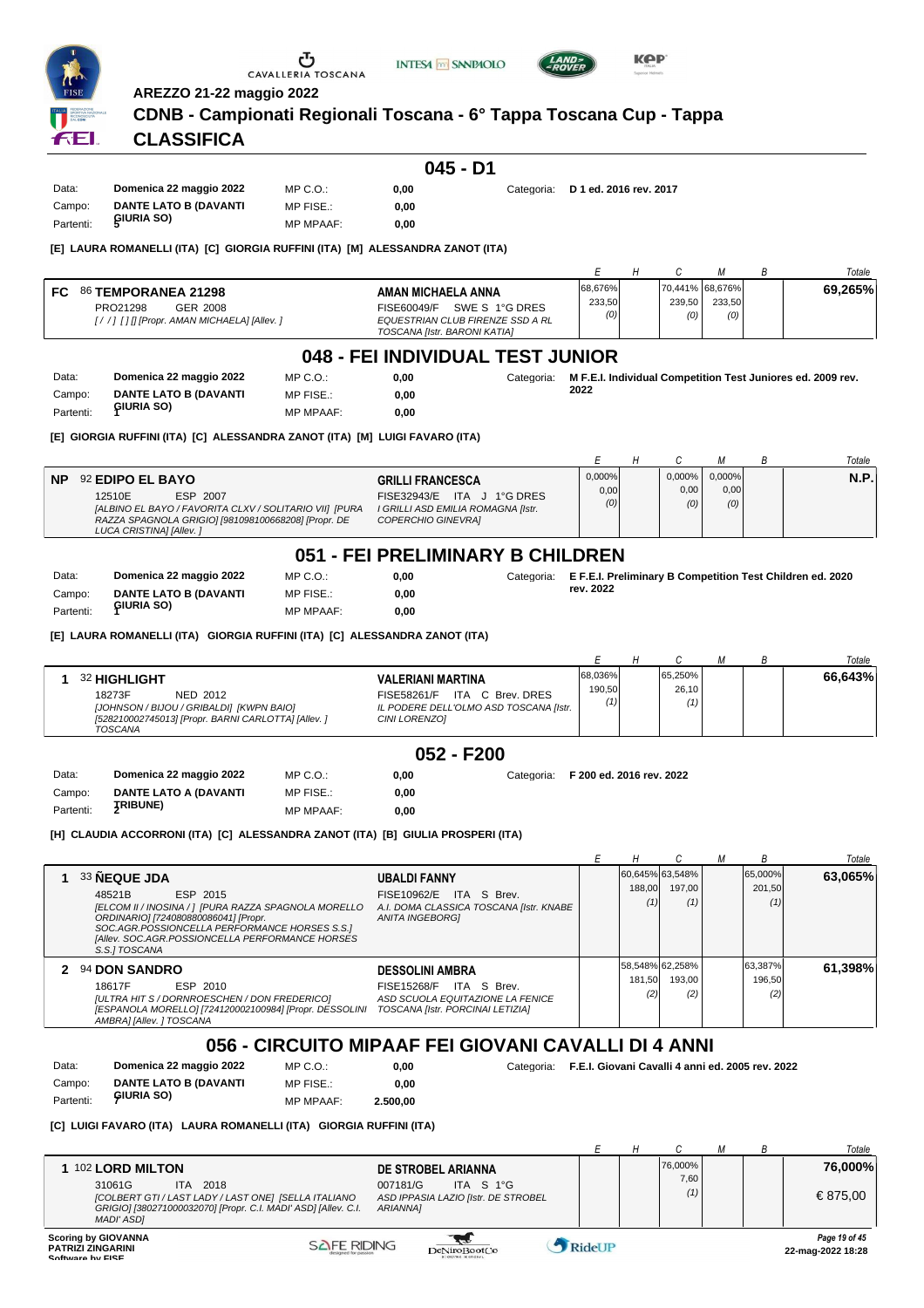

**AREZZO 21-22 maggio 2022**



**INTESA** M SANPAOLO

## **CLASSIFICA**

### **056 - CIRCUITO MIPAAF FEI GIOVANI CAVALLI DI 4 ANNI**

Data: **Domenica 22 maggio 2022** Campo: **DANTE LATO B (DAVANTI** Partenti: *GIURIA SO* MP C.O.: MP FISE.:

**0,00 0,00** Categoria: **F.E.I. Giovani Cavalli 4 anni ed. 2005 rev. 2022**

MP MPAAF: **2.500,00**

**[C] LUIGI FAVARO (ITA) LAURA ROMANELLI (ITA) GIORGIA RUFFINI (ITA)**

|                                                                                                                                                                                                                                                                                                                                                           | E | Η | C                      | М | B | Totale              |
|-----------------------------------------------------------------------------------------------------------------------------------------------------------------------------------------------------------------------------------------------------------------------------------------------------------------------------------------------------------|---|---|------------------------|---|---|---------------------|
| 2 103 USIL<br><b>SIMONCINI FRANCESCA</b><br>ITA 2018<br>ITA S 1°G<br>31146G<br>002702/G<br>[UTAH VAN ERPEKOM D'15 / FUMETTA / ] [SELLA ITALIANO<br>GRAND PRIX ASD LAZIO [Istr. COATA<br>PEZZATO BAIO] [380271000033294] [Propr. SIMONCINI<br><b>STEFANOI</b><br>STEFANOI [Allev. ASD ETRURIA CAVALLI]                                                     |   |   | 72,000%<br>7.20<br>(2) |   |   | 72,000%<br>€ 550,00 |
| 3 118 M.IMBROGLIO DI VALLEBONA<br><b>JIMENEZ ROMERO DAVID</b><br>FISE37867/E ESP S 1°G<br>04423R<br>ITA 2018<br>IM.POLLUCE DI CASTELPORZIANO / M.ZABIRA DI<br>ASD WEI UMBRIA [Istr. ]<br>CORTEVECCHIA / 1 [MAREMMANO BAIO SCURO] [] [Propr.<br><b>KRAVCHENKO ARTURI [Allev.]</b>                                                                          |   |   | 68,200%<br>6,82<br>(3) |   |   | 68,200%<br>€425,00  |
| 4 104 M.IROSO<br><b>BRANCALEONE ANTONIO</b><br>30536G<br>ITA 2018<br>FISE11091/G ITA S 1°G DRES<br>[M.POLLUCE DI CASTELPORZIANO / M.CIVETTA DEL<br>C.I. SUGHERETA SAN VITO ASD LAZIO IIstr.<br>TALOZZO / M.LASCO] [MAREMMANO BAIO]<br><b>BALDASSARRI STEFANOI</b><br>[380271006063051] [Propr. CIRC. IPPICO SUGHERETA SAN<br>VITO] [Allev. TRAFELI MARCO] |   |   | 64.600%<br>6.46<br>(4) |   |   | 64,600%<br>€350,00  |
| FC 107 HURRICAN DI FONTEABETI<br>ARGNANI VALENTINA<br>FISE16237/E ITA S 1°G DRES<br>04421R<br>ITA 2018<br>[HOMETOWN / CHIMERA DI FONTABETI / ] [RHEINISCHES<br>HORSES LE LAME SPORTING CLUB ASD<br>PFR.E V. BAIO SCURO] [] [Propr. SOC. AGR. ALLEVAMENTO<br>UMBRIA [Istr. GOETZKE ASJA KATHARINA]<br>FONTEABETI] [Allev. ANTONELLI LUISA AZ. AGRICOLA]    |   |   | 76,400%<br>7.64<br>(0) |   |   | 76,400%             |
| FC 105 GAIA<br><b>PAOLI ELEONORA</b><br>ITA 2018<br>ITA S 1°G DRES<br>18555F<br>006312/F<br>A.S.D. CLUB IPPICO IL POGGIO TOSCANA<br>[-/-/-] [SCONOSCIUTA GRIGIO] [380271004023587] [Propr.<br>CLUB IPPICO IL POGGIO ASDI [Allev. SIMONCINI<br>[Istr. PAOLI ELEONORA]<br>ANTONELLOI TOSCANA                                                                |   |   | 80,800%<br>8.08<br>(0) |   |   | 80,800%             |
| FC 106 HUBERTUS DI FONTEABETI<br><b>RAMOS ALELUIA NELSON</b><br>GER 2018<br>FISE110763/K ITA S 1°G<br>04289R<br>[FLORISCOUNT / FUNKENMARIE / ] [HANNOVER SAURO]<br>HORSES LE LAME SPORTING CLUB ASD<br>[276020000670395] [Propr. SOC. AGR. ALLEVAMENTO<br>UMBRIA [Istr. GOETZKE ASJA KATHARINA]<br>FONTEABETI] [Allev.]                                   |   |   | 85,200%<br>8,52<br>(0) |   |   | 85,200%             |

#### **057 - CIRCUITO MIPAAF CAVALLI DI 5 ANNI F.E.L. FINALE GIOVANI CAVALLI 5 ANNI**

Data: **Domenica 22 maggio 2022** Campo: **DANTE LATO B (DAVANTI** MP C.O.: MP FISE.:

MP MPAAF: **2.800,00 0,00**

**0,00** Categoria: **F.E.I. Finale Giovani Cavalli 5 anni ed. 2004 rev. 2022**

**[C] LUIGI FAVARO (ITA) LAURA ROMANELLI (ITA) GIORGIA RUFFINI (ITA)**

|                                                                                                                                                                                           |                                                                                                                       | Η           | C.              | M | В | Totale  |
|-------------------------------------------------------------------------------------------------------------------------------------------------------------------------------------------|-----------------------------------------------------------------------------------------------------------------------|-------------|-----------------|---|---|---------|
| 1 112 SIGLAVY UBERTA                                                                                                                                                                      | <b>SALVATI DIEGO</b>                                                                                                  |             | 70.600%<br>7,06 |   |   | 70,600% |
| 30513G<br>ITA 2017<br>[SIGLAVY LISA / UBERTA / 1 [LIPIZZANO GRIGIO]<br>[380271006032758] [Propr. CONSIGLIO RICERCA E<br>SPERIMENTAZIONE IN AGRICOLTURA] [Allev. ]                         | FISE16822/G ITA S 1°G DRES<br>HORSE JUMPING ASD LAZIO [Istr.<br>CHICARELLA ALESSIOI                                   |             | (1)             |   |   | €980,00 |
| 2 121 M.GASTONE DELLA TURCHINA                                                                                                                                                            | <b>JIMENEZ ROMERO DAVID</b>                                                                                           |             | 63.800%         |   |   | 63,800% |
| ITA 2017<br>04424R<br>IM. VANDALO DEGLI SCALCHI / M.UGOLA DI<br>CASTELPORZIANO / 1 [MAREMMANO MORELLO] [] [Propr.<br><b>GERMONI DOMENICOI [Allev. ]</b>                                   | FISE37867/E ESP S 1°G<br>ASD WEI UMBRIA [Istr. ]                                                                      |             | 6,38<br>(2)     |   |   | €616,00 |
| FC 109 GRACE DI FONTEABETI                                                                                                                                                                | <b>GOETZKE ASJA KATHARINA</b>                                                                                         |             | 0.000%          |   |   | 0,000%  |
| 04081R<br>ITA 2017<br>[FRANKLIN / REBECCA / ROYAL CLASSIC] [HANNOVER<br>BAIO] [276020000589860] [Propr. GOETZKE ASJA KATHARINA]<br>[Allev. ANTONELLI LUISA AZ. AGRICOLA]                  | FISE13341/R GER S 1°G DRES<br>HORSES LE LAME SPORTING CLUB ASD<br><b>UMBRIA [Istr. GOETZKE ASJA KATHARINA]</b>        | 0,00<br>(0) |                 |   |   |         |
| <b>FC 111 GOLIA DI FONTEABETI</b>                                                                                                                                                         | <b>GABRIEL DE NOGUEIRA FREIRE</b>                                                                                     |             | 82,000%         |   |   | 82,000% |
| 04078R<br>ITA 2017<br>[ZACK / ROMEA DEL CASTEGNO / ROHDIAMANT]<br>[HANNOVER BAIO] [276020000589853] [Propr. SOC. AGR.<br>ALLEVAMENTO FONTEABETI] [Allev. ANTONELLI LUISA AZ.<br>AGRICOLA] | FISE27284/R POR S 1°G DRES<br>HORSES LE LAME SPORTING CLUB ASD<br>UMBRIA [Istr. GOETZKE ASJA KATHARINA]               |             | 8,20<br>(0)     |   |   |         |
| FC 108 GRANDIOSO DI FONTEABETI                                                                                                                                                            | <b>GABRIEL DE NOGUEIRA FREIRE</b>                                                                                     |             | 87.000%         |   |   | 87,000% |
| 04286R<br>ITA 2017<br>[ZACK / FLITTERGOLD / ] [HANNOVER SAURO]<br>[276020000589789] [Propr. SOC. AGR. ALLEVAMENTO<br>FONTEABETI] [Allev.]                                                 | FISE27284/R POR S 1°G DRES<br><b>HORSES LE LAME SPORTING CLUB ASD</b><br><b>UMBRIA [Istr. GOETZKE ASJA KATHARINA]</b> |             | 8.70<br>(0)     |   |   |         |

 $\mathcal{L}$ 

Partenti: **5IURIA SO**)



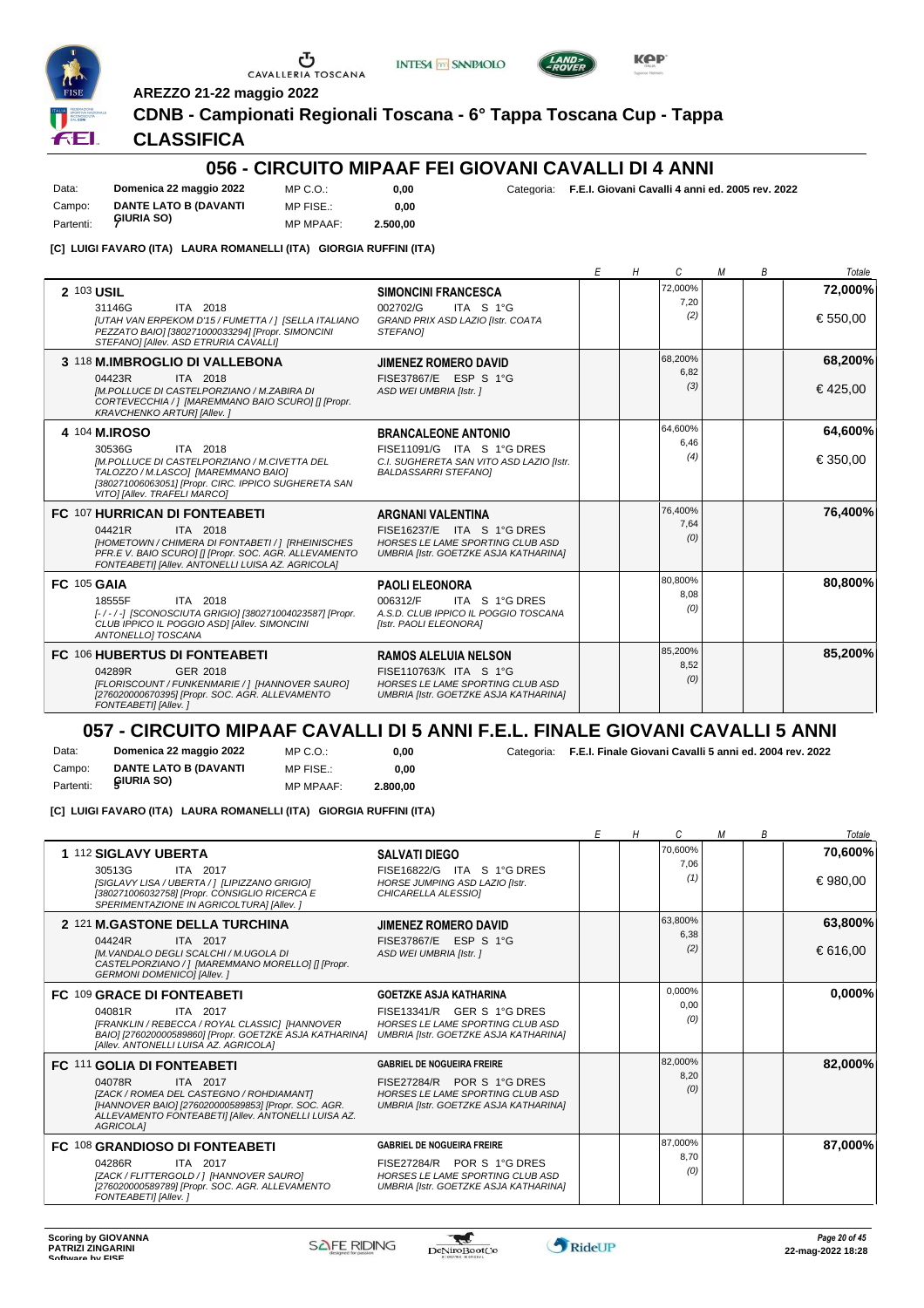|                              |                                                                                                                                                                                                                             | Œ<br>CAVALLERIA TOSCANA                   | <b>INTESA M SANPAOLO</b>                                                                                                                  |                                                                    | KPP                                                     |               |                   |
|------------------------------|-----------------------------------------------------------------------------------------------------------------------------------------------------------------------------------------------------------------------------|-------------------------------------------|-------------------------------------------------------------------------------------------------------------------------------------------|--------------------------------------------------------------------|---------------------------------------------------------|---------------|-------------------|
|                              | AREZZO 21-22 maggio 2022                                                                                                                                                                                                    |                                           |                                                                                                                                           |                                                                    |                                                         |               |                   |
|                              |                                                                                                                                                                                                                             |                                           | CDNB - Campionati Regionali Toscana - 6° Tappa Toscana Cup - Tappa                                                                        |                                                                    |                                                         |               |                   |
| fEl                          | <b>CLASSIFICA</b>                                                                                                                                                                                                           |                                           |                                                                                                                                           |                                                                    |                                                         |               |                   |
|                              |                                                                                                                                                                                                                             |                                           | 058 - CIRCUITO MIPAAF CAVALLI DI 6 ANNI F.E.I. FINALE GIOVANI CAVALLI 6 ANNI                                                              |                                                                    |                                                         |               |                   |
| Data:<br>Campo:              | Domenica 22 maggio 2022<br><b>DANTE LATO B (DAVANTI</b>                                                                                                                                                                     | MP C.O.:<br>MP FISE.:                     | 0,00<br>0,00                                                                                                                              | Categoria: F.E.I. Finale Giovani Cavalli 6 anni ed. 2004 rev. 2022 |                                                         |               |                   |
| Partenti:                    | GIURIA SO)                                                                                                                                                                                                                  | <b>MP MPAAF:</b>                          | 3.200.00                                                                                                                                  |                                                                    |                                                         |               |                   |
|                              | [C]  LUIGI FAVARO (ITA)   LAURA ROMANELLI (ITA)   GIORGIA RUFFINI (ITA)                                                                                                                                                     |                                           |                                                                                                                                           |                                                                    |                                                         |               |                   |
|                              |                                                                                                                                                                                                                             |                                           |                                                                                                                                           | Е                                                                  | H<br>С                                                  | М<br>В        | Totale            |
|                              | <b>FC 114 FORTUNA DI FONTEABETI</b><br>03911R<br>ITA 2016<br>[APACHE / C REINENKA DI FONTEABETI / ] [HANNOVER<br>BAIO] [276020000549149] [Propr. SOC. AGR. ALLEVAMENTO<br>FONTEABETI] [Allev. ANTONELLI LUISA AZ. AGRICOLA] |                                           | <b>RAMOS ALELUIA NELSON</b><br>FISE110763/K ITA S 1°G<br>HORSES LE LAME SPORTING CLUB ASD<br><b>UMBRIA [Istr. GOETZKE ASJA KATHARINA]</b> |                                                                    | 85,800%<br>8,58<br>(0)                                  |               | 85,800%           |
|                              |                                                                                                                                                                                                                             |                                           | 059 - CIRCUITO MIPAAF CAVALLI DI 7/8 ANNI F.E.I. FINALE GIOVANI CAVALLI 7 ANNI                                                            |                                                                    |                                                         |               |                   |
| Data:                        | Domenica 22 maggio 2022                                                                                                                                                                                                     | MP C.O.:                                  | 0,00                                                                                                                                      | Categoria:                                                         | F.E.I. Finale Giovani Cavalli 7 anni ed. 2016 Rev. 2022 |               |                   |
| Campo:                       | <b>DANTE LATO B (DAVANTI</b><br><b>GIURIA SO)</b>                                                                                                                                                                           | MP FISE.:                                 | 0,00                                                                                                                                      |                                                                    |                                                         |               |                   |
| Partenti:                    |                                                                                                                                                                                                                             | <b>MP MPAAF:</b>                          | 1.500,00                                                                                                                                  |                                                                    |                                                         |               |                   |
|                              | [E] LAURA ROMANELLI (ITA)   ALESSANDRA ZANOT (ITA)  [C]  GIORGIA RUFFINI (ITA)                                                                                                                                              |                                           |                                                                                                                                           |                                                                    |                                                         |               |                   |
|                              |                                                                                                                                                                                                                             |                                           |                                                                                                                                           | Е<br>81,800%                                                       | Н<br>С<br>69,286%                                       | В<br>М        | Totale<br>75,543% |
|                              | FC 115 ELEKTRA DI FONTE ABETI<br>03733R<br>ITA 2015<br>[FRANKLIN / DE NIRELS / DE NIRO] [RHEINISCHES PFR.E V.<br>BAIO] [276020000482679] [Propr. AZ. AGR. ANTONELLI LUISA]<br>[Allev. AZ. AGR. ANTONELLI LUISA]             |                                           | <b>RAMOS ALELUIA NELSON</b><br>FISE110763/K ITA S 1°G<br>HORSES LE LAME SPORTING CLUB ASD<br>UMBRIA [Istr. GOETZKE ASJA KATHARINA]        | 81,80<br>(0)                                                       | 242,50<br>(0)                                           |               |                   |
| Data:<br>Campo:<br>Partenti: | Sabato 21 maggio 2022<br><b>MANEGGIO</b><br>5                                                                                                                                                                               | MP C. O.<br>MP FISE.:<br><b>MP MPAAF:</b> | 063 - 1ºPROVA CAMPIONATO REGIONALE TOSCANO GENTLEMAN RIDER. LIV. M -M100<br>(JUNIOR/YR/SENIOR/ISTRUTTORI - G1<br>0,00<br>0,00<br>0,00     | Categoria:                                                         | M 100 ed. 2016 rev. 2022                                |               |                   |
|                              | [E]  ALESSANDRA ZANOT (ITA)  [C]  LUIGI FAVARO (ITA)  [M]  GIORGIA RUFFINI (ITA)                                                                                                                                            |                                           |                                                                                                                                           |                                                                    |                                                         |               |                   |
|                              |                                                                                                                                                                                                                             |                                           |                                                                                                                                           | Е                                                                  | С<br>Н                                                  | М<br>В        | Totale            |
| 1.                           | 23 BRITNAY                                                                                                                                                                                                                  |                                           | <b>CASTANO ARIANNA</b>                                                                                                                    | 68,594%                                                            | 64,063%                                                 | 65,313%       | 65,990%           |
|                              | 03737C<br>ITA 2009<br>[SUNNY BOY / SPLENDID MOON / MANOLITO (II)]  [SELLA<br>ITALIANO BAIO] [982000123225916] [Propr. CASTANO<br>ARIANNA] [Allev. CHALET DEI PLATANI DI TEDOLDI BATTISTA]<br><b>TOSCANA</b>                 |                                           | FISE52520/F ITA J 1°G DRES<br>TERRE BRUNE E.C. ASD TOSCANA [Istr.<br><b>FURLINI WILLIAM]</b>                                              | 219,50<br>(1)                                                      | 205,00<br>(1)                                           | 209,00<br>(1) |                   |
| $\mathbf{2}$                 | <b>6 BLUE GALAXY</b>                                                                                                                                                                                                        |                                           | <b>BERNABEI ELEONORA</b>                                                                                                                  | 65,938%                                                            | 60,781% 65,313%                                         |               | 64,010%           |
|                              | 16579F<br>ITA 2013<br>[RED ROCKS / BLUE NARNIA / LAW SOCIETY]<br>[PUROSANGUE INGLESE BAIO] [982000192323185] [Propr.<br>BERNABEI ELEONORA] [Allev. GROSSO SONIA] TOSCANA                                                    |                                           | 011437/F<br>ITA S 1°G DRES<br>STCV TOSCANA [Istr. ]                                                                                       | 211,00<br>(4)                                                      | 194,50<br>(4)                                           | 209,00<br>(4) |                   |
| 3                            | <b>5 HEUREKA</b>                                                                                                                                                                                                            |                                           | <b>PAPALEO ALESSIA</b>                                                                                                                    | 65,313%<br>209,00                                                  | 61,719% 62,656%<br>197,50                               | 200,50        | 63,229%           |
|                              | 09108A<br><b>BEL 2000</b><br>[HEUREKA DE LA LOGE / ROMANCE VAN PAEMEL / RANDEL<br>Z] [BWP SAURO] [] [Propr. PAPALEO ALESSIA] [Allev. ]<br><b>TOSCANA</b>                                                                    |                                           | FISE65634/B ITA Y 1°G DRES<br>CI EMPOLESE ASD TOSCANA IIstr. BIANCHI<br>ALESSIO]                                                          | (3)                                                                | (3)                                                     | (3)           |                   |
| 4                            | <b>2 LUCKY DELLA VERDINA</b>                                                                                                                                                                                                |                                           | <b>MENCAGLI NOEMI</b>                                                                                                                     | 61.406%<br>196,50                                                  | 61,250% 59,375%<br>196,00                               | 190,00        | 60,677%           |
|                              | 01936L<br>ITA 2008<br>[LUCKY BOY / EMILY / ESCUDO I] [SELLA ITALIANO BAIO<br>SCURO] [982009106557871] [Propr. VOTARELLE SRL] [Allev.<br>VOTARELLE SRL] TOSCANA                                                              |                                           | FISE47458/F ITA S 1°G<br>TOSCANA EQUITAZIONE ASD TOSCANA<br>[Istr. NENCI ANTONELLA]                                                       | (2)                                                                | (2)                                                     | (2)           |                   |
| 5.                           | <sup>9</sup> FARRO                                                                                                                                                                                                          |                                           | <b>BENNATI RACHELE</b>                                                                                                                    | 61,563%                                                            | 55,000%                                                 | 60,000%       |                   |
|                              | 31192BXX<br><b>NED 2010</b>                                                                                                                                                                                                 |                                           | FISE25357/F ITA S 1°G DRES                                                                                                                | 197,00                                                             | 176,00                                                  | 192,00        | 58,854%           |

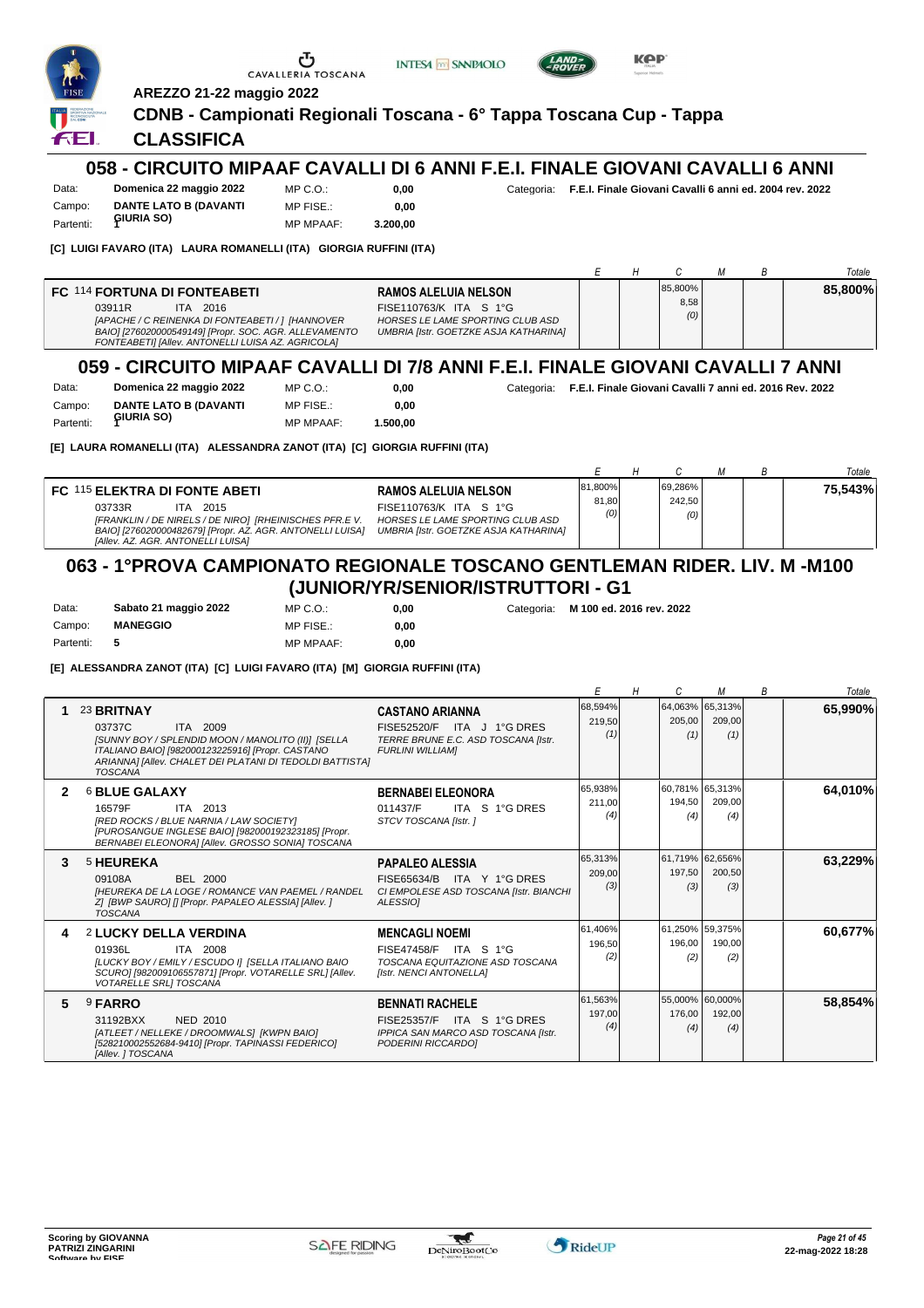

FEI.

U CAVALLERIA TOSCANA





**AREZZO 21-22 maggio 2022**

## **CDNB - Campionati Regionali Toscana - 6° Tappa Toscana Cup - Tappa**

0,00 **0,00**

#### **CLASSIFICA**

## **064 - 1°PROVA CAMPIONATO REGIONALE TOSCANO GENTLEMAN RIDER LIV. F - F100 - ( JUN YR/SENIOR - B/BDR/G1)**

| Data:     | Sabato 21 maggio 2022 | MP C. O.         |
|-----------|-----------------------|------------------|
| Campo:    | <b>MANEGGIO</b>       | MP FISE.:        |
| Partenti: |                       | <b>MP MPAAF:</b> |

**0,00** Categoria: **F 100 ed. 2016 rev. 2022**

**[H] MASSIMO CIALONE (ITA) [C] GIORGIA RUFFINI (ITA)**

|             |                                                                                                                                                                                 |                                                                                                                              | Е | H             | C                                | М | В | Totale  |
|-------------|---------------------------------------------------------------------------------------------------------------------------------------------------------------------------------|------------------------------------------------------------------------------------------------------------------------------|---|---------------|----------------------------------|---|---|---------|
| $\mathbf 1$ | 25 GVR O<br>NED 2011<br>18429F<br>[ZJENGIS KHAN / CULAIKA / JAZZ] [KWPN BAIO]<br>[528210002557433] [Propr. ULIVI ANDREA] [Allev. ] TOSCANA                                      | <b>ULIVI GINEVRA</b><br>FISE35689/F ITA J Brev.<br>IL PODERE DELL'OLMO ASD TOSCANA [Istr.<br><b>CINI LORENZO1</b>            |   | 181,00<br>(4) | 67,037% 68,704%<br>185,50<br>(4) |   |   | 67,870% |
|             | 2 16 FERENTINO<br>12937F<br><b>GER 2007</b><br>[FLORESTAN I / DARINA / SANDRO HIT] [OLDENBURG<br>SAURO] [276098102614838DE] [Propr. B B HORSE SOC.<br>SPORT.] [Allev. ] TOSCANA | <b>BACCANI BENEDETTA</b><br>FISE63418/F ITA Y Brev.<br>SC. DI EQUIT. MICHELETTO P.C. ASD<br>TOSCANA [Istr. MICHELETTO PAOLA] |   | 179,50<br>(4) | 66.481% 69.074%<br>186.50<br>(4) |   |   | 67,778% |
|             | 3 18 CHAPOU<br>18219F<br><b>NED 2007</b><br>[DREAMCATCHER / VUDENA / HAVIDOFF] [KWPN BAIO<br>SCURO] [528210000877925] [Propr. EINAGRIZ HORSES SRL]<br>[Allev. ] TOSCANA         | <b>FRANCUCCI MATTEO</b><br>017103/G<br>ITA S Brev.<br>TERRE BRUNE E.C. ASD TOSCANA [Istr.<br><b>FURLINI WILLIAMI</b>         |   | 177,50<br>(1) | 65,741% 66,852%<br>180,50<br>(1) |   |   | 66,296% |
|             | 4 13 MISS KISS DOC BAR<br>11673F<br>ITA 2004<br>[-/-/] [SCONOSCIUTA BAIO] [] [Propr. TERRENI RICCARDO]<br>[Allev.] TOSCANA                                                      | <b>TERRENI GIORGIA</b><br>FISE16901/F ITA S 1°G DRES<br>CI EMPOLESE ASD TOSCANA [Istr. BIANCHI<br>ALESSIO1                   |   | 184,50<br>(3) | 68,333% 61,481%<br>166.00<br>(3) |   |   | 64,907% |
| 5           | 19 FOR VANITAS DC<br>GER 2005<br>09865F<br>[FOR PLEASURE / VANITAS D.C. / VOLTAIRE] [HANNOVER<br>SAURO] [941000012754268] [Propr. ARCHIBUSACCI CHIARA]<br>[Allev. ] TOSCANA     | <b>ROMANELLI MADDALENA</b><br>FISE51667/F ITA J Brev.<br>CI EMPOLESE ASD TOSCANA [Istr. BIANCHI<br>ALESSIO1                  |   | 172.50<br>(4) | 63,889% 64,815%<br>175.00<br>(4) |   |   | 64,352% |
| 6           | <b>15 CINDERELLA</b><br>16565F<br><b>NED 2007</b><br>[-/-/] [SCONOSCIUTA BAIO] [528210002123048] [Propr. GAI<br>SILVIA] [Allev. ] TOSCANA                                       | <b>GAI SILVIA</b><br>FISE11046/F ITA S Brev.<br>LA CASINA ASD TOSCANA [Istr. LAZZURRI<br><b>ALESSANDROI</b>                  |   | 172,50<br>(4) | 63,889% 63,333%<br>171,00<br>(4) |   |   | 63,611% |
|             | 7 20 CHUCKNORRIS<br>18505F<br>GER 2006<br>[CARANO / LOUSHA / LADOS] [WESTFALEN GRIGIO]<br>[380271006108456] [Propr. GUIDUCCI RACHELE] [Allev. ]<br>TOSCANA                      | <b>GUIDUCCI RACHELE</b><br>009038/F<br>ITA S Brev.<br>IPPICA SAN MARCO ASD TOSCANA [Istr.<br><b>BENNATI RACHELEI</b>         |   | 169,00<br>(4) | 62.593% 61.481%<br>166,00<br>(4) |   |   | 62,037% |
| 8           | 11 CONLAND<br>12545F<br>GER 2005<br>[CONTENDER / POINTE 1 / LANDJUNG] [HOLSTEINER<br>MORELLO] [000011048004353] [Propr. ASD SCUDERIA<br>PERLINII [Allev. ] TOSCANA              | <b>MARIANI SUSAN ELKE</b><br>FISE65532/F ITA S Brev. DRES<br>LA BAITA TOSCANA [Istr. FRATI ANGELA]                           |   | 168,50<br>(2) | 62,407% 60,370%<br>163.00<br>(2) |   |   | 61,389% |

#### **067 - 1°PROVA CAMPIONATO REGIONALE TOSCANO EMERGENTI - E300 Q - (J. CAVALLI/PONY B/BDR)**

| Data:     | Sabato 21 maggio 2022   | MP C.O.:         | 0.00 | Categoria: E 300 ed. 2008 rev. 2022 |
|-----------|-------------------------|------------------|------|-------------------------------------|
| Campo:    | <b>MANEGGIO</b>         | MP FISE.:        | 0.00 |                                     |
| Partenti: | $\overline{\mathbf{3}}$ | <b>MP MPAAF:</b> | 0.00 |                                     |

**[H] LAURA ROMANELLI (ITA) [C] MASSIMO CIALONE (ITA)**

|   |                                                                                                                                                                                                      |                                                                                                                                  |               |                                  | B | Totale  |
|---|------------------------------------------------------------------------------------------------------------------------------------------------------------------------------------------------------|----------------------------------------------------------------------------------------------------------------------------------|---------------|----------------------------------|---|---------|
|   | 28 TERBEK NERO<br><b>BEL 2011 Pony</b><br>16811F<br>[CAPPELL'S CHALLENGER / TERBEK ARIANNE / TIREVE<br>TYWYSOG DU] [WELSH MORELLO] [967000009117017]<br>[Propr. PASQUALI DANIELE] [Allev. ] TOSCANA  | <b>PASQUALI JULIE</b><br>FISE41283/F ITA J Brev.<br>SCUOLA DI EQUITAZIONE LA QUERCE SSD<br>A RL TOSCANA [Istr. CINI LORENZO]     | 169,00<br>(2) | 70,417% 69,583%<br>167.00<br>(2) |   | 70,000% |
|   | 2 32 HIGHLIGHT<br>NED 2012<br>18273F<br>[JOHNSON / BIJOU / GRIBALDI] [KWPN BAIO]<br>[528210002745013] [Propr. BARNI CARLOTTA] [Allev. ]<br><b>TOSCANA</b>                                            | <b>VALERIANI MARTINA</b><br>FISE58261/F ITA C Brev. DRES<br>IL PODERE DELL'OLMO ASD TOSCANA [Istr.<br>CINI LORENZOI              | 160,50<br>(3) | 66,875% 65,625%<br>157,50<br>(3) |   | 66,250% |
| 3 | <b>30 KANTJE'S BLUE BOY</b><br><b>NED 2006 Pony</b><br>30662BXX<br>[MIKEL / KANTJE'S WOOKIE / MARITS MISTIQUE] [NEW<br>FOREST BAIO SCUROI [528210000820065] [Propr. CHEN<br>MAOTAOJ [Allev.] TOSCANA | <b>CHEN SOFIA</b><br>CHN C Brev. DRES<br>FISE54376/F<br>SCUOLA DI EQUITAZIONE LA QUERCE SSD<br>A RL TOSCANA [Istr. CINI LORENZO] | 152,50<br>(1) | 63.542%163.958%<br>153,50<br>(1) |   | 63,750% |

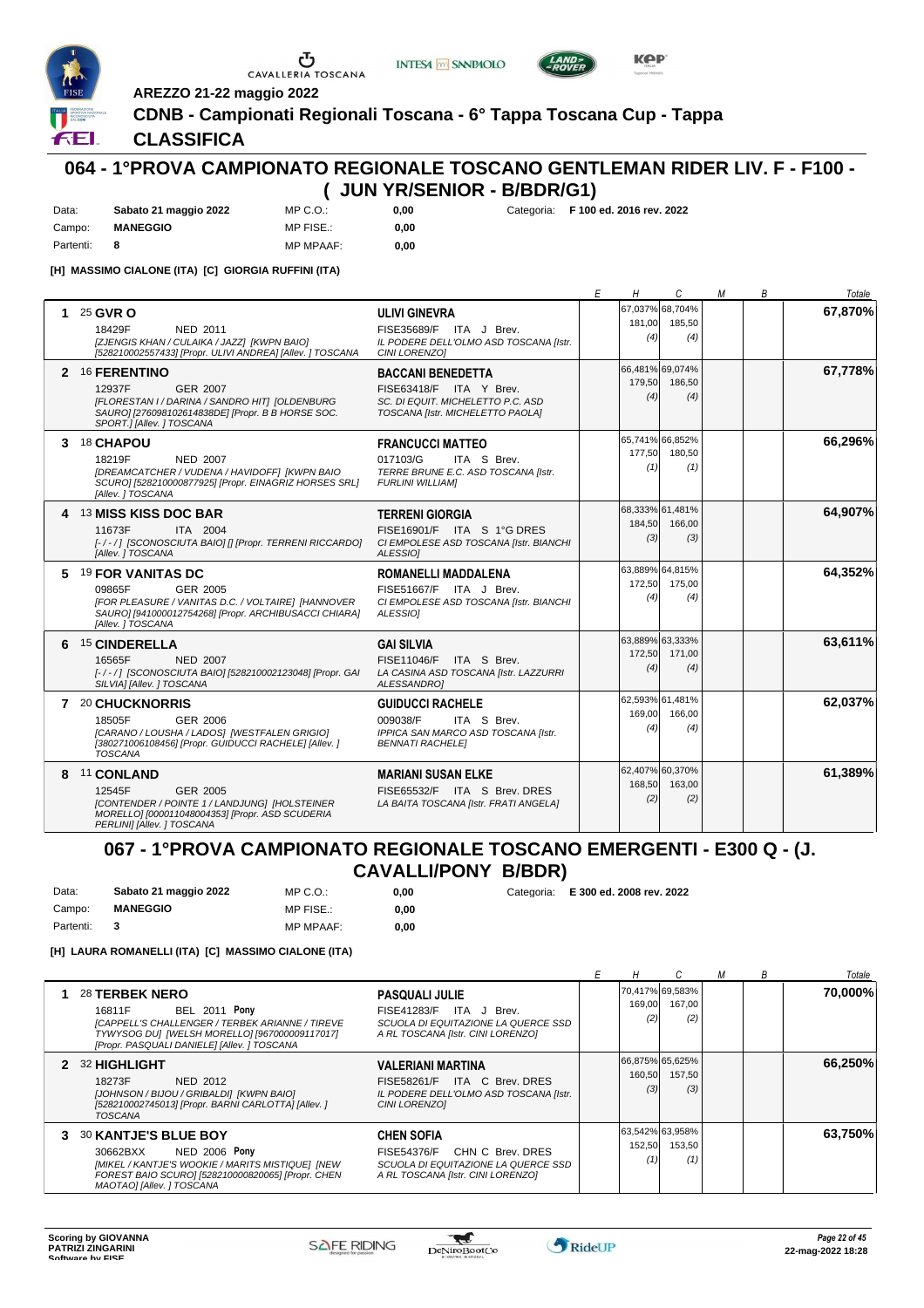





ÆL.

## **CDNB - Campionati Regionali Toscana - 6° Tappa Toscana Cup - Tappa CLASSIFICA**

**AREZZO 21-22 maggio 2022**

G

CAVALLERIA TOSCANA

## **068 - 1°PROVA CAMPIONATO REGIONALE TOSCANO EMERGENTI - E300 Q - ( YR/SENIOR B/BDR)**

| Data:     | Sabato 21 maggio 2022 | MP C. O.         |
|-----------|-----------------------|------------------|
| Campo:    | <b>MANEGGIO</b>       | MP FISE.:        |
| Partenti: |                       | <b>MP MPAAF:</b> |

**0,00**

0,00

**0,00** Categoria: **E 300 ed. 2008 rev. 2022**

**[H] LAURA ROMANELLI (ITA) [C] MASSIMO CIALONE (ITA)**

|    |                                                                                                                                                                                                                                                            |                                                                                                                             |               |                                  | B | Totale  |
|----|------------------------------------------------------------------------------------------------------------------------------------------------------------------------------------------------------------------------------------------------------------|-----------------------------------------------------------------------------------------------------------------------------|---------------|----------------------------------|---|---------|
|    | <b>34 FURST RUBINO DEI CASTELLANI</b><br>15691E<br>ITA 2013<br>[FURST HEINRUCH / ROBY DEI CASTELLANI / RUBINSTEIN]<br>[SELLA ITALIANO BAIO] [982000192786136] [Propr. DI<br>GIANTOMASSO ALESSANDRA] [Allev. AZIENDA AGRICOLA<br>CORRADINI ALESSIO] TOSCANA | DI PRIMA RAFFAELLA<br>FISE69146/F ITA S Brev.<br>A.S.D. CLUB IPPICO IL POGGIO TOSCANA<br>[Istr. PAOLI ELEONORA]             | 156,50<br>(3) | 65,208% 64,375%<br>154,50<br>(3) |   | 64,792% |
|    | 2 33 NEQUE JDA<br>ESP 2015<br>48521B<br>[ELCOM II / INOSINA / ]  [PURA RAZZA SPAGNOLA MORELLO<br>ORDINARIO] [724080880086041] [Propr.<br>SOC.AGR.POSSIONCELLA PERFORMANCE HORSES S.S.1<br>[Allev. SOC.AGR.POSSIONCELLA PERFORMANCE HORSES<br>S.S.I TOSCANA | <b>UBALDI FANNY</b><br>FISE10962/E ITA S Brev.<br>A.I. DOMA CLASSICA TOSCANA [Istr. KNABE<br><b>ANITA INGEBORGI</b>         | 152,00<br>(2) | 63,333% 58,958%<br>141,50<br>(2) |   | 61,146% |
| з. | 29 BODY GUARD DI FONTEABETI<br>17139F<br>ITA 2012<br>[FIDERTANZ / SANDRA / SIR DONNERHALL I] [HANNOVER<br>SAURO] [276020000179081] [Propr. FEDI FRANCESCA] [Allev.<br>AZ. AGR. ANTONELLI LUISA] TOSCANA                                                    | <b>FEDI FRANCESCA</b><br>FISE53298/F ITA Y Brev. DRES<br>C.I.I NOCCIOLI TOSCANA [Istr. PARRONCHI<br><b>VAHLBERG MARCIAI</b> | 138,00<br>(1) | 57,500% 53,333%<br>128,00<br>(1) |   | 55,417% |

#### **069 - 1°PROVA CAMPIONATO REGIONALE TOSCANO ESORDIENTI E200 Q - (J. CAVALLI/PONY B/BDR)**

| Data:     | Sabato 21 maggio 2022 | MP C. O.         | 0.00 |
|-----------|-----------------------|------------------|------|
| Campo:    | <b>MANEGGIO</b>       | MP FISE.:        | 0.00 |
| Partenti: |                       | <b>MP MPAAF:</b> | 0.00 |

**[H] LAURA ROMANELLI (ITA) [C] MASSIMO CIALONE (ITA)**

|                                                                                                                                                                                                     |                                                                                                                              |               |                                  | м | B | Totale  |
|-----------------------------------------------------------------------------------------------------------------------------------------------------------------------------------------------------|------------------------------------------------------------------------------------------------------------------------------|---------------|----------------------------------|---|---|---------|
| 38 MY LOVE<br>03649R<br>ITA 2009<br>[INGIEGNIOSU / DONNA ARGENTINA / DONATELLI] [SELLA<br>ITALIANO BAIO] [982009106219919] [Propr. ZIARELLI<br>RICCARDO] [Allev. KNABE ANITA INGEBORG] TOSCANA      | <b>CAPONETTI MATILDE</b><br>FISE76221/G ITA C Brev. DRES<br>A.I. DOMA CLASSICA TOSCANA [Istr. KNABE<br>ANITA INGEBORGI       | 139,00<br>(1) | 66,190% 65,952%<br>138,50<br>(1) |   |   | 66.071% |
| 2 35 DERVICHE DE TAILLEVENT<br>46035B<br>FRA 2009<br>[LORD CHIN / ANKARA DE TAILLEVENT / DOLLAR DE LA<br>PIERRE] [SELLA BELGA SAURO] [981100002298928] [Propr.<br>PICCIOLI IRENE] [Allev. ] TOSCANA | <b>PICCIOLI IRENE</b><br>FISE64400/F ITA C Brev.<br>SCUOLA DI EQUITAZIONE LA QUERCE SSD<br>A RL TOSCANA [Istr. CINI LORENZO] | 137,50<br>(2) | 65,476% 63,333%<br>133,00<br>(2) |   |   | 64,405% |
| 3 120 SECCO MEINE SCHÖNE<br>GER 2015<br>17462F<br>[STOLZENBERG / DODO / DON JUAN] [HANNOVER BAIO] []<br>[Propr. CIPRIANI GRAZIANO] [Allev. ] TOSCANA                                                | <b>CIPRIANI BENEDETTA</b><br>FISE34702/F<br>ITA J Brev.<br>C.I.SENESE TOSCANA [Istr. GINANNESCHI<br><b>LORENZOI</b>          | 128,00<br>(3) | 60,952% 60,714%<br>127,50<br>(3) |   |   | 60,833% |

#### **070 - 1°PROVA CAMPIONATO REGIONALE TOSCANO ESORDIENTI E200 Q - (YR SENIOR B/BDR)**

| Data:     | Sabato 21 maggio 2022 | $MP C. Q$ .:     | 0.00 |
|-----------|-----------------------|------------------|------|
| Campo:    | <b>MANEGGIO</b>       | MP FISE.:        | 0.00 |
| Partenti: |                       | <b>MP MPAAF:</b> | 0.00 |

**0,00**

**0,00** Categoria: **E 200 ed. 2006 rev. 2022**

**0,00** Categoria: **E 200 ed. 2006 rev. 2022**

#### **[H] LAURA ROMANELLI (ITA) [C] MASSIMO CIALONE (ITA)**

|                 |                                                                                                                                                                                                                 |                                                                                                                             |               |                                  |  | Totale  |
|-----------------|-----------------------------------------------------------------------------------------------------------------------------------------------------------------------------------------------------------------|-----------------------------------------------------------------------------------------------------------------------------|---------------|----------------------------------|--|---------|
| 37 <sub>1</sub> | 18567F<br>NED 2016<br>[SON DE NIRO / REAL MAGIC / ROH MAGIC] [KWPN<br>MORELLO] [528210004407495] [Propr. GEA S.S.A.] [Allev. ]<br>TOSCANA                                                                       | <b>CALVELLI CELESTE</b><br>FISE44562/F ITA S Brev.<br>TOSCANA EQUITAZIONE ASD TOSCANA<br>[Istr. NENCI ANTONELLA]            | 147.00<br>(1) | 70.000%169.524%<br>146.00<br>(1) |  | 69,762% |
|                 | <b>39 CANNONBALL</b><br>18520F<br>ITA 2012<br>[KING CHARLEMAGNE / QUEEN DUCK / ORPEN]<br>[PUROSANGUE INGLESE BAIO] [941000012127965] [Propr.<br>SCUOLA CANTERO ASDI [Allev. SC ANDY CAPP SRL]<br><b>TOSCANA</b> | <b>CANTERO DANIEL ANTONIO</b><br>ARG S 1°G<br>009658/F<br>CI BELLAVISTA ASD TOSCANA [Istr.<br><b>MARIANO GIAN DOMENICOI</b> | 130,50<br>(2) | 62.143% 63.333%<br>133.00<br>(2) |  | 62,738% |

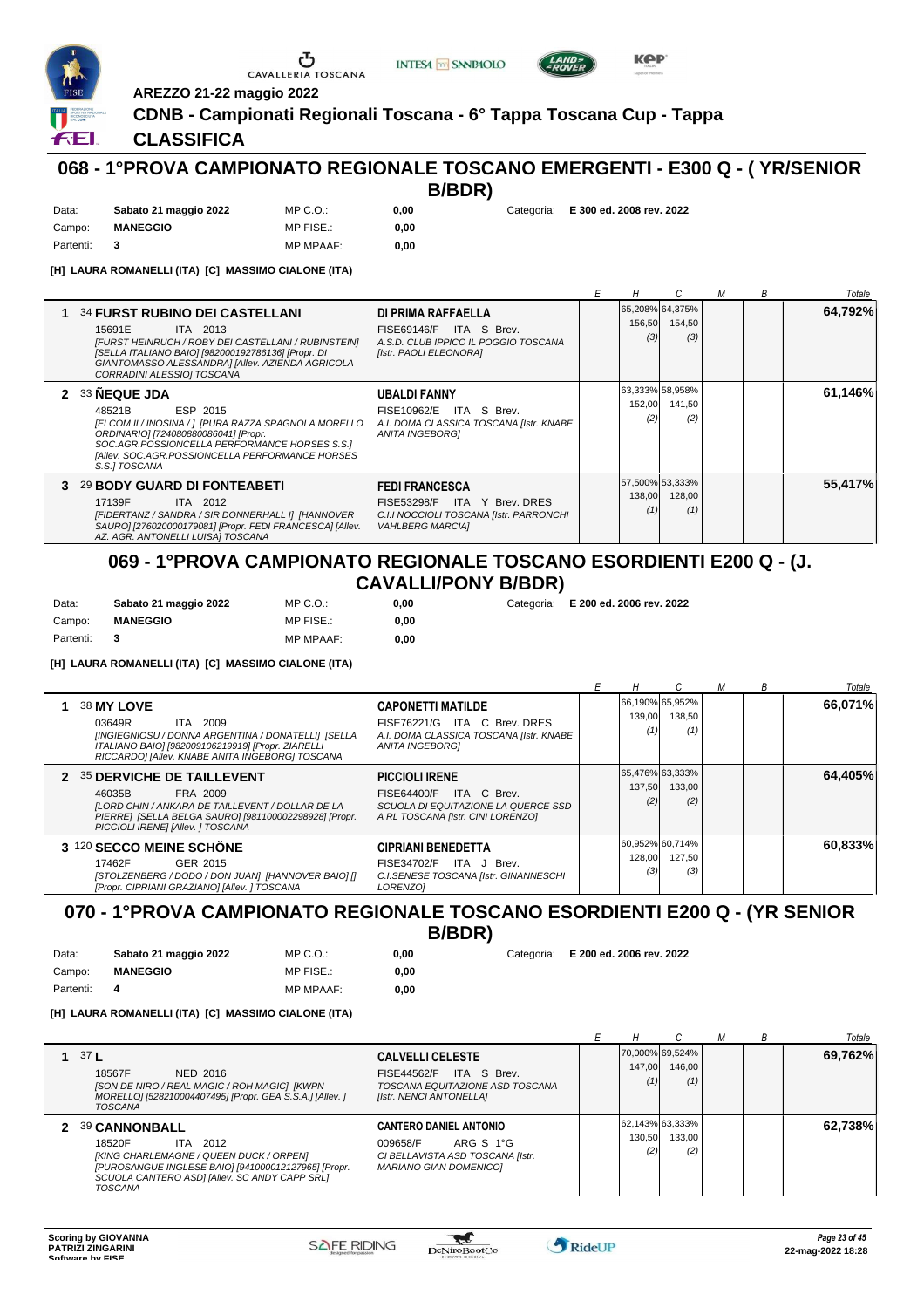

MP C.O.: MP FISE.:





ÆL.

## **CLASSIFICA**

Data: **Sabato 21 maggio 2022**

Campo: **MANEGGIO**

# **070 - 1°PROVA CAMPIONATO REGIONALE TOSCANO ESORDIENTI E200 Q - (YR SENIOR**

**CDNB - Campionati Regionali Toscana - 6° Tappa Toscana Cup - Tappa**

**0,00**

**0,00** Categoria: **E 200 ed. 2006 rev. 2022**

Partenti: **4** MP MPAAF: **0,00 [H] LAURA ROMANELLI (ITA) [C] MASSIMO CIALONE (ITA)**

**AREZZO 21-22 maggio 2022**

|                                                                                                                                                                                                                                  |                                                                                        |               |                                  |  | Totale               |
|----------------------------------------------------------------------------------------------------------------------------------------------------------------------------------------------------------------------------------|----------------------------------------------------------------------------------------|---------------|----------------------------------|--|----------------------|
| 40 AGAPANTO AFRICANO<br>13825F<br>2010<br>ITA.<br>[GRAF NOIR / CAPELVENERE / OBI II] [SELLA ITALIANO<br>GRIGIO] [982000123231166] [Propr. CARBONE OTTAVIO] [Allev. A RL TOSCANA [Istr. CINI LORENZO]<br>CARBONE OTTAVIOI TOSCANA | <b>CHEN SALLY</b><br>CHN Y Brev.<br>FISE58047/F<br>SCUOLA DI EQUITAZIONE LA QUERCE SSD | 136,00<br>(3) | 64.262% 59.738%<br>126.50<br>(3) |  | $(-0.5%)$<br>62.000% |

## **071 - 1°PROVA CAMPIONATO REGIONALE TOSCANO RIDER LUDICO E80 Q (20X40) - (JUNIOR SEN PAT.A )**

| Data:       | Sabato 21 maggio 2022 | MP C.O.:         | 0.00 | Categoria: E 80 ed. 2006 rev. 2022 |
|-------------|-----------------------|------------------|------|------------------------------------|
| Campo:      | <b>MANEGGIO</b>       | MP FISE.:        | 0.00 |                                    |
| Partenti: 6 |                       | <b>MP MPAAF:</b> | 0.00 |                                    |

**[C] CLAUDIA ACCORRONI (ITA) LAURA ROMANELLI (ITA)**

|   |                                                                                                                                                                                                        |                                                                                                                                 | F | Н | C                       | M | B | Totale  |
|---|--------------------------------------------------------------------------------------------------------------------------------------------------------------------------------------------------------|---------------------------------------------------------------------------------------------------------------------------------|---|---|-------------------------|---|---|---------|
| 1 | 43 RAY CB<br>17146P<br>GER 2010<br>[ROSENGOLD / DALINA / DE NIRO] [OLDENBURG BAIO]<br>[276020000025504] [Propr. SILEONI FEDERICA] [Allev. ]<br><b>TOSCANA</b>                                          | <b>BARONTI ELETTRA</b><br>006909/F<br>ITA S A LUDI<br>TERRE BRUNE E.C. ASD TOSCANA [Istr.<br><b>FURLINI WILLIAMI</b>            |   |   | 89,000%<br>35,60<br>(3) |   |   | 89,000% |
| 1 | 44 LUCKY ONE<br>GER 2010<br>15631F<br>[LORD SINCLAIR I / RIMINIS QUEEN / RIMINI] [OLDENBURG<br>BAIO] [276020000022030] [Propr. SEPE EINAUDI GEA] [Allev. ]<br><b>TOSCANA</b>                           | <b>DI SCALA SARA</b><br>FISE18346/R ITA J A LUDI<br>TERRE BRUNE E.C. ASD TOSCANA [Istr.<br><b>FURLINI WILLIAMI</b>              |   |   | 89,000%<br>35,60<br>(3) |   |   | 89,000% |
| 3 | 42 FERJOLIE<br>ITA 2006<br>26112BXX<br>[CANDIDAT / P-FANTASTIC / LORENTIN I] [SELLA ITALIANO<br>BAIO] [977200004253320] [Propr. ROSI LUCA] [Allev.<br>FERRARIO FRANCOI TOSCANA                         | PIEROZZI ALESSIA<br>FISE33539/F ITA Y A LUDI<br>A.S.D. CLUB IPPICO IL POGGIO TOSCANA<br>[Istr. PAOLI ELEONORA]                  |   |   | 81,750%<br>32,70<br>(1) |   |   | 81,750% |
|   | 4 46 ZULU<br>13004F<br>ESP 2004<br>[/ /] [ESPANOLA GRIGIO] [724098100665507] [Propr. AMAN<br>MICHAELA] [Allev. ] TOSCANA                                                                               | <b>LOMBARDI MARTINA</b><br>FISE24862/F ITA S A LUDI<br><b>EQUESTRIAN CLUB FIRENZE SSD A RL</b><br>TOSCANA [Istr. BARONI KATIA]  |   |   | 78,000%<br>31.20<br>(5) |   |   | 78,000% |
| 5 | <b>45 VANGELIS BORNISSOIS</b><br>FRA 2009<br>15088E<br>[L'ARC DE TRIOMPHE / GULIA DU BOISCHAUT / PERSAN II]<br>[SELLA FRANCESE BAIO] [250259600414948] [Propr. C.I.<br>PODERE TORRE] [Allev. ] TOSCANA | <b>MASTRANGELO BARBARA</b><br>FISE37869/F ITA J A LUDI<br>SC. DI EQUIT. MICHELETTO P.C. ASD<br>TOSCANA [Istr. MICHELETTO PAOLA] |   |   | 77,750%<br>31.10<br>(5) |   |   | 77,750% |
| 6 | 41 COBRA ART<br>IRL 2008<br>18521F<br><b>ISTATUE OF LIBERTY / ORPEN'S BABY / ORPENI</b><br>[PUROSANGUE INGLESE BAIO] [985101045097622] [Propr.<br><b>BERNARDINI ERIKA] [Allev. ] TOSCANA</b>           | <b>BERNARDINI ERIKA</b><br>FISE73837/F ITA S A LUDI<br>CI BELLAVISTA ASD TOSCANA [Istr.<br><b>MARIANO GIAN DOMENICO]</b>        |   |   | 74,250%<br>29,70<br>(2) |   |   | 74,250% |

# **073 - 1°PROVA CAMPIONATO REGIONALE TOSCANO PROMESSE E60 Q (20X40) - (J.**

**CAVALLI PAT. A)**

**0,00**

**0,00** Categoria: **E 60 ed. 2006 rev. 2022**

Campo: **MANEGGIO** Partenti: **3** MP FISE.: MP MPAAF: **0,00**

MP C.O.:

**[C] CLAUDIA ACCORRONI (ITA) MASSIMO CIALONE (ITA)**

Data: **Sabato 21 maggio 2022**

|                                                                                                                                                                                              |                                                                                                                                |  |                         |  | Totale  |
|----------------------------------------------------------------------------------------------------------------------------------------------------------------------------------------------|--------------------------------------------------------------------------------------------------------------------------------|--|-------------------------|--|---------|
| 58 LAURUS NOBILIS<br>14162F<br>ITA 2011<br>[CORINTO VMC / FIORDIMAGGIO / GRAF NOIR] [SELLA<br>ITALIANO SAURO] [941000012125600] [Propr. CARBONE<br>OTTAVIOI [Allev. CARBONE OTTAVIO] TOSCANA | ERMINI VALENTINA<br>FISE71941/F ITA J A LUDI<br>SCUOLA DI EQUITAZIONE LA QUERCE SSD<br>A RL TOSCANA [Istr. ANGELETTI CRISTINA] |  | 77,250%<br>30.90<br>(1) |  | 77.250% |
| 2 48 DAZZLING STAR<br>IRL 2011<br>18689F<br>[DAZZLING BLAZE / CONDIOS STAR / CONDIOS] [IRISH<br>HORSE BAIO] [] [Propr. TARCHI LORENZA] [Allev. ] TOSCANA                                     | TARCHI LORENZA<br>FISE74587/F ITA C A LUDI<br>SCUOLA DI EQUITAZIONE LA QUERCE SSD<br>A RL TOSCANA [Istr. ANGELETTI CRISTINA]   |  | 72.000%<br>28,80<br>(2) |  | 72,000% |

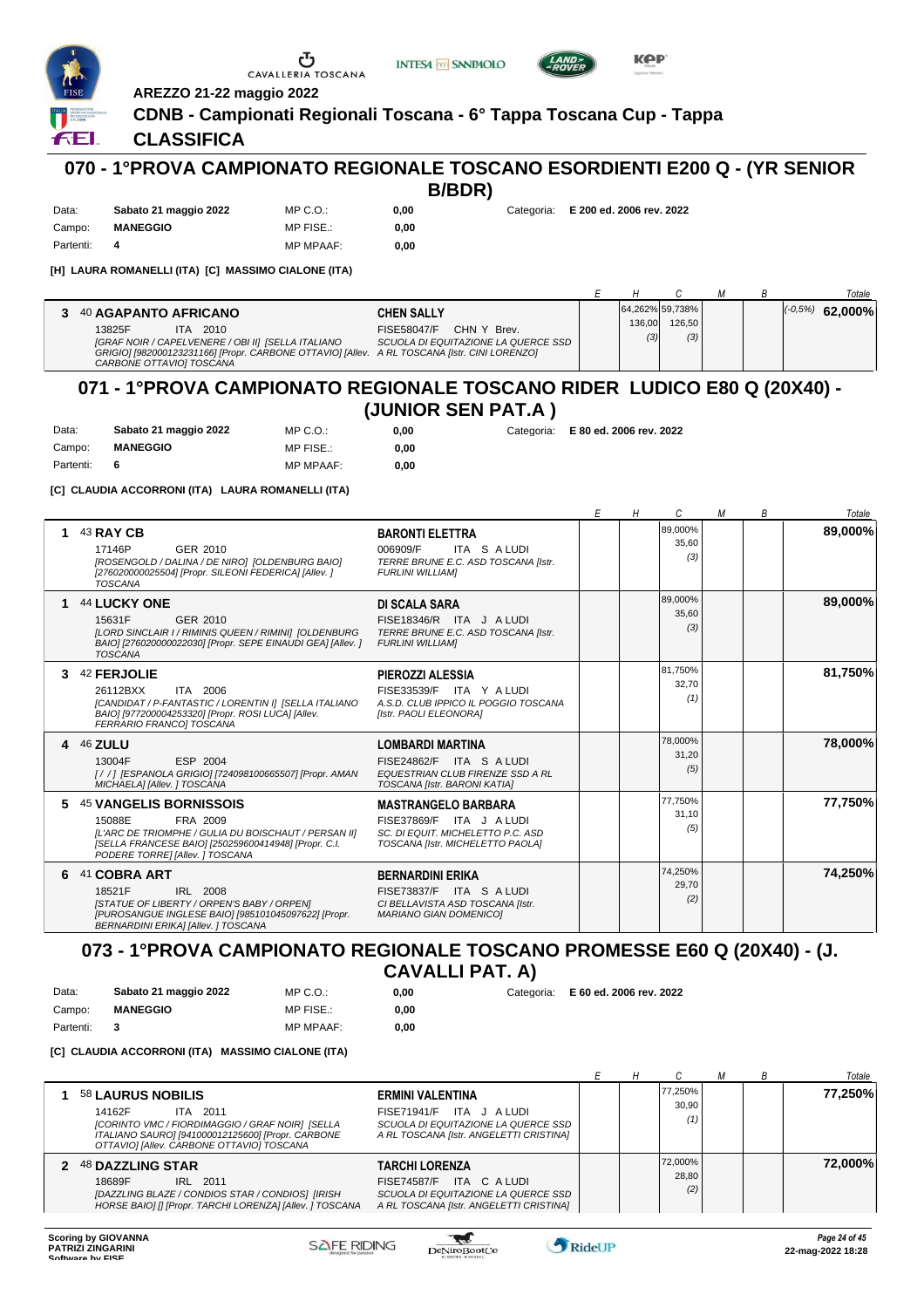

#### **CLASSIFICA**

Data: **Sabato 21 maggio 2022**

ÆL.

# **073 - 1°PROVA CAMPIONATO REGIONALE TOSCANO PROMESSE E60 Q (20X40) - (J.**

| <b>CAVALLI PAT. A)</b> |  |  |
|------------------------|--|--|
|------------------------|--|--|

**0,00** Categoria: **E 60 ed. 2006 rev. 2022**

Campo: **MANEGGIO** Partenti: **3** MP MPAAF: **0,00**

MP FISE.:

MP C.O.:

MP C.O.:

**0,00**

**[C] CLAUDIA ACCORRONI (ITA) MASSIMO CIALONE (ITA)**

|                                                                                                                                                                                                                                                            |                                                                                |                         |  | Totale  |
|------------------------------------------------------------------------------------------------------------------------------------------------------------------------------------------------------------------------------------------------------------|--------------------------------------------------------------------------------|-------------------------|--|---------|
| <b>47 LAURUS NOBILIS</b><br>DE NATALE RUFAEL<br>3<br>FISE76968/F ITA J ALUDI<br>14162F<br>2011<br>ITA<br>[CORINTO VMC / FIORDIMAGGIO / GRAF NOIR] [SELLA<br>ITALIANO SAURO] [941000012125600] [Propr. CARBONE<br>OTTAVIOI [Allev. CARBONE OTTAVIO] TOSCANA | SCUOLA DI EQUITAZIONE LA QUERCE SSD<br>A RL TOSCANA [Istr. ANGELETTI CRISTINA] | 71,750%<br>28,70<br>(3) |  | 71.750% |

# **074 - 1°PROVA CAMPIONATO REGIONALE TOSCANO PULCINI ID20 (20X40) - (J. CAVALLI**

**PAT. A)**

 $0,00$ **0,00**

**0,00** Categoria: **Ripresa ID 20 ed. 2012 rev. 2022**

| Campo:    | <b>MANEGGIO</b> | MP FISE.:        |
|-----------|-----------------|------------------|
| Partenti: | 19              | <b>MP MPAAF:</b> |

**[C] MASSIMO CIALONE (ITA)**

Data: **Sabato 21 maggio 2022**

|                                                                                                                                                                                  |                                                                                                                         |  |                              | B | Totale  |
|----------------------------------------------------------------------------------------------------------------------------------------------------------------------------------|-------------------------------------------------------------------------------------------------------------------------|--|------------------------------|---|---------|
| 1 79 GUGLIELMO L.M.<br>ITA 2010<br>18392F<br>[-/-/-] [SCONOSCIUTA BAIO] [941000012754817] [Propr.<br>TENUTA DI COLLESORBO SOC. AGR. S.S.] [Allev. SUTERA<br>SARDO LAURA] TOSCANA | <b>GENTILI GAIA</b><br>FISE76781/F ITA G A LUDI<br>A.I. DOMA CLASSICA TOSCANA [Istr. KNABE<br><b>ANITA INGEBORGI</b>    |  | 91,000%<br>36,40<br>(3)      |   | 91,000% |
| 2 74 ASIA<br>18390F<br>ITA 2003<br>[-/-/-] [SCONOSCIUTA MORELLO] [941000011092283] [Propr.<br>TENUTA DI COLLESORBO SOC. AGR. S.S.] [Allev. GENTILI<br><b>MATTEOI TOSCANA</b>     | <b>TONINI MARTA</b><br>FISE78060/F ITA C A LUDI<br>A.I. DOMA CLASSICA TOSCANA [Istr. KNABE<br>ANITA INGEBORGI           |  | 86,750%<br>34.70<br>$^{(1)}$ |   | 86.750% |
| 3 73 GUGLIELMO L.M.<br>ITA 2010<br>18392F<br>[-/-/-] [SCONOSCIUTA BAIO] [941000012754817] [Propr.<br>TENUTA DI COLLESORBO SOC. AGR. S.S.] [Allev. SUTERA<br>SARDO LAURAI TOSCANA | PIERANGIOLI MARGHERITA<br>FISE78061/F ITA C A LUDI<br>A.I. DOMA CLASSICA TOSCANA [Istr. KNABE<br><b>ANITA INGEBORGI</b> |  | 79,750%<br>31,90<br>(2)      |   | 79,750% |

## **075 - 1°PROVA CAMPIONATO REGIONALE TOSCANO ASSOLUTO D1**

Data: **Sabato 21 maggio 2022** Campo: **MANEGGIO**

MP C.O.: MP FISE.:

MP MPAAF: **0,00 0,00**

**0,00** Categoria: **D 1 ed. 2016 rev. 2017**

Partenti: **4**

**[E] LAURA ROMANELLI (ITA) [C] GIORGIA RUFFINI (ITA) [M] ALESSANDRA ZANOT (ITA)**

|                                                                                                                                                                                            |                                                                                                                                      |                          | Н |                                    | М             | B | Totale  |
|--------------------------------------------------------------------------------------------------------------------------------------------------------------------------------------------|--------------------------------------------------------------------------------------------------------------------------------------|--------------------------|---|------------------------------------|---------------|---|---------|
| 88 HORUS<br>POR 2012<br>15705F<br>[JALISCO / BRAWA / WEMBLEY] [LUSITANO SAURO]<br>[900182000176375] [Propr. MEATTINI STEFANO] [Allev.]<br><b>TOSCANA</b>                                   | <b>MEATTINI SERENA</b><br>FISE19539/R ITA J 1°G DRES<br>A.I. DOMA CLASSICA TOSCANA [Istr. KNABE<br><b>ANITA INGEBORGI</b>            | 66,324%<br>225,50<br>(2) |   | 67,647%  66,324% <br>230,00<br>(2) | 225,50<br>(2) |   | 66,765% |
| 2 90 BABYLON<br>14371F<br>GER 2009<br>[BENETTON DREAM / RICOLA MQ / ROHDIAMANT]<br>[HANNOVER BAIO] [380271061002539] [Propr. BERNARDI<br>ISABELLAI [Allev. ] TOSCANA                       | <b>FIORE NANCY</b><br>ITA S 1°G DRES<br><b>FISE19067/F</b><br>DEL DRAGO ASD TOSCANA [Istr. ZORZI<br><b>GIAMPIETRO1</b>               | 65,294%<br>222,00<br>(3) |   | 64,412% 65,882%<br>219,00<br>(3)   | 224,00<br>(3) |   | 65,196% |
| 3 87 DER DIETER FS<br>GER 2009<br>16179F<br>[DE CHIRICO / L-KOKETT / DONNERHALL] [HOLSTEINER<br>BAIO SCURO] [380271006031691] [Propr. FUNAIOLI<br>ALESSANDRAI [Allev. ] TOSCANA            | <b>BUCCI BIANCA</b><br>ITA S 1°G DRES<br><b>FISE14947/F</b><br>SC. DI EQUIT. MICHELETTO P.C. ASD<br>TOSCANA [Istr. MICHELETTO PAOLA] | 63,971%<br>217,50<br>(1, |   | 61,912% 63,971%<br>210,50<br>(1)   | 217,50<br>(1) |   | 63,284% |
| <b>CORINA</b><br>4 91<br>ITA 2009<br>12835F<br>[CORGRAF / RELAXINA / PORTRAIT GALLERY] [SELLA<br>ITALIANO BAIO] [982009106708485] [Propr. GELSO SANTINA]<br>[Allev. GELSO SANTINA] TOSCANA | <b>BENNATI RACHELE</b><br>FISE25357/F ITA S 1°G DRES<br>IPPICA SAN MARCO ASD TOSCANA [Istr.<br>PODERINI RICCARDO]                    | 60,147%<br>204,50<br>(4) |   | 60,147% 62,647%<br>204,50<br>(4)   | 213,00<br>(4) |   | 60,980% |

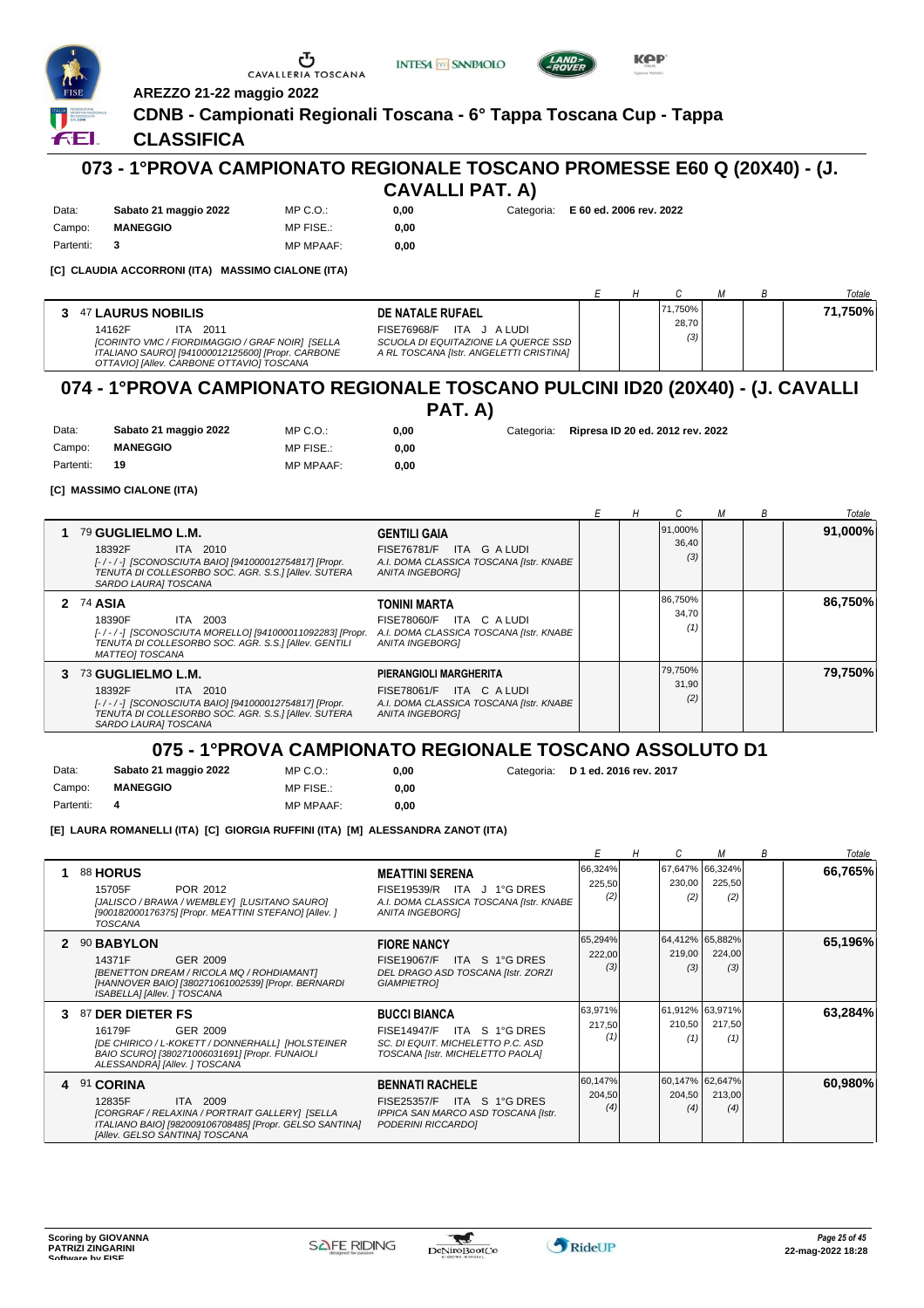

Partenti: **2**

Ⴠ CAVALLERIA TOSCANA





**AREZZO 21-22 maggio 2022**

#### **CDNB - Campionati Regionali Toscana - 6° Tappa Toscana Cup - Tappa**

### **CLASSIFICA**

## **076 - 1° PROVA CAMPIONATI REGIONALI TOSCANI PARADRESSAGE E INTEGRATO**

Data: **Sabato 21 maggio 2022** Campo: **MANEGGIO** MP C.O.: MP FISE.:

0,00 **0,00**

**0,00** Categoria: **CLASSIFICA FINALE**

| MP FISE.:        |
|------------------|
| <b>MP MPAAF:</b> |

**[C] GIORGIA RUFFINI (ITA) [M] LAURA ROMANELLI (ITA)**

|                                                                                                                                                                                         |                                                                                                                  |  |                             |                             | <b>B</b> | Totale  |
|-----------------------------------------------------------------------------------------------------------------------------------------------------------------------------------------|------------------------------------------------------------------------------------------------------------------|--|-----------------------------|-----------------------------|----------|---------|
| 1 100 CORIANDOLO<br>GER 1999<br>04582F<br>[PLUSPUNKT / ADLERSCHWINGE / ADLERORDEN]<br>[WESTFALEN BAIO] [] [Propr. FUNAIOLI ALESSANDRA] [Allev. ]<br><b>TOSCANA</b>                      | <b>MINUTI LETIZIA</b><br>ITA SALUDI<br><b>FISE42004/F</b><br>C.I.LE SBARRE TOSCANA [Istr. VANNI<br><b>LINDA1</b> |  | $\infty\%$<br>125.00<br>(1) | $\infty\%$<br>124.00<br>(1) |          | 69,167% |
| 2 101 FREDRICH K<br>GER 2010<br>17780F<br>[FUERST ROMANCIER / WIENNA / WELTMEYER]<br>[OLDENBURG BAIO] [276020000021880] [Propr. SEPE EINAUDI FURLINI WILLIAM]<br>GEAI [Allev. ] TOSCANA | <b>FRANCUCCI MATTEO</b><br>ITA S Brev.<br>017103/G<br>TERRE BRUNE E.C. ASD TOSCANA [Istr.                        |  | $\infty\%$<br>274.50<br>(1) | $\infty\%$<br>293.00<br>(1) |          | 65,988% |

## **079 - 2°PROVA CAMPIONATO REGIONALE TOSCANO GENTLEMAN RIDER LIV. F - F110 - (JUN/YR/SENIOR B/BDR/G1 )**

| Data:     | Domenica 22 maggio 2022 | MP C.O.:         | 0.00 |
|-----------|-------------------------|------------------|------|
| Campo:    | <b>MANEGGIO</b>         | MP FISE.:        | 0.00 |
| Partenti: |                         | <b>MP MPAAF:</b> | 0,00 |

**0,00** Categoria: **F 110 ed. 2016 rev. 2022**

**[H] CLAUDIA ACCORRONI (ITA) [C] ALESSANDRA ZANOT (ITA) [B] GIULIA PROSPERI (ITA)**

|   |                                                                                                                                                                                      |                                                                                                                              | F | Н             | C                                | М | В                        | Totale                             |
|---|--------------------------------------------------------------------------------------------------------------------------------------------------------------------------------------|------------------------------------------------------------------------------------------------------------------------------|---|---------------|----------------------------------|---|--------------------------|------------------------------------|
|   | 13 MISS KISS DOC BAR<br>11673F<br>ITA 2004<br>[-/-/] [SCONOSCIUTA BAIO] [] [Propr. TERRENI RICCARDO]<br>[Allev. ] TOSCANA                                                            | <b>TERRENI GIORGIA</b><br>FISE16901/F ITA S 1°G DRES<br>CI EMPOLESE ASD TOSCANA [Istr. BIANCHI<br>ALESSIOI                   |   | 196,00<br>(3) | 67.586% 67.414%<br>195,50<br>(3) |   | 68.448%<br>198.50<br>(3) | 67,816%                            |
|   | 2 18 CHAPOU<br><b>NED 2007</b><br>18219F<br>[DREAMCATCHER / VUDENA / HAVIDOFF] [KWPN BAIO<br>SCURO] [528210000877925] [Propr. EINAGRIZ HORSES SRL]<br><b>IAllev. 1 TOSCANA</b>       | <b>FRANCUCCI MATTEO</b><br>017103/G<br>ITA S Brev.<br>TERRE BRUNE E.C. ASD TOSCANA [Istr.<br><b>FURLINI WILLIAM]</b>         |   | 187.00<br>(4) | 64.483% 69.138%<br>200.50<br>(4) |   | 69.483%<br>201.50<br>(4) | 67,701%                            |
| 3 | <sup>16</sup> FERENTINO<br>12937F<br>GER 2007<br>[FLORESTAN I / DARINA / SANDRO HIT] [OLDENBURG<br>SAURO] [276098102614838DE] [Propr. B B HORSE SOC.<br>SPORT.] [Allev. ] TOSCANA    | <b>BACCANI BENEDETTA</b><br>FISE63418/F ITA Y Brev.<br>SC. DI EQUIT. MICHELETTO P.C. ASD<br>TOSCANA [Istr. MICHELETTO PAOLA] |   | 193.50<br>(4) | 66,224% 66,397%<br>194.00<br>(4) |   | 193.00<br>(4)            | $\sqrt{66,052\%}/(-0.5\%)$ 66,224% |
|   | 4 25 GVR O<br>NED 2011<br>18429F<br>[ZJENGIS KHAN / CULAIKA / JAZZ] [KWPN BAIO]<br>[528210002557433] [Propr. ULIVI ANDREA] [Allev. ] TOSCANA                                         | <b>ULIVI GINEVRA</b><br>FISE35689/F ITA J Brev.<br>IL PODERE DELL'OLMO ASD TOSCANA [Istr.<br>CINI LORENZO1                   |   | 194,50<br>(4) | 67,069% 66,207%<br>192,00<br>(4) |   | 63,103%<br>183,00<br>(4) | 65,460%                            |
| 5 | 15 CINDERELLA<br>16565F<br><b>NED 2007</b><br>[-/-/] [SCONOSCIUTA BAIO] [528210002123048] [Propr. GAI<br>SILVIA] [Allev. ] TOSCANA                                                   | <b>GAI SILVIA</b><br>FISE11046/F ITA S Brev.<br>LA CASINA ASD TOSCANA [Istr. LAZZURRI<br>ALESSANDRO1                         |   | 167,50<br>(4) | 57,759% 63,448%<br>184,00<br>(4) |   | 65,517%<br>190,00<br>(4) | 62,241%                            |
|   | 6 11 CONLAND<br>12545F<br>GER 2005<br><b>ICONTENDER / POINTE 1 / LANDJUNG1 IHOLSTEINER</b><br>MORELLO] [000011048004353] [Propr. ASD SCUDERIA<br>PERLINI) [Allev. ] TOSCANA          | <b>MARIANI SUSAN ELKE</b><br>FISE65532/F ITA S Brev. DRES<br>LA BAITA TOSCANA [Istr. FRATI ANGELA]                           |   | 168.00<br>(2) | 57,931% 61,897%<br>179.50<br>(2) |   | 62,931%<br>182,50<br>(2) | 60,920%                            |
|   | 7 19 FOR VANITAS DC<br><b>GER 2005</b><br>09865F<br>[FOR PLEASURE / VANITAS D.C. / VOLTAIRE] [HANNOVER<br>SAURO] [941000012754268] [Propr. ARCHIBUSACCI CHIARA]<br>[Allev. ] TOSCANA | <b>ROMANELLI MADDALENA</b><br>FISE51667/F ITA J Brev.<br>CI EMPOLESE ASD TOSCANA [Istr. BIANCHI<br>ALESSIO]                  |   | 176,00<br>(4) | 60,690% 63,103%<br>183,00<br>(4) |   | 58,621%<br>170,00<br>(4) | 60,805%                            |
| 8 | <b>20 CHUCKNORRIS</b><br>18505F<br><b>GER 2006</b><br>[CARANO / LOUSHA / LADOS] [WESTFALEN GRIGIO]<br>[380271006108456] [Propr. GUIDUCCI RACHELE] [Allev. ]<br><b>TOSCANA</b>        | <b>GUIDUCCI RACHELE</b><br>009038/F<br>ITA S Brev.<br>IPPICA SAN MARCO ASD TOSCANA [Istr.<br><b>BENNATI RACHELEI</b>         |   | 176,00<br>(1) | 60,690% 60,345%<br>175,00<br>(1) |   | 59,138%<br>171,50<br>(1) | 60,058%                            |

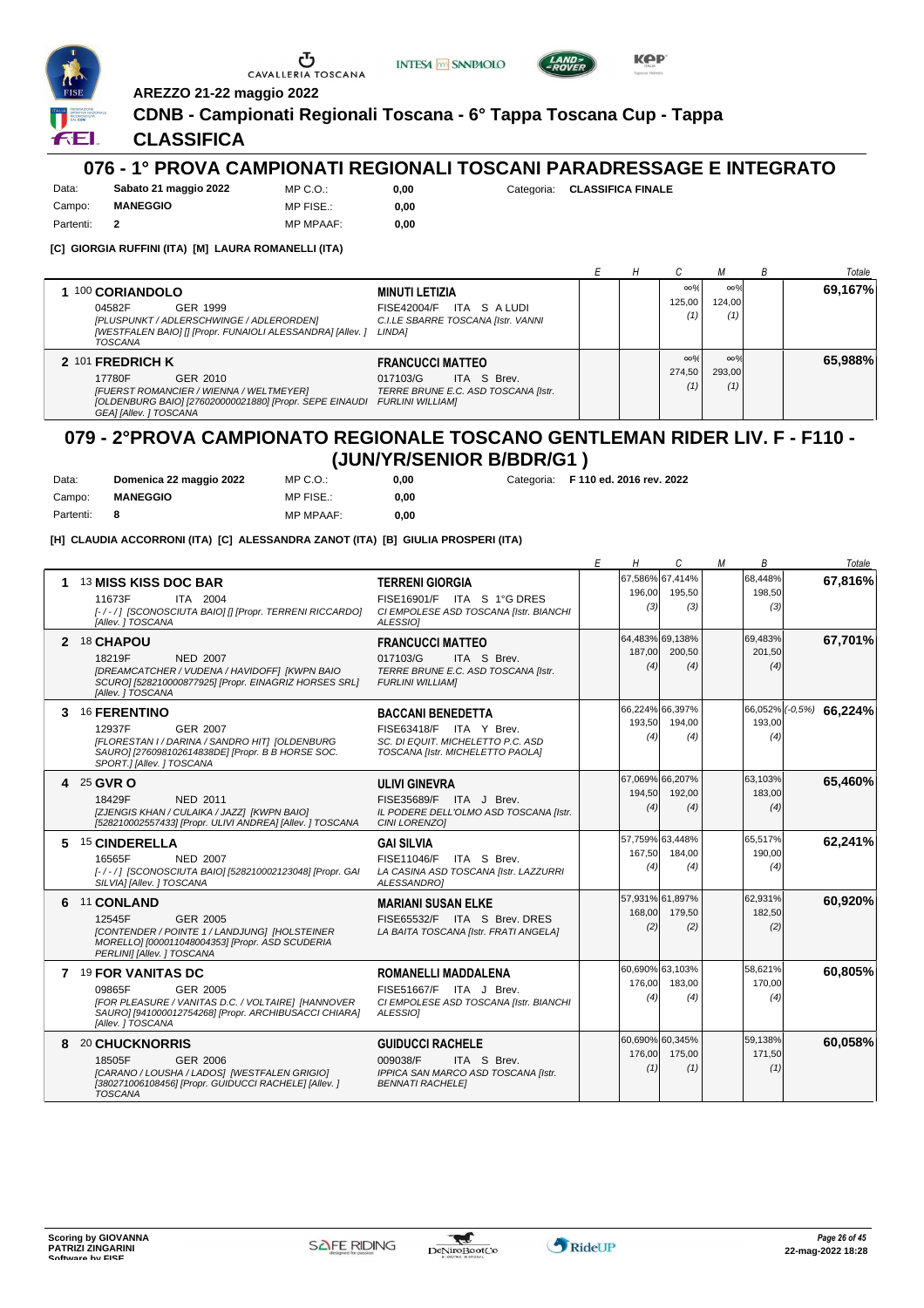





**KPP** 

**AREZZO 21-22 maggio 2022**

**CDNB - Campionati Regionali Toscana - 6° Tappa Toscana Cup - Tappa**

## **CLASSIFICA**

## **080 - CLASSIFICA FINALE CAMPIONATO REGIONALE TOSCANO GENTLEMAN RIDER LIV. F (JUN/YR/SENIOR B/BDR/G1 )**

| Data:     | Domenica 22 maggio 2022 | $MP C. O.$ :     | 0.00 | Categoria: CLASSIFICA FINALE |
|-----------|-------------------------|------------------|------|------------------------------|
| Campo:    | <b>MANEGGIO</b>         | MP FISE.:        | 0.00 |                              |
| Partenti: | - 8                     | <b>MP MPAAF:</b> | 0.00 |                              |

|   |                                                                                                                                                                                      |                                                                                                                              | E | Н | C | М | В | Totale   |
|---|--------------------------------------------------------------------------------------------------------------------------------------------------------------------------------------|------------------------------------------------------------------------------------------------------------------------------|---|---|---|---|---|----------|
| 1 | <b>16 FERENTINO</b><br><b>GER 2007</b><br>12937F<br>[FLORESTAN I / DARINA / SANDRO HIT] [OLDENBURG<br>SAURO] [276098102614838DE] [Propr. B B HORSE SOC.<br>SPORT.] [Allev. ] TOSCANA | <b>BACCANI BENEDETTA</b><br>FISE63418/F ITA Y Brev.<br>SC. DI EQUIT. MICHELETTO P.C. ASD<br>TOSCANA [Istr. MICHELETTO PAOLA] |   |   |   |   |   | 134,002% |
|   | 2 18 CHAPOU<br>18219F<br><b>NED 2007</b><br>[DREAMCATCHER / VUDENA / HAVIDOFF] [KWPN BAIO<br>SCURO] [528210000877925] [Propr. EINAGRIZ HORSES SRL]<br>[Allev. ] TOSCANA              | <b>FRANCUCCI MATTEO</b><br>017103/G<br>ITA S Brev.<br>TERRE BRUNE E.C. ASD TOSCANA [Istr.<br><b>FURLINI WILLIAMI</b>         |   |   |   |   |   | 133,997% |
|   | 3 25 GVR O<br>NED 2011<br>18429F<br>[ZJENGIS KHAN / CULAIKA / JAZZ] [KWPN BAIO]<br>[528210002557433] [Propr. ULIVI ANDREA] [Allev. ] TOSCANA                                         | <b>ULIVI GINEVRA</b><br>FISE35689/F ITA J Brev.<br>IL PODERE DELL'OLMO ASD TOSCANA [Istr.<br>CINI LORENZO1                   |   |   |   |   |   | 133,330% |
|   | 4 13 MISS KISS DOC BAR<br>11673F<br><b>ITA 2004</b><br>[-/-/] [SCONOSCIUTA BAIO] [] [Propr. TERRENI RICCARDO]<br>[Allev. ] TOSCANA                                                   | <b>TERRENI GIORGIA</b><br>FISE16901/F ITA S 1°G DRES<br>CI EMPOLESE ASD TOSCANA [Istr. BIANCHI<br>ALESSIO1                   |   |   |   |   |   | 132,723% |
| 5 | 15 CINDERELLA<br>16565F<br><b>NED 2007</b><br>[-/-/] [SCONOSCIUTA BAIO] [528210002123048] [Propr. GAI<br>SILVIAI [Allev. ] TOSCANA                                                   | <b>GAI SILVIA</b><br>FISE11046/F ITA S Brev.<br>LA CASINA ASD TOSCANA [Istr. LAZZURRI<br>ALESSANDROI                         |   |   |   |   |   | 125,852% |
| 6 | <b>19 FOR VANITAS DC</b><br>GER 2005<br>09865F<br>[FOR PLEASURE / VANITAS D.C. / VOLTAIRE] [HANNOVER<br>SAURO] [941000012754268] [Propr. ARCHIBUSACCI CHIARA]<br>[Allev. ] TOSCANA   | <b>ROMANELLI MADDALENA</b><br>FISE51667/F ITA J Brev.<br>CI EMPOLESE ASD TOSCANA [Istr. BIANCHI<br>ALESSIO]                  |   |   |   |   |   | 125,157% |
|   | 7 11 CONLAND<br><b>GER 2005</b><br>12545F<br>[CONTENDER / POINTE 1 / LANDJUNG] [HOLSTEINER<br>MORELLO] [000011048004353] [Propr. ASD SCUDERIA<br>PERLINI) [Allev. ] TOSCANA          | <b>MARIANI SUSAN ELKE</b><br>FISE65532/F ITA S Brev. DRES<br>LA BAITA TOSCANA [Istr. FRATI ANGELA]                           |   |   |   |   |   | 122,309% |
|   | 8 20 CHUCKNORRIS<br>18505F<br>GER 2006<br>[CARANO / LOUSHA / LADOS] [WESTFALEN GRIGIO]<br>[380271006108456] [Propr. GUIDUCCI RACHELE] [Allev. ]<br><b>TOSCANA</b>                    | <b>GUIDUCCI RACHELE</b><br>009038/F<br>ITA S Brev.<br>IPPICA SAN MARCO ASD TOSCANA [Istr.<br><b>BENNATI RACHELEI</b>         |   |   |   |   |   | 122,095% |

### **081 - 2°PROVA CAMPIONATO REGIONALE TOSCANO GENTLEMAN RIDER LIV. M - M200 - (JUN YR/SENIOR/ISTRUTTORI G1)**

| Data:     | Domenica 22 maggio 2022 | $MP C. O.$ :     | 0.00 | Categoria: M 200 ed. 2016 rev. 2022 |
|-----------|-------------------------|------------------|------|-------------------------------------|
| Campo:    | <b>MANEGGIO</b>         | MP FISE.:        | 0.00 |                                     |
| Partenti: |                         | <b>MP MPAAF:</b> | 0.00 |                                     |

**[E] GIORGIA RUFFINI (ITA) [C] ALESSANDRA ZANOT (ITA) [M] LUIGI FAVARO (ITA)**

|                |                                                                                                                                                                                                                          |                                                                                                                 |                          |               |                                  | В | Totale  |
|----------------|--------------------------------------------------------------------------------------------------------------------------------------------------------------------------------------------------------------------------|-----------------------------------------------------------------------------------------------------------------|--------------------------|---------------|----------------------------------|---|---------|
|                | 23 BRITNAY<br>ITA 2009<br>03737C<br>[SUNNY BOY / SPLENDID MOON / MANOLITO (II)] [SELLA<br>ITALIANO BAIO] [982000123225916] [Propr. CASTANO<br>ARIANNA] [Allev. CHALET DEI PLATANI DI TEDOLDI BATTISTA]<br><b>TOSCANA</b> | <b>CASTANO ARIANNA</b><br>FISE52520/F ITA J 1°G DRES<br>TERRE BRUNE E.C. ASD TOSCANA [Istr.<br>FURLINI WILLIAM] | 65,270%<br>241,50<br>(4) | 247,00<br>(4) | 66,757% 67,432%<br>249,50<br>(4) |   | 66,486% |
| $\overline{2}$ | <b>6 BLUE GALAXY</b><br>16579F<br>ITA 2013<br>[RED ROCKS / BLUE NARNIA / LAW SOCIETY]<br>[PUROSANGUE INGLESE BAIO] [982000192323185] [Propr.<br>BERNABEI ELEONORA] [Allev. GROSSO SONIA] TOSCANA                         | <b>BERNABEI ELEONORA</b><br>ITA S 1°G DRES<br>011437/F<br>STCV TOSCANA [Istr.]                                  | 64,595%<br>239,00<br>(2) | 239,00<br>(2) | 64,595% 61,892%<br>229,00<br>(2) |   | 63,694% |
| 3              | <b>2 LUCKY DELLA VERDINA</b><br>01936L<br>ITA 2008<br>[LUCKY BOY / EMILY / ESCUDO I] [SELLA ITALIANO BAIO<br>SCURO] [982009106557871] [Propr. VOTARELLE SRL] [Allev.<br>VOTARELLE SRLI TOSCANA                           | <b>MENCAGLI NOEMI</b><br>$FISE47458/F$ ITA S 1°G<br>TOSCANA EQUITAZIONE ASD TOSCANA<br>[Istr. NENCI ANTONELLA]  | 61,486%<br>227,50        | 228,00<br>(1) | 61,622% 59,324%<br>219,50<br>(1) |   | 60.811% |

 $\mathcal{L}$ 

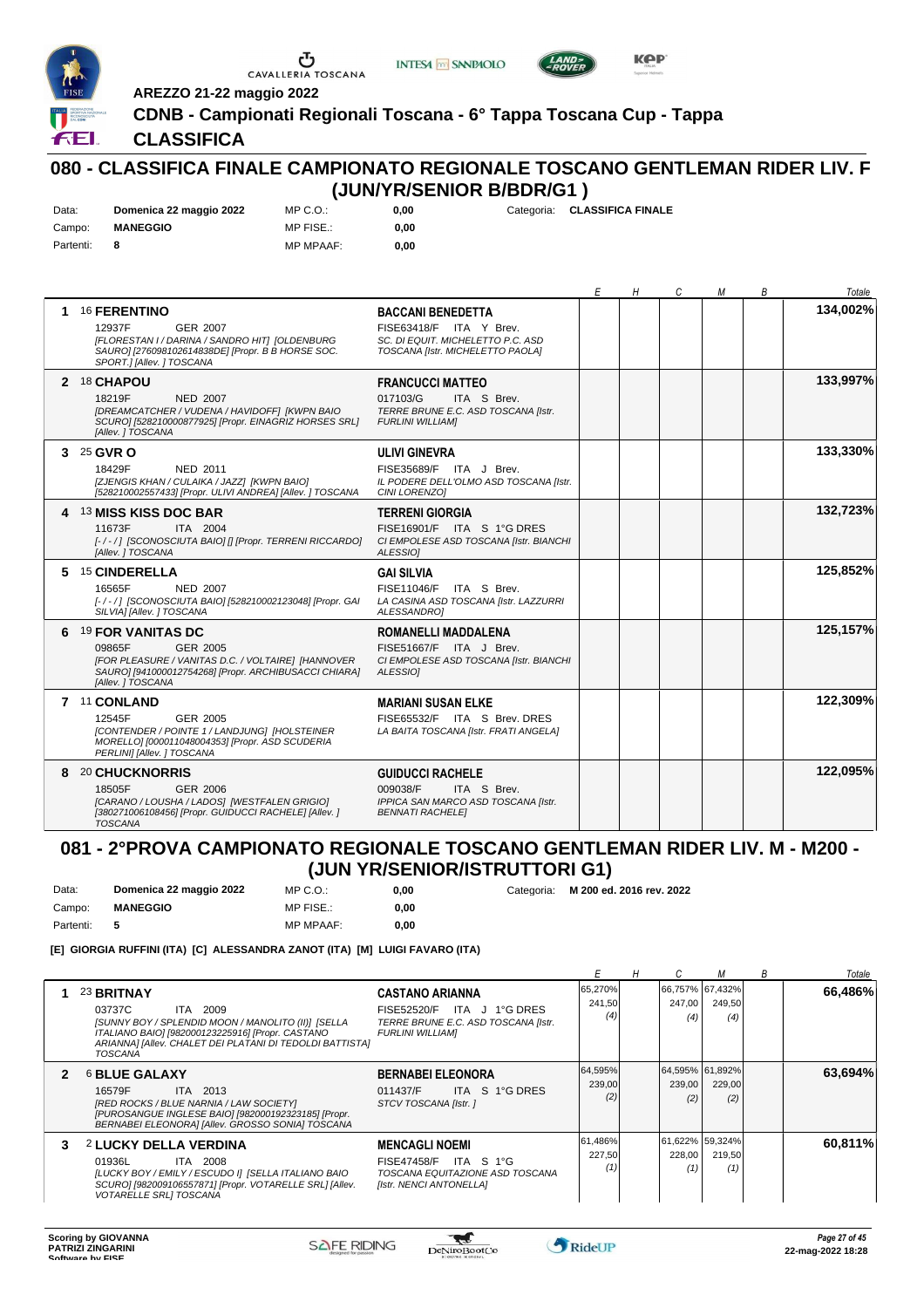





**AREZZO 21-22 maggio 2022**

## **CDNB - Campionati Regionali Toscana - 6° Tappa Toscana Cup - Tappa**

0,00 **0,00**

**CLASSIFICA**

FEI.

## **081 - 2°PROVA CAMPIONATO REGIONALE TOSCANO GENTLEMAN RIDER LIV. M - M200 - (JUN YR/SENIOR/ISTRUTTORI G1)**

| Data:     | Domenica 22 maggio 2022 | MP C. O.         |
|-----------|-------------------------|------------------|
| Campo:    | <b>MANEGGIO</b>         | MP FISE.:        |
| Partenti: |                         | <b>MP MPAAF:</b> |

**0,00** Categoria: **M 200 ed. 2016 rev. 2022**

**[E] GIORGIA RUFFINI (ITA) [C] ALESSANDRA ZANOT (ITA) [M] LUIGI FAVARO (ITA)**

|   |                                                                                                                                                                       |                                                                                                                      |                          |               |                                   | Totale  |
|---|-----------------------------------------------------------------------------------------------------------------------------------------------------------------------|----------------------------------------------------------------------------------------------------------------------|--------------------------|---------------|-----------------------------------|---------|
| 4 | <b>5 HEUREKA</b><br>BEL 2000<br>09108A<br>[HEUREKA DE LA LOGE / ROMANCE VAN PAEMEL / RANDEL<br>Z] [BWP SAURO] [] [Propr. PAPALEO ALESSIA] [Allev. ]<br><b>TOSCANA</b> | <b>PAPALEO ALESSIA</b><br>ITA Y 1°G DRES<br>FISE65634/B<br>CI EMPOLESE ASD TOSCANA [Istr. BIANCHI<br><b>ALESSIO1</b> | 60,405%<br>223.50<br>(2) | 226.00<br>(2) | 61,081% 58,649%<br>217.00<br>(2)  | 60,045% |
| 5 | <sup>9</sup> FARRO<br>31192BXX<br>NED 2010<br>[ATLEET / NELLEKE / DROOMWALS] [KWPN BAIO]<br>[528210002552684-9410] [Propr. TAPINASSI FEDERICO]<br>[Allev. ] TOSCANA   | <b>BENNATI RACHELE</b><br>ITA S 1°G DRES<br>FISE25357/F<br>IPPICA SAN MARCO ASD TOSCANA [Istr.<br>PODERINI RICCARDO] | 57,838%<br>214.00<br>(4) | 214.50<br>(4) | 157.973% 54.324%<br>201.00<br>(4) | 56.712% |

#### **082 - CLASSIFICA FINALE CAMPIONATO REGIONALE TOSCANO GENTLEMAN RIDER LIV. M (JUN YR/SENIOR/ISTRUG1)**

| Data:     | Domenica 22 maggio 2022 | MP C. O.         | 0.00 | Categoria: CLASSIFICA FINALE |
|-----------|-------------------------|------------------|------|------------------------------|
| Campo:    | <b>MANEGGIO</b>         | MP FISE.:        | 0.00 |                              |
| Partenti: | - 5                     | <b>MP MPAAF:</b> | 0.00 |                              |

|              |                                                                                                                                                                                                                                 |                                                                                                                        | Н | C | М | В | Totale   |
|--------------|---------------------------------------------------------------------------------------------------------------------------------------------------------------------------------------------------------------------------------|------------------------------------------------------------------------------------------------------------------------|---|---|---|---|----------|
|              | 23 BRITNAY<br>03737C<br>ITA 2009<br><b>ISUNNY BOY / SPLENDID MOON / MANOLITO (II)1 ISELLA</b><br>ITALIANO BAIO] [982000123225916] [Propr. CASTANO<br>ARIANNA] [Allev. CHALET DEI PLATANI DI TEDOLDI BATTISTA]<br><b>TOSCANA</b> | <b>CASTANO ARIANNA</b><br>FISE52520/F ITA J 1°G DRES<br>TERRE BRUNE E.C. ASD TOSCANA [Istr.<br><b>FURLINI WILLIAMI</b> |   |   |   |   | 132,476% |
| $\mathbf{2}$ | <b>6 BLUE GALAXY</b><br>16579F<br>ITA 2013<br>[RED ROCKS / BLUE NARNIA / LAW SOCIETY]<br>[PUROSANGUE INGLESE BAIO] [982000192323185] [Propr.<br>BERNABEI ELEONORA] [Allev. GROSSO SONIA] TOSCANA                                | <b>BERNABEI ELEONORA</b><br>ITA S 1°G DRES<br>011437/F<br>STCV TOSCANA [Istr.]                                         |   |   |   |   | 127,704% |
| 3            | <sup>5</sup> HEUREKA<br>09108A<br><b>BEL 2000</b><br>IHEUREKA DE LA LOGE / ROMANCE VAN PAEMEL / RANDEL<br>ZI [BWP SAURO] [] [Propr. PAPALEO ALESSIA] [Allev. ]<br><b>TOSCANA</b>                                                | <b>PAPALEO ALESSIA</b><br>FISE65634/B ITA Y 1°G DRES<br>CI EMPOLESE ASD TOSCANA [Istr. BIANCHI<br>ALESSIO]             |   |   |   |   | 123,274% |
| 4            | 2 LUCKY DELLA VERDINA<br>01936L<br>ITA 2008<br>[LUCKY BOY / EMILY / ESCUDO I] [SELLA ITALIANO BAIO<br>SCURO] [982009106557871] [Propr. VOTARELLE SRL] [Allev.<br>VOTARELLE SRL] TOSCANA                                         | <b>MENCAGLI NOEMI</b><br>FISE47458/F ITA S 1°G<br>TOSCANA EQUITAZIONE ASD TOSCANA<br>[Istr. NENCI ANTONELLA]           |   |   |   |   | 121,488% |
| 5.           | <sup>9</sup> FARRO<br>31192BXX<br>NED 2010<br>[ATLEET / NELLEKE / DROOMWALS] [KWPN BAIO]<br>[528210002552684-9410] [Propr. TAPINASSI FEDERICO]<br>[Allev. ] TOSCANA                                                             | <b>BENNATI RACHELE</b><br>FISE25357/F ITA S 1°G DRES<br>IPPICA SAN MARCO ASD TOSCANA [Istr.<br>PODERINI RICCARDOI      |   |   |   |   | 115,566% |

**085 - 2°PROVA CAMPIONATO REGIONALE TOSCANO EMERGENTI - E320 Q - (J. CAVALLI/PONY B/BDR)**

| Data:     | Domenica 22 maggio 2022 | MP C.O.:         | 0.00 | Categoria: E 320 ed. 2016 rev. 2022 |
|-----------|-------------------------|------------------|------|-------------------------------------|
| Campo:    | <b>MANEGGIO</b>         | MP FISE.:        | 0.00 |                                     |
| Partenti: | - 3                     | <b>MP MPAAF:</b> | 0.00 |                                     |

**[H] CLAUDIA ACCORRONI (ITA) [C] MASSIMO CIALONE (ITA)**

|                                                                                                                                                                                                                                                                                                                                              |               |                                  |  | Totale  |
|----------------------------------------------------------------------------------------------------------------------------------------------------------------------------------------------------------------------------------------------------------------------------------------------------------------------------------------------|---------------|----------------------------------|--|---------|
| 28 TERBEK NERO<br><b>PASQUALI JULIE</b><br>Ponv<br>BEL 2011<br><b>FISE41283/F</b><br>16811F<br>ITA J<br>Brev.<br>[CAPPELL'S CHALLENGER / TERBEK ARIANNE / TIREVE<br>SCUOLA DI EQUITAZIONE LA QUERCE SSD<br>TYWYSOG DU] [WELSH MORELLO] [967000009117017]<br>A RL TOSCANA [Istr. CINI LORENZO]<br>[Propr. PASQUALI DANIELE] [Allev. ] TOSCANA | 160.50<br>(2) | 66,875% 66,667%<br>160.00<br>(2) |  | 66,771% |

 $\mathcal{L}$ 

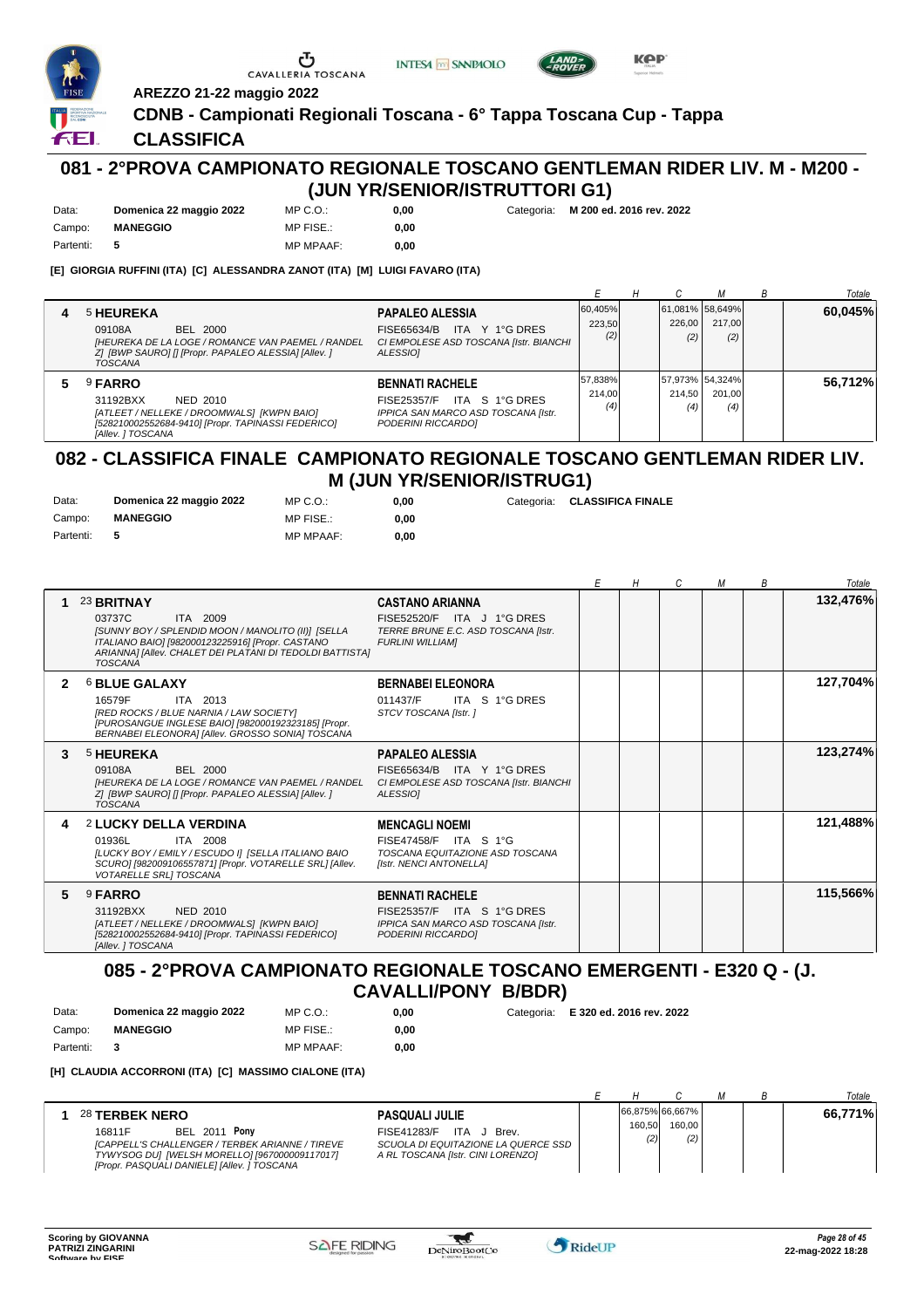

**CDNB - Campionati Regionali Toscana - 6° Tappa Toscana Cup - Tappa**



**0,00** Categoria: **E 320 ed. 2016 rev. 2022**

ÆL.

## **CLASSIFICA**

## **085 - 2°PROVA CAMPIONATO REGIONALE TOSCANO EMERGENTI - E320 Q - (J. CAVALLI/PONY B/BDR)**

| Data:     | Domenica 22 maggio 2022 | MP C. O.         | 0.00 |
|-----------|-------------------------|------------------|------|
| Campo:    | <b>MANEGGIO</b>         | MP FISE.:        | 0.00 |
| Partenti: |                         | <b>MP MPAAF:</b> | 0.00 |

**AREZZO 21-22 maggio 2022**

Ⴠ

CAVALLERIA TOSCANA

**[H] CLAUDIA ACCORRONI (ITA) [C] MASSIMO CIALONE (ITA)**

|                                                                                                                                                                                                                                                                                                                                             |               |                                  |  | Totale  |
|---------------------------------------------------------------------------------------------------------------------------------------------------------------------------------------------------------------------------------------------------------------------------------------------------------------------------------------------|---------------|----------------------------------|--|---------|
| 2 30 KANTJE'S BLUE BOY<br><b>CHEN SOFIA</b><br><b>NED 2006 Pony</b><br>CHN C Brev. DRES<br>30662BXX<br><b>FISE54376/F</b><br>[MIKEL / KANTJE'S WOOKIE / MARITS MISTIQUE] [NEW<br>SCUOLA DI EQUITAZIONE LA QUERCE SSD<br>FOREST BAIO SCUROI [528210000820065] [Propr. CHEN<br>A RL TOSCANA [Istr. CINI LORENZO]<br>MAOTAO] [Allev. ] TOSCANA | 156.00<br>(3) | 65,000% 63,333%<br>152.00<br>(3) |  | 64,167% |
| 32 HIGHLIGHT<br><b>VALERIANI MARTINA</b><br>ITA C Brev. DRES<br>18273F<br>NED 2012<br>FISE58261/F<br>[JOHNSON / BIJOU / GRIBALDI] [KWPN BAIO]<br>IL PODERE DELL'OLMO ASD TOSCANA [Istr.<br>[528210002745013] [Propr. BARNI CARLOTTA] [Allev. ]<br><b>CINI LORENZO1</b><br>TOSCANA                                                           | 151.00        | 62.917% 59.167%<br>142.00<br>(1) |  | 61.042% |

#### **086 - CLASSIFICA FINALE CAMPIONATO REGIONALE TOSCANO EMERGENTI (J. CAVALLI/PONY B/BDR)**

| Data:       | Domenica 22 maggio 2022 | MP C.O.:         | 0.00 | Categoria: CLASSIFICA FINALE |
|-------------|-------------------------|------------------|------|------------------------------|
| Campo:      | <b>MANEGGIO</b>         | MP FISE.:        | 0.00 |                              |
| Partenti: 3 |                         | <b>MP MPAAF:</b> | 0.00 |                              |

|                                                                                                                                                                                                                                                                                                                                            | н | М | B | Totale   |
|--------------------------------------------------------------------------------------------------------------------------------------------------------------------------------------------------------------------------------------------------------------------------------------------------------------------------------------------|---|---|---|----------|
| <b>28 TERBEK NERO</b><br><b>PASQUALI JULIE</b><br><b>BEL 2011 Pony</b><br>FISE41283/F ITA J Brev.<br>16811F<br>[CAPPELL'S CHALLENGER / TERBEK ARIANNE / TIREVE<br>SCUOLA DI EQUITAZIONE LA QUERCE SSD<br>TYWYSOG DU] [WELSH MORELLO] [967000009117017]<br>A RL TOSCANA [Istr. CINI LORENZO]<br>[Propr. PASQUALI DANIELE] [Allev. ] TOSCANA |   |   |   | 136,771% |
| 2 30 KANTJE'S BLUE BOY<br><b>CHEN SOFIA</b><br><b>NED 2006 Pony</b><br>30662BXX<br>FISE54376/F CHN C Brev. DRES<br>[MIKEL / KANTJE'S WOOKIE / MARITS MISTIQUE] [NEW<br>SCUOLA DI EQUITAZIONE LA QUERCE SSD<br>FOREST BAIO SCUROI [528210000820065] [Propr. CHEN<br>A RL TOSCANA [Istr. CINI LORENZO]<br>MAOTAO] [Allev. ] TOSCANA          |   |   |   | 127,917% |
| 3 32 HIGHLIGHT<br>VALERIANI MARTINA<br>FISE58261/F ITA C Brev. DRES<br>18273F<br>NED 2012<br>[JOHNSON / BIJOU / GRIBALDI] [KWPN BAIO]<br>IL PODERE DELL'OLMO ASD TOSCANA [Istr.<br>[528210002745013] [Propr. BARNI CARLOTTA] [Allev.]<br>CINI LORENZOI<br><b>TOSCANA</b>                                                                   |   |   |   | 127,292% |

## **087 - 2°PROVA CAMPIONATO REGIONALE TOSCANO EMERGENTI - E320 Q - (YR/SENIOR**

**B/BDR)**

**0,00** Categoria: **E 320 ed. 2016 rev. 2022**

Campo: **MANEGGIO** Partenti: **4** MP FISE.: MP MPAAF: **0,00 0,00**

MP C.O.:

**[H] CLAUDIA ACCORRONI (ITA) [C] MASSIMO CIALONE (ITA)**

Data: **Domenica 22 maggio 2022**

|    |                                                                                                                                                                                                                                                            |                                                                                                                             | Н             |                                  | М | В | Totale  |
|----|------------------------------------------------------------------------------------------------------------------------------------------------------------------------------------------------------------------------------------------------------------|-----------------------------------------------------------------------------------------------------------------------------|---------------|----------------------------------|---|---|---------|
|    | 29 BODY GUARD DI FONTEABETI<br>17139F<br>ITA 2012<br>[FIDERTANZ / SANDRA / SIR DONNERHALL I] [HANNOVER<br>SAURO] [276020000179081] [Propr. FEDI FRANCESCA] [Allev.<br>AZ. AGR. ANTONELLI LUISA] TOSCANA                                                    | <b>FEDI FRANCESCA</b><br>FISE53298/F ITA Y Brev. DRES<br>C.I.I NOCCIOLI TOSCANA [Istr. PARRONCHI<br><b>VAHLBERG MARCIAI</b> | 173,50<br>(2) | 72,292% 67,708%<br>162,50<br>(2) |   |   | 70,000% |
|    | 2 33 NEQUE JDA<br>ESP 2015<br>48521B<br>[ELCOM II / INOSINA / ] [PURA RAZZA SPAGNOLA MORELLO<br>ORDINARIO] [724080880086041] [Propr.<br>SOC.AGR.POSSIONCELLA PERFORMANCE HORSES S.S.1<br>[Allev. SOC.AGR.POSSIONCELLA PERFORMANCE HORSES<br>S.S.I TOSCANA  | <b>UBALDI FANNY</b><br>ITA S Brev.<br>FISE10962/E<br>A.I. DOMA CLASSICA TOSCANA [Istr. KNABE<br><b>ANITA INGEBORGI</b>      | 158,00<br>(3) | 65,833% 65,417%<br>157,00<br>(3) |   |   | 65,625% |
| З. | <b>34 FURST RUBINO DEI CASTELLANI</b><br>15691E<br>ITA 2013<br>[FURST HEINRUCH / ROBY DEI CASTELLANI / RUBINSTEIN]<br>[SELLA ITALIANO BAIO] [982000192786136] [Propr. DI<br>GIANTOMASSO ALESSANDRA] [Allev. AZIENDA AGRICOLA<br>CORRADINI ALESSIO] TOSCANA | DI PRIMA RAFFAELLA<br>FISE69146/F ITA S Brev.<br>A.S.D. CLUB IPPICO IL POGGIO TOSCANA<br>[Istr. PAOLI ELEONORA]             | 159,00<br>(1) | 66,250% 62,708%<br>150,50<br>(1) |   |   | 64,479% |

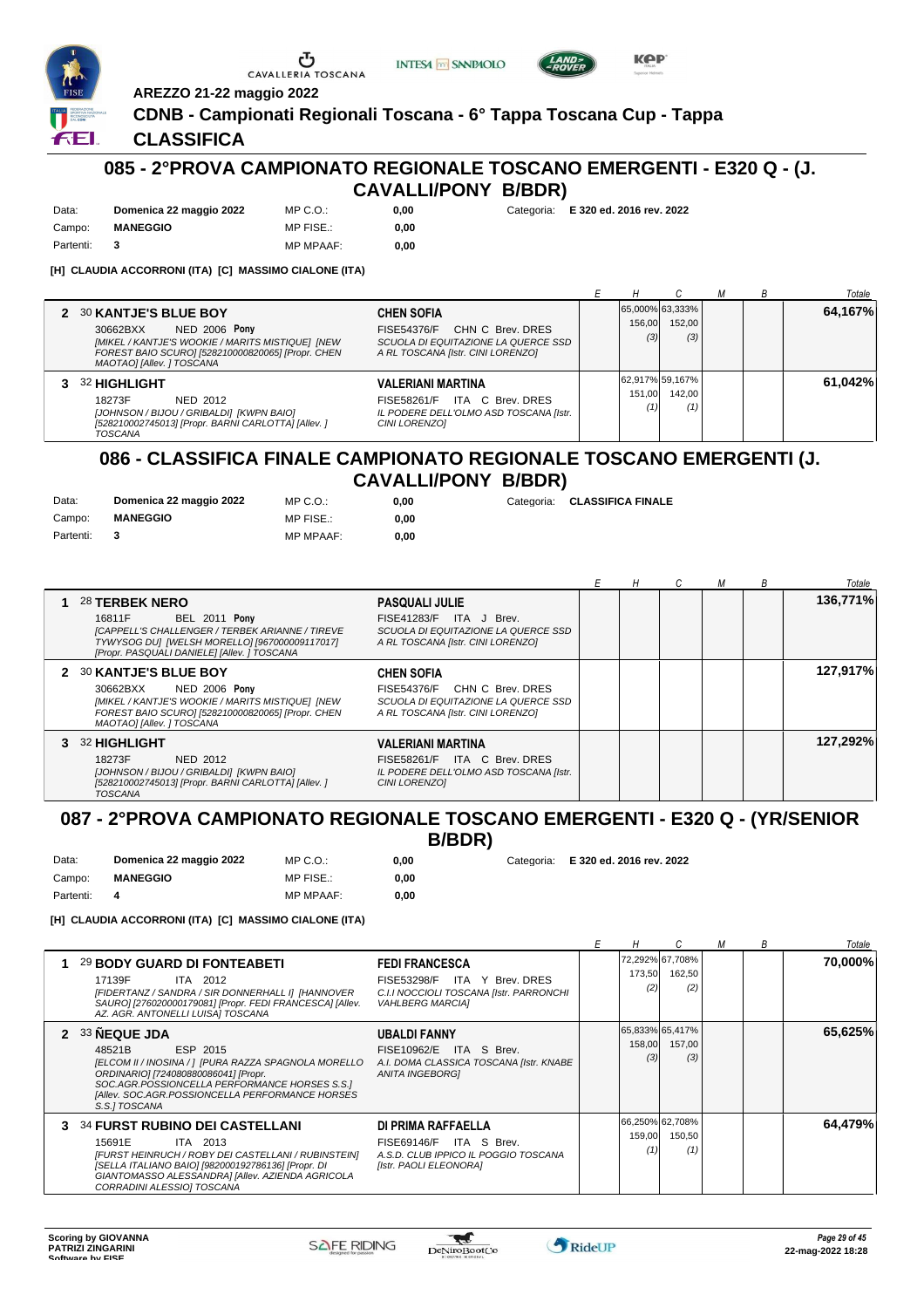





**0,00** Categoria: **E 210 ed. 2016 rev. 2022**

**AREZZO 21-22 maggio 2022**

**CDNB - Campionati Regionali Toscana - 6° Tappa Toscana Cup - Tappa**

## **CLASSIFICA**

#### **088 - CLASSIFICA FINALE CAMPIONATO REGIONALE TOSCANO EMERGENTI (YR/SENIOR B/BDR)**

| Data:     | Domenica 22 maggio 2022 | MP C.O.:         | 0.00 | Categoria: CLASSIFICA FINALE |
|-----------|-------------------------|------------------|------|------------------------------|
| Campo:    | <b>MANEGGIO</b>         | <b>MP FISE.:</b> | 0.00 |                              |
| Partenti: | 4                       | <b>MP MPAAF:</b> | 0.00 |                              |

|                                                                                                                                                                                                                                                            |                                                                                                                             | Е | Н | М | B | Totale   |
|------------------------------------------------------------------------------------------------------------------------------------------------------------------------------------------------------------------------------------------------------------|-----------------------------------------------------------------------------------------------------------------------------|---|---|---|---|----------|
| <b>34 FURST RUBINO DEI CASTELLANI</b><br>15691E<br>ITA 2013<br>[FURST HEINRUCH / ROBY DEI CASTELLANI / RUBINSTEIN]<br>[SELLA ITALIANO BAIO] [982000192786136] [Propr. DI<br>GIANTOMASSO ALESSANDRA] [Allev. AZIENDA AGRICOLA<br>CORRADINI ALESSIO] TOSCANA | DI PRIMA RAFFAELLA<br>FISE69146/F ITA S Brev.<br>A.S.D. CLUB IPPICO IL POGGIO TOSCANA<br>[Istr. PAOLI ELEONORA]             |   |   |   |   | 129.271% |
| 2 33 NEQUE JDA<br>ESP 2015<br>48521B<br>[ELCOM II / INOSINA / ] [PURA RAZZA SPAGNOLA MORELLO<br>ORDINARIO] [724080880086041] [Propr.<br>SOC.AGR.POSSIONCELLA PERFORMANCE HORSES S.S.]<br>[Allev. SOC.AGR.POSSIONCELLA PERFORMANCE HORSES<br>S.S.I TOSCANA  | <b>UBALDI FANNY</b><br>FISE10962/E ITA S Brev.<br>A.I. DOMA CLASSICA TOSCANA [Istr. KNABE<br>ANITA INGEBORGI                |   |   |   |   | 126,771% |
| 3 29 BODY GUARD DI FONTEABETI<br>17139F<br>ITA 2012<br>[FIDERTANZ / SANDRA / SIR DONNERHALL I] [HANNOVER<br>SAURO] [276020000179081] [Propr. FEDI FRANCESCA] [Allev.<br>AZ. AGR. ANTONELLI LUISA] TOSCANA                                                  | <b>FEDI FRANCESCA</b><br>FISE53298/F ITA Y Brev. DRES<br>C.I.I NOCCIOLI TOSCANA [Istr. PARRONCHI<br><b>VAHLBERG MARCIA1</b> |   |   |   |   | 125,417% |

## **089 - 2°PROVA CAMPIONATO TOSCANO - ESORDIENTI - E210 Q - (J. CAVALLI/PONY B/BDR)**

| Data:     | Domenica 22 maggio 2022 | MP C. O.         | 0.00 |
|-----------|-------------------------|------------------|------|
| Campo:    | <b>MANEGGIO</b>         | MP FISE.:        | 0.00 |
| Partenti: |                         | <b>MP MPAAF:</b> | 0.00 |

**[H] CLAUDIA ACCORRONI (ITA) [C] MASSIMO CIALONE (ITA)**

|                                                                                                                                                                                                                                                                                                                                        | н             |                                  | м | В | Totale              |
|----------------------------------------------------------------------------------------------------------------------------------------------------------------------------------------------------------------------------------------------------------------------------------------------------------------------------------------|---------------|----------------------------------|---|---|---------------------|
| 38 MY LOVE<br><b>CAPONETTI MATILDE</b><br>ITA C Brev. DRES<br>ITA 2009<br>03649R<br>FISE76221/G<br>A.I. DOMA CLASSICA TOSCANA [Istr. KNABE<br>[INGIEGNIOSU / DONNA ARGENTINA / DONATELLI] [SELLA<br>ITALIANO BAIO] [982009106219919] [Propr. ZIARELLI<br><b>ANITA INGEBORGI</b><br>RICCARDO] [Allev. KNABE ANITA INGEBORG] TOSCANA     | 146,50<br>(2) | 66,591% 64,318%<br>141,50<br>(2) |   |   | 65,455%             |
| 35 DERVICHE DE TAILLEVENT<br><b>PICCIOLI IRENE</b><br>2<br>FRA 2009<br>FISE64400/F ITA C Brev.<br>46035B<br>[LORD CHIN / ANKARA DE TAILLEVENT / DOLLAR DE LA<br>SCUOLA DI EQUITAZIONE LA QUERCE SSD<br>PIERRE] [SELLA BELGA SAURO] [981100002298928] [Propr.<br>A RL TOSCANA [Istr. CINI LORENZO]<br>PICCIOLI IRENE] [Allev. ] TOSCANA | 144,50<br>(1) | 65,682% 63,636%<br>140,00<br>(1) |   |   | 64,659%             |
| 3 120 SECCO MEINE SCHÖNE<br><b>CIPRIANI BENEDETTA</b><br>17462F<br>GER 2015<br>ITA J Brev.<br><b>FISE34702/F</b><br>[STOLZENBERG / DODO / DON JUAN] [HANNOVER BAIO] []<br>C.I.SENESE TOSCANA [Istr. GINANNESCHI<br>[Propr. CIPRIANI GRAZIANO] [Allev. ] TOSCANA<br>LORENZO1                                                            | 116.50<br>(3) | 52.455% 47.909%<br>106,50<br>(3) |   |   | $ (-0.5\%)$ 50,682% |

### **090 - CLASSIFICA FINALE CAMPIONATO TOSCANO - ESORDIENTI (J. CAVALLI/PONY B/BDR)**

| Data:     | Domenica 22 maggio 2022 | MP C.O.:         | 0.00 | Categoria: CLASSIFICA FINALE |
|-----------|-------------------------|------------------|------|------------------------------|
| Campo:    | <b>MANEGGIO</b>         | MP FISE.:        | 0.00 |                              |
| Partenti: | $\mathbf{3}$            | <b>MP MPAAF:</b> | 0.00 |                              |

|                                                                                                                                                                                                                                      |                                                                          |  |  | Totale   |
|--------------------------------------------------------------------------------------------------------------------------------------------------------------------------------------------------------------------------------------|--------------------------------------------------------------------------|--|--|----------|
| 38 MY LOVE<br><b>CAPONETTI MATILDE</b>                                                                                                                                                                                               |                                                                          |  |  | 131,526% |
| ITA 2009<br>03649R<br>[INGIEGNIOSU / DONNA ARGENTINA / DONATELLI] [SELLA<br>ITALIANO BAIO] [982009106219919] [Propr. ZIARELLI<br>ANITA INGEBORGI<br>RICCARDO] [Allev. KNABE ANITA INGEBORG] TOSCANA                                  | FISE76221/G ITA C Brev. DRES<br>A.I. DOMA CLASSICA TOSCANA [Istr. KNABE] |  |  |          |
| 2 35 DERVICHE DE TAILLEVENT<br><b>PICCIOLI IRENE</b>                                                                                                                                                                                 |                                                                          |  |  | 129,064% |
| FISE64400/F ITA C Brev.<br>FRA 2009<br>46035B<br>[LORD CHIN / ANKARA DE TAILLEVENT / DOLLAR DE LA<br>PIERRE] [SELLA BELGA SAURO] [981100002298928] [Propr.<br>A RL TOSCANA [Istr. CINI LORENZO]<br>PICCIOLI IRENE] [Allev. ] TOSCANA | SCUOLA DI EQUITAZIONE LA QUERCE SSD                                      |  |  |          |

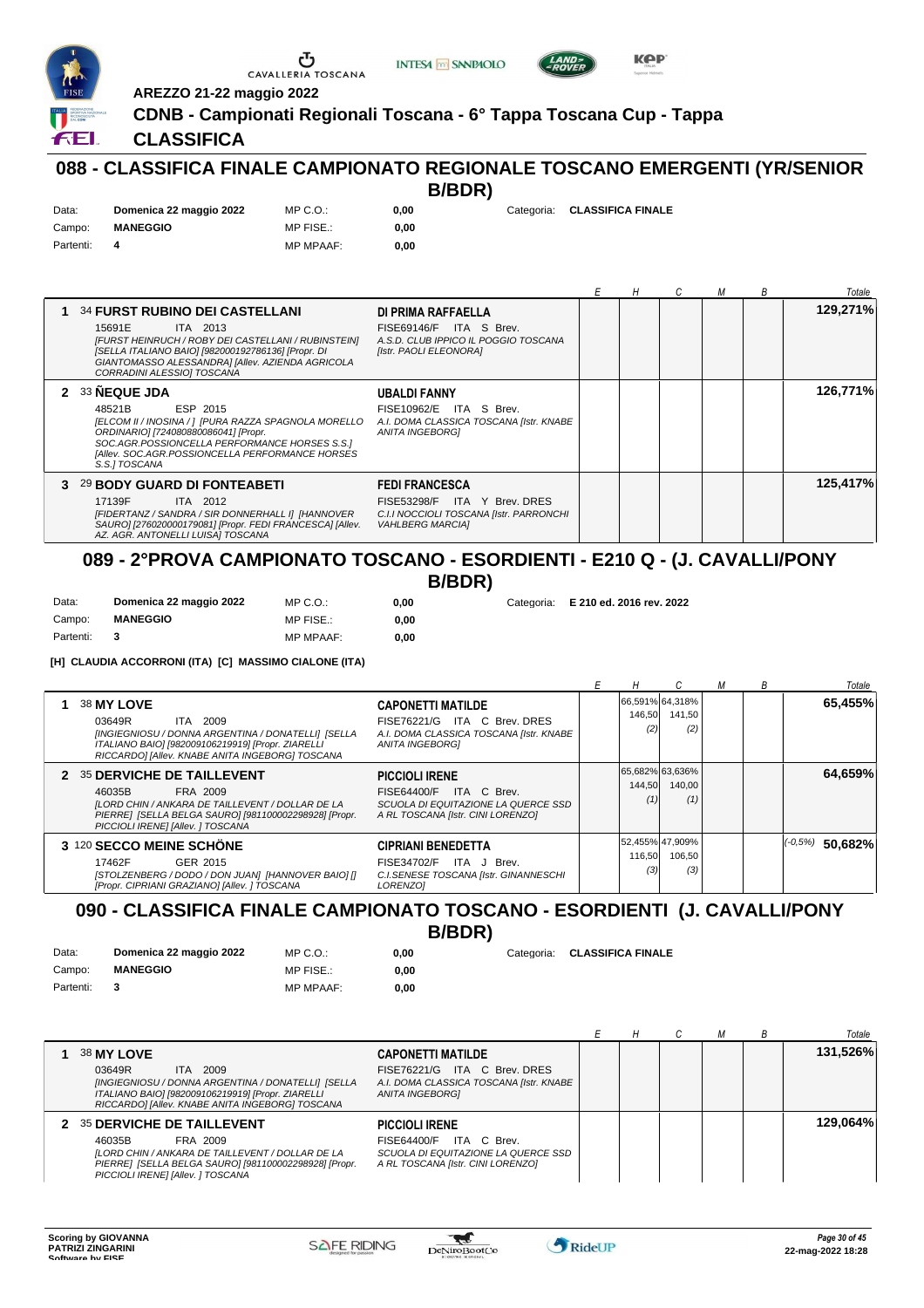|                              | AREZZO 21-22 maggio 2022                                                                                                                                                                                                     | Œ<br>CAVALLERIA TOSCANA                                            | <b>INTESA M SANPAOLO</b>                                                                                             |                                     |                          | KAP           |                                  |   |   |                     |
|------------------------------|------------------------------------------------------------------------------------------------------------------------------------------------------------------------------------------------------------------------------|--------------------------------------------------------------------|----------------------------------------------------------------------------------------------------------------------|-------------------------------------|--------------------------|---------------|----------------------------------|---|---|---------------------|
| £ЕI                          | <b>CLASSIFICA</b>                                                                                                                                                                                                            | CDNB - Campionati Regionali Toscana - 6° Tappa Toscana Cup - Tappa |                                                                                                                      |                                     |                          |               |                                  |   |   |                     |
|                              | 090 - CLASSIFICA FINALE CAMPIONATO TOSCANO - ESORDIENTI (J. CAVALLI/PONY                                                                                                                                                     |                                                                    | B/BDR)                                                                                                               |                                     |                          |               |                                  |   |   |                     |
| Data:<br>Campo:<br>Partenti: | Domenica 22 maggio 2022<br><b>MANEGGIO</b><br>3                                                                                                                                                                              | MP C.O.:<br>MP FISE.:<br><b>MP MPAAF:</b>                          | 0,00<br>0,00<br>0,00                                                                                                 | Categoria:                          | <b>CLASSIFICA FINALE</b> |               |                                  |   |   |                     |
|                              |                                                                                                                                                                                                                              |                                                                    |                                                                                                                      |                                     | Е                        | Η             | С                                | М | В | Totale              |
|                              | 3 120 SECCO MEINE SCHÖNE<br>17462F<br>GER 2015<br>[STOLZENBERG / DODO / DON JUAN] [HANNOVER BAIO] []<br>[Propr. CIPRIANI GRAZIANO] [Allev. ] TOSCANA                                                                         |                                                                    | <b>CIPRIANI BENEDETTA</b><br>FISE34702/F ITA J Brev.<br>C.I.SENESE TOSCANA [Istr. GINANNESCHI<br>LORENZO]            |                                     |                          |               |                                  |   |   | 111,515%            |
|                              | 091 - 2ºPROVA CAMPIONATO TOSCANO - ESORDIENTI - E210 Q - (YR SENIOR B/BDR)                                                                                                                                                   |                                                                    |                                                                                                                      |                                     |                          |               |                                  |   |   |                     |
| Data:<br>Campo:<br>Partenti: | Domenica 22 maggio 2022<br><b>MANEGGIO</b><br>4<br>[H] CLAUDIA ACCORRONI (ITA) [C] MASSIMO CIALONE (ITA)                                                                                                                     | $MP C. O.$ :<br>MP FISE.:<br><b>MP MPAAF:</b>                      | 0,00<br>0,00<br>0,00                                                                                                 | Categoria: E 210 ed. 2016 rev. 2022 |                          |               |                                  |   |   |                     |
|                              |                                                                                                                                                                                                                              |                                                                    |                                                                                                                      |                                     | Е                        | Η             | С                                | М | В | Totale              |
|                              | 40 AGAPANTO AFRICANO<br>13825F<br>ITA 2010<br>[GRAF NOIR / CAPELVENERE / OBI II] [SELLA ITALIANO<br>GRIGIO] [982000123231166] [Propr. CARBONE OTTAVIO] [Allev. A RL TOSCANA [Istr. CINI LORENZO]<br>CARBONE OTTAVIO] TOSCANA |                                                                    | <b>CHEN SALLY</b><br>FISE58047/F CHN Y Brev.<br>SCUOLA DI EQUITAZIONE LA QUERCE SSD                                  |                                     |                          | 157,00<br>(3) | 70,864% 66,773%<br>148,00<br>(3) |   |   | $ (-0.5\%)$ 69,318% |
|                              | 2 39 CANNONBALL<br>18520F<br>ITA 2012<br>[KING CHARLEMAGNE / QUEEN DUCK / ORPEN]<br>[PUROSANGUE INGLESE BAIO] [941000012127965] [Propr.<br>SCUOLA CANTERO ASDI [Allev. SC ANDY CAPP SRL]<br><b>TOSCANA</b>                   |                                                                    | <b>CANTERO DANIEL ANTONIO</b><br>009658/F<br>ARG S 1°G<br>CI BELLAVISTA ASD TOSCANA [Istr.<br>MARIANO GIAN DOMENICO] |                                     |                          | 152,00<br>(2) | 69,091% 65,909%<br>145,00<br>(2) |   |   | 67,500%             |
| 3 $37L$                      | 18567F<br>NED 2016<br>[SON DE NIRO / REAL MAGIC / ROH MAGIC] [KWPN<br>MORELLO] [528210004407495] [Propr. GEA S.S.A.] [Allev.]<br><b>TOSCANA</b>                                                                              |                                                                    | <b>CALVELLI CELESTE</b><br>FISE44562/F ITA S Brev.<br>TOSCANA EQUITAZIONE ASD TOSCANA<br>[Istr. NENCI ANTONELLA]     |                                     |                          | 132,50<br>(1) | 60,227% 54,773%<br>120,50<br>(1) |   |   | 57,500%             |
|                              | 092 - CLASSIFICA FINALE CAMPIONATO TOSCANO - ESORDIENTI (YR SENIOR B/BDR)                                                                                                                                                    |                                                                    |                                                                                                                      |                                     |                          |               |                                  |   |   |                     |
| Data:<br>Campo:<br>Partenti: | Domenica 22 maggio 2022<br><b>MANEGGIO</b><br>3                                                                                                                                                                              | MP C. O.<br>MP FISE.:<br><b>MP MPAAF:</b>                          | 0,00<br>0,00<br>0,00                                                                                                 | Categoria:                          | <b>CLASSIFICA FINALE</b> |               |                                  |   |   |                     |
|                              |                                                                                                                                                                                                                              |                                                                    |                                                                                                                      |                                     | Е                        | Н             | С                                | М | В | Totale              |
| 1.                           | 40 AGAPANTO AFRICANO<br>13825F<br>ITA 2010<br>[GRAF NOIR / CAPELVENERE / OBI II] [SELLA ITALIANO<br>GRIGIO] [982000123231166] [Propr. CARBONE OTTAVIO] [Allev. A RL TOSCANA [Istr. CINI LORENZO]<br>CARBONE OTTAVIO] TOSCANA |                                                                    | <b>CHEN SALLY</b><br>FISE58047/F CHN Y Brev.<br>SCUOLA DI EQUITAZIONE LA QUERCE SSD                                  |                                     |                          |               |                                  |   |   | 131,318%            |
|                              | 2 39 CANNONBALL<br>18520F<br>ITA 2012<br>[KING CHARLEMAGNE / QUEEN DUCK / ORPEN]<br>[PUROSANGUE INGLESE BAIO] [941000012127965] [Propr.<br>SCUOLA CANTERO ASDI [Allev. SC ANDY CAPP SRL]<br>TOSCANA                          |                                                                    | <b>CANTERO DANIEL ANTONIO</b><br>009658/F<br>ARG S 1°G<br>CI BELLAVISTA ASD TOSCANA [Istr.<br>MARIANO GIAN DOMENICO] |                                     |                          |               |                                  |   |   | 130,238%            |
| 3 $37L$                      | 18567F<br><b>NED 2016</b><br>[SON DE NIRO / REAL MAGIC / ROH MAGIC] [KWPN<br>MORELLO] [528210004407495] [Propr. GEA S.S.A.] [Allev.]<br><b>TOSCANA</b>                                                                       |                                                                    | <b>CALVELLI CELESTE</b><br>FISE44562/F ITA S Brev.<br>TOSCANA EQUITAZIONE ASD TOSCANA<br>[Istr. NENCI ANTONELLA]     |                                     |                          |               |                                  |   |   | 127,262%            |
|                              |                                                                                                                                                                                                                              |                                                                    |                                                                                                                      |                                     |                          |               |                                  |   |   |                     |

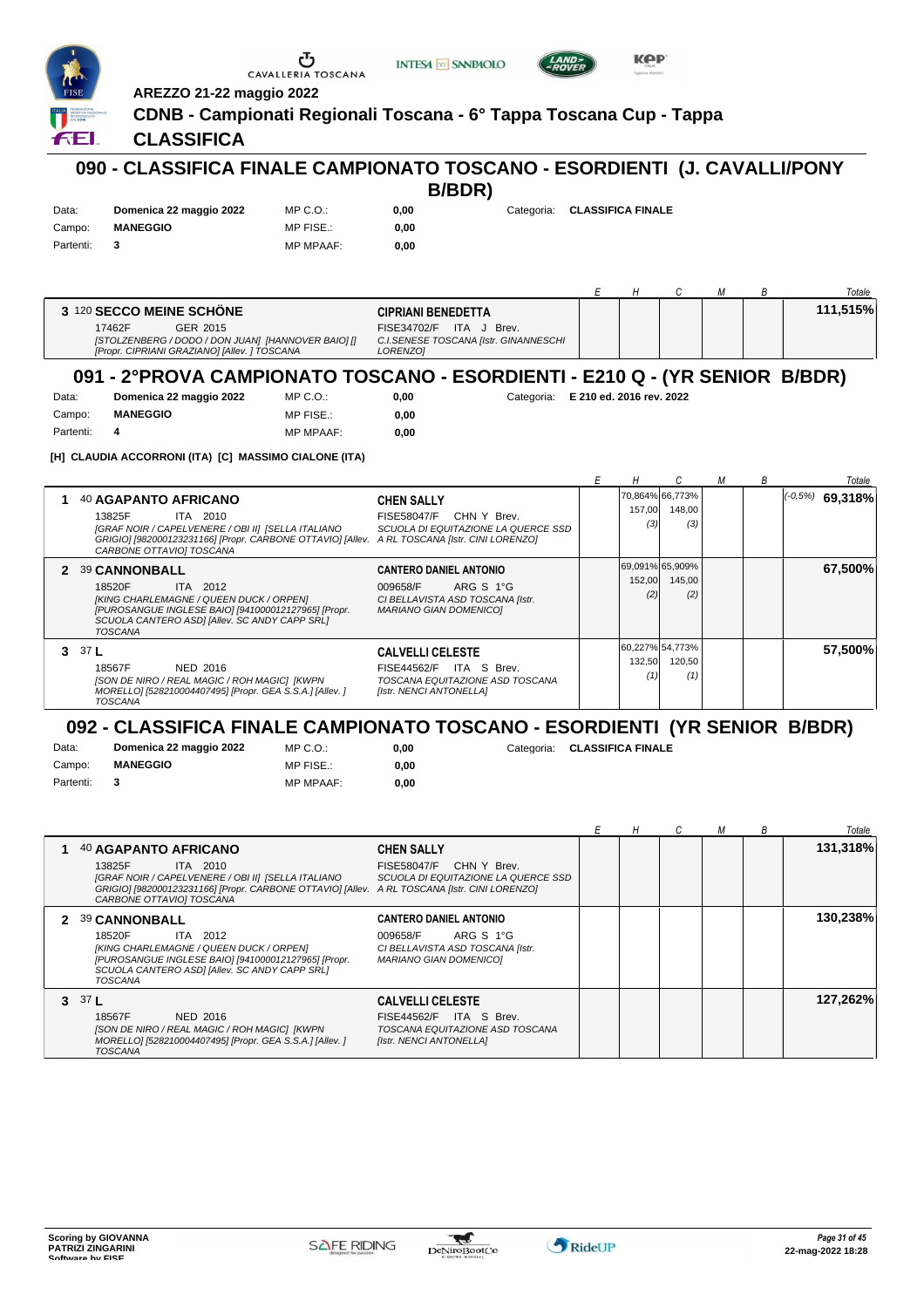



**0,00** Categoria: **E 100 ed. 2006 rev. 2022**



**AREZZO 21-22 maggio 2022**

## **CDNB - Campionati Regionali Toscana - 6° Tappa Toscana Cup - Tappa**

## **CLASSIFICA**

FEI.

## **093 - 2°PROVA CAMPIONATO REGIONALE TOSCANO RIDER LUDICO E100 Q (20X40) - (JUNYR/SENIOR PAT.A)**

| Data:     | Domenica 22 maggio 2022 | MP C. O.         | 0.00 |
|-----------|-------------------------|------------------|------|
| Campo:    | <b>MANEGGIO</b>         | MP FISE.:        | 0.00 |
| Partenti: |                         | <b>MP MPAAF:</b> | 0.00 |

Ⴠ

**[C] MASSIMO CIALONE (ITA) GIULIA PROSPERI (ITA)**

|               |                                                                                                                                                                                                        |                                                                                                                                 | F | Н | C                       | M | B | Totale  |
|---------------|--------------------------------------------------------------------------------------------------------------------------------------------------------------------------------------------------------|---------------------------------------------------------------------------------------------------------------------------------|---|---|-------------------------|---|---|---------|
|               | 43 RAY CB<br>17146P<br>GER 2010<br>[ROSENGOLD / DALINA / DE NIRO] [OLDENBURG BAIO]<br>[276020000025504] [Propr. SILEONI FEDERICA] [Allev. ]<br><b>TOSCANA</b>                                          | <b>BARONTI ELETTRA</b><br>ITA S A LUDI<br>006909/F<br>TERRE BRUNE E.C. ASD TOSCANA [Istr.<br><b>FURLINI WILLIAMI</b>            |   |   | 90,250%<br>36,10<br>(1) |   |   | 90,250% |
| $\mathcal{P}$ | 44 LUCKY ONE<br>15631F<br>GER 2010<br>[LORD SINCLAIR I / RIMINIS QUEEN / RIMINI] [OLDENBURG<br>BAIO] [276020000022030] [Propr. SEPE EINAUDI GEA] [Allev. ]<br><b>TOSCANA</b>                           | <b>DI SCALA SARA</b><br>FISE18346/R ITA J ALUDI<br>TERRE BRUNE E.C. ASD TOSCANA [Istr.<br><b>FURLINI WILLIAMI</b>               |   |   | 88,500%<br>35,40<br>(2) |   |   | 88,500% |
|               | 42 FERJOLIE<br>ITA 2006<br>26112BXX<br>[CANDIDAT / P-FANTASTIC / LORENTIN I] [SELLA ITALIANO<br>BAIO] [977200004253320] [Propr. ROSI LUCA] [Allev.<br>FERRARIO FRANCO] TOSCANA                         | PIEROZZI ALESSIA<br>FISE33539/F ITA Y A LUDI<br>A.S.D. CLUB IPPICO IL POGGIO TOSCANA<br>[Istr. PAOLI ELEONORA]                  |   |   | 84,500%<br>33.80<br>(3) |   |   | 84,500% |
|               | <b>45 VANGELIS BORNISSOIS</b><br>15088E<br>FRA 2009<br>IL'ARC DE TRIOMPHE / GULIA DU BOISCHAUT / PERSAN III<br>[SELLA FRANCESE BAIO] [250259600414948] [Propr. C.I.<br>PODERE TORRE] [Allev. ] TOSCANA | <b>MASTRANGELO BARBARA</b><br>FISE37869/F ITA J A LUDI<br>SC. DI EQUIT. MICHELETTO P.C. ASD<br>TOSCANA [Istr. MICHELETTO PAOLA] |   |   | 76,250%<br>30.50<br>(4) |   |   | 76,250% |
| 5.            | <b>46 ZULU</b><br>ESP 2004<br>13004F<br>[/ /] [ESPANOLA GRIGIO] [724098100665507] [Propr. AMAN<br>MICHAELA] [Allev. ] TOSCANA                                                                          | <b>LOMBARDI MARTINA</b><br>FISE24862/F ITA S A LUDI<br>EQUESTRIAN CLUB FIRENZE SSD A RL<br>TOSCANA [Istr. BARONI KATIA]         |   |   | 75,250%<br>30,10<br>(5) |   |   | 75,250% |
| 6             | 41 COBRA ART<br>18521F<br>IRL 2008<br><b>ISTATUE OF LIBERTY / ORPEN'S BABY / ORPENI</b><br>[PUROSANGUE INGLESE BAIO] [985101045097622] [Propr.<br><b>BERNARDINI ERIKA] [Allev. ] TOSCANA</b>           | <b>BERNARDINI ERIKA</b><br>FISE73837/F ITA S A LUDI<br>CI BELLAVISTA ASD TOSCANA [Istr.<br><b>MARIANO GIAN DOMENICO]</b>        |   |   | 68,750%<br>27,50<br>(6) |   |   | 68,750% |

## **094 - CLASSIFICA FINALE CAMPIONATO REGIONALE TOSCANO RIDER LUDICO E100 Q (20X40) - (JUN YR/SENIOR PAT.A)**

**0,00** Categoria: **CLASSIFICA FINALE**

0,00 **0,00**

| Data:     | Domenica 22 maggio 2022 | MP C. O.         |
|-----------|-------------------------|------------------|
| Campo:    | <b>MANEGGIO</b>         | MP FISE.:        |
| Partenti: |                         | <b>MP MPAAF:</b> |

*E H C M B Totale* **1** 43 **RAY CB** GER 2010 **BARONTI ELETTRA** *[ROSENGOLD / DALINA / DE NIRO] [OLDENBURG BAIO] [276020000025504] [Propr. SILEONI FEDERICA] [Allev. ] TOSCANA TERRE BRUNE E.C. ASD TOSCANA [Istr. FURLINI WILLIAM]* 17146P 006909/F ITA S A LUDI **179,250% 2** 44 **LUCKY ONE** GER 2010 **DI SCALA SARA** *[LORD SINCLAIR I / RIMINIS QUEEN / RIMINI] [OLDENBURG BAIO] [276020000022030] [Propr. SEPE EINAUDI GEA] [Allev. ] TOSCANA TERRE BRUNE E.C. ASD TOSCANA [Istr. FURLINI WILLIAM]* 15631F GER 2010 C FISE18346/R ITA J A LUDI **177,500% 3** 42 **FERJOLIE** ITA 2006 **PIEROZZI ALESSIA** *[CANDIDAT / P-FANTASTIC / LORENTIN I] [SELLA ITALIANO BAIO] [977200004253320] [Propr. ROSI LUCA] [Allev. FERRARIO FRANCO] TOSCANA A.S.D. CLUB IPPICO IL POGGIO TOSCANA [Istr. PAOLI ELEONORA]* 26112BXX FISE33539/F ITA Y A LUDI **166,250% 4** 45 **VANGELIS BORNISSOIS** FRA 2009 *[L'ARC DE TRIOMPHE / GULIA DU BOISCHAUT / PERSAN II]* 15088E FISE37869/F ITA J A LUDI **MASTRANGELO BARBARA** *[SELLA FRANCESE BAIO] [250259600414948] [Propr. C.I. PODERE TORRE] [Allev. ] TOSCANA SC. DI EQUIT. MICHELETTO P.C. ASD TOSCANA [Istr. MICHELETTO PAOLA]* **154,000% 5** 46 **ZULU** ESP 2004 **LOMBARDI MARTINA** *[ / / ] [ESPANOLA GRIGIO] [724098100665507] [Propr. AMAN MICHAELA] [Allev. ] TOSCANA EQUESTRIAN CLUB FIRENZE SSD A RL TOSCANA [Istr. BARONI KATIA]* 13004F FISE24862/F ITA S A LUDI **153,250%**

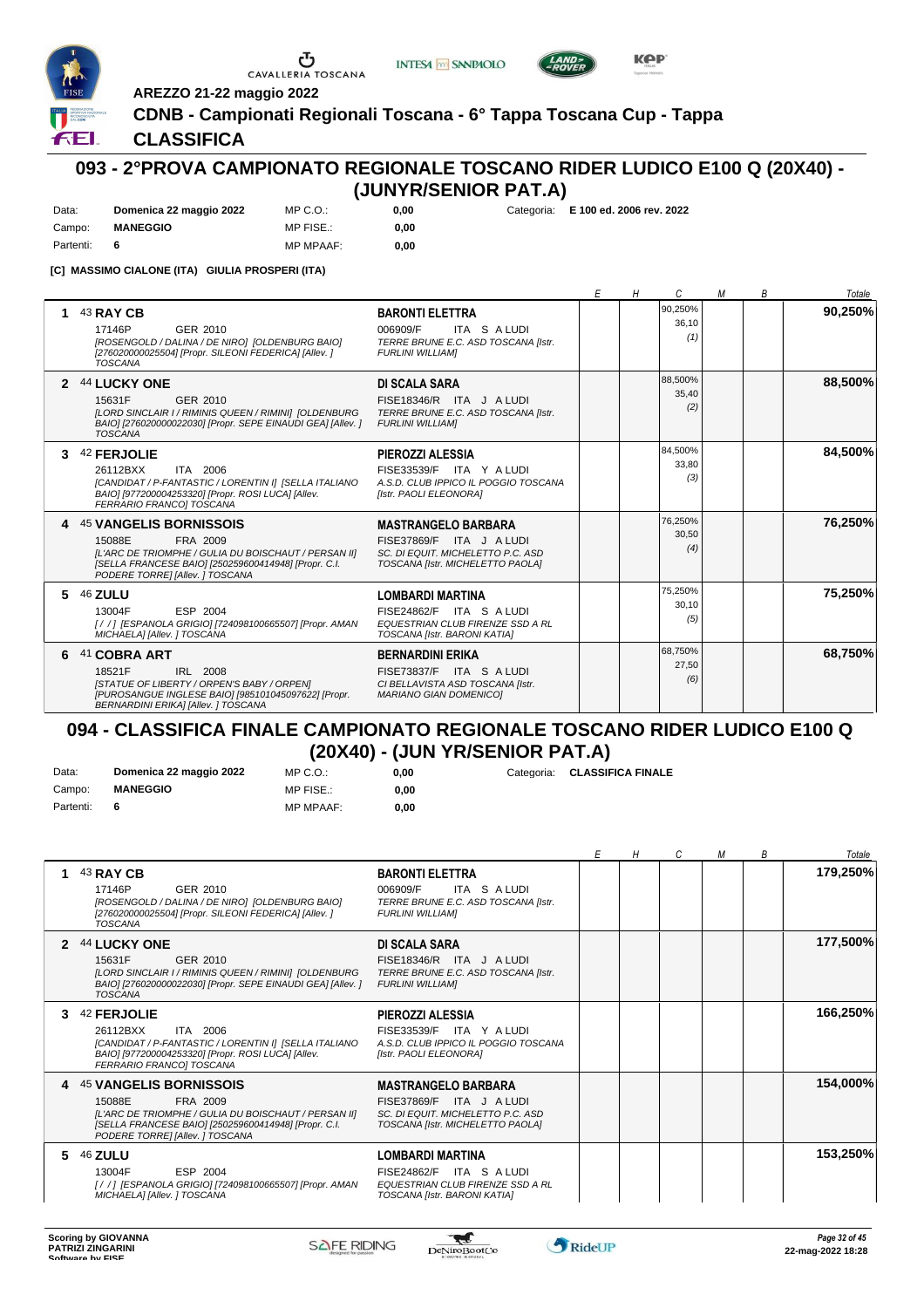| <b>FISE</b><br><b>FRUENCIA NAZIONALE</b><br>RICONOSCIUTA<br>DAL <b>CON</b> I | AREZZO 21-22 maggio 2022<br>CDNB - Campionati Regionali Toscana - 6° Tappa Toscana Cup - Tappa                                                                    | C'a<br>CAVALLERIA TOSCANA | <b>INTESA M SNNPAOLO</b>                                                         |              | AND>                     | <b>KOP</b><br>saterior Helmet |   |   |   |          |
|------------------------------------------------------------------------------|-------------------------------------------------------------------------------------------------------------------------------------------------------------------|---------------------------|----------------------------------------------------------------------------------|--------------|--------------------------|-------------------------------|---|---|---|----------|
| <b>FEL</b>                                                                   | <b>CLASSIFICA</b>                                                                                                                                                 |                           |                                                                                  |              |                          |                               |   |   |   |          |
|                                                                              | 094 - CLASSIFICA FINALE CAMPIONATO REGIONALE TOSCANO RIDER LUDICO E100 Q                                                                                          |                           | (20X40) - (JUN YR/SENIOR PAT.A)                                                  |              |                          |                               |   |   |   |          |
| Data:                                                                        | Domenica 22 maggio 2022                                                                                                                                           | MP C. O.                  | 0,00                                                                             | Categoria:   | <b>CLASSIFICA FINALE</b> |                               |   |   |   |          |
| Campo:                                                                       | <b>MANEGGIO</b>                                                                                                                                                   | MP FISE.:                 | 0,00                                                                             |              |                          |                               |   |   |   |          |
| Partenti:                                                                    | 6                                                                                                                                                                 | <b>MP MPAAF:</b>          | 0,00                                                                             |              |                          |                               |   |   |   |          |
|                                                                              |                                                                                                                                                                   |                           |                                                                                  |              | E                        | Н                             | C | М | В | Totale   |
| 6<br>41                                                                      | <b>COBRA ART</b>                                                                                                                                                  |                           | <b>BERNARDINI ERIKA</b>                                                          |              |                          |                               |   |   |   | 143,000% |
|                                                                              | 18521F<br>2008<br>IRL<br>[STATUE OF LIBERTY / ORPEN'S BABY / ORPEN]<br>[PUROSANGUE INGLESE BAIO] [985101045097622] [Propr.<br>BERNARDINI ERIKA] [Allev. ] TOSCANA |                           | FISE73837/F<br>CI BELLAVISTA ASD TOSCANA [Istr.<br><b>MARIANO GIAN DOMENICO]</b> | ITA S A LUDI |                          |                               |   |   |   |          |
|                                                                              | 097 - 2°PROVA CAMPIONATO REGIONALE TOSCANO PROMESSE E80 O (20X40) - (1                                                                                            |                           |                                                                                  |              |                          |                               |   |   |   |          |

#### **097 - 2°PROVA CAMPIONATO REGIONALE TOSCANO PROMESSE E80 Q (20X40) - (J. CAVALLI PAT. A)**

| <b>CAVALLI PAT.</b> |
|---------------------|
|---------------------|

| Data:       | Domenica 22 maggio 2022 | $MP C. O.$ :     | 0.00 | Categoria: E 80 ed. 2006 rev. 2022 |
|-------------|-------------------------|------------------|------|------------------------------------|
| Campo:      | <b>MANEGGIO</b>         | MP FISE.:        | 0.00 |                                    |
| Partenti: 3 |                         | <b>MP MPAAF:</b> | 0.00 |                                    |

**[C] CLAUDIA ACCORRONI (ITA)**

|                                                                                                                                                                                                          |                                                                                                                                |  |                         | В | Totale              |
|----------------------------------------------------------------------------------------------------------------------------------------------------------------------------------------------------------|--------------------------------------------------------------------------------------------------------------------------------|--|-------------------------|---|---------------------|
| <b>48 DAZZLING STAR</b><br>18689F<br>IRL 2011<br>[DAZZLING BLAZE / CONDIOS STAR / CONDIOS] [IRISH<br>HORSE BAIO] [] [Propr. TARCHI LORENZA] [Allev. ] TOSCANA                                            | TARCHI LORENZA<br>FISE74587/F ITA C A LUDI<br>SCUOLA DI EQUITAZIONE LA QUERCE SSD<br>A RL TOSCANA [Istr. ANGELETTI CRISTINA]   |  | 75,250%<br>30.10<br>(2) |   | 75,250%             |
| 2 58 LAURUS NOBILIS<br>14162F<br>ITA 2011<br>[CORINTO VMC / FIORDIMAGGIO / GRAF NOIR] [SELLA<br>ITALIANO SAURO] [941000012125600] [Propr. CARBONE<br>OTTAVIOI [Allev. CARBONE OTTAVIO] TOSCANA           | ERMINI VALENTINA<br>FISE71941/F ITA J ALUDI<br>SCUOLA DI EQUITAZIONE LA QUERCE SSD<br>A RL TOSCANA [Istr. ANGELETTI CRISTINA]  |  | 74,250%<br>29.70<br>(3) |   | 74,250%             |
| <b>47 LAURUS NOBILIS</b><br>3<br>14162F<br>ITA 2011<br>[CORINTO VMC / FIORDIMAGGIO / GRAF NOIR] [SELLA<br>ITALIANO SAURO] [941000012125600] [Propr. CARBONE<br>OTTAVIOI [Allev. CARBONE OTTAVIO] TOSCANA | DE NATALE RUFAEL<br>FISE76968/F ITA J A LUDI<br>SCUOLA DI EQUITAZIONE LA QUERCE SSD<br>A RL TOSCANA [Istr. ANGELETTI CRISTINA] |  | 73,750%<br>29,70<br>(1) |   | $ (-0.5\%)$ 74,250% |

#### **098 - CLASSIFICA FINALE CAMPIONATO REGIONALE TOSCANO PROMESSE (J. CAVALLI PAT. A)**

| Data:       | Domenica 22 maggio 2022 | MP C. O.         | 0.00 | Categoria: CLASSIFICA FINALE |
|-------------|-------------------------|------------------|------|------------------------------|
| Campo:      | <b>MANEGGIO</b>         | MP FISE.:        | 0.00 |                              |
| Partenti: 3 |                         | <b>MP MPAAF:</b> | 0.00 |                              |

|                                                                                                                                                                                                     |                                                                                                                                     |  |  | В | Totale   |
|-----------------------------------------------------------------------------------------------------------------------------------------------------------------------------------------------------|-------------------------------------------------------------------------------------------------------------------------------------|--|--|---|----------|
| <b>58 LAURUS NOBILIS</b><br>14162F<br>ITA 2011<br>[CORINTO VMC / FIORDIMAGGIO / GRAF NOIR] [SELLA<br>ITALIANO SAURO] [941000012125600] [Propr. CARBONE<br>OTTAVIOI [Allev. CARBONE OTTAVIO] TOSCANA | ERMINI VALENTINA<br>FISE71941/F ITA J A LUDI<br>SCUOLA DI EQUITAZIONE LA QUERCE SSD<br>A RL TOSCANA [Istr. ANGELETTI CRISTINA]      |  |  |   | 151,500% |
| 2 48 DAZZLING STAR<br>18689F<br>IRL 2011<br>[DAZZLING BLAZE / CONDIOS STAR / CONDIOS] [IRISH<br>HORSE BAIO] [] [Propr. TARCHI LORENZA] [Allev. ] TOSCANA                                            | <b>TARCHI LORENZA</b><br>FISE74587/F ITA C A LUDI<br>SCUOLA DI EQUITAZIONE LA QUERCE SSD<br>A RL TOSCANA [Istr. ANGELETTI CRISTINA] |  |  |   | 147,250% |
| 3 47 LAURUS NOBILIS<br>14162F<br>ITA 2011<br>[CORINTO VMC / FIORDIMAGGIO / GRAF NOIR] [SELLA<br>ITALIANO SAURO] [941000012125600] [Propr. CARBONE<br>OTTAVIOI [Allev. CARBONE OTTAVIO] TOSCANA      | DE NATALE RUFAEL<br>FISE76968/F ITA J A LUDI<br>SCUOLA DI EQUITAZIONE LA QUERCE SSD<br>A RL TOSCANA [Istr. ANGELETTI CRISTINA]      |  |  |   | 146,000% |

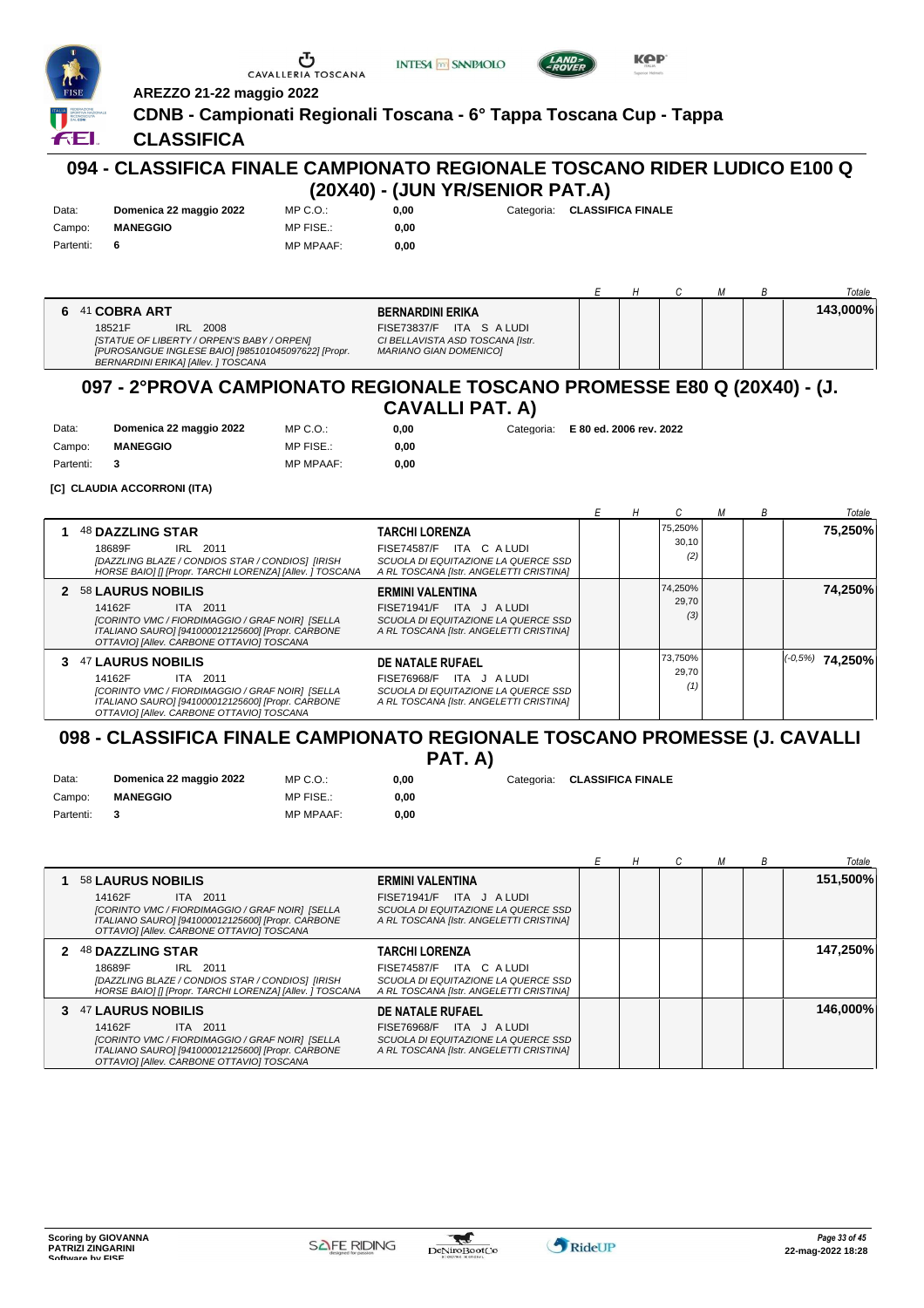





**AREZZO 21-22 maggio 2022**

## **CDNB - Campionati Regionali Toscana - 6° Tappa Toscana Cup - Tappa**

## **CLASSIFICA**

Data: **Domenica 22 maggio 2022**

ÆL.

# **099 - 2°PROVA CAMPIONATO REGIONALE TOSCANO PULCINI ID30 (20X40) - (J. CAVALLI**

**PAT. A)**

**0,00**

**0,00** Categoria: **Ripresa ID 30 ed. 2012 rev. 2022**

Campo: **MANEGGIO** Partenti: **3** MP FISE.: MP MPAAF: **0,00 [C] MASSIMO CIALONE (ITA) GIULIA PROSPERI (ITA)**

MP C.O.:

CAVALLERIA TOSCANA

|                                                                                                                                                                                   |                                                                                                                         | Н |                         | м | B | Totale              |
|-----------------------------------------------------------------------------------------------------------------------------------------------------------------------------------|-------------------------------------------------------------------------------------------------------------------------|---|-------------------------|---|---|---------------------|
| <b>74 ASIA</b><br>ITA 2003<br>18390F<br>[-/-/-] [SCONOSCIUTA MORELLO] [941000011092283] [Propr.<br>TENUTA DI COLLESORBO SOC. AGR. S.S.] [Allev. GENTILI<br><b>MATTEOI TOSCANA</b> | <b>TONINI MARTA</b><br>ITA CALUDI<br><b>FISE78060/F</b><br>A.I. DOMA CLASSICA TOSCANA [Istr. KNABE<br>ANITA INGEBORGI   |   | 80,250%<br>32,30<br>(1) |   |   | $(10, 5\%)$ 80.750% |
| 2 73 GUGLIELMO L.M.<br>18392F<br>ITA 2010<br>[-/-/-] [SCONOSCIUTA BAIO] [941000012754817] [Propr.<br>TENUTA DI COLLESORBO SOC. AGR. S.S.] [Allev. SUTERA<br>SARDO LAURA] TOSCANA  | PIERANGIOLI MARGHERITA<br>FISE78061/F ITA C A LUDI<br>A.I. DOMA CLASSICA TOSCANA [Istr. KNABE<br><b>ANITA INGEBORGI</b> |   | 80,250%<br>32.10<br>(2) |   |   | 80.250%             |
| 2 79 GUGLIELMO L.M.<br>ITA 2010<br>18392F<br>[-/-/-] [SCONOSCIUTA BAIO] [941000012754817] [Propr.<br>TENUTA DI COLLESORBO SOC. AGR. S.S.] [Allev. SUTERA<br>SARDO LAURA] TOSCANA  | <b>GENTILI GAIA</b><br>FISE76781/F ITA G A LUDI<br>A.I. DOMA CLASSICA TOSCANA [Istr. KNABE<br><b>ANITA INGEBORGI</b>    |   | 80,250%<br>32.10<br>(2) |   |   | 80.250%             |

## **100 - CLASSIFICA FINALE CAMPIONATO REGIONALE TOSCANO PULCINI (20X40) - (J. CAVALLI PAT. A)**

0.00 **0,00**

| Data:     | Domenica 22 maggio 2022 | MP C. O.  |
|-----------|-------------------------|-----------|
| Campo:    | <b>MANEGGIO</b>         | MP FISE.: |
| Partenti: |                         | MP MPAAF: |

**[C] MASSIMO CIALONE (ITA) GIULIA PROSPERI (ITA)**

**0,00** Categoria: **CLASSIFICA FINALE**

*E H C M B Totale* **1** 79 **GUGLIELMO L.M.** ITA 2010 **GENTILI GAIA**<br>FISE76781/F ITA G A LUDI *[- / - / -] [SCONOSCIUTA BAIO] [941000012754817] [Propr. TENUTA DI COLLESORBO SOC. AGR. S.S.] [Allev. SUTERA SARDO LAURA] TOSCANA A.I. DOMA CLASSICA TOSCANA [Istr. KNABE ANITA INGEBORG]* 18392F FISE76781/F ITA <sup>G</sup> A LUDI *(0)* NaN% 0,00 **171,250% 2** 74 **ASIA** ITA 2003 *[- / - / -] [SCONOSCIUTA MORELLO] [941000011092283] [Propr. TENUTA DI COLLESORBO SOC. AGR. S.S.] [Allev. GENTILI* **TONINI MARTA** *MATTEO] TOSCANA A.I. DOMA CLASSICA TOSCANA [Istr. KNABE ANITA INGEBORG]* 18390F FISE78060/F ITA <sup>C</sup> A LUDI *(0)* NaN% 0,00 **167,500% 3** 73 **GUGLIELMO L.M.** ITA 2010 **PIERANGIOLI MARGHERITA** *[- / - / -] [SCONOSCIUTA BAIO] [941000012754817] [Propr. TENUTA DI COLLESORBO SOC. AGR. S.S.] [Allev. SUTERA SARDO LAURA] TOSCANA A.I. DOMA CLASSICA TOSCANA [Istr. KNABE ANITA INGEBORG]* 18392F FISE78061/F ITA <sup>C</sup> A LUDI *(0)* NaN% 0,00 **160,000%**

## **101 - 2°PROVA CAMPIONATO REGIONALE TOSCANO ASSOLUTO D1**

Data: **Domenica 22 maggio 2022** Campo: **MANEGGIO** Partenti: **4** MP C.O.: MP FISE.: MP MPAAF: **0,00 0,00**

**0,00** Categoria: **D 1 ed. 2016 rev. 2017**

**[E] LAURA ROMANELLI (ITA) [C] GIORGIA RUFFINI (ITA) [M] ALESSANDRA ZANOT (ITA)**

|    |                                                                                                                                                                               |                                                                                                                            |                          | н | U             | м                                  | B | Totale  |
|----|-------------------------------------------------------------------------------------------------------------------------------------------------------------------------------|----------------------------------------------------------------------------------------------------------------------------|--------------------------|---|---------------|------------------------------------|---|---------|
|    | 90 BABYLON<br>14371F<br>GER 2009<br>[BENETTON DREAM / RICOLA MQ / ROHDIAMANT]<br>[HANNOVER BAIO] [380271061002539] [Propr. BERNARDI<br>ISABELLA] [Allev. ] TOSCANA            | <b>FIORE NANCY</b><br>FISE19067/F ITA S 1°G DRES<br>DEL DRAGO ASD TOSCANA [Istr. ZORZI<br>GIAMPIETRO]                      | 66,324%<br>225,50<br>(3) |   | 224,50<br>(3) | 66,029%  67,500% <br>229,50<br>(3) |   | 66,618% |
| 2  | <b>88 HORUS</b><br>POR 2012<br>15705F<br>[JALISCO / BRAWA / WEMBLEY]  [LUSITANO SAURO]<br>[900182000176375] [Propr. MEATTINI STEFANO] [Allev. ]<br><b>TOSCANA</b>             | <b>MEATTINI SERENA</b><br>FISE19539/R ITA J 1°G DRES<br>A.I. DOMA CLASSICA TOSCANA [Istr. KNABE<br><b>ANITA INGEBORGI</b>  | 64,706%<br>220,00<br>(2) |   | 228,50<br>(2) | 67,206% 66,324%<br>225,50<br>(2)   |   | 66,079% |
| З. | 87 DER DIETER FS<br>GER 2009<br>16179F<br>[DE CHIRICO / L-KOKETT / DONNERHALL] [HOLSTEINER<br>BAIO SCURO] [380271006031691] [Propr. FUNAIOLI<br>ALESSANDRA] [Allev. ] TOSCANA | <b>BUCCI BIANCA</b><br>FISE14947/F ITA S 1°G DRES<br>SC. DI EQUIT. MICHELETTO P.C. ASD<br>TOSCANA [Istr. MICHELETTO PAOLA] | 67,353%<br>229,00        |   | 210.00<br>(1) | 61,765% 61,912%<br>210,50<br>(1)   |   | 63,676% |

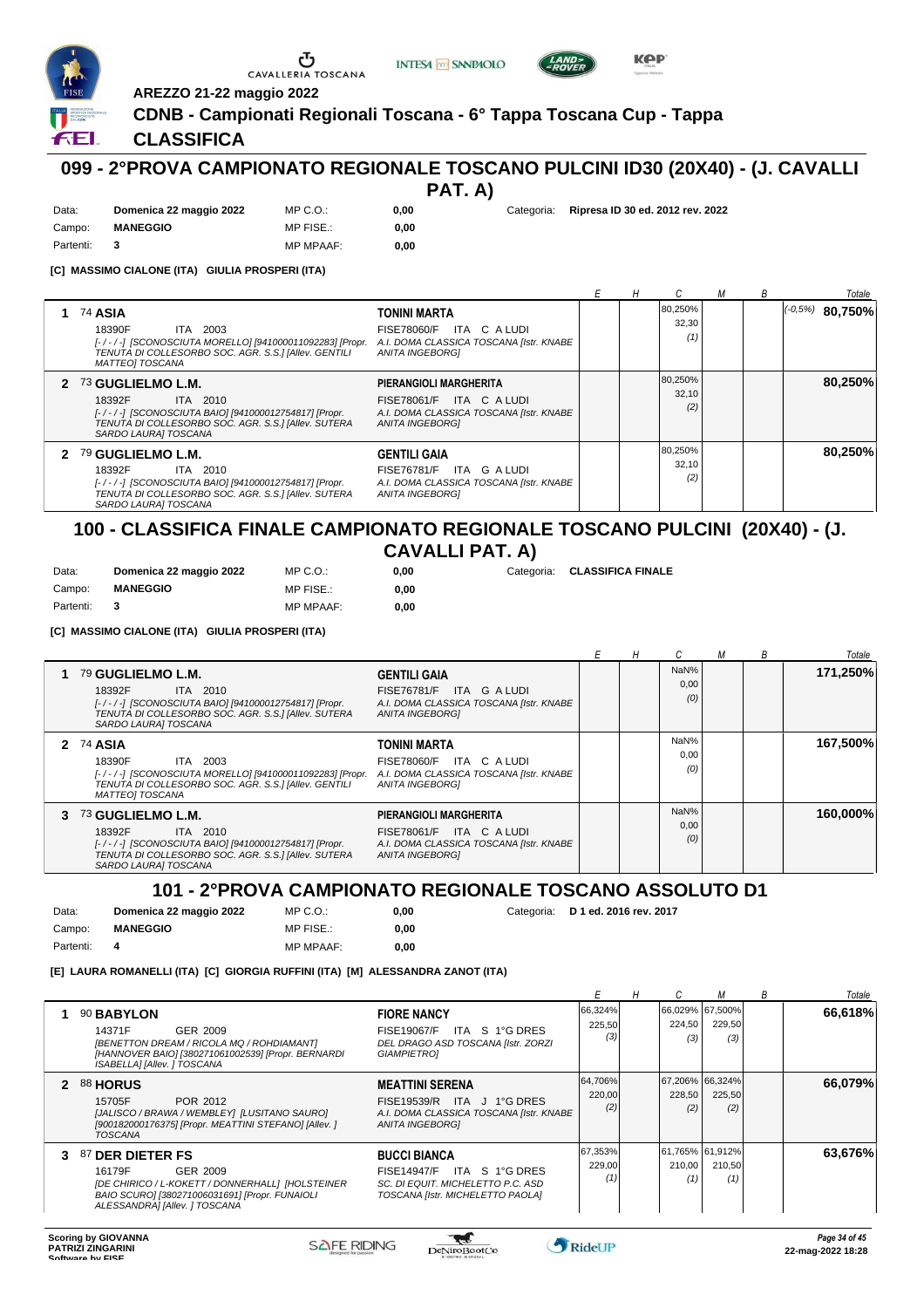





#### **AREZZO 21-22 maggio 2022 CDNB - Campionati Regionali Toscana - 6° Tappa Toscana Cup - Tappa**

#### **CLASSIFICA**

#### **101 - 2°PROVA CAMPIONATO REGIONALE TOSCANO ASSOLUTO D1**

| Data:     | Domenica 22 maggio 2022 | MP C. O.         |
|-----------|-------------------------|------------------|
| Campo:    | <b>MANEGGIO</b>         | MP FISE.:        |
| Partenti: |                         | <b>MP MPAAF:</b> |

**0,00** Categoria: **D 1 ed. 2016 rev. 2017**

**KPP** 

0.00 **0,00**

**[E] LAURA ROMANELLI (ITA) [C] GIORGIA RUFFINI (ITA) [M] ALESSANDRA ZANOT (ITA)**

|                                                                                             |                                                                                             |                          |                                  |               | Totale  |
|---------------------------------------------------------------------------------------------|---------------------------------------------------------------------------------------------|--------------------------|----------------------------------|---------------|---------|
| 91 CORINA<br>12835F<br>2009<br><b>ITA</b><br>[CORGRAF / RELAXINA / PORTRAIT GALLERY] [SELLA | <b>BENNATI RACHELE</b><br>FISE25357/F ITA S 1°G DRES<br>IPPICA SAN MARCO ASD TOSCANA [Istr. | 55,588%<br>189,00<br>(4) | 61,176% 60,147%<br>208.00<br>(4) | 204.50<br>(4) | 58,971% |
| ITALIANO BAIO] [982009106708485] [Propr. GELSO SANTINA]<br>[Allev. GELSO SANTINA] TOSCANA   | PODERINI RICCARDOI                                                                          |                          |                                  |               |         |

## **103 - CLASSIFICA FINALE CAMPIONATO REGIONALE TOSCANO ASSOLUTO D1**

| Data:     | Domenica 22 maggio 2022 | $MP C. Q$ .:     | 0.00 |
|-----------|-------------------------|------------------|------|
| Campo:    | <b>MANEGGIO</b>         | MP FISE.:        | 0.00 |
| Partenti: |                         | <b>MP MPAAF:</b> | 0,00 |

**0,00** Categoria: **CLASSIFICA FINALE**

**0,00** Categoria: **Ripresa Libera**

|    |                                                                                                                                                                                                                                  |                                                                                         | Н | C | М | В | Totale   |
|----|----------------------------------------------------------------------------------------------------------------------------------------------------------------------------------------------------------------------------------|-----------------------------------------------------------------------------------------|---|---|---|---|----------|
|    | <b>88 HORUS</b><br><b>MEATTINI SERENA</b><br>POR 2012<br>15705F<br>[JALISCO / BRAWA / WEMBLEY] [LUSITANO SAURO]<br>[900182000176375] [Propr. MEATTINI STEFANO] [Allev. ]<br>ANITA INGEBORGI<br><b>TOSCANA</b>                    | FISE19539/R ITA J 1°G DRES<br>A.I. DOMA CLASSICA TOSCANA [Istr. KNABE                   |   |   |   |   | 132,844% |
| 2  | 90 BABYLON<br><b>FIORE NANCY</b><br>14371F<br>GER 2009<br>[BENETTON DREAM / RICOLA MQ / ROHDIAMANT]<br>[HANNOVER BAIO] [380271061002539] [Propr. BERNARDI<br>GIAMPIETRO]<br>ISABELLA] [Allev. ] TOSCANA                          | FISE19067/F ITA S 1°G DRES<br>DEL DRAGO ASD TOSCANA [Istr. ZORZI                        |   |   |   |   | 131,814% |
| З. | 87 DER DIETER FS<br><b>BUCCI BIANCA</b><br>16179F<br>GER 2009<br><b>FISE14947/F</b><br>[DE CHIRICO / L-KOKETT / DONNERHALL] [HOLSTEINER<br>BAIO SCURO] [380271006031691] [Propr. FUNAIOLI<br>ALESSANDRAI [Allev. ] TOSCANA       | ITA S 1°G DRES<br>SC. DI EQUIT. MICHELETTO P.C. ASD<br>TOSCANA [Istr. MICHELETTO PAOLA] |   |   |   |   | 126,960% |
|    | 4 91 CORINA<br><b>BENNATI RACHELE</b><br>12835F<br>ITA 2009<br>[CORGRAF / RELAXINA / PORTRAIT GALLERY] [SELLA<br>ITALIANO BAIO] [982009106708485] [Propr. GELSO SANTINA]<br>PODERINI RICCARDO]<br>[Allev. GELSO SANTINA] TOSCANA | FISE25357/F ITA S 1°G DRES<br>IPPICA SAN MARCO ASD TOSCANA [Istr.                       |   |   |   |   | 119,951% |

# **104 - 2° PROVA CAMPIONATI REGIONALI TOSCANI PARADRESSAGE E INTEGRATO**

| Data:     | Domenica 22 maggio 2022 | MP C. O.         | 0.00 |
|-----------|-------------------------|------------------|------|
| Campo:    | <b>MANEGGIO</b>         | MP FISE.:        | 0.00 |
| Partenti: |                         | <b>MP MPAAF:</b> | 0.00 |

**[C] GIORGIA RUFFINI (ITA) [M] LAURA ROMANELLI (ITA)**

|                                                                                                                                                                                         |                                                                                                             |  |                             |                             | Totale  |
|-----------------------------------------------------------------------------------------------------------------------------------------------------------------------------------------|-------------------------------------------------------------------------------------------------------------|--|-----------------------------|-----------------------------|---------|
| 1 101 FREDRICH K<br>GER 2010<br>17780F<br>[FUERST ROMANCIER / WIENNA / WELTMEYER]<br>[OLDENBURG BAIO] [276020000021880] [Propr. SEPE EINAUDI FURLINI WILLIAM]<br>GEA] [Allev. ] TOSCANA | <b>FRANCUCCI MATTEO</b><br>ITA S Brev.<br>017103/G<br>TERRE BRUNE E.C. ASD TOSCANA [Istr.                   |  | $\infty\%$<br>301.50<br>(2) | $\infty\%$<br>306.00<br>(2) | 70.640% |
| 2 100 CORIANDOLO<br>GER 1999<br>04582F<br>[PLUSPUNKT / ADLERSCHWINGE / ADLERORDEN]<br>[WESTFALEN BAIO] [] [Propr. FUNAIOLI ALESSANDRA] [Allev. ]<br>TOSCANA                             | <b>MINUTI LETIZIA</b><br>ITA S A LUDI<br>FISE42004/F<br>C.I.LE SBARRE TOSCANA [Istr. VANNI<br><b>LINDA1</b> |  | $\infty\%$<br>124.00<br>(1) | $\infty\%$<br>120.50<br>(1) | 67,917% |

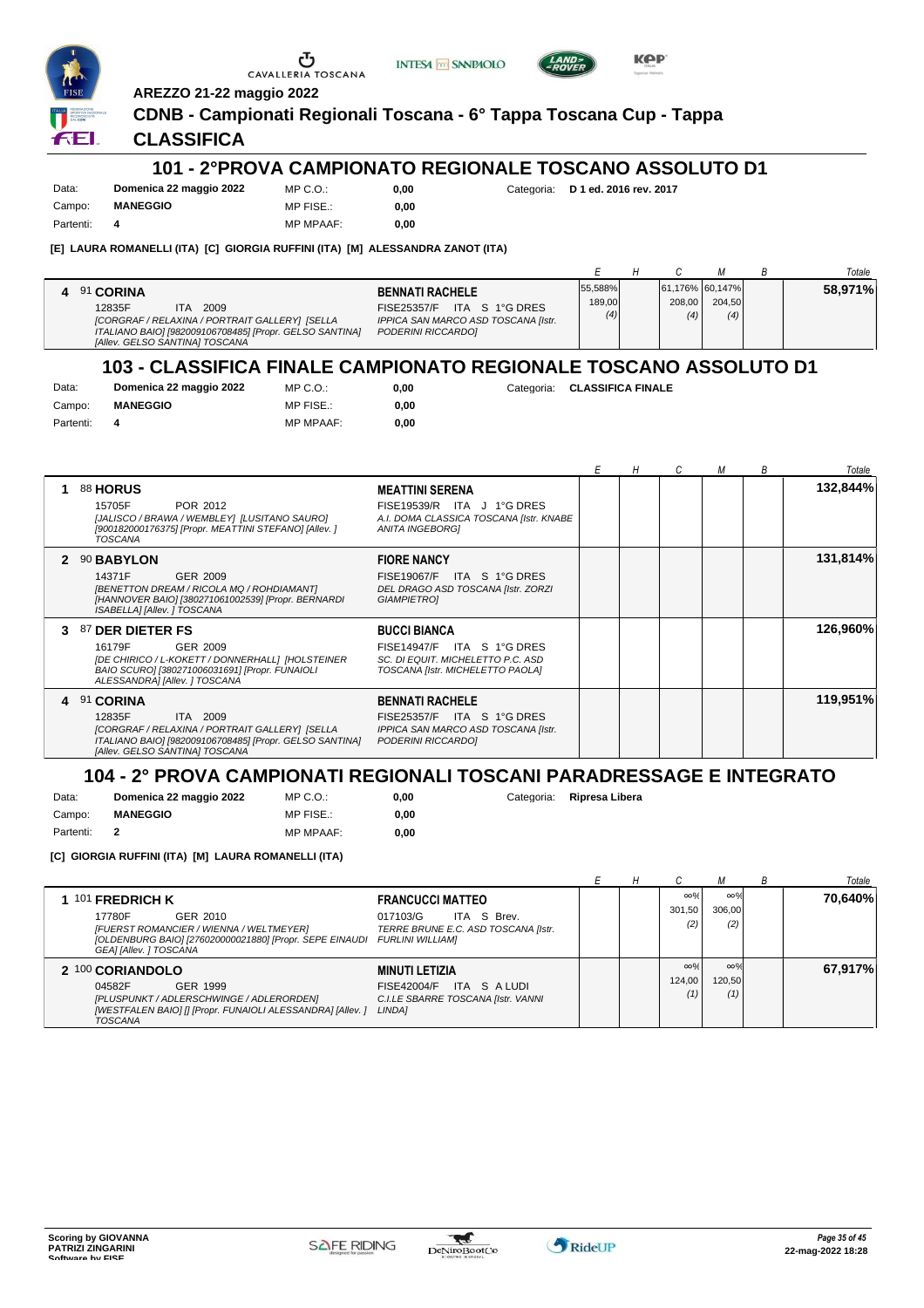

Data: **Sabato 21 maggio 2022** Campo: **DANTE LATO B (DAVANTI GIURIA SO)** Partenti: **<sup>1</sup>** MP FISE.: MP MPAAF: **0,00**

**[C] LUIGI FAVARO (ITA) LAURA ROMANELLI (ITA) ALESSANDRA ZANOT (ITA)**

|                                                                                                                                                                                            |                                                                                                  |  |             |  | Totale  |
|--------------------------------------------------------------------------------------------------------------------------------------------------------------------------------------------|--------------------------------------------------------------------------------------------------|--|-------------|--|---------|
| FC 96 GELSOMINA DI FONTEABETI                                                                                                                                                              | <b>CHEYNE EDWARD WILLIAM WATSON</b>                                                              |  | 75,200%     |  | 75,200% |
| 01075Y<br>2017<br>ITA.<br>[APACHE / FAIRY TALE / ] [RHEINISCHES PFR.E V. BAIO]<br>[276020000589854] [Propr. CHEYNE EDWARD WILLIAM<br>WATSON] [Allev. ANTONELLI LUISA AZ. AGRICOLA] TOSCANA | FISE54784/F ITA S 1°G DRES<br>C.I.I NOCCIOLI TOSCANA [Istr. PARRONCHI<br><b>VAHLBERG MARCIA]</b> |  | 7,52<br>(0) |  |         |

**0,00**

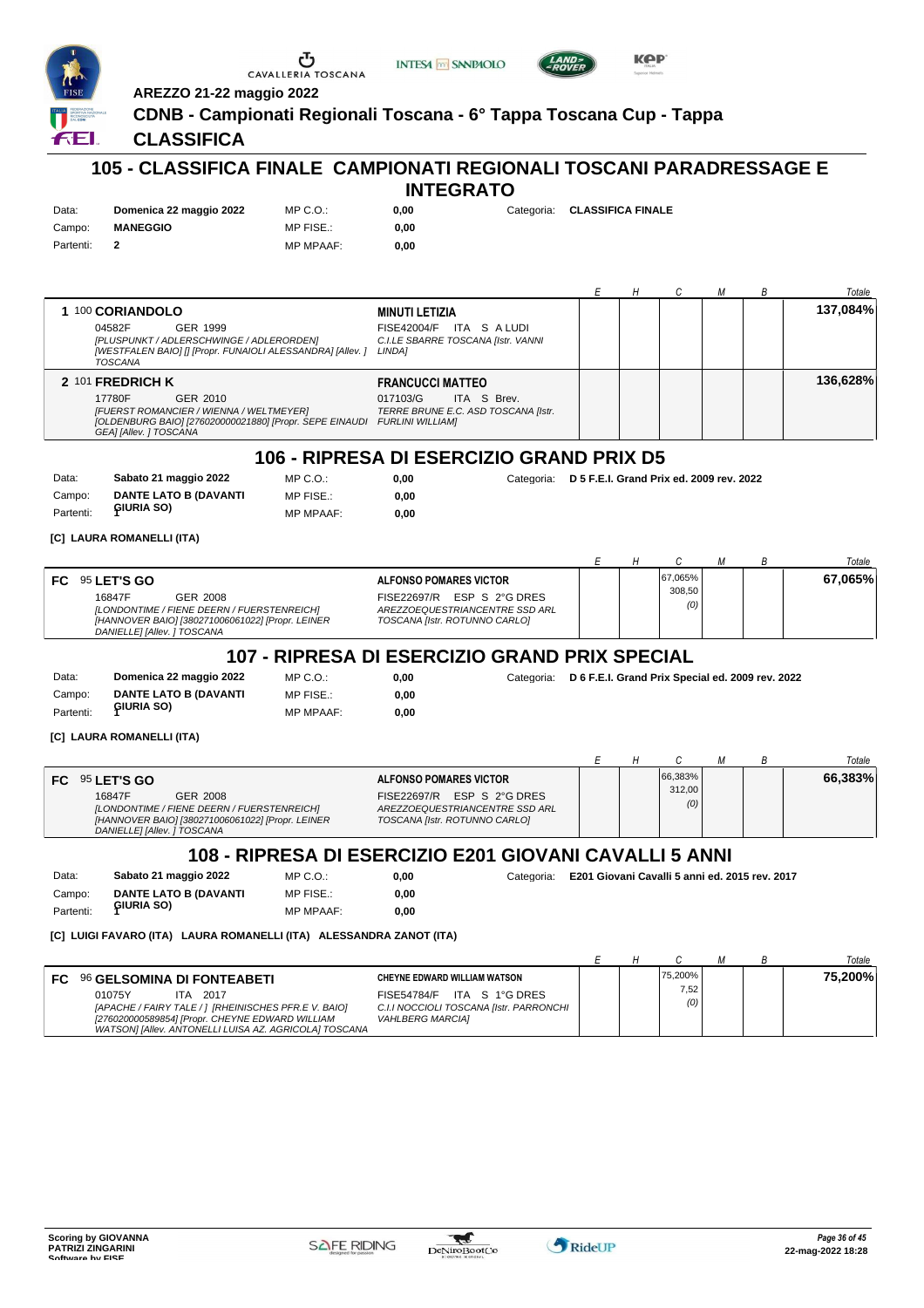|           | AREZZO 21-22 maggio 2022                                                                                                                                                               | CAVALLERIA TOSCANA | <b>INTESA M SANPAOLO</b>                                                                         |                                                                   |   | KPP    |                      |   |              |                                                                         |
|-----------|----------------------------------------------------------------------------------------------------------------------------------------------------------------------------------------|--------------------|--------------------------------------------------------------------------------------------------|-------------------------------------------------------------------|---|--------|----------------------|---|--------------|-------------------------------------------------------------------------|
|           |                                                                                                                                                                                        |                    | CDNB - Campionati Regionali Toscana - 6° Tappa Toscana Cup - Tappa                               |                                                                   |   |        |                      |   |              |                                                                         |
| fЕl       | <b>CLASSIFICA</b>                                                                                                                                                                      |                    |                                                                                                  |                                                                   |   |        |                      |   |              |                                                                         |
|           |                                                                                                                                                                                        |                    |                                                                                                  |                                                                   |   |        |                      |   |              |                                                                         |
|           |                                                                                                                                                                                        |                    | 109 - RIPRESA DI ESERCIZIO E201 GIOVANI CAVALLI 5 ANNI                                           |                                                                   |   |        |                      |   |              |                                                                         |
| Data:     | Domenica 22 maggio 2022                                                                                                                                                                | MP C.O.:           | 0,00                                                                                             | Categoria: E201 Giovani Cavalli 5 anni ed. 2015 rev. 2017         |   |        |                      |   |              |                                                                         |
| Campo:    | <b>DANTE LATO B (DAVANTI</b>                                                                                                                                                           | MP FISE.:          | 0,00                                                                                             |                                                                   |   |        |                      |   |              |                                                                         |
| Partenti: | GIURIA SO)                                                                                                                                                                             | <b>MP MPAAF:</b>   | 0,00                                                                                             |                                                                   |   |        |                      |   |              |                                                                         |
|           | [C]  LUIGI FAVARO (ITA)   LAURA ROMANELLI (ITA)   GIORGIA RUFFINI (ITA)                                                                                                                |                    |                                                                                                  |                                                                   |   |        |                      |   |              |                                                                         |
|           |                                                                                                                                                                                        |                    |                                                                                                  |                                                                   | Е | H      | С                    | М | В            | Totale                                                                  |
|           | FC 96 GELSOMINA DI FONTEABETI                                                                                                                                                          |                    | <b>CHEYNE EDWARD WILLIAM WATSON</b>                                                              |                                                                   |   |        | 73,000%              |   |              | 73,000%                                                                 |
|           | 01075Y<br>ITA 2017<br>[APACHE / FAIRY TALE / ] [RHEINISCHES PFR.E V. BAIO]<br>[276020000589854] [Propr. CHEYNE EDWARD WILLIAM<br>WATSON] [Allev. ANTONELLI LUISA AZ. AGRICOLA] TOSCANA |                    | FISE54784/F ITA S 1°G DRES<br>C.I.I NOCCIOLI TOSCANA [Istr. PARRONCHI<br><b>VAHLBERG MARCIA]</b> |                                                                   |   |        | 7,30<br>(0)          |   |              |                                                                         |
|           |                                                                                                                                                                                        |                    | 110 - RIPRESA DI ESERCIZIO E200                                                                  |                                                                   |   |        |                      |   |              |                                                                         |
| Data:     | Domenica 22 maggio 2022                                                                                                                                                                | MP C.O.:           | 0,00                                                                                             | Categoria: E 200 ed. 2006 rev. 2022                               |   |        |                      |   |              |                                                                         |
| Campo:    | <b>DANTE LATO A (DAVANTI</b>                                                                                                                                                           | MP FISE.:          | 0,00                                                                                             |                                                                   |   |        |                      |   |              |                                                                         |
| Partenti: | <b>TRIBUNE)</b>                                                                                                                                                                        | <b>MP MPAAF:</b>   | 0,00                                                                                             |                                                                   |   |        |                      |   |              |                                                                         |
|           | [H] CLAUDIA ACCORRONI (ITA) [C] MASSIMO CIALONE (ITA)                                                                                                                                  |                    |                                                                                                  |                                                                   |   |        |                      |   |              |                                                                         |
|           |                                                                                                                                                                                        |                    |                                                                                                  |                                                                   |   |        |                      |   |              |                                                                         |
|           |                                                                                                                                                                                        |                    |                                                                                                  |                                                                   | Е | Η      | С<br>58,571% 61,667% | М | В            | Totale                                                                  |
| FC.       | <b>36 NUBE 2</b><br>11867F<br><b>GER 2000 Pony</b>                                                                                                                                     |                    | <b>SANTINELLI SILVIA</b><br>FISE54642/F ITA S Brev. DRES                                         |                                                                   |   | 123,00 | 129,50               |   |              | 60,119%                                                                 |
|           | [DOUGLAS / KAR NAVAJA / ] [BAYERISCHES WARMBLUT<br>GRIGIO] [380271001024451] [Propr. SANTINELLI SILVIA]<br>[Allev.] TOSCANA                                                            |                    | C.I.I NOCCIOLI TOSCANA [Istr. PARRONCHI<br><b>VAHLBERG MARCIA]</b>                               |                                                                   |   | (0)    | (0)                  |   |              |                                                                         |
|           |                                                                                                                                                                                        |                    | 111 - RIPRESA DI ESERCIZIO TEAM COMPETITION TEST PONY                                            |                                                                   |   |        |                      |   |              |                                                                         |
| Data:     | Sabato 21 maggio 2022                                                                                                                                                                  | MP C.O.:           | 0,00                                                                                             | Categoria: F F.E.I. Team Competition Test Pony ed. 2012 rev. 2022 |   |        |                      |   |              |                                                                         |
| Campo:    | <b>DANTE LATO A (DAVANTI</b>                                                                                                                                                           | MP FISE.:          | 0,00                                                                                             |                                                                   |   |        |                      |   |              |                                                                         |
| Partenti: | <b>TRIBUNE)</b>                                                                                                                                                                        | <b>MP MPAAF:</b>   | 0,00                                                                                             |                                                                   |   |        |                      |   |              |                                                                         |
|           |                                                                                                                                                                                        |                    |                                                                                                  |                                                                   |   |        |                      |   |              |                                                                         |
|           | [H]  MASSIMO CIALONE (ITA)  [C]  GIORGIA RUFFINI (ITA)                                                                                                                                 |                    |                                                                                                  |                                                                   |   |        |                      |   |              |                                                                         |
|           |                                                                                                                                                                                        |                    |                                                                                                  |                                                                   | Е | Н      | C<br>67,286% 67,714% | М | В            | Totale<br>67,500%                                                       |
|           | FC 93 CHICA DEL SOL<br>03251R<br><b>GER 2011 Pony</b>                                                                                                                                  |                    | <b>SIMEONE MINA FELICITAS</b><br>FISE17847/R ITA C 1°G DRES                                      |                                                                   |   | 235,50 | 237,00               |   |              |                                                                         |
|           | [COCO JAMBO / DORETTE / DOOLITTLE] [ ISABELLA]<br>[276020000204810] [Propr. GOETZKE ASJA KATHARINA]<br>[Allev.]                                                                        |                    | HORSES LE LAME SPORTING CLUB ASD<br><b>UMBRIA [Istr. BONI CRISTIANA]</b>                         |                                                                   |   | (0)    | (0)                  |   |              |                                                                         |
|           |                                                                                                                                                                                        |                    | 112 - RIPRESA DI ESERCIZIO INDIVIDUAL COMPETITION TEST PONY                                      |                                                                   |   |        |                      |   |              |                                                                         |
| Data:     | Domenica 22 maggio 2022                                                                                                                                                                | MP C.O.            | 0,00                                                                                             |                                                                   |   |        |                      |   |              | Categoria: F F.E.I. Individual Competition Test Pony ed. 2012 rev. 2022 |
| Campo:    | DANTE LATO A (DAVANTI                                                                                                                                                                  | MP FISE.:          | 0,00                                                                                             |                                                                   |   |        |                      |   |              |                                                                         |
| Partenti: | <b>TRIBUNE)</b>                                                                                                                                                                        | <b>MP MPAAF:</b>   | 0,00                                                                                             |                                                                   |   |        |                      |   |              |                                                                         |
|           | [H]  CLAUDIA ACCORRONI (ITA)  [C]  ALESSANDRA ZANOT (ITA)  [B]  GIULIA PROSPERI (ITA)                                                                                                  |                    |                                                                                                  |                                                                   |   |        |                      |   |              |                                                                         |
|           |                                                                                                                                                                                        |                    |                                                                                                  |                                                                   |   |        |                      |   |              |                                                                         |
| FC        | 93 CHICA DEL SOL                                                                                                                                                                       |                    | <b>SIMEONE MINA FELICITAS</b>                                                                    |                                                                   | Е | H      | С<br>70,270% 71,081% | М | В<br>70,946% | Totale<br>70,766%                                                       |
|           | 03251R<br><b>GER 2011 Pony</b>                                                                                                                                                         |                    | FISE17847/R ITA C 1°G DRES                                                                       |                                                                   |   | 260,00 | 263,00               |   | 262,50       |                                                                         |
|           | [COCO JAMBO / DORETTE / DOOLITTLE] [ ISABELLA]<br>[276020000204810] [Propr. GOETZKE ASJA KATHARINA]<br>[Allev.]                                                                        |                    | <b>HORSES LE LAME SPORTING CLUB ASD</b><br><b>UMBRIA [Istr. BONI CRISTIANA]</b>                  |                                                                   |   | (0)    | (0)                  |   | (0)          |                                                                         |
|           |                                                                                                                                                                                        |                    | 113 - RIPRESA DI ESERCIZIO F100                                                                  |                                                                   |   |        |                      |   |              |                                                                         |
| Data:     | Domenica 22 maggio 2022                                                                                                                                                                | $MP C. O.$ :       | 0,00                                                                                             | Categoria: F 100 ed. 2016 rev. 2022                               |   |        |                      |   |              |                                                                         |
| Campo:    | <b>DANTE LATO A (DAVANTI</b>                                                                                                                                                           | MP FISE.:          | 0,00                                                                                             |                                                                   |   |        |                      |   |              |                                                                         |
| Partenti: | <b>TRIBUNE)</b>                                                                                                                                                                        | <b>MP MPAAF:</b>   | 0,00                                                                                             |                                                                   |   |        |                      |   |              |                                                                         |
|           | [H]  CLAUDIA ACCORRONI (ITA)  [C]  ALESSANDRA ZANOT (ITA)  [B]  GIULIA PROSPERI (ITA)                                                                                                  |                    |                                                                                                  |                                                                   |   |        |                      |   |              |                                                                         |
|           |                                                                                                                                                                                        |                    |                                                                                                  |                                                                   | Е | Η      | С                    | М | Β            | Totale                                                                  |
|           | FC 14 ZAFIRO CXXXVIII                                                                                                                                                                  |                    | <b>COPERCHIO GINEVRA</b>                                                                         |                                                                   |   |        | 70,926% 70,185%      |   | 69,444%      | 70,185%                                                                 |
|           | 17984E<br>ESP 2014                                                                                                                                                                     |                    | FISE17568/E ITA S 1°G DRES                                                                       |                                                                   |   | 191,50 | 189,50               |   | 187,50       |                                                                         |
|           | [DISTINGUIDO XLIV / ZAFIRA XXX / ] [PURA RAZZA<br>SPAGNOLA BAIO] [724010150042920] [Propr. BIONDI<br>MICHELA] [Allev.]                                                                 |                    | I GRILLI ASD EMILIA ROMAGNA [Istr.<br>COPERCHIO GINEVRA]                                         |                                                                   |   | (0)    | (0)                  |   | (0)          |                                                                         |

 $\frac{1}{2}$ 

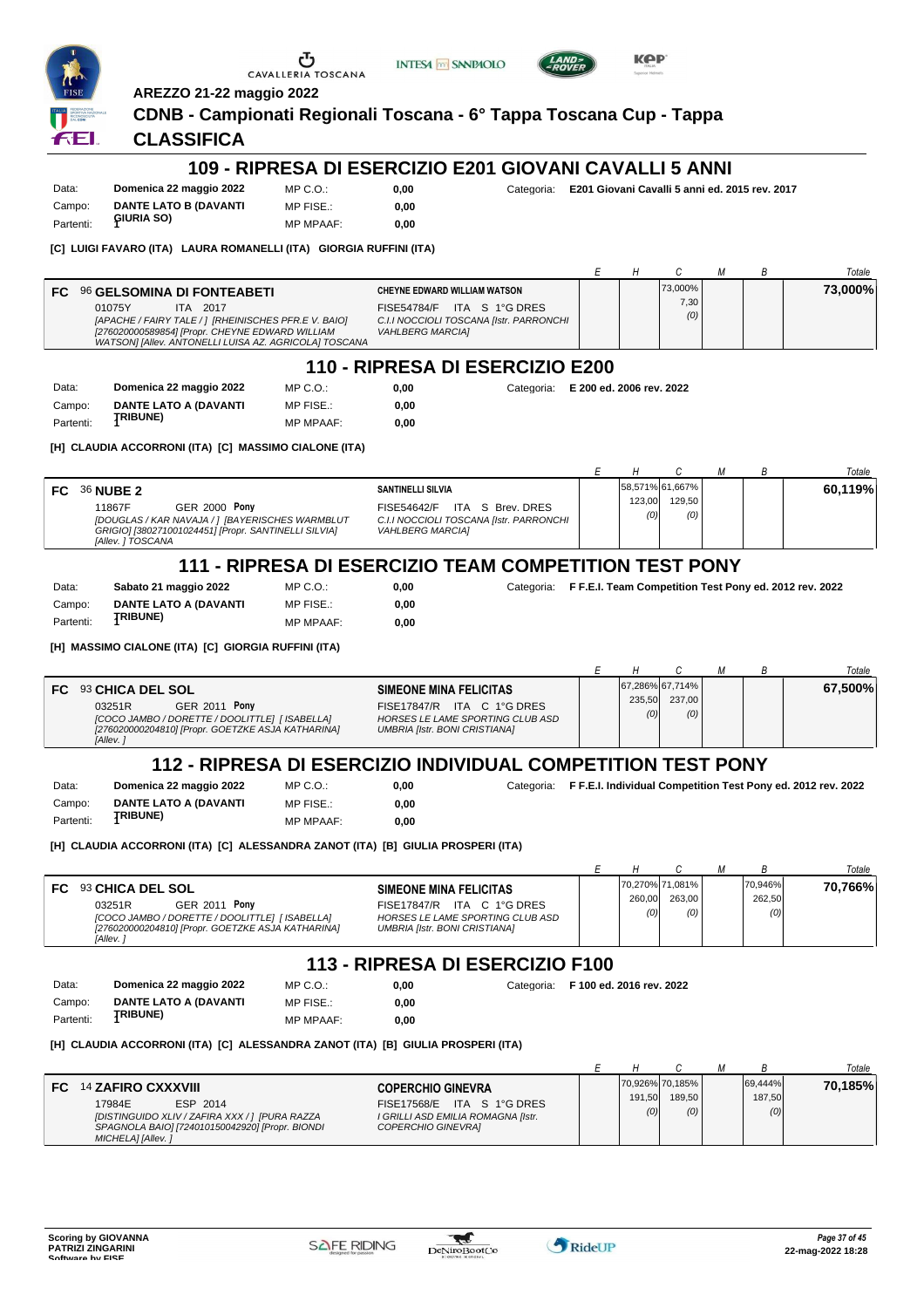

**INTESA** M SANPAOLO



**AREZZO 21-22 maggio 2022**

#### **CDNB - Campionati Regionali Toscana - 6° Tappa Toscana Cup - Tappa**

## **CLASSIFICA**

| Data:     | Domenica 22 maggio 2022      | MP C.O.:         | 0.00 | Categoria: M 100 ed. 2016 rev. 2022 |
|-----------|------------------------------|------------------|------|-------------------------------------|
| Campo:    | <b>DANTE LATO B (DAVANTI</b> | MP FISE.:        | 0.00 |                                     |
| Partenti: | <b>GIURIA SO)</b>            | <b>MP MPAAF:</b> | 0.00 |                                     |

#### **[E] GIORGIA RUFFINI (ITA) [C] ALESSANDRA ZANOT (ITA) [M] LUIGI FAVARO (ITA)**

|     |                                                                                                                                                  |                                                                                                                                 |                       |                          |                          | Totale |
|-----|--------------------------------------------------------------------------------------------------------------------------------------------------|---------------------------------------------------------------------------------------------------------------------------------|-----------------------|--------------------------|--------------------------|--------|
| FC. | <b>16 FERENTINO</b><br>12937F<br>GER 2007<br>[FLORESTAN I / DARINA / SANDRO HIT] [OLDENBURG<br>SAURO] [276098102614838DE] [Propr. B B HORSE SOC. | <b>BACCANI BENEDETTA</b><br>ITA Y Brev.<br>FISE63418/F<br>SC. DI EQUIT. MICHELETTO P.C. ASD<br>TOSCANA [Istr. MICHELETTO PAOLA] | 0,000%<br>0.00<br>(0) | $0.000\%$<br>0.00<br>(0) | $0.000\%$<br>0,00<br>(0) | 0.000% |
|     | SPORT.] [Allev. ] TOSCANA                                                                                                                        |                                                                                                                                 |                       |                          |                          |        |

#### **115 - RIPRESA DI ESERCIZIO E400**

0,00 **0,00**

**0,00**

**0,00**

 $0,00$ **0,00**

| Data:     | Domenica 22 maggio 2022 | MP C. O.         |
|-----------|-------------------------|------------------|
| Campo:    | DANTE LATO A (DAVANTI   | MP FISE.:        |
| Partenti: | <b>TRIBUNE)</b>         | <b>MP MPAAF:</b> |

**0,00** Categoria: **E 400 ed. 2016 rev. 2022**

**[H] CLAUDIA ACCORRONI (ITA) [C] MASSIMO CIALONE (ITA)**

|     |                                                 |                                     |        |                 |  | Totale  |
|-----|-------------------------------------------------|-------------------------------------|--------|-----------------|--|---------|
| FC. | 28 TERBEK NERO                                  | <b>PASQUALI JULIE</b>               |        | 71,481% 69,630% |  | 70,556% |
|     | <b>BEL 2011 Pony</b><br>16811F                  | ITA J Brev.<br>FISE41283/F          | 193.00 | 188.00          |  |         |
|     | [CAPPELL'S CHALLENGER / TERBEK ARIANNE / TIREVE | SCUOLA DI EQUITAZIONE LA QUERCE SSD | (0)    | (0)             |  |         |
|     | TYWYSOG DUI [WELSH MORELLO] [967000009117017]   | A RL TOSCANA [Istr. CINI LORENZO]   |        |                 |  |         |
|     | [Propr. PASQUALI DANIELE] [Allev. ] TOSCANA     |                                     |        |                 |  |         |

#### **116 - PARADRESSAGE\_GRADO 1 ESPERTI TEAM TEST**

Data: **Sabato 21 maggio 2022** Campo: **DANTE LATO B (DAVANTI** MP C.O.: MP FISE.: **0,00** Categoria: **FEI Grado 1 Team Test ed. 2017**

**GIURIA SO)** Partenti: **<sup>1</sup>** MP MPAAF: **0,00**

**[C] GIORGIA RUFFINI (ITA) [M] ALESSANDRA ZANOT (ITA)**

|                                                                                                                                                                             |                                                      |  |                            |        | Totale  |
|-----------------------------------------------------------------------------------------------------------------------------------------------------------------------------|------------------------------------------------------|--|----------------------------|--------|---------|
| 98 MARIEBELLE<br>16823F<br>BEL 2012                                                                                                                                         | <b>MORGANTI SARA</b><br>ITA S Brev. DRES<br>009935/F |  | 177.857% 75.714%<br>218.00 | 212.00 | 76.786% |
| [LISSARO VAN DE HELLE / VERITAS / LYS DE DARMEN] [BEL. G.S.FIAMME AZZURRE LAZIO [Istr. BERTOLI<br>WARMBLOEDPAARD BAIO] [967000009434592] [Propr. MEOLI<br>STEFANO] [Allev.] | <b>EVELINA1</b>                                      |  | '1)                        |        |         |

#### **117 - PARADRESSAGE\_GRADO 1 ESPERT INDIVIDUAL TEST**

Data: **Domenica 22 maggio 2022** Campo: **DANTE LATO B (DAVANTI** Partenti: **FIURIA SO)** 

MP C.O.: MP FISE.: **0,00** Categoria: **FEI Grado 1 Individual Test ed. 2018**

MP MPAAF: **0,00**

**[C] GIORGIA RUFFINI (ITA) [M] LAURA ROMANELLI (ITA)**

|                                                                                                                                                                                                                                                                                                         |  |                                  |               | Totale  |
|---------------------------------------------------------------------------------------------------------------------------------------------------------------------------------------------------------------------------------------------------------------------------------------------------------|--|----------------------------------|---------------|---------|
| 98 MARIEBELLE<br><b>MORGANTI SARA</b><br>16823F<br>BEL 2012<br>ITA S Brev. DRES<br>009935/F<br><b>G.S.FIAMME AZZURRE LAZIO IIstr. BERTOLI</b><br>[LISSARO VAN DE HELLE / VERITAS / LYS DE DARMEN] [BEL.<br>WARMBLOEDPAARD BAIO] [967000009434592] [Propr. MEOLI<br><b>EVELINAI</b><br>STEFANO] [Allev.] |  | 75,714% 76,607%<br>212.00<br>(1) | 214.50<br>(1) | 76,161% |

## **118 - PARADRESSAGE\_INTRODUCTORY TEST A GRADO 2**

| Data:     | Sabato 21 maggio 2022 | MP C. O.         |
|-----------|-----------------------|------------------|
| Campo:    | DANTE LATO B (DAVANTI | MP FISE.:        |
| Partenti: | <b>GIURIA SO)</b>     | <b>MP MPAAF:</b> |

**0,00** Categoria: **FEI Grado 2 Introductory Test A ed. 2018**

**[C] GIORGIA RUFFINI (ITA) [M] ALESSANDRA ZANOT (ITA)**

|                                                             |                                       |  |        |                  | Totale  |
|-------------------------------------------------------------|---------------------------------------|--|--------|------------------|---------|
| 99 ZIZIFO INTERAGRO                                         | <b>NIGRO BRIGIDA</b>                  |  |        | 171.000% 72.750% | 71,875% |
| BRA 2003<br>13998F                                          | ITA SALUDI<br>FISE23097/L             |  | 142.00 | 145.50           |         |
| [PROFANO INTERAGRO / MEIGA / MI' HABIL] [LUSITANO           | ACC. DI ARTE EQ. IL NERO LUMINOSO ASD |  | (1)    |                  |         |
| BAIO] [985170000708080] [Propr. SEPE EINAUDI GEA] [Allev. ] | PUGLIA [Istr. CALISI FRANCESCO]       |  |        |                  |         |

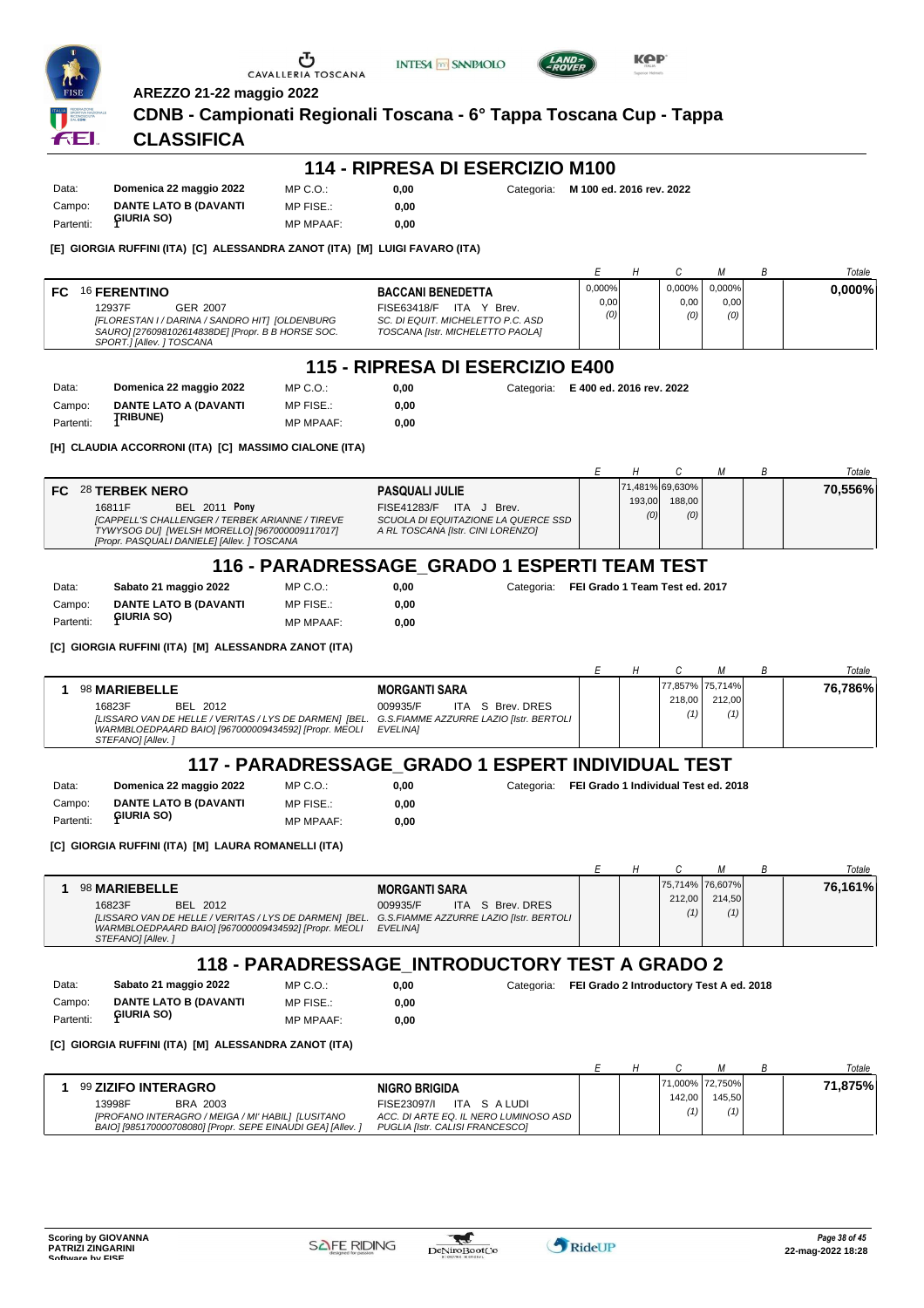



**0,00** Categoria: **FEI Grado 2 Introductory Test B ed. 2018**



**AREZZO 21-22 maggio 2022**

## **CDNB - Campionati Regionali Toscana - 6° Tappa Toscana Cup - Tappa**

**CLASSIFICA**

## **119 - PARADRESSAGE\_INTRODUCTIRY TEST B - GRADO 2**

| Data:     | Domenica 22 maggio 2022      |
|-----------|------------------------------|
| Campo:    | <b>DANTE LATO B (DAVANTI</b> |
| Partenti: | <b>GIURIA SO)</b>            |

3 E I

 $MP C. O.$ MP FISE.: MP MPAAF: **0,00**

**0,00**

 $0,00$ **0,00**

**[C] GIORGIA RUFFINI (ITA) [M] LAURA ROMANELLI (ITA)**

|                                                                                                                                                                      |                                                                                                                               |  |                                  |               | Totale  |
|----------------------------------------------------------------------------------------------------------------------------------------------------------------------|-------------------------------------------------------------------------------------------------------------------------------|--|----------------------------------|---------------|---------|
| <b>99 ZIZIFO INTERAGRO</b><br>13998F<br>BRA 2003<br>[PROFANO INTERAGRO / MEIGA / MI' HABIL] [LUSITANO<br>BAIO] [985170000708080] [Propr. SEPE EINAUDI GEA] [Allev. ] | <b>NIGRO BRIGIDA</b><br>ITA SALUDI<br>FISE23097/L<br>ACC. DI ARTE EQ. IL NERO LUMINOSO ASD<br>PUGLIA [Istr. CALISI FRANCESCO] |  | 69.500% 69.000%<br>139.00<br>(1) | 138.00<br>(1) | 69.250% |
|                                                                                                                                                                      |                                                                                                                               |  |                                  |               |         |

#### **120 - PARADRESSAGE\_GRADO 1 INTRODUCTORY A**

| Data:     | Sabato 21 maggio 2022        | MP C. O.         |
|-----------|------------------------------|------------------|
| Campo:    | <b>DANTE LATO B (DAVANTI</b> | MP FISE.:        |
| Partenti: | <b>GIURIA SO)</b>            | <b>MP MPAAF:</b> |

**[C] GIORGIA RUFFINI (ITA) [M] ALESSANDRA ZANOT (ITA)**

**0,00** Categoria: **FEI Grado 1 Introductory Test A ed. 2018**

*E H C M B Totale* **1** 100 **CORIANDOLO MINUTI LETIZIA**

MP C.O.:

| 100 CORIANDOLO                                                                                                                          | <b>MINUTI LETIZIA</b>                                                     |               | 69.444% 68.889% | 69.167% |
|-----------------------------------------------------------------------------------------------------------------------------------------|---------------------------------------------------------------------------|---------------|-----------------|---------|
| 04582F<br>GER 1999<br>[PLUSPUNKT / ADLERSCHWINGE / ADLERORDEN]<br>[WESTFALEN BAIO] [] [Propr. FUNAIOLI ALESSANDRA] [Allev. ]<br>TOSCANA | ITA SALUDI<br>FISE42004/F<br>C.I.LE SBARRE TOSCANA [Istr. VANNI<br>LINDA1 | 125,00<br>(1) | 124.00<br>(1)   |         |

## **121 - PARADRESSAGE\_ GRADO 1 INTRODUCTORY B**

| Data:     | Domenica 22 maggio 2022      |
|-----------|------------------------------|
| Campo:    | <b>DANTE LATO B (DAVANTI</b> |
| Partenti: | <b>GIURIA SO)</b>            |

MP FISE.: MP MPAAF: **0,00**

**0,00** Categoria: **FEI Grado 1 Introductory Test B ed. 2018**

**0,00**

**[C] GIORGIA RUFFINI (ITA) [M] LAURA ROMANELLI (ITA)**

|                                                                                                                                                               |  |                 |        | Totale  |
|---------------------------------------------------------------------------------------------------------------------------------------------------------------|--|-----------------|--------|---------|
| 100 CORIANDOLO<br><b>MINUTI LETIZIA</b>                                                                                                                       |  | 68,889% 66,944% |        | 67,917% |
| TAS ALUDI<br>04582F<br>GER 1999<br>FISE42004/F                                                                                                                |  | 124.00          | 120,50 |         |
| [PLUSPUNKT / ADLERSCHWINGE / ADLERORDEN]<br>C.I.LE SBARRE TOSCANA [Istr. VANNI<br><b>LINDA1</b><br>[WESTFALEN BAIO] [] [Propr. FUNAIOLI ALESSANDRA] [Allev. ] |  | (1)             | (1)    |         |
| TOSCANA                                                                                                                                                       |  |                 |        |         |

## **122 - PARADRESSAGE\_TEAM TEST GRADO 5**

Data: **Sabato 21 maggio 2022** Campo: **DANTE LATO B (DAVANTI GIURIA SO)** Partenti: **<sup>1</sup>**

MP C.O.: MP FISE.:

 $MP C. O.$ 

MP MPAAF: **0,00 0,00**

**0,00** Categoria: **FEI Grado 5 Team Test ed. 2017**

**[C] GIORGIA RUFFINI (ITA) [M] ALESSANDRA ZANOT (ITA)**

|                                                                                                                                                                                       |                                                                                           |  |                           |               | Totale  |
|---------------------------------------------------------------------------------------------------------------------------------------------------------------------------------------|-------------------------------------------------------------------------------------------|--|---------------------------|---------------|---------|
| 101 FREDRICH K<br>17780F<br>GER 2010<br>[FUERST ROMANCIER / WIENNA / WELTMEYER]<br>[OLDENBURG BAIO] [276020000021880] [Propr. SEPE EINAUDI FURLINI WILLIAM]<br>GEAI [Allev. ] TOSCANA | <b>FRANCUCCI MATTEO</b><br>017103/G<br>ITA S Brev.<br>TERRE BRUNE E.C. ASD TOSCANA [Istr. |  | 63,837% 68,140%<br>274.50 | 293.00<br>(1) | 65.988% |

## **123 - PARADRESSAGE\_TEAM TEST GRADO 5**

**0,00**

Data: **Domenica 22 maggio 2022** Campo: **DANTE LATO B (DAVANTI GIURIA SO)** Partenti: **<sup>1</sup>** MP FISE. MP MPAAF: **0,00**

**0,00** Categoria: **FEI Grado 5 Team Test ed. 2017**

**[C] GIORGIA RUFFINI (ITA) [M] LAURA ROMANELLI (ITA)**

|                                                         |                                     |  |                 |        | Totale  |
|---------------------------------------------------------|-------------------------------------|--|-----------------|--------|---------|
| 101 FREDRICH K                                          | <b>FRANCUCCI MATTEO</b>             |  | 70,116% 71,163% |        | 70,640% |
| 17780F<br>GER 2010                                      | 017103/G<br>ITA S Brev.             |  | 301.50          | 306.00 |         |
| [FUERST ROMANCIER / WIENNA / WELTMEYER]                 | TERRE BRUNE E.C. ASD TOSCANA [Istr. |  | (1)             | (1)    |         |
| [OLDENBURG BAIO] [276020000021880] [Propr. SEPE EINAUDI | FURLINI WILLIAMI                    |  |                 |        |         |
| GEAI [Allev. ] TOSCANA                                  |                                     |  |                 |        |         |

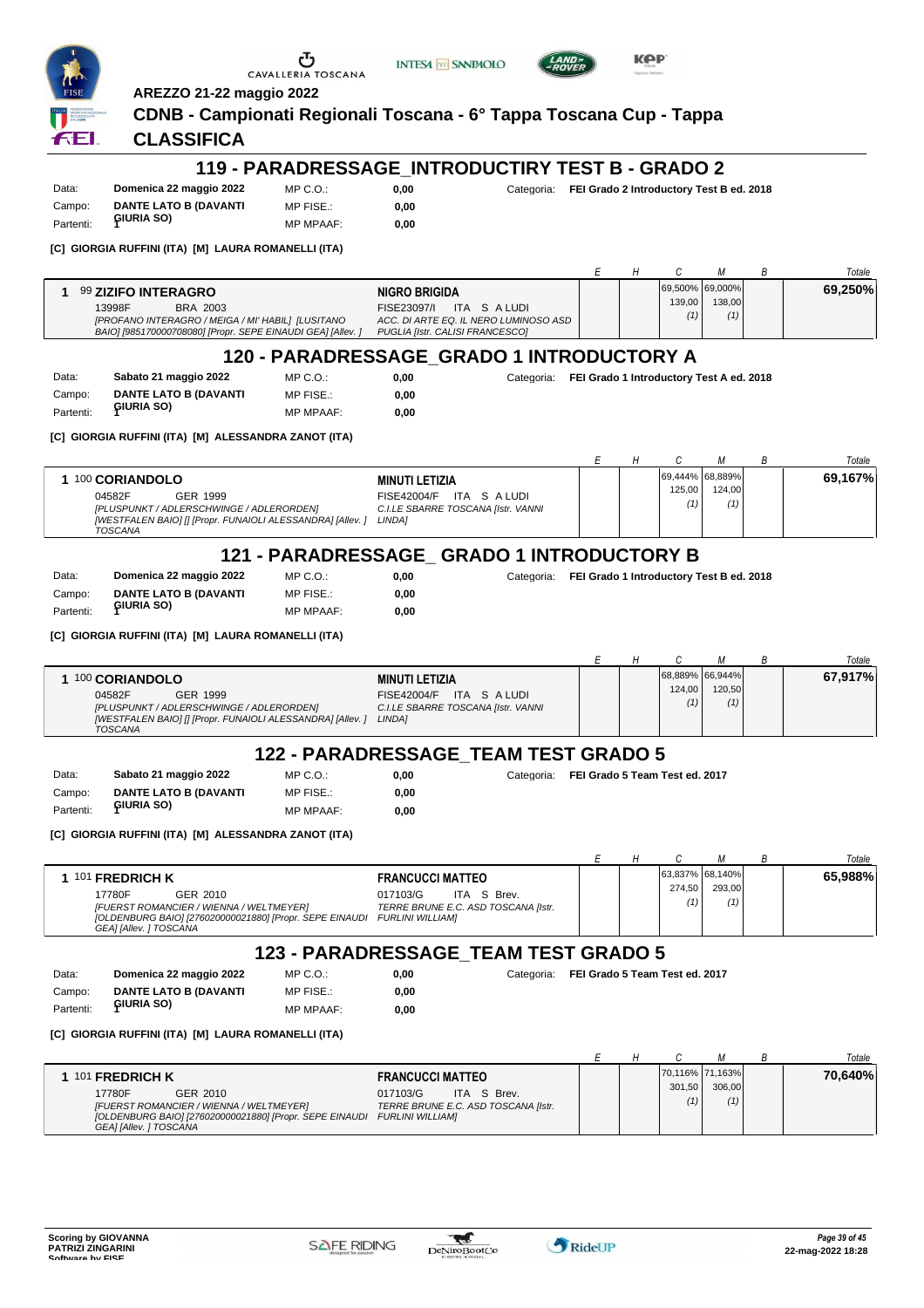

**INTESA** M SANPAOLO



**KPP** 

**AREZZO 21-22 maggio 2022**

#### **CDNB - Campionati Regionali Toscana - 6° Tappa Toscana Cup - Tappa**

#### **CLASSIFICA**

#### **126 - RIPRESA DI ESERCIZIO 6 ANNI F.E.I. PRELIMINARY GIOVANI CAVALLI 6 ANNI**

Data: **Domenica 22 maggio 2022** Campo: **DANTE LATO B (DAVANTI** MP C.O.: MP FISE.:

**0,00 0,00** Categoria: **F.E.I. Preliminary Giovani Cavalli 6 anni ed. 2004 rev. 2022**

MP MPAAF: **3.200,00**

**[C] LUIGI FAVARO (ITA) LAURA ROMANELLI (ITA) GIORGIA RUFFINI (ITA)**

|                                                                                                                                                                                                  |                                                                                                                              |  |                        |  | Totale  |
|--------------------------------------------------------------------------------------------------------------------------------------------------------------------------------------------------|------------------------------------------------------------------------------------------------------------------------------|--|------------------------|--|---------|
| <b>FC 119 FIABA DI FONTEABETI</b><br>03909R<br>ITA 2016<br>[FRANKLIN / ROSIANNE / 1 [HANNOVER BAIO] [] [Propr. SOC.<br>AGR. ALLEVAMENTO FONTEABETII [Allev. SOC. AGR.<br>ALLEVAMENTO FONTEABETII | ARGNANI VALENTINA<br>FISE16237/E ITA S 1°G DRES<br>HORSES LE LAME SPORTING CLUB ASD<br>UMBRIA [Istr. GOETZKE ASJA KATHARINA] |  | 75,600%<br>7,56<br>(0) |  | 75.600% |

## **127 - 1°PROVA CAMPIONATO REGIONALE TOSCANO PULCINI ID20 (20X40) - (PONY PAT. A)**

| Data:     | Sabato 21 maggio 2022 | MP C. O.         | 0.00 |
|-----------|-----------------------|------------------|------|
| Campo:    |                       | MP FISE.:        | 0.00 |
| Partenti: | 16                    | <b>MP MPAAF:</b> | 0,00 |

**0,00** Categoria: **Ripresa ID 20 ed. 2012 rev. 2022**

**[C] MASSIMO CIALONE (ITA)**

Partenti: **6**IURIA SO)

|                                                                                                                                                                                                                                |                                                                                                                                       | Е | Н | C                       | М | В | Totale             |
|--------------------------------------------------------------------------------------------------------------------------------------------------------------------------------------------------------------------------------|---------------------------------------------------------------------------------------------------------------------------------------|---|---|-------------------------|---|---|--------------------|
| 1 76 PIOPPO<br><b>SCN 2003 Pony</b><br>08929F<br>[/ /] [SCONOSCIUTA PEZZATO BAIO] [] [Propr. C.I. I<br>NOCCIOLI] [Allev. ] TOSCANA                                                                                             | <b>AGIO MARIA</b><br>FISE66759/F ITA G A LUDI<br>C.I.I NOCCIOLI TOSCANA [Istr. PARRONCHI<br><b>VAHLBERG MARCIA1</b>                   |   |   | 86,250%<br>34,50<br>(4) |   |   | 86,250%            |
| 2 62 ELEONORA<br>18622F<br><b>NED 2010 Pony</b><br>[-/-/-] [PONY PALOMINO] [528210002588017] [Propr.<br>SCUOLA EQUITAZIONE LA QUERCE S.S.D. A R.L.1 [Allev. ]<br><b>TOSCANA</b>                                                | <b>LA GRECA TOMMASO</b><br>FISE70403/F ITA G A LUDI<br>SCUOLA DI EQUITAZIONE LA QUERCE SSD<br>A RL TOSCANA [Istr. ANGELETTI CRISTINA] |   |   | 81,250%<br>32,50<br>(4) |   |   | 81,250%            |
| 3 66 CALIFFO<br>ITA 2004 Pony<br>18637F<br>[RIGHEL / GIADA / DAINO] [BARDIGIANA MORELLO]<br>[982001145471705] [Propr. SCUOLA EQUITAZIONE LA<br>QUERCE S.S.D. A R.L.] [Allev. BROGLIA ANTONIO] TOSCANA                          | <b>TARCHI VITTORIA</b><br>FISE77062/F ITA G A LUDI<br>SCUOLA DI EQUITAZIONE LA QUERCE SSD<br>A RL TOSCANA [Istr. ANGELETTI CRISTINA]  |   |   | 80,500%<br>32,40<br>(4) |   |   | $(-0.5%)$ 80,500%  |
| 4 65 ROSA<br>18014F<br>ITA 2010 Pony<br>[-/-/-] [PONY PEZZATO TOBIANO] [941000013212925] [Propr.<br>SCUOLA EQUITAZIONE LA QUERCE S.S.D. A R.L.] [Allev.<br><b>TAVERNARI RINOI TOSCANA</b>                                      | <b>BALLI LIVIA</b><br>FISE74057/F ITA G A LUDI<br>SCUOLA DI EQUITAZIONE LA QUERCE SSD<br>A RL TOSCANA [Istr. ANGELETTI CRISTINA]      |   |   | 79,750%<br>32,10<br>(4) |   |   | $(10.5\%)$ 80,250% |
| 5 61 VAMPIRE DE SOULAC<br>FRA 2009 Pony<br>18201F<br>[KIFKIF DE SOULAC / INTIME DE SOULAC / EPONA GALA]<br>[BAIO] [250259500018091] [Propr. SCUOLA EQUITAZIONE LA<br>QUERCE S.S.D. A R.L.] [Allev. ] TOSCANA                   | <b>BELLI LUDOVICA</b><br>FISE76786/F ITA G A LUDI<br>SCUOLA DI EQUITAZIONE LA QUERCE SSD<br>A RL TOSCANA [Istr. ANGELETTI CRISTINA]   |   |   | 77,000%<br>30,80<br>(3) |   |   | 77,000%            |
| 6 70 CARAMELLA<br>SCN 1997 Pony<br>05549F<br>[-/-/] [PONY GRIGIO] [] [Propr. GELSO SANTINA] [Allev. ]<br><b>TOSCANA</b>                                                                                                        | <b>TESTI REBECCA</b><br>FISE75302/F ITA G A LUDI<br>IPPICA SAN MARCO ASD TOSCANA [Istr.<br>PODERINI RICCARDO]                         |   |   | 75,250%<br>30,10<br>(4) |   |   | 75,250%            |
| 6 78 DOMINICK<br>18586F<br>ITA 2014 Pony<br>[-/-/-] [SCONOSCIUTA SAURO] [380271006074730] [Propr.<br>A.S.D. PICCHIO RANCHI [Allev. LO RILLO LINDA FORTUNATA]<br><b>TOSCANA</b>                                                 | <b>MACALUSO CAMILLA</b><br>FISE58258/F ITA G A LUDI<br>PICCHIO RANCH ASD TOSCANA [Istr.<br><b>MENCHETTI CLIZIA]</b>                   |   |   | 75,250%<br>30,10<br>(4) |   |   | 75,250%            |
| 8 72 ROSA<br>18014F<br>ITA 2010 Pony<br>[-/-/-] [PONY PEZZATO TOBIANO] [941000013212925] [Propr. SCUOLA DI EQUITAZIONE LA QUERCE SSD<br>SCUOLA EQUITAZIONE LA QUERCE S.S.D. A R.L.] [Allev.<br><b>TAVERNARI RINOI TOSCANA</b>  | <b>PAOLI MATILDE</b><br>FISE74555/F ITA G A LUDI<br>A RL TOSCANA [Istr. ANGELETTI CRISTINA]                                           |   |   | 72,750%<br>29,10<br>(4) |   |   | 72,750%            |
| 9 75 ELEONORA<br>18622F<br><b>NED 2010 Pony</b><br>[-/-/-] [PONY PALOMINO] [528210002588017] [Propr.<br>SCUOLA EQUITAZIONE LA QUERCE S.S.D. A R.L.1 [Allev. 1<br><b>TOSCANA</b>                                                | <b>LIN KAREN</b><br>FISE76863/F ITA G A LUDI<br>SCUOLA DI EQUITAZIONE LA QUERCE SSD<br>A RL TOSCANA [Istr. ANGELETTI CRISTINA]        |   |   | 72,250%<br>28,90<br>(4) |   |   | 72,250%            |
| 10 67 ROSA<br>ITA 2010 Pony<br>18014F<br>[-/-/-] [PONY PEZZATO TOBIANO] [941000013212925] [Propr. SCUOLA DI EQUITAZIONE LA QUERCE SSD<br>SCUOLA EQUITAZIONE LA QUERCE S.S.D. A R.L.] [Allev.<br><b>TAVERNARI RINOI TOSCANA</b> | <b>ZANASI VITTORIA</b><br>FISE74059/F ITA G A LUDI<br>A RL TOSCANA [Istr. ANGELETTI CRISTINA]                                         |   |   | 68,750%<br>27,70<br>(1) |   |   | $(-0.5%)$ 69,250%  |

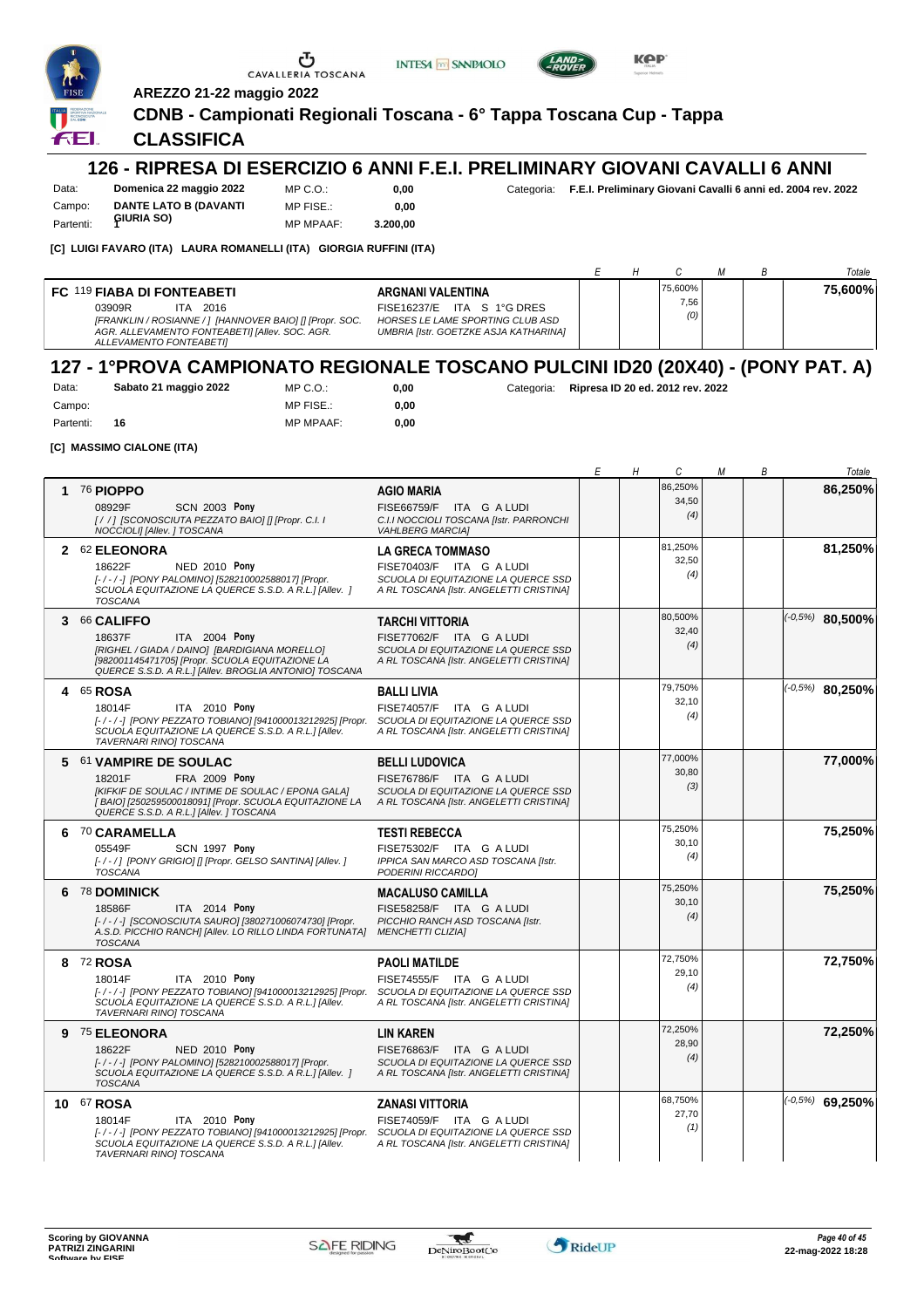

Campo: Partenti: **16**





**AREZZO 21-22 maggio 2022**

**CDNB - Campionati Regionali Toscana - 6° Tappa Toscana Cup - Tappa**

## **CLASSIFICA**

#### **127 - 1°PROVA CAMPIONATO REGIONALE TOSCANO PULCINI ID20 (20X40) - (PONY PAT. A)** Data: **Sabato 21 maggio 2022**

MP C.O.: MP FISE.:

MP MPAAF: **0,00 0,00**

**0,00** Categoria: **Ripresa ID 20 ed. 2012 rev. 2022**

**[C] MASSIMO CIALONE (ITA)**

|    |                                                                                                                                                                                                                          |                                                                                                                                        | H | C                       | м | B | Totale              |
|----|--------------------------------------------------------------------------------------------------------------------------------------------------------------------------------------------------------------------------|----------------------------------------------------------------------------------------------------------------------------------------|---|-------------------------|---|---|---------------------|
| 11 | <b>60 FRAGANCE DE DURANDALE</b><br><b>FRA 2015 Pony</b><br>18623F<br>[TIMO GSM / ANOUCKLY / ULTIMATELY LUCKY] [PONY<br>SAURO] [250259600543826] [Propr. SCUOLA EQUITAZIONE LA<br>QUERCE S.S.D. A R.L.] [Allev. ] TOSCANA | <b>XIA MYA</b><br>CHN C A LUDI<br><b>FISE59390/F</b><br>SCUOLA DI EQUITAZIONE LA QUERCE SSD<br>A RL TOSCANA [Istr. ANGELETTI CRISTINA] |   | 68,250%<br>27,30<br>(2) |   |   | 68,250%             |
|    | 12 64 LUDVIC<br>ITA 2013 Pony<br>18621F<br>[-/-/-] [PONY SAURO] [380271006013702] [Propr. SCUOLA<br>EQUITAZIONE LA QUERCE S.S.D. A R.L.] [Allev. RICCETTI<br>LUCIANO SILVANO] TOSCANA                                    | <b>CARRARO EMMA</b><br>FISE71255/F ITA G A LUDI<br>SCUOLA DI EQUITAZIONE LA QUERCE SSD<br>A RL TOSCANA [Istr. ANGELETTI CRISTINA]      |   | 66,500%<br>26.60<br>(4) |   |   | 66,500%             |
|    | 13 77 LUDVIC<br>ITA 2013 Pony<br>18621F<br>[-/-/-] [PONY SAURO] [380271006013702] [Propr. SCUOLA<br>EQUITAZIONE LA QUERCE S.S.D. A R.L.] [Allev. RICCETTI<br>LUCIANO SILVANO] TOSCANA                                    | <b>MELANI SAMUELE</b><br>FISE72153/F ITA G A LUDI<br>SCUOLA DI EQUITAZIONE LA QUERCE SSD<br>A RL TOSCANA [Istr. ANGELETTI CRISTINA]    |   | 64,000%<br>25.80<br>(4) |   |   | $( -0.5\%)$ 64,000% |
|    | 14 68 VAMPIRE DE SOULAC<br><b>FRA 2009 Pony</b><br>18201F<br>[KIFKIF DE SOULAC / INTIME DE SOULAC / EPONA GALA]<br>[BAIO] [250259500018091] [Propr. SCUOLA EQUITAZIONE LA<br>QUERCE S.S.D. A R.L.] [Allev. ] TOSCANA     | <b>XIA MIRANDA</b><br>FISE59391/F<br>CHN G A LUDI<br>SCUOLA DI EQUITAZIONE LA QUERCE SSD<br>A RL TOSCANA [Istr. ANGELETTI CRISTINA]    |   | 62,500%<br>25,20<br>(4) |   |   | $( -0.5\%)$ 62,500% |
|    | 15 71 VANILLA<br>ITA 2008 Pony<br>18624F<br>[-/-/-] [PONY BAIO] [941000011642665] [Propr. SCUOLA<br>EQUITAZIONE LA QUERCE S.S.D. A R.L.] [Allev. SALVADORI<br>EMANUELA] TOSCANA                                          | <b>GROSSO REBECCA</b><br>FISE74058/F ITA G A LUDI<br>SCUOLA DI EQUITAZIONE LA QUERCE SSD<br>A RL TOSCANA [Istr. ANGELETTI CRISTINA]    |   | 62.000%<br>24,80<br>(4) |   |   | 62,000%             |
|    | 16 69 FRAGANCE DE DURANDALE<br><b>FRA 2015 Pony</b><br>18623F<br>[TIMO GSM / ANOUCKLY / ULTIMATELY LUCKY] [PONY<br>SAURO] [250259600543826] [Propr. SCUOLA EQUITAZIONE LA<br>QUERCE S.S.D. A R.L.] [Allev. ] TOSCANA     | <b>NICCOLAI CECILIA</b><br>FISE55052/F ITA C A LUDI<br>SCUOLA DI EQUITAZIONE LA QUERCE SSD<br>A RL TOSCANA [Istr. ANGELETTI CRISTINA]  |   | 60.750%<br>24,50<br>(4) |   |   | $(1-0.5\%)$ 60,750% |

#### **128 - 2°PROVA CAMPIONATO REGIONALE TOSCANO PULCINI ID30 (20X40) - (PONY PAT. A)**

Data: **Domenica 22 maggio 2022** Campo: Partenti: **16** MP C.O.: MP FISE.:

MP MPAAF: **0,00 0,00**

**0,00** Categoria: **Ripresa ID 30 ed. 2012 rev. 2022**

#### **[C] MASSIMO CIALONE (ITA) GIULIA PROSPERI (ITA)**

|                            |                                                                                                                                                                                                                          |                                                                                                                                       |  | C.                      | М | В | Totale  |
|----------------------------|--------------------------------------------------------------------------------------------------------------------------------------------------------------------------------------------------------------------------|---------------------------------------------------------------------------------------------------------------------------------------|--|-------------------------|---|---|---------|
| 1                          | 78 DOMINICK<br>ITA 2014 Pony<br>18586F<br>[-/-/-] ISCONOSCIUTA SAUROI [380271006074730] [Propr.<br>A.S.D. PICCHIO RANCHI [Allev. LO RILLO LINDA FORTUNATA]<br><b>TOSCANA</b>                                             | <b>MACALUSO CAMILLA</b><br>FISE58258/F ITA G A LUDI<br>PICCHIO RANCH ASD TOSCANA [Istr.<br><b>MENCHETTI CLIZIAI</b>                   |  | 88.000%<br>35,20<br>(4) |   |   | 88,000% |
| $\boldsymbol{\mathcal{P}}$ | <b>62 ELEONORA</b><br><b>NED 2010 Pony</b><br>18622F<br>[-/-/-] [PONY PALOMINO] [528210002588017] [Propr.<br>SCUOLA EQUITAZIONE LA QUERCE S.S.D. A R.L.] [Allev. ]<br><b>TOSCANA</b>                                     | <b>LA GRECA TOMMASO</b><br>FISE70403/F ITA G A LUDI<br>SCUOLA DI EQUITAZIONE LA QUERCE SSD<br>A RL TOSCANA [Istr. ANGELETTI CRISTINA] |  | 83,500%<br>33,40<br>(3) |   |   | 83,500% |
| 3                          | <b>66 CALIFFO</b><br>ITA 2004 Pony<br>18637F<br>[RIGHEL / GIADA / DAINO] [BARDIGIANA MORELLO]<br>[982001145471705] [Propr. SCUOLA EQUITAZIONE LA<br>QUERCE S.S.D. A R.L.] [Allev. BROGLIA ANTONIO] TOSCANA               | <b>TARCHI VITTORIA</b><br>FISE77062/F ITA G A LUDI<br>SCUOLA DI EQUITAZIONE LA QUERCE SSD<br>A RL TOSCANA [Istr. ANGELETTI CRISTINA]  |  | 83.000%<br>33,20<br>(4) |   |   | 83,000% |
| 4                          | <b>76 PIOPPO</b><br><b>SCN 2003 Pony</b><br>08929F<br>[/ /] [SCONOSCIUTA PEZZATO BAIO] [] [Propr. C.I. I<br>NOCCIOLI] [Allev. ] TOSCANA                                                                                  | <b>AGIO MARIA</b><br>FISE66759/F ITA G A LUDI<br>C.I.I NOCCIOLI TOSCANA [Istr. PARRONCHI<br><b>VAHLBERG MARCIAI</b>                   |  | 81,500%<br>32,60<br>(4) |   |   | 81,500% |
| 5.                         | <b>69 FRAGANCE DE DURANDALE</b><br><b>FRA 2015 Pony</b><br>18623F<br>[TIMO GSM / ANOUCKLY / ULTIMATELY LUCKY] [PONY<br>SAURO] [250259600543826] [Propr. SCUOLA EQUITAZIONE LA<br>QUERCE S.S.D. A R.L.] [Allev. ] TOSCANA | <b>NICCOLAI CECILIA</b><br>FISE55052/F ITA C A LUDI<br>SCUOLA DI EQUITAZIONE LA QUERCE SSD<br>A RL TOSCANA [Istr. ANGELETTI CRISTINA] |  | 73,250%<br>29,30<br>(4) |   |   | 73,250% |

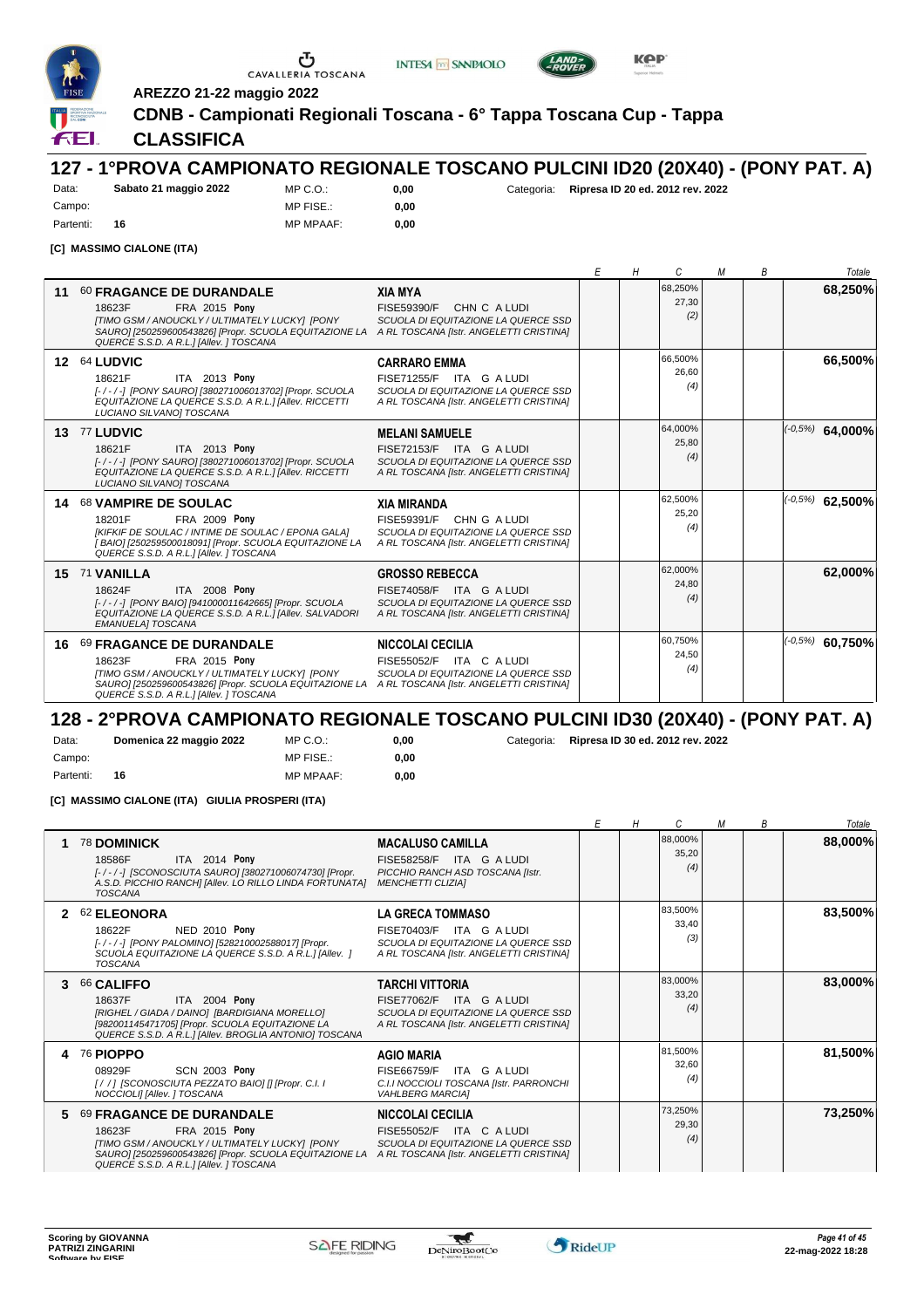

Campo: Partenti: **16**

Ⴠ CAVALLERIA TOSCANA

**INTESA M** SANPAOLO



**AREZZO 21-22 maggio 2022**

**CDNB - Campionati Regionali Toscana - 6° Tappa Toscana Cup - Tappa**

### **CLASSIFICA**

#### **128 - 2°PROVA CAMPIONATO REGIONALE TOSCANO PULCINI ID30 (20X40) - (PONY PAT. A)** Data: **Domenica 22 maggio 2022**

MP C.O.: MP FISE.: MP MPAAF: **0,00**

**0,00**

**0,00** Categoria: **Ripresa ID 30 ed. 2012 rev. 2022**

**[C] MASSIMO CIALONE (ITA) GIULIA PROSPERI (ITA)**

|   |                                                                                                                                                                                                                                                      |                                                                                                                                     | Е | Н | С                       | М | В | Totale            |
|---|------------------------------------------------------------------------------------------------------------------------------------------------------------------------------------------------------------------------------------------------------|-------------------------------------------------------------------------------------------------------------------------------------|---|---|-------------------------|---|---|-------------------|
| 6 | 67 ROSA<br>ITA 2010 Pony<br>18014F<br>[-/-/-] [PONY PEZZATO TOBIANO] [941000013212925] [Propr. SCUOLA DI EQUITAZIONE LA QUERCE SSD<br>SCUOLA EQUITAZIONE LA QUERCE S.S.D. A R.L.] [Allev.<br>TAVERNARI RINO] TOSCANA                                 | <b>ZANASI VITTORIA</b><br>FISE74059/F ITA G A LUDI<br>A RL TOSCANA [Istr. ANGELETTI CRISTINA]                                       |   |   | 73,000%<br>29,20<br>(4) |   |   | 73,000%           |
|   | 6 77 LUDVIC<br>18621F<br>ITA 2013 Pony<br>[-/-/-] [PONY SAURO] [380271006013702] [Propr. SCUOLA<br>EQUITAZIONE LA QUERCE S.S.D. A R.L.] [Allev. RICCETTI<br>LUCIANO SILVANO] TOSCANA                                                                 | <b>MELANI SAMUELE</b><br>FISE72153/F ITA G A LUDI<br>SCUOLA DI EQUITAZIONE LA QUERCE SSD<br>A RL TOSCANA [Istr. ANGELETTI CRISTINA] |   |   | 73,000%<br>29,20<br>(4) |   |   | 73,000%           |
|   | 8 68 VAMPIRE DE SOULAC<br>18201F<br>FRA 2009 Pony<br>[KIFKIF DE SOULAC / INTIME DE SOULAC / EPONA GALA]<br>[BAIO] [250259500018091] [Propr. SCUOLA EQUITAZIONE LA<br>QUERCE S.S.D. A R.L.] [Allev. ] TOSCANA                                         | <b>XIA MIRANDA</b><br>FISE59391/F CHN G A LUDI<br>SCUOLA DI EQUITAZIONE LA QUERCE SSD<br>A RL TOSCANA [Istr. ANGELETTI CRISTINA]    |   |   | 71,500%<br>28,60<br>(4) |   |   | 71,500%           |
| 9 | 70 CARAMELLA<br>05549F<br>SCN 1997 Pony<br>[-/-/] [PONY GRIGIO] [] [Propr. GELSO SANTINA] [Allev.]<br><b>TOSCANA</b>                                                                                                                                 | <b>TESTI REBECCA</b><br>FISE75302/F ITA G A LUDI<br>IPPICA SAN MARCO ASD TOSCANA [Istr.<br>PODERINI RICCARDO]                       |   |   | 68,750%<br>27,50<br>(4) |   |   | 68,750%           |
|   | 10 72 ROSA<br>18014F<br>ITA 2010 Pony<br>[-/-/-] [PONY PEZZATO TOBIANO] [941000013212925] [Propr.<br>SCUOLA EQUITAZIONE LA QUERCE S.S.D. A R.L.1 [Allev.<br>TAVERNARI RINO] TOSCANA                                                                  | <b>PAOLI MATILDE</b><br>FISE74555/F ITA G A LUDI<br>SCUOLA DI EQUITAZIONE LA QUERCE SSD<br>A RL TOSCANA [Istr. ANGELETTI CRISTINA]  |   |   | 67,250%<br>26,90<br>(4) |   |   | 67.250%           |
|   | 11 60 FRAGANCE DE DURANDALE<br>18623F<br>FRA 2015 Pony<br>[TIMO GSM / ANOUCKLY / ULTIMATELY LUCKY] [PONY<br>SAURO] [250259600543826] [Propr. SCUOLA EQUITAZIONE LA ARL TOSCANA [Istr. ANGELETTI CRISTINA]<br>QUERCE S.S.D. A R.L.] [Allev. ] TOSCANA | <b>XIA MYA</b><br>FISE59390/F CHN C A LUDI<br>SCUOLA DI EQUITAZIONE LA QUERCE SSD                                                   |   |   | 66,250%<br>26,50<br>(1) |   |   | 66,250%           |
|   | 12 65 ROSA<br>18014F<br>ITA 2010 Pony<br>[-/-/-] [PONY PEZZATO TOBIANO] [941000013212925] [Propr. SCUOLA DI EQUITAZIONE LA QUERCE SSD<br>SCUOLA EQUITAZIONE LA QUERCE S.S.D. A R.L.] [Allev.<br>TAVERNARI RINO] TOSCANA                              | <b>BALLI LIVIA</b><br>FISE74057/F ITA G A LUDI<br>A RL TOSCANA [Istr. ANGELETTI CRISTINA]                                           |   |   | 64,750%<br>25,90<br>(4) |   |   | 64,750%           |
|   | 13 64 LUDVIC<br>18621F<br>ITA 2013 Pony<br>[-/-/-] [PONY SAURO] [380271006013702] [Propr. SCUOLA<br>EQUITAZIONE LA QUERCE S.S.D. A R.L.] [Allev. RICCETTI<br>LUCIANO SILVANO] TOSCANA                                                                | <b>CARRARO EMMA</b><br>FISE71255/F ITA G A LUDI<br>SCUOLA DI EQUITAZIONE LA QUERCE SSD<br>A RL TOSCANA [Istr. ANGELETTI CRISTINA]   |   |   | 64,000%<br>25,60<br>(4) |   |   | 64,000%           |
|   | 14 61 VAMPIRE DE SOULAC<br>FRA 2009 Pony<br>18201F<br>[KIFKIF DE SOULAC / INTIME DE SOULAC / EPONA GALA]<br>[BAIO] [250259500018091] [Propr. SCUOLA EQUITAZIONE LA<br>QUERCE S.S.D. A R.L.] [Allev. ] TOSCANA                                        | <b>BELLI LUDOVICA</b><br>FISE76786/F ITA G A LUDI<br>SCUOLA DI EQUITAZIONE LA QUERCE SSD<br>A RL TOSCANA [Istr. ANGELETTI CRISTINA] |   |   | 63,250%<br>25,30<br>(2) |   |   | 63,250%           |
|   | 15 71 VANILLA<br>18624F<br>ITA 2008 Pony<br>[-/-/-] [PONY BAIO] [941000011642665] [Propr. SCUOLA<br>EQUITAZIONE LA QUERCE S.S.D. A R.L.] [Allev. SALVADORI<br>EMANUELA] TOSCANA                                                                      | <b>GROSSO REBECCA</b><br>FISE74058/F ITA G A LUDI<br>SCUOLA DI EQUITAZIONE LA QUERCE SSD<br>A RL TOSCANA [Istr. ANGELETTI CRISTINA] |   |   | 60,250%<br>24,10<br>(4) |   |   | 60,250%           |
|   | 16 75 ELEONORA<br>18622F<br>NED 2010 Pony<br>[-/-/-] [PONY PALOMINO] [528210002588017] [Propr.<br>SCUOLA EQUITAZIONE LA QUERCE S.S.D. A R.L.1 [Allev. 1<br><b>TOSCANA</b>                                                                            | <b>LIN KAREN</b><br>FISE76863/F ITA G A LUDI<br>SCUOLA DI EQUITAZIONE LA QUERCE SSD<br>A RL TOSCANA [Istr. ANGELETTI CRISTINA]      |   |   | 55,750%<br>22,90<br>(4) |   |   | $(-1,5%)$ 55,750% |

## **129 - CLASSIFICA FINALE CAMPIONATO REGIONALE TOSCANO PULCINI PONY PAT. A)**

| Data:     | Domenica 22 maggio 2022 | MP C. O.         | 0.00 |  |  |
|-----------|-------------------------|------------------|------|--|--|
| Campo:    |                         | MP FISE.:        | 0.00 |  |  |
| Partenti: | 16                      | <b>MP MPAAF:</b> | 0.00 |  |  |

**0,00** Categoria: **CLASSIFICA FINALE**

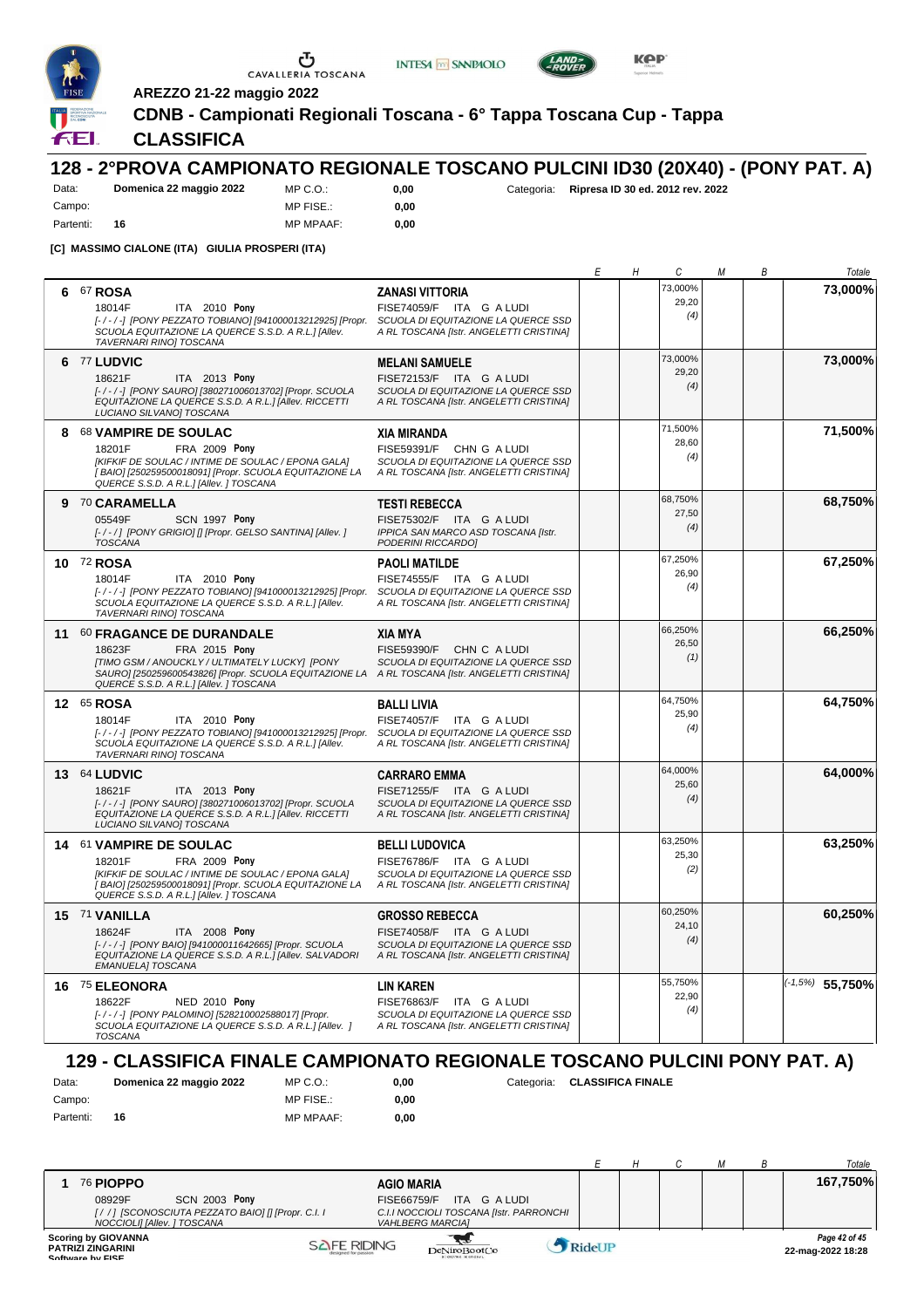

 $\sqrt{ }$ 





*E H C M B Totale*

**164,750%**

**AREZZO 21-22 maggio 2022**

**CDNB - Campionati Regionali Toscana - 6° Tappa Toscana Cup - Tappa**

## **CLASSIFICA**

#### **129 - CLASSIFICA FINALE CAMPIONATO REGIONALE TOSCANO PULCINI PONY PAT. A)** Data: **Domenica 22 maggio 2022**

| Dala.     | DOMENICA ZZ MAGOJIO ZUZZ |
|-----------|--------------------------|
| Campo:    |                          |
| Partenti: | 16                       |

MP C.O.: MP FISE.: MP MPAAF: **0,00**

**0,00**

**0,00** Categoria: **CLASSIFICA FINALE**

|   | 2 62 ELEONORA<br>18622F<br>NED 2010 Pony<br>[-/-/-] [PONY PALOMINO] [528210002588017] [Propr.<br>SCUOLA EQUITAZIONE LA QUERCE S.S.D. A R.L.] [Allev. ]<br><b>TOSCANA</b>                                                                              | <b>LA GRECA TOMMASO</b><br>FISE70403/F ITA G A LUDI<br>SCUOLA DI EQUITAZIONE LA QUERCE SSD<br>A RL TOSCANA [Istr. ANGELETTI CRISTINA] |  | 164,750% |
|---|-------------------------------------------------------------------------------------------------------------------------------------------------------------------------------------------------------------------------------------------------------|---------------------------------------------------------------------------------------------------------------------------------------|--|----------|
|   | 3 66 CALIFFO<br>ITA 2004 Pony<br>18637F<br>[RIGHEL / GIADA / DAINO] [BARDIGIANA MORELLO]<br>[982001145471705] [Propr. SCUOLA EQUITAZIONE LA<br>QUERCE S.S.D. A R.L.] [Allev. BROGLIA ANTONIO] TOSCANA                                                 | <b>TARCHI VITTORIA</b><br>FISE77062/F ITA G A LUDI<br>SCUOLA DI EQUITAZIONE LA QUERCE SSD<br>A RL TOSCANA [Istr. ANGELETTI CRISTINA]  |  | 163,500% |
| 4 | <b>78 DOMINICK</b><br>18586F<br>ITA 2014 Pony<br>[-/-/-] [SCONOSCIUTA SAURO] [380271006074730] [Propr.<br>A.S.D. PICCHIO RANCH] [Allev. LO RILLO LINDA FORTUNATA]<br><b>TOSCANA</b>                                                                   | <b>MACALUSO CAMILLA</b><br>FISE58258/F ITA G A LUDI<br>PICCHIO RANCH ASD TOSCANA [Istr.<br><b>MENCHETTI CLIZIAI</b>                   |  | 163,250% |
|   | 5 65 ROSA<br>ITA 2010 Pony<br>18014F<br>[-/-/-] [PONY PEZZATO TOBIANO] [941000013212925] [Propr. SCUOLA DI EQUITAZIONE LA QUERCE SSD<br>SCUOLA EQUITAZIONE LA QUERCE S.S.D. A R.L.] [Allev.<br>TAVERNARI RINO] TOSCANA                                | <b>BALLI LIVIA</b><br>FISE74057/F ITA G A LUDI<br>A RL TOSCANA [Istr. ANGELETTI CRISTINA]                                             |  | 145,000% |
|   | 6 70 CARAMELLA<br>05549F<br><b>SCN 1997 Pony</b><br>[-/-/] [PONY GRIGIO] [] [Propr. GELSO SANTINA] [Allev. ]<br><b>TOSCANA</b>                                                                                                                        | <b>TESTI REBECCA</b><br>FISE75302/F ITA G A LUDI<br>IPPICA SAN MARCO ASD TOSCANA [Istr.<br>PODERINI RICCARDO]                         |  | 144,000% |
|   | 7 67 ROSA<br>18014F<br>ITA 2010 Pony<br>[-/-/-] [PONY PEZZATO TOBIANO] [941000013212925] [Propr. SCUOLA DI EQUITAZIONE LA QUERCE SSD<br>SCUOLA EQUITAZIONE LA QUERCE S.S.D. A R.L.] [Allev.<br><b>TAVERNARI RINOI TOSCANA</b>                         | <b>ZANASI VITTORIA</b><br>FISE74059/F ITA G A LUDI<br>A RL TOSCANA [Istr. ANGELETTI CRISTINA]                                         |  | 142,250% |
|   | 8 61 VAMPIRE DE SOULAC<br>FRA 2009 Pony<br>18201F<br>[KIFKIF DE SOULAC / INTIME DE SOULAC / EPONA GALA]<br>[BAIO] [250259500018091] [Propr. SCUOLA EQUITAZIONE LA<br>QUERCE S.S.D. A R.L.] [Allev. ] TOSCANA                                          | <b>BELLI LUDOVICA</b><br>FISE76786/F ITA G A LUDI<br>SCUOLA DI EQUITAZIONE LA QUERCE SSD<br>A RL TOSCANA [Istr. ANGELETTI CRISTINA]   |  | 140,250% |
|   | 9 72 ROSA<br>18014F<br>ITA 2010 Pony<br>[-/-/-] [PONY PEZZATO TOBIANO] [941000013212925] [Propr. SCUOLA DI EQUITAZIONE LA QUERCE SSD<br>SCUOLA EQUITAZIONE LA QUERCE S.S.D. A R.L.] [Allev.<br>TAVERNARI RINO] TOSCANA                                | <b>PAOLI MATILDE</b><br>FISE74555/F ITA G A LUDI<br>A RL TOSCANA [Istr. ANGELETTI CRISTINA]                                           |  | 140,000% |
|   | 10 77 LUDVIC<br>18621F<br>ITA 2013 Pony<br>[-/-/-] [PONY SAURO] [380271006013702] [Propr. SCUOLA<br>EQUITAZIONE LA QUERCE S.S.D. A R.L.] [Allev. RICCETTI<br>LUCIANO SILVANOJ TOSCANA                                                                 | <b>MELANI SAMUELE</b><br>FISE72153/F ITA G A LUDI<br>SCUOLA DI EQUITAZIONE LA QUERCE SSD<br>A RL TOSCANA [Istr. ANGELETTI CRISTINA]   |  | 137,000% |
|   | 11 60 FRAGANCE DE DURANDALE<br>18623F<br>FRA 2015 Pony<br>[TIMO GSM / ANOUCKLY / ULTIMATELY LUCKY] [PONY<br>SAURO] [250259600543826] [Propr. SCUOLA EQUITAZIONE LA A RL TOSCANA [Istr. ANGELETTI CRISTINA]<br>QUERCE S.S.D. A R.L.] [Allev. ] TOSCANA | <b>XIA MYA</b><br>FISE59390/F CHN C A LUDI<br>SCUOLA DI EQUITAZIONE LA QUERCE SSD                                                     |  | 134,500% |
|   | 12 68 VAMPIRE DE SOULAC<br>18201F<br>FRA 2009 Pony<br>[KIFKIF DE SOULAC / INTIME DE SOULAC / EPONA GALA]<br>[BAIO] [250259500018091] [Propr. SCUOLA EQUITAZIONE LA<br>QUERCE S.S.D. A R.L.] [Allev. ] TOSCANA                                         | <b>XIA MIRANDA</b><br>FISE59391/F CHN G A LUDI<br>SCUOLA DI EQUITAZIONE LA QUERCE SSD<br>A RL TOSCANA [Istr. ANGELETTI CRISTINA]      |  | 134,000% |
|   | 12 69 FRAGANCE DE DURANDALE<br>18623F<br>FRA 2015 Pony<br>[TIMO GSM / ANOUCKLY / ULTIMATELY LUCKY] [PONY<br>SAURO] [250259600543826] [Propr. SCUOLA EQUITAZIONE LA<br>QUERCE S.S.D. A R.L.] [Allev. ] TOSCANA                                         | <b>NICCOLAI CECILIA</b><br>FISE55052/F ITA C A LUDI<br>SCUOLA DI EQUITAZIONE LA QUERCE SSD<br>A RL TOSCANA [Istr. ANGELETTI CRISTINA] |  | 134,000% |
|   | 14 64 LUDVIC<br>ITA 2013 Pony<br>18621F<br>[-/-/-] [PONY SAURO] [380271006013702] [Propr. SCUOLA<br>EQUITAZIONE LA QUERCE S.S.D. A R.L.] [Allev. RICCETTI<br>LUCIANO SILVANOJ TOSCANA                                                                 | <b>CARRARO EMMA</b><br>FISE71255/F ITA G A LUDI<br>SCUOLA DI EQUITAZIONE LA QUERCE SSD<br>A RL TOSCANA [Istr. ANGELETTI CRISTINA]     |  | 130,500% |

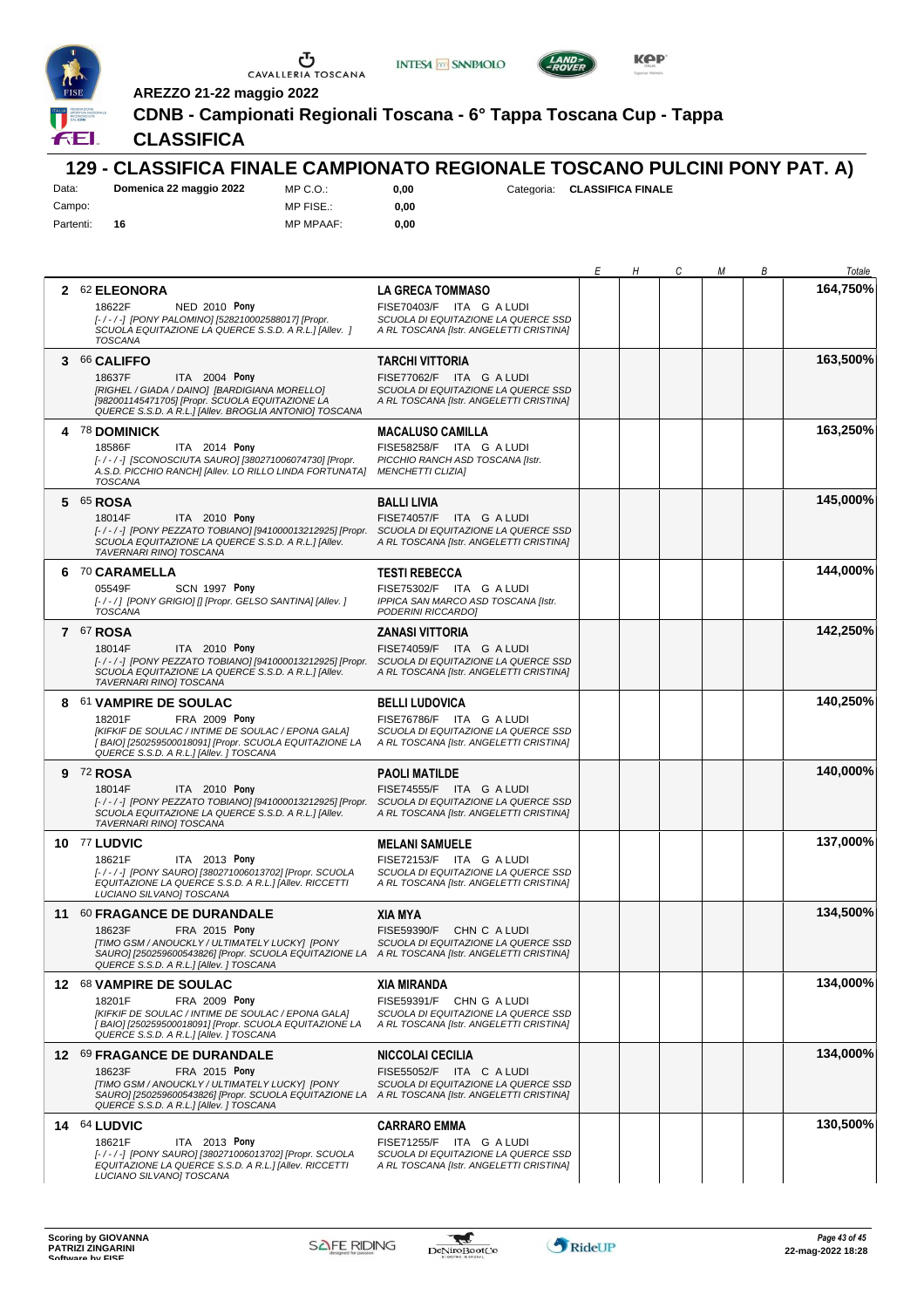





**AREZZO 21-22 maggio 2022**

**CDNB - Campionati Regionali Toscana - 6° Tappa Toscana Cup - Tappa**

## **CLASSIFICA**

#### **129 - CLASSIFICA FINALE CAMPIONATO REGIONALE TOSCANO PULCINI PONY PAT. A)** Data: **Domenica 22 maggio 2022**

Campo: Partenti: **16**

Campo:

MP C.O.: MP FISE.:

MP C.O.: MP FISE.:

MP C.O.: MP FISE.:

MP MPAAF: **0,00**

**0,00**

**0,00** Categoria: **CLASSIFICA FINALE**

MP MPAAF: **0,00**

|     |                                                                                                                                                                    |                                                                                                                      |  |  | Totale   |
|-----|--------------------------------------------------------------------------------------------------------------------------------------------------------------------|----------------------------------------------------------------------------------------------------------------------|--|--|----------|
| 15  | 75 ELEONORA                                                                                                                                                        | LIN KAREN                                                                                                            |  |  | 128,000% |
|     | <b>NED 2010 Pony</b><br>18622F<br>[-/-/-] [PONY PALOMINO] [528210002588017] [Propr.<br>SCUOLA EQUITAZIONE LA QUERCE S.S.D. A R.L.] [Allev. ]<br><b>TOSCANA</b>     | ITA G A LUDI<br><b>FISE76863/F</b><br>SCUOLA DI EQUITAZIONE LA QUERCE SSD<br>A RL TOSCANA [Istr. ANGELETTI CRISTINA] |  |  |          |
| 16. | <b>71 VANILLA</b>                                                                                                                                                  | <b>GROSSO REBECCA</b>                                                                                                |  |  | 122.250% |
|     | 2008 Pony<br>18624F<br>ITA.<br>[-/-/-] [PONY BAIO] [941000011642665] [Propr. SCUOLA<br>EQUITAZIONE LA QUERCE S.S.D. A R.L.] [Allev. SALVADORI<br>EMANUELAI TOSCANA | ITA GALUDI<br><b>FISE74058/F</b><br>SCUOLA DI EQUITAZIONE LA QUERCE SSD<br>A RL TOSCANA [Istr. ANGELETTI CRISTINA]   |  |  |          |

# **130 - 1°PROVA CAMPIONATO REGIONALE TOSCANO PROMESSE E60 Q (20X40) - (PONY**

**PAT. A)**

**0,00**

**0,00** Categoria: **E 60 ed. 2006 rev. 2022**

Partenti: **6** MP MPAAF: **0,00 [C] CLAUDIA ACCORRONI (ITA) MASSIMO CIALONE (ITA)**

Data: **Sabato 21 maggio 2022**

|                |                                                                                                                                                                                                     |                                                                                                                                   | Н | C                       | М | В | Totale  |
|----------------|-----------------------------------------------------------------------------------------------------------------------------------------------------------------------------------------------------|-----------------------------------------------------------------------------------------------------------------------------------|---|-------------------------|---|---|---------|
|                | 53 CHIODO<br>ITA 2013 Pony<br>18199F<br>[-/-/-] [PONY SAURO] [380271004016114] [Propr. PAOLI<br>ALESSANDRO] [Allev. COCCO LAURA] TOSCANA                                                            | <b>PAOLI BIANCA</b><br>FISE67744/F ITA G A LUDI<br>SCUOLA DI EQUITAZIONE LA QUERCE SSD<br>A RL TOSCANA [Istr. ANGELETTI CRISTINA] |   | 83,500%<br>33,40<br>(4) |   |   | 83,500% |
| $\overline{2}$ | 55 KITTY<br><b>NED 2000 Pony</b><br>07464F<br>[******* / ******* / ] [KWPN PEZZATO BAIO] [528210000535998]<br>[Propr. DEL VICARIO GIUSEPPE] [Allev. ] TOSCANA                                       | <b>LAI MARGHERITA</b><br>FISE77571/F ITA C A LUDI<br>PICCHIO RANCH ASD TOSCANA [Istr.<br><b>MENCHETTI CLIZIAI</b>                 |   | 78,750%<br>31,50<br>(1) |   |   | 78,750% |
| 3              | <b>56 RAMBO</b><br>ITA 1999 Pony<br>04879F/ST<br>[-/-/] [INDIGENA BAIO] [] [Propr. ASSOCIAZIONE<br>DILETTANTISTICA IPPICA SAN MARCOI [Allev. ] TOSCANA                                              | <b>DRAGONI SARA</b><br>FISE69096/F ITA G A LUDI<br>IPPICA SAN MARCO ASD TOSCANA [Istr.<br>PODERINI RICCARDOI                      |   | 71,500%<br>28,60<br>(4) |   |   | 71,500% |
|                | 4 52 RAMBO<br>ITA 1999 Pony<br>04879F/ST<br>[-/-/] [INDIGENA BAIO] [] [Propr. ASSOCIAZIONE<br>DILETTANTISTICA IPPICA SAN MARCOI [Allev. ] TOSCANA                                                   | <b>GIUNTINI GIULIA</b><br>FISE68781/F ITA G A LUDI<br>IPPICA SAN MARCO ASD TOSCANA [Istr.<br>PODERINI RICCARDOI                   |   | 65.250%<br>26.10<br>(4) |   |   | 65,250% |
| 5.             | 50 BALLYGALDA BAILEY<br>IRL 2008 Pony<br>20879A<br><b>IMOORES CLOVER / BALLYGALDA ABBA / RED HOUSE</b><br>CONDOR] [IRISH PONY BAIO] [372141405105351] [Propr.<br>FAGHERAZZI SARA] [Allev. ] TOSCANA | <b>GUAZZELLI EMMA MARIA</b><br>FISE71485/F ITA C A LUDI<br>LA CASINA ASD TOSCANA [Istr. LAZZURRI<br><b>ALESSANDROI</b>            |   | 64,500%<br>25,80<br>(3) |   |   | 64,500% |
| 6              | 49 CAHERINA CHAP<br>IRL 2011 Pony<br>16997P<br>[SCONOSCIUTO / SCONOSCIUTA / ] [PONY SAURO]<br>[372414005552724] [Propr. MYTHORSES SRL] [Allev. ]<br><b>TOSCANA</b>                                  | <b>GERVASONI SOFIA</b><br>FISE65333/F ITA G A LUDI<br>LA CASINA ASD TOSCANA [Istr. LAZZURRI<br><b>ALESSANDROI</b>                 |   | 62,750%<br>25,10<br>(2) |   |   | 62,750% |

#### **131 - 2°PROVA CAMPIONATO REGIONALE TOSCANO PROMESSE E80 Q (20X40) - (PONY PAT. A)**

**0,00**

**0,00** Categoria: **E 80 ed. 2006 rev. 2022**

**[C] CLAUDIA ACCORRONI (ITA)**

Data: **Domenica 22 maggio 2022**

|                                                                                                                                                                                                                                                                                |  |                         |  | Totale        |
|--------------------------------------------------------------------------------------------------------------------------------------------------------------------------------------------------------------------------------------------------------------------------------|--|-------------------------|--|---------------|
| $352$ RAMBO<br><b>GIUNTINI GIULIA</b><br>ITA 1999 Pony<br>04879F/ST<br>FISE68781/F ITA G A LUDI<br>[-/-/] [INDIGENA BAIO] [] [Propr. ASSOCIAZIONE<br>IPPICA SAN MARCO ASD TOSCANA [Istr.<br>DILETTANTISTICA IPPICA SAN MARCOI [Allev. ] TOSCANA<br>PODERINI RICCARDO1          |  | 77,250%<br>30,90<br>(3) |  | 77,250%       |
| 4 55 KITTY<br>LAI MARGHERITA<br><b>NED 2000 Pony</b><br>07464F<br>FISE77571/F ITA C A LUDI<br>[******* / ******* / ]  [KWPN PEZZATO BAIO] [528210000535998]<br>PICCHIO RANCH ASD TOSCANA [Istr.<br>[Propr. DEL VICARIO GIUSEPPE] [Allev. ] TOSCANA<br><b>MENCHETTI CLIZIAI</b> |  | 77,000%<br>30,80<br>(4) |  | 77,000%       |
| Scoring by GIOVANNA                                                                                                                                                                                                                                                            |  |                         |  | Page 44 of 45 |

Campo: Partenti: **6**

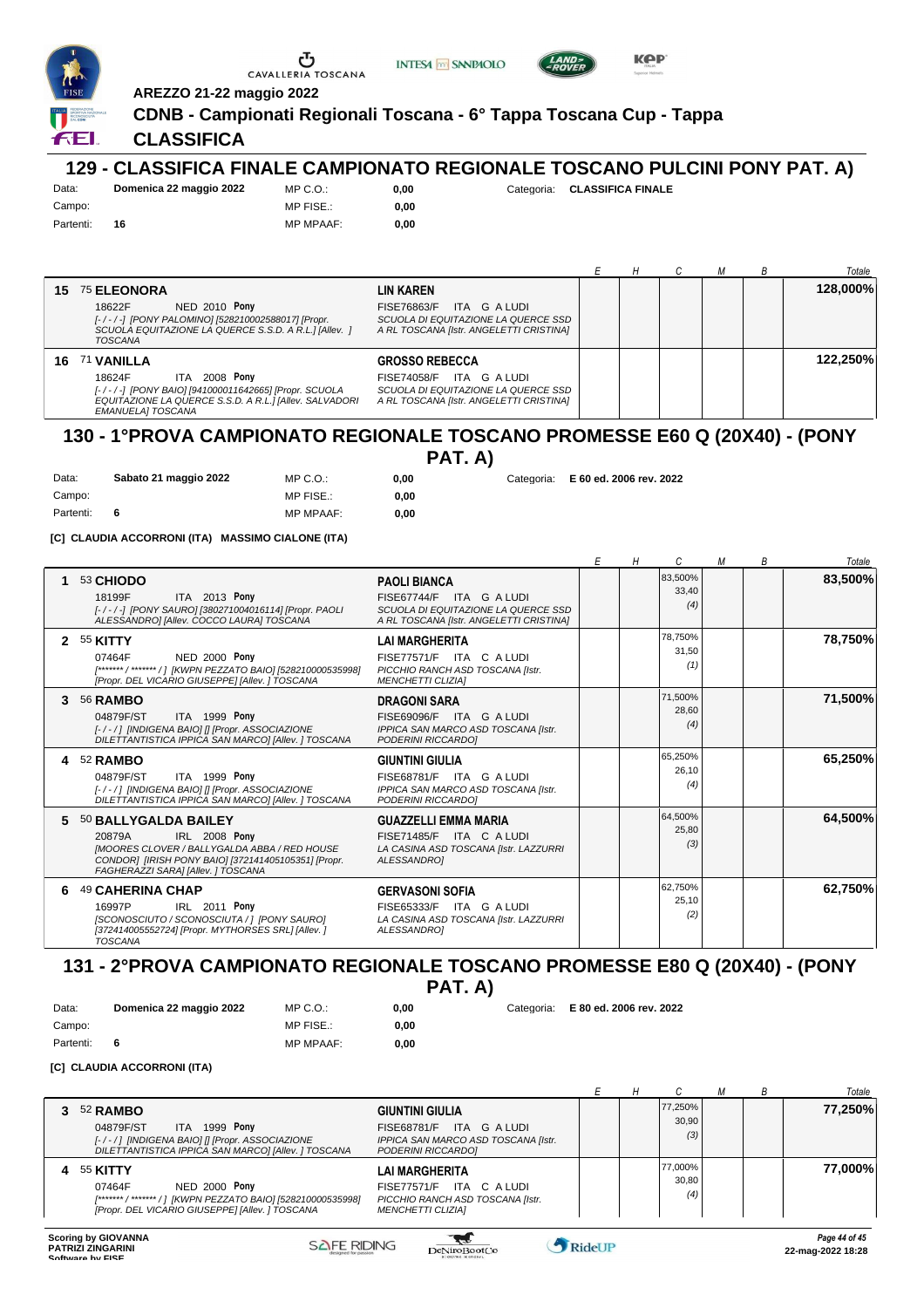





**INTESA** M SANPAOLO

#### **CLASSIFICA**

# **131 - 2°PROVA CAMPIONATO REGIONALE TOSCANO PROMESSE E80 Q (20X40) - (PONY**

| PAT. | A) |
|------|----|
|------|----|

**0,00** Categoria: **E 80 ed. 2006 rev. 2022**

**KPP** 

| Data:     | Domenica 22 maggio 2022 | $MP C. Q$ .      | 0.00 |
|-----------|-------------------------|------------------|------|
| Campo:    |                         | MP FISE.:        | 0.00 |
| Partenti: |                         | <b>MP MPAAF:</b> | 0.00 |

#### **[C] CLAUDIA ACCORRONI (ITA)**

|     |                                                                                                                                                                                                     |                                                                                                                                   |  |                          | М | В | Totale  |
|-----|-----------------------------------------------------------------------------------------------------------------------------------------------------------------------------------------------------|-----------------------------------------------------------------------------------------------------------------------------------|--|--------------------------|---|---|---------|
| 8   | 53 CHIODO<br>ITA 2013 Pony<br>18199F<br>[-/-/-] [PONY SAURO] [380271004016114] [Propr. PAOLI<br>ALESSANDROI [Allev. COCCO LAURA] TOSCANA                                                            | <b>PAOLI BIANCA</b><br>FISE67744/F ITA G A LUDI<br>SCUOLA DI EQUITAZIONE LA QUERCE SSD<br>A RL TOSCANA [Istr. ANGELETTI CRISTINA] |  | 69,750%<br>27,90<br>(8)  |   |   | 69,750% |
| 10. | 50 BALLYGALDA BAILEY<br>IRL 2008 Pony<br>20879A<br><b>IMOORES CLOVER / BALLYGALDA ABBA / RED HOUSE</b><br>CONDOR1 [IRISH PONY BAIO] [372141405105351] [Propr.<br>FAGHERAZZI SARA] [Allev. ] TOSCANA | <b>GUAZZELLI EMMA MARIA</b><br>FISE71485/F ITA C A LUDI<br>LA CASINA ASD TOSCANA [Istr. LAZZURRI<br>ALESSANDRO]                   |  | 69,500%<br>27,80<br>(10) |   |   | 69,500% |
| 11  | 49 CAHERINA CHAP<br>IRL 2011 Pony<br>16997P<br>[SCONOSCIUTO / SCONOSCIUTA / ] [PONY SAURO]<br>[372414005552724] [Propr. MYTHORSES SRL] [Allev. ]<br><b>TOSCANA</b>                                  | <b>GERVASONI SOFIA</b><br>FISE65333/F ITA G A LUDI<br>LA CASINA ASD TOSCANA [Istr. LAZZURRI<br>ALESSANDROI                        |  | 69,250%<br>27,70<br>(11) |   |   | 69,250% |
| 12  | <b>56 RAMBO</b><br>ITA 1999 Pony<br>04879F/ST<br>[-/-/] [INDIGENA BAIO] [] [Propr. ASSOCIAZIONE<br>DILETTANTISTICA IPPICA SAN MARCOI [Allev. ] TOSCANA                                              | <b>DRAGONI SARA</b><br>FISE69096/F ITA G A LUDI<br>IPPICA SAN MARCO ASD TOSCANA [Istr.<br>PODERINI RICCARDO]                      |  | 68,250%<br>27,30<br>(12) |   |   | 68,250% |

## **132 - CLASSIFICA FINALE CAMPIONATO REGIONALE TOSCANO PROMESSE (PONY PAT. A)**

 $0,00$ **0,00**

| Data:     | Domenica 22 maggio 2022 | MP C. O.         |
|-----------|-------------------------|------------------|
| Campo:    |                         | MP FISE.:        |
| Partenti: |                         | <b>MP MPAAF:</b> |

**0,00** Categoria: **CLASSIFICA FINALE**

|    |                                                                                                                                                                                                              |                                                                                                                                   | Н | C | М | B | Totale   |
|----|--------------------------------------------------------------------------------------------------------------------------------------------------------------------------------------------------------------|-----------------------------------------------------------------------------------------------------------------------------------|---|---|---|---|----------|
| 1. | 55 KITTY<br><b>NED 2000 Pony</b><br>07464F<br>[******* / ******* / ] [KWPN PEZZATO BAIO] [528210000535998]<br>[Propr. DEL VICARIO GIUSEPPE] [Allev. ] TOSCANA                                                | <b>LAI MARGHERITA</b><br>FISE77571/F ITA C A LUDI<br>PICCHIO RANCH ASD TOSCANA [Istr.<br><b>MENCHETTI CLIZIAI</b>                 |   |   |   |   | 155,750% |
| 2  | 53 CHIODO<br>ITA 2013 Pony<br>18199F<br>[-/-/-] [PONY SAURO] [380271004016114] [Propr. PAOLI<br>ALESSANDROI [Allev. COCCO LAURA] TOSCANA                                                                     | <b>PAOLI BIANCA</b><br>FISE67744/F ITA G A LUDI<br>SCUOLA DI EQUITAZIONE LA QUERCE SSD<br>A RL TOSCANA [Istr. ANGELETTI CRISTINA] |   |   |   |   | 153,250% |
| 3. | 52 RAMBO<br><b>ITA 1999 Pony</b><br>04879F/ST<br>[-/-/] [INDIGENA BAIO] [] [Propr. ASSOCIAZIONE<br>DILETTANTISTICA IPPICA SAN MARCOI [Allev. ] TOSCANA                                                       | <b>GIUNTINI GIULIA</b><br>FISE68781/F ITA G A LUDI<br>IPPICA SAN MARCO ASD TOSCANA [Istr.<br>PODERINI RICCARDOI                   |   |   |   |   | 142,500% |
| 4  | <b>56 RAMBO</b><br>ITA 1999 Pony<br>04879F/ST<br>[-/-/] [INDIGENA BAIO] [] [Propr. ASSOCIAZIONE<br>DILETTANTISTICA IPPICA SAN MARCOI [Allev. ] TOSCANA                                                       | <b>DRAGONI SARA</b><br>FISE69096/F ITA G A LUDI<br>IPPICA SAN MARCO ASD TOSCANA [Istr.<br>PODERINI RICCARDOI                      |   |   |   |   | 139,750% |
|    | 5 50 BALLYGALDA BAILEY<br><b>IRL 2008 Pony</b><br>20879A<br><b>IMOORES CLOVER / BALLYGALDA ABBA / RED HOUSE</b><br>CONDOR1 [IRISH PONY BAIO] [372141405105351] [Propr.<br>FAGHERAZZI SARA] [Allev. ] TOSCANA | <b>GUAZZELLI EMMA MARIA</b><br>FISE71485/F ITA C A LUDI<br>LA CASINA ASD TOSCANA [Istr. LAZZURRI<br>ALESSANDRO]                   |   |   |   |   | 134,000% |
| 6  | 49 CAHERINA CHAP<br>IRL 2011 Pony<br>16997P<br>[SCONOSCIUTO / SCONOSCIUTA / ] [PONY SAURO]<br>[372414005552724] [Propr. MYTHORSES SRL] [Allev. ]<br><b>TOSCANA</b>                                           | <b>GERVASONI SOFIA</b><br>FISE65333/F ITA G A LUDI<br>LA CASINA ASD TOSCANA [Istr. LAZZURRI<br><b>ALESSANDROI</b>                 |   |   |   |   | 132,000% |

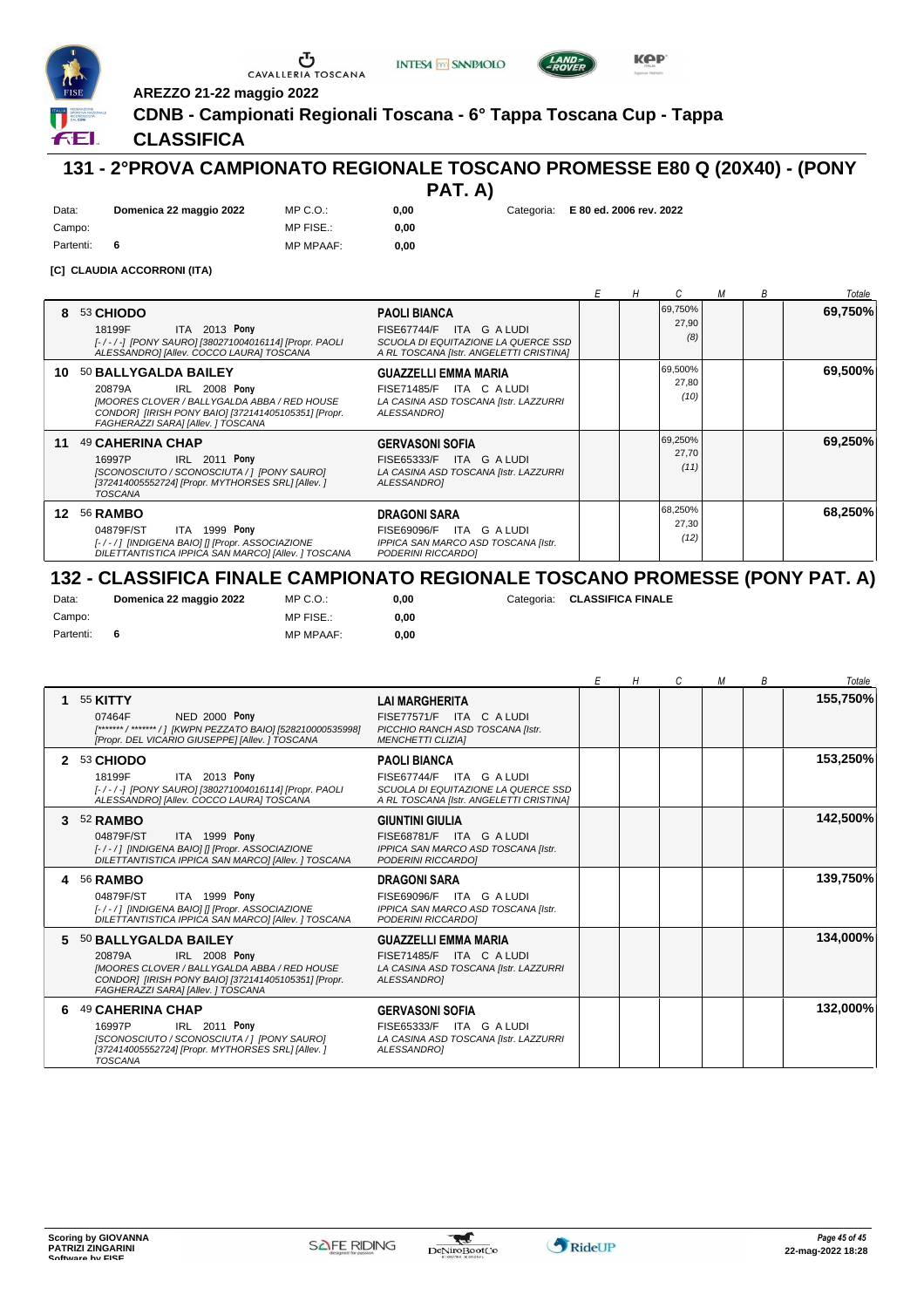



#### **CLASSIFICA SQUADRE**

|     | <b>WORLD SOUL</b>    | ALESSANDRO BENEDETTI    |                       |           | TOTALE   |
|-----|----------------------|-------------------------|-----------------------|-----------|----------|
|     | 43 BARONTI ELETTRA   | RAY CB                  | E80                   | 89.000%   |          |
| SP  | 99 NIGRO BRIGIDA     | <b>ZIZIFO INTERAGRO</b> | <b>GR2 INTER PARA</b> | 71.875%   |          |
| SP. | 101 FRANCUCCI MATTEO | <b>FREDERICH K</b>      | GRADO 5 PARA          | \65.988%\ | 160,875% |

|              |   |                        |                                 |                  | 160,875% |               |
|--------------|---|------------------------|---------------------------------|------------------|----------|---------------|
| $\mathbf{2}$ |   | I PICCOLI DELLA QUERCE | LORENZO CINI/CRISTINA ANGELETTI |                  |          | <b>TOTALE</b> |
|              | ັ | 75 LIN KAREN           | <b>ELEONORA</b>                 | ID <sub>20</sub> | 172,75%  |               |
|              | J | 65 BALLI LIVIA         | <b>ROSA</b>                     | ID <sub>20</sub> | 80,250%  |               |
|              | υ | 61 BELLI LUDOVICA      | VAMPIRE DE SOULAC               | ID <sub>20</sub> | 77.000%  | 157,250%      |

|          |                       |             |                                 | 157,250% |               |
|----------|-----------------------|-------------|---------------------------------|----------|---------------|
|          | LE BIMBE DELLA QUERCE |             | LORENZO CINI/CRISTINA ANGELETTI |          | <b>TOTALE</b> |
| <b>v</b> | 69 NICCOLAI CECILIA   |             | FRAGRANCE DE DURANDALI ID20     | 160,75%  |               |
|          | 53 PAOLI BIANCA       | CHIODO      | E60                             | 83,500%  |               |
|          | 72 PAOLI MATILDE      | <b>ROSA</b> | ID <sub>20</sub>                | 72,750%  | 156,250%      |

|                    |                      |                | 156,250% |               |
|--------------------|----------------------|----------------|----------|---------------|
| <b>GOLDEN TEAM</b> | <b>SARA MORGANTI</b> |                |          | <b>TOTALE</b> |
| 90 FIORE NANCY     | <b>BABYLON</b>       | D <sub>1</sub> | 165,196% |               |
| 23 CASTANO ARIANNA | <b>BRITNAY</b>       | M100           | 65,990%  |               |
| 44 DI SCALA SARA   | LUCKY ONE            | E80            | 89,000%  | 154,990%      |
|                    |                      |                |          |               |

*154,990%*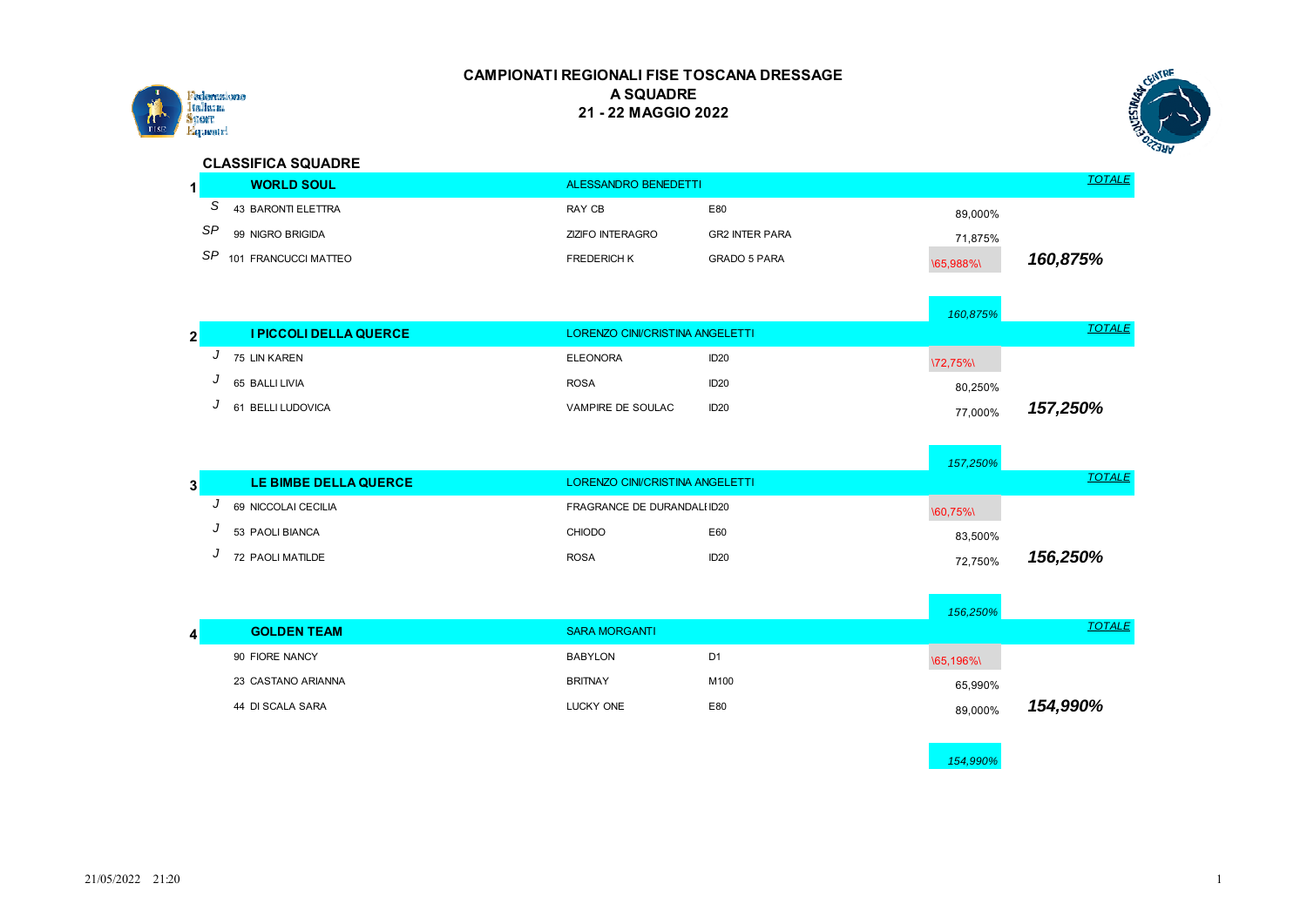

|               | <b>NTRE</b><br>♦ |
|---------------|------------------|
|               |                  |
|               |                  |
|               |                  |
|               | OZZJUV           |
| <b>TOTALE</b> |                  |

|                     |                         |                  |                      | ∽ |
|---------------------|-------------------------|------------------|----------------------|---|
| <b>THUNDER CREW</b> | <b>CLIZIA MENCHETTI</b> |                  | TOTALE               |   |
| 78 MACALUSO CAMILLA | <b>DOMINICK</b>         | ID <sub>20</sub> | 75,250%              |   |
| 55 LAI MARGHERITA   | KITTI                   | E60              | 78,750%              |   |
| 2 MENCAGLI NOEMI    | LUCKY DELLA VERDINA     | M100             | 154,000%<br>160,677% |   |

|        |                          |                                 |                  | 154,000% |               |
|--------|--------------------------|---------------------------------|------------------|----------|---------------|
| c<br>o | LA QUERCE BIG AND LITTLE | LORENZO CINI/CRISTINA ANGELETTI |                  |          | <b>TOTALE</b> |
| u      | 64 CARRARO EMMA          | <b>LUDVIC</b>                   | ID <sub>20</sub> | 166,5%   |               |
| u      | 47 DE NATALE RUFAEL      | LAURUS NOBILIS                  | E60              | 71.750%  |               |
|        | 58 ERMINI VALENTINA      | <b>LAURUS NOBILIS</b>           | E60              | 77.250%  | 149,000%      |

|                    |                                 |                  | 149,000% |               |
|--------------------|---------------------------------|------------------|----------|---------------|
| LA QUERCE "TATI"   | LORENZO CINI/CRISTINA ANGELETTI |                  |          | <b>TOTALE</b> |
| 66 TARCHI VITTORIA | <b>CALIFFO</b>                  | ID <sub>20</sub> | 80,500%  |               |
| 68 XIA MIRANDA     | VAMPIRE DE SOULAC               | ID <sub>20</sub> | 162,5%   |               |
| 60 XIA MYA         | FRAGRANCE DE DURANDALI ID20     |                  | 68.250%  | 148,750%      |

|                             |                               |     | 148,750% |               |
|-----------------------------|-------------------------------|-----|----------|---------------|
| <b>FERJULINO TEAM</b><br>o  | <b>ELEONORA PAOLI</b>         |     |          | <b>TOTALE</b> |
| S.<br>34 RAFFAELLA DI PRIMA | FURST RUBINO DEI CASTELL E300 |     | 64,792%  |               |
| 42 PIETROZZI ALESSIA        | <b>FERJOLIE</b>               | E80 | 81,750%  |               |
|                             |                               |     |          | 146,542%      |
|                             |                               |     |          |               |

*146,542%*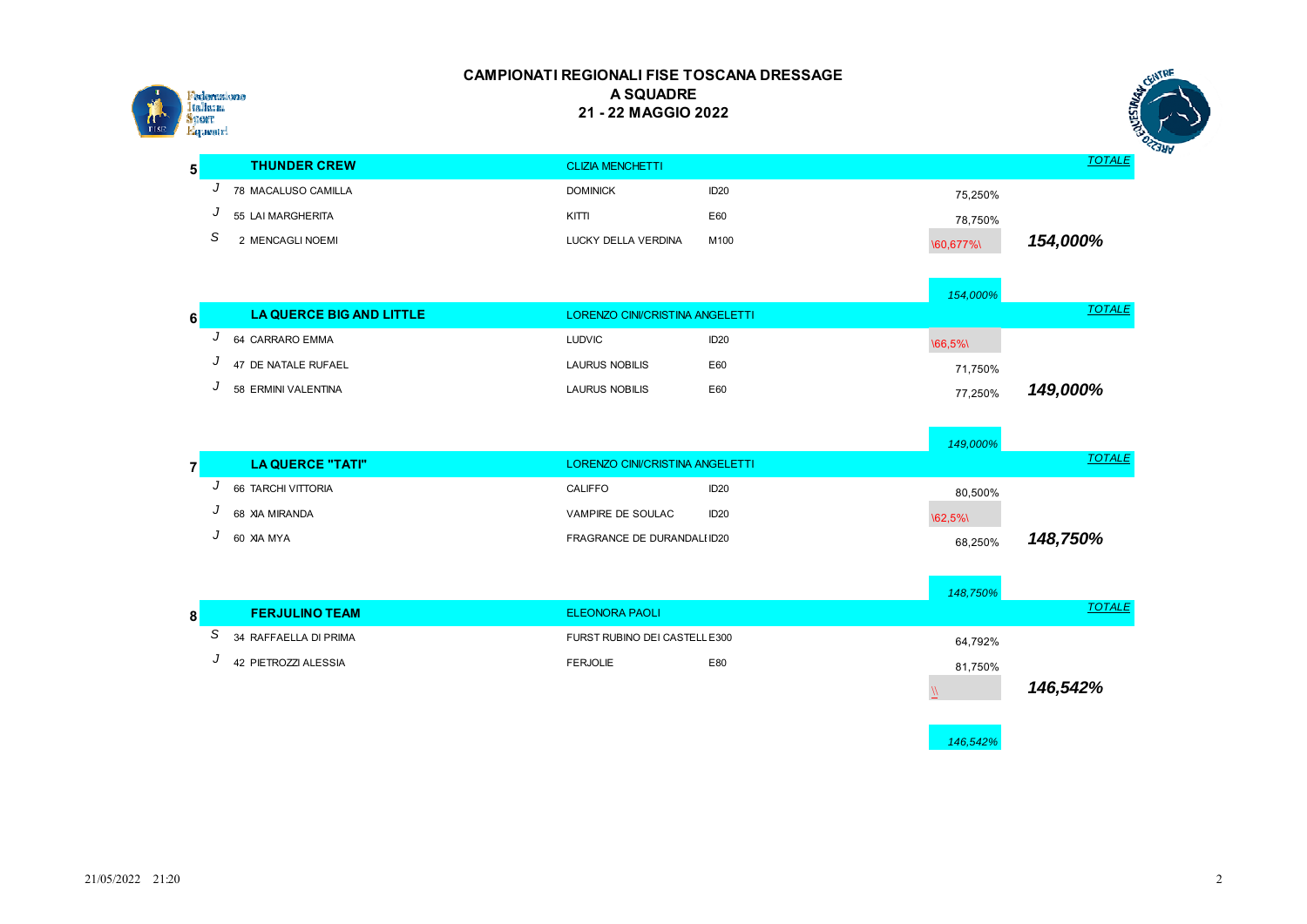

|   |                          |                 |                                 |                     | - 3   |
|---|--------------------------|-----------------|---------------------------------|---------------------|-------|
| 9 | <b>LA QUERCE DEBUTTO</b> |                 | LORENZO CINI/CRISTINA ANGELETTI |                     | TOTAL |
|   | 71 GROSSO REBECCA        | VANILLA         | ID <sub>20</sub>                | 62,000%             |       |
|   | 63 HUANG EMMA            | VANILLA         | ID <sub>20</sub>                |                     |       |
|   | 62 LA GRECA TOMMASO      | <b>ELEONORA</b> | ID <sub>20</sub>                | 143,250%<br>81.250% |       |

|    |                      |                              |                  | 143,250% |               |
|----|----------------------|------------------------------|------------------|----------|---------------|
| 10 | <b>NOCCIOLI BANG</b> | <b>MARCIA VAHLBERG</b>       |                  |          | <b>TOTALE</b> |
|    | 76 AGIO MARIA        | <b>PIOPPO</b>                | ID <sub>20</sub> | 86.250%  |               |
|    | 29 FEDI FRANCESCA    | BODY GUARD DI FONTEA BE E300 |                  | 55,417%  |               |
|    |                      |                              |                  |          | 141,667%      |

|    |   |                            |                        |      | 141,667% |               |
|----|---|----------------------------|------------------------|------|----------|---------------|
| 11 |   | <b>THE OAKS'S GIRLS</b>    | <b>LORENZO CINI</b>    |      |          | <b>TOTALE</b> |
|    | ◡ | 30 CHEN SOFIA              | KANTSE'S BLUE BOY      | E300 | \63,75%\ |               |
|    | J | 35 PICCIOLI IRENE          | DERVICHE DE TAILLEVENT | E200 | 64,405%  |               |
|    | J | <b>48 TARCHI LORENZA</b>   | <b>DAZZLING STAR</b>   | E60  | 72,000%  | 136,405%      |
|    |   |                            |                        |      |          |               |
|    |   |                            |                        |      | 136,405% |               |
| 12 |   | <b>IL PODERE DELL'OLMO</b> | <b>LORENZO CINI</b>    |      |          | <b>TOTALE</b> |
|    | J | 25 ULIVI GINEVRA           | <b>GUR O</b>           | F100 | 67,870%  |               |

**J** 32 VALERIANI MARTINA **ARREST AND A HIGHANG HIMLIGTH** E300 **CONTACTER E300** *J* 67 ZANASI VITTORIA 68.750% ROSA ROSA ID20 ID20 68.750% *136,620%*

*136,620%*

FENTRE